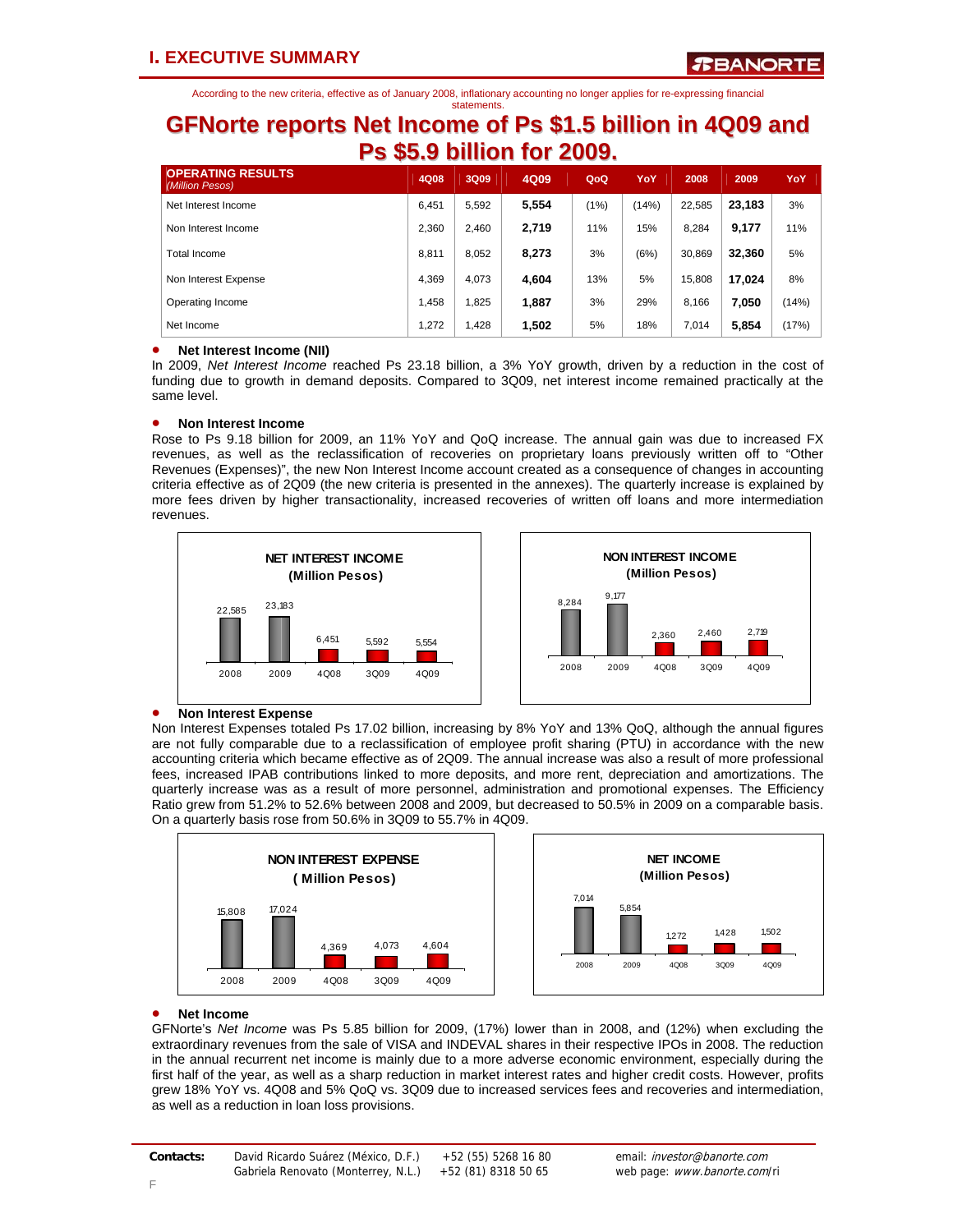### **I. EXECUTIVE SUMMARY**

According to the new criteria, effective as of January 2008, inflationary accounting no longer applies for re-expressing financial statements.

| <b>INCOME STATEMENT AND BALANCE</b> |         |         |         |        |        |         |         |        |
|-------------------------------------|---------|---------|---------|--------|--------|---------|---------|--------|
| <b>SHEET HIGHLIGHTS - GFNorte</b>   | 4Q08    | 3Q09    | 4Q09    | QoQ    | YoY    | 2008    | 2009    | YoY    |
| (Million Pesos)                     |         |         |         |        |        |         |         |        |
| <b>Income Statement</b>             |         |         |         |        |        |         |         |        |
| Net Interest Income                 | 6,451   | 5,592   | 5,554   | (1%)   | (14%)  | 22,585  | 23,183  | 3%     |
| Non Interest Income                 | 2,360   | 2,460   | 2,719   | 11%    | 15%    | 8,284   | 9.177   | 11%    |
| <b>Total Income</b>                 | 8,811   | 8,052   | 8,273   | 3%     | (6%)   | 30,869  | 32,360  | 5%     |
| Non Interest Expense                | 4,369   | 4,073   | 4,604   | 13%    | 5%     | 15,808  | 17,024  | 8%     |
| Provisions                          | 2,983   | 2,154   | 1.782   | (17%)  | (40%)  | 6,896   | 8.286   | 20%    |
| Operating Income                    | 1,458   | 1,825   | 1,887   | 3%     | 29%    | 8,166   | 7,050   | (14%)  |
| Non Operating Income (Expense)      | 413     | 138     | 152     | 10%    | (63%)  | 2,346   | 872     | (63%)  |
| <b>Taxes and Profit Sharing</b>     | 592     | 545     | 496     | (9%)   | (16%)  | 3,400   | 2.045   | (40%)  |
| Subsidiaries & Minority Interest    | (7)     | 10      | (41)    | (510%) | 486%   | (96)    | (24)    | (75%)  |
| Net Income                          | 1,272   | 1,428   | 1,502   | 5%     | 18%    | 7,014   | 5,854   | (17%)  |
| <b>Balance Sheet</b>                |         |         |         |        |        |         |         |        |
| Assets Under Management             | 590,039 | 635,060 | 649,607 | 2%     | 10%    | 590,039 | 649,607 | 10%    |
| <b>Total Assets</b>                 | 577,025 | 570,347 | 567.138 | (1%)   | (2%)   | 577,025 | 567.138 | (2%)   |
| Perfoming Loans (a)                 | 240.298 | 235,429 | 238,954 | 1%     | (1%)   | 240.298 | 238,954 | (1%)   |
| Past Due Loans (b)                  | 4.948   | 6,103   | 6,154   | 1%     | 24%    | 4,948   | 6,154   | 24%    |
| Total Loans (a+b)                   | 245,246 | 241,532 | 245,108 | 1%     | $-9/6$ | 245,246 | 245,108 | $-9/6$ |
| Total Loans (Net) (d)               | 238,556 | 233,985 | 237,573 | 2%     | $-9/6$ | 238,556 | 237,573 | $-9/6$ |
| Acquired Collection Rights (e)      | 3,049   | 2,705   | 2,548   | (6%)   | (16%)  | 3,049   | 2.548   | (16%)  |
| Total Loans (d+e)                   | 241,605 | 236,690 | 240,121 | 1%     | (1%)   | 241,605 | 240.121 | (1%)   |
| <b>Total Liabilities</b>            | 537.280 | 528.559 | 522,164 | (1%)   | (3%)   | 537,280 | 522,164 | (3%)   |
| <b>Demand Deposits</b>              | 128,350 | 122,312 | 137,581 | 12%    | 7%     | 128,350 | 137,581 | 7%     |
| <b>Time Deposits</b>                | 132,419 | 147,447 | 137,327 | (7%)   | 4%     | 132,419 | 137,327 | 4%     |
| Equity                              | 39,746  | 41,789  | 44,974  | 8%     | 13%    | 39,746  | 44,974  | 13%    |

| <b>FINANCIAL RATIOS - GFNorte</b> | 4Q08   | <b>3Q09</b> | 4Q09    | QoQ        | YoY                | 2008   | 2009    | YoY                |
|-----------------------------------|--------|-------------|---------|------------|--------------------|--------|---------|--------------------|
| Profitability (1):                |        |             |         |            |                    |        |         |                    |
| NIM(2)                            | 6.1%   | 4.2%        | 4.2%    | $-pp$      | $(1.9$ pp)         | 6.8%   | 4.3%    | $(2.5$ pp $)$      |
| NIM after Provisions (3)          | 3.3%   | 2.6%        | 2.8%    | $0.2$ pp   | $(0.5$ pp)         | 4.7%   | 2.8%    | $(1.9$ pp $)$      |
| ROE(4)                            | 13.6%  | 14.5%       | 14.8%   | $0.3$ pp   | $1.2$ pp           | 19.7%  | 14.9%   | $(4.9$ pp $)$      |
| <b>ROA (5)</b>                    | 1.1%   | 1.0%        | 1.1%    | $0.1$ pp   | - pp               | 1.9%   | $1.0\%$ | $(0.9$ pp $)$      |
| <b>Operation:</b>                 |        |             |         |            |                    |        |         |                    |
| Efficiency Ratio (6)              | 49.6%  | 50.6%       | 55.7%   | 5.1 pp     | 6.1 pp             | 51.2%  | 52.6%   | $1.4$ pp           |
| Operating Efficiency Ratio (7)    | 3.8%   | 2.8%        | $3.2\%$ | $0.4$ pp   | $(0.6$ pp $)$      | 4.3%   | $3.0\%$ | $(1.3$ pp)         |
| Liquidity Ratio (8)               | 47.1%  | 60.4%       | 63.2%   | $2.8$ pp   | 16.1 pp            | 47.1%  | 63.2%   | 16.1 pp            |
| <b>Asset Quality:</b>             |        |             |         |            |                    |        |         |                    |
| Past Due Loan Ratio               | 2.0%   | 2.5%        | 2.5%    | $-pp$      | $0.5$ pp           | 2.0%   | 2.5%    | $0.5$ pp           |
| Coverage Ratio                    | 135.2% | 123.7%      | 122.4%  | $(1.2$ pp) | $(12.8~\text{pp})$ | 135.2% | 122.4%  | $(12.8~\text{pp})$ |

1) The 4008 and 2009 NIM and ROA indicators are not fully comparable to previous periods as a result of recording repos as on balance sheet assets.<br>2) NIM= Annualized Net Interest Margin / Average Earnings Assets.<br>3) NIM=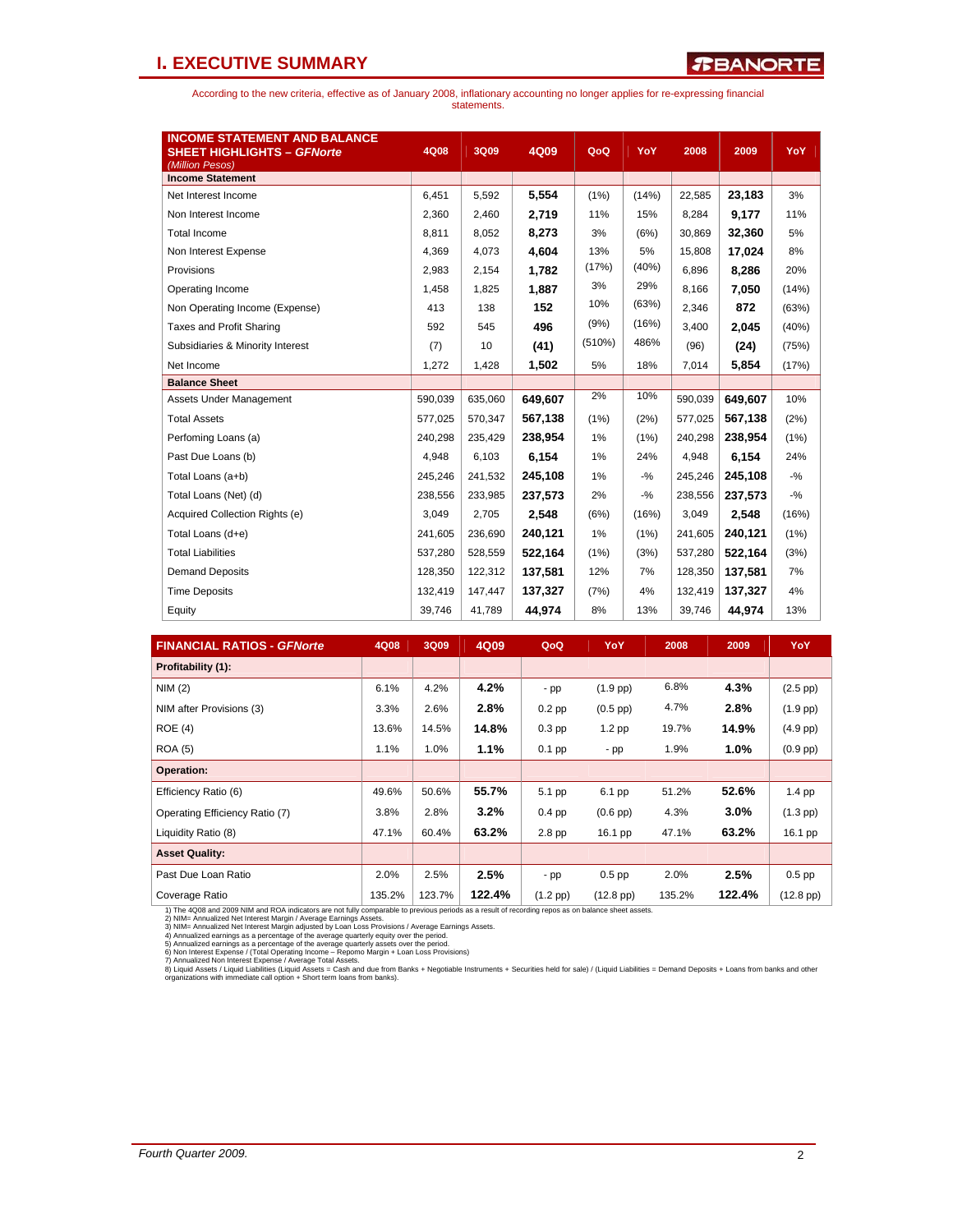### **I. EXECUTIVE SUMMARY**

According to the new criteria, effective as of January 2008, inflationary accounting no longer applies for re-expressing financial statements.

|                                                   |       |       | งเนเบกาบกเง. |             |       |       |       |       |
|---------------------------------------------------|-------|-------|--------------|-------------|-------|-------|-------|-------|
| <b>SUBSIDIARIES NET INCOME</b><br>(Million Pesos) | 4Q08  | 3Q09  | 4Q09         | QoQ         | YoY   | 2008  | 2009  | YoY   |
| <b>Bank</b>                                       | 1,215 | 1,199 | 1,136        | (5%)        | (6%)  | 6,257 | 4,786 | (24%) |
| Banco Mercantil del Norte (1)                     | 1,215 | 1,199 | 1,136        | (5%)        | (6%)  | 6,257 | 4,786 | (24%) |
|                                                   |       |       |              |             |       |       |       |       |
| <b>Broker Dealer</b>                              | (89)  | 42    | 88           | 109%        | N.A.  | 183   | 203   | 11%   |
|                                                   |       |       |              |             |       |       |       |       |
| <b>Long Term Savings</b>                          | 100   | 88    | 113          | 28%         | 13%   | 354   | 380   | 8%    |
| Retirement Funds (Afore)                          | 32    | 38    | 52           | 37%         | 62%   | 94    | 141   | 50%   |
| Insurance                                         | 70    | 43    | 60           | 40%         | (14%) | 243   | 224   | (8%)  |
| Annuities                                         | (3)   | 7     | 1            | (89%)       | N.A.  | 17    | 16    | (7%)  |
|                                                   |       |       |              |             |       |       |       |       |
| <b>Other Finance Companies</b>                    | 121   | 97    | 114          | 17%         | (5%)  | 336   | 425   | 27%   |
| Leasing & Factoring (2)                           | 115   | 91    | 111          | 22%         | (3%)  | 313   | 403   | 29%   |
| Warehousing                                       | 6     | 6     | 3            | (49%)       | (46%) | 23    | 22    | (2%)  |
|                                                   |       |       |              |             |       |       |       |       |
| <b>Microlending (Pronegocio)</b>                  | (80)  | 3     |              | <b>N.A.</b> | N.A.  | (120) | 15    | N.A.  |
|                                                   |       |       |              |             |       |       |       |       |
| G.F. Banorte (Holding<br>Company)                 | 6     | (1)   | 50           | N.A.        | 742%  | 5     | 45    | 873%  |
|                                                   |       |       |              |             |       |       |       |       |
| <b>Total Net Income</b>                           | 1.272 | 1,428 | 1,502        | 5%          | 18%   | 7,014 | 5,854 | (17%) |

1) Considering a participation of 97.06% in 3006. 97.07% in 3009. and 92.72% in 4009 This figure reflects the investment by the IFC in Banco Mercantil del Norte since the operation was<br>2) The merger of Leasing and Factorin

| <b>SHARE DATA</b>                         | 4Q08    | 3Q09    | 4Q09    | QoQ   | YoY    | 2008    | 2009    | YoY    |
|-------------------------------------------|---------|---------|---------|-------|--------|---------|---------|--------|
| Earnings per Share (Pesos)                | 0.63    | 0.71    | 0.74    | 5%    | 18%    | 3.48    | 2.90    | (17%)  |
| Dividends per Share (Pesos)               | 0.47    | ۰       | 0.18(2) | N.A.  | (62%)  | 0.47    | 0.52    | 11%    |
| Dividend Payout (Recurring net income)    | 15%     | ۰       | 15%     | N.A.  | $-$ %  | 15%     | 15%     | $-9/6$ |
| Book Value per Share (1) (Pesos)          | 18.77   | 19.86   | 20.50   | 3%    | 9%     | 18.77   | 20.50   | 9%     |
| Total Shares Outstanding (million shares) | 2,014.0 | 2.018.3 | 2.017.8 | $-$ % | $-9/6$ | 2.014.0 | 2.017.8 | $-9/6$ |
| Stock Price (Pesos)                       | 24.88   | 45.19   | 47.84   | 6%    | 92%    | 24.88   | 47.84   | 92%    |
| P/BV (Times)                              | 1.33    | 2.28    | 2.33    | 2%    | 75%    | 1.33    | 2.33    | 75%    |
| Market Capitalization (Million Dollars)   | 3.650   | 6,755   | 7.390   | 9%    | 102%   | 3.650   | 7.390   | 102%   |
| Market Capitalization (Million Pesos)     | 50.108  | 91.207  | 96.532  | 6%    | 93%    | 50.108  | 96.532  | 93%    |

1) Excluding Minority Interest.

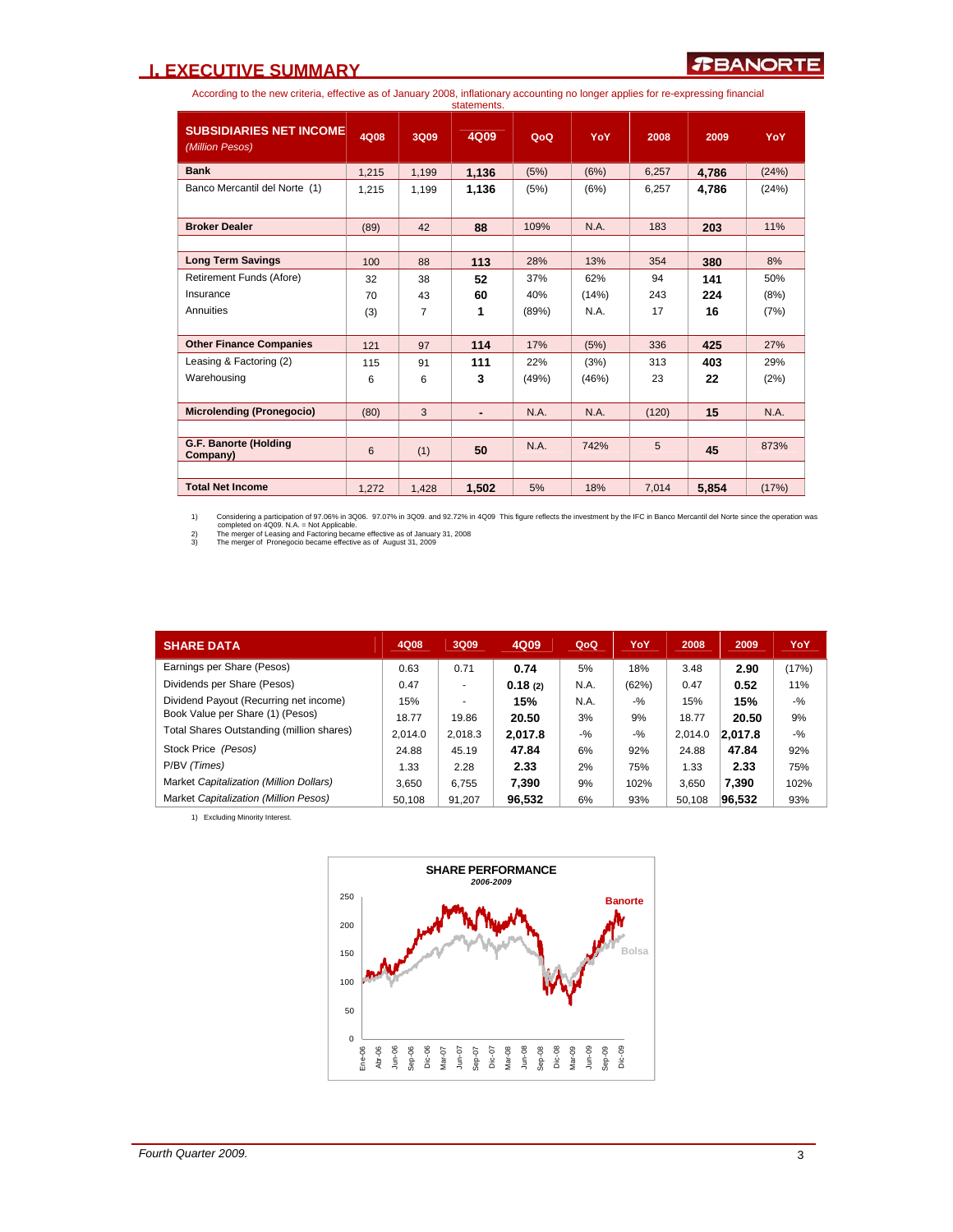statements.

# **RECENT EVENTS**

### • **S&P ratified its ratings for Banco Mercantil del Norte**

On January 12<sup>th</sup>, 2010, Standard and Poor's ratified the BBB-/ A3 risk rating and CD ratings of Banorte, with a stable outlook. In its report, S&P mentions that a good market positioning and appropriate financial performance support the ratings. The stable outlook also reflects their expectation that the bank's financial profile will be adequate for 2010 in spite of an economic environment that could affect it.

### • **Banorte named "Bank of the Year" by The Banker magazine**

In December 2009, the Financial Times Group, through its specialized publication "The Banker", recognized BANORTE as "Bank of the Year in Mexico 2009", a distinction which had already been awarded to Banorte in 2000, 2005, 2006 and 2008. The publication highlighted BANORTE's innovation, client service, prudent risk policies and adequate management.

### • **IFC Investment**

The IFC's investment in Banco Mercantil del Norte, a bank subsidiary of Banorte Financial Group, was completed in 4Q09. On November 12<sup>th</sup> 2009, IFC invested US 150 million dollars, which represents 4.48% of Banco Mercantil del Norte's equity. The transaction was approved by the Board of Directors in the session held in July 2009, while the increase in capital of the bank subsidiary was authorized by the Shareholders Assembly in October of 2009. Currently, the IFC and Banorte are working on several initiatives, including a social responsibility plan for the bank, which will help to strengthen this long term relationship.

### • **Afore Banorte-Generali acquires Afore Argos' assets.**

Grupo Financiero Banorte informed on December 21<sup>st</sup>, 2009 that after receiving authorization from the Board of Directors of the Retirement Savings Commission and the Antitrust Commission, its subsidiary Banorte-Generali, S.A. of C.V., AFORE, acquired a portfolio of over 22,000 clients and assets for approximately Ps 600 million from Afore Argos. With this transaction, Banorte-Generali reaffirms its importance in the retirement savings system, positioning itself as the 4th largest Afore in Mexico in terms of number of affiliates. New clients will have access to the high quality service of Banorte-Generali, through a wide network of offices and the support of Banorte.

### • **Impact of tax modifications approved for 2010 on Grupo Financiero Banorte.**

On December  $7<sup>th</sup>$ , 2009, the Official Gazette published the Fiscal Reforms approved by Congress, which went into effect on January  $1<sup>st</sup>$ , 2010. In compliance with the sock market legal framework applicable to GFNorte, investor community were informed that the new dispositions regarding fiscal consolidation will not have any impact on Banorte since Financial Groups cannot consolidate fiscally. The 30% increase in the Income Tax Rate rate will impact Grupo Financiero Banorte's tax payments because the bank pays the highest marginal rate of taxes.

### • **Alfredo Thorne is named Chief Corporate Officer.**

On November 2009, Alfredo Thorne was named Chief Corporate Officer. Mr. Thorne has an extensive and successful professional trajectory of more than 20 years, having occupied diverse management positions in international financial institutions and multilateral organizations.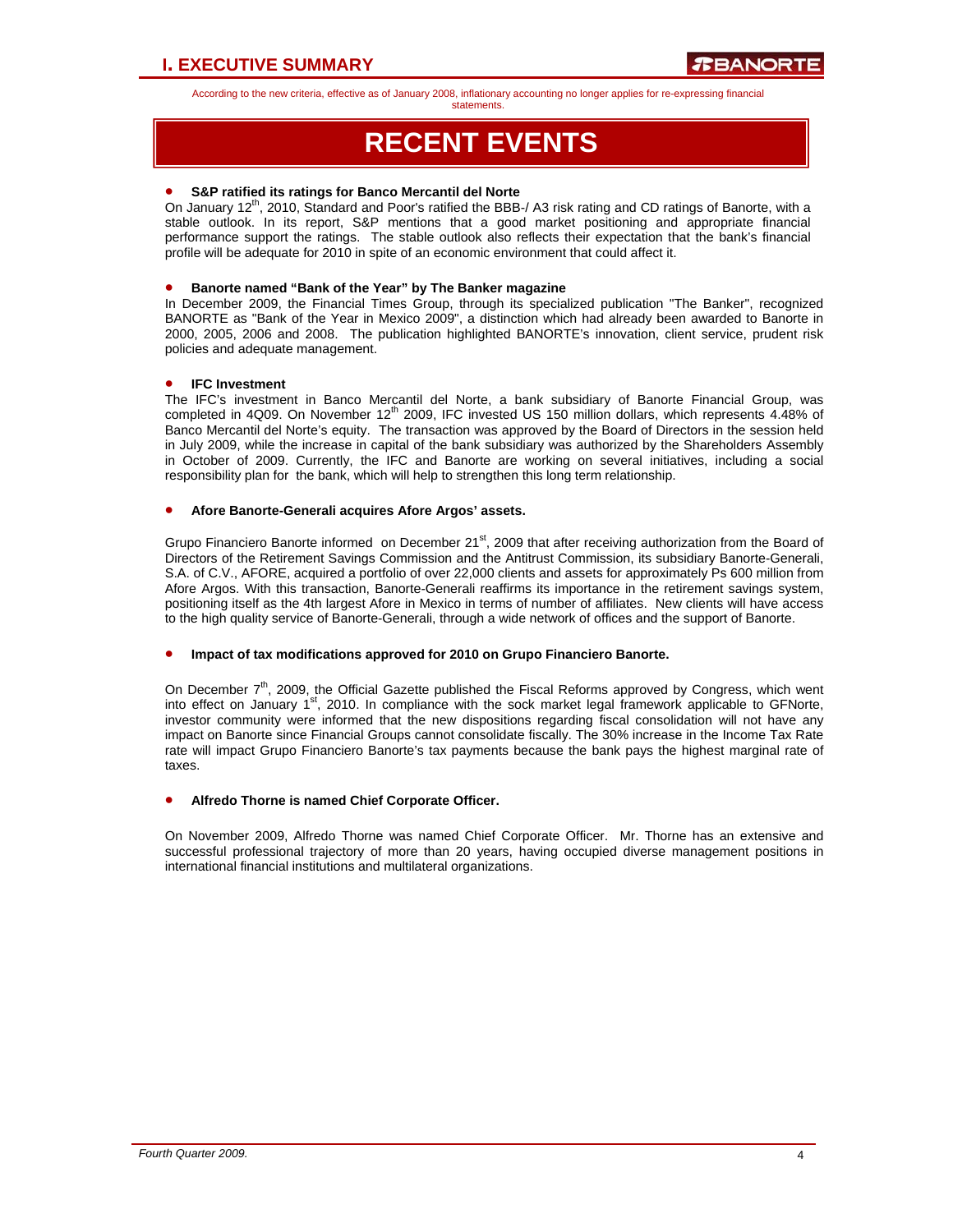According to the new criteria, effective as of January 2008, inflationary accounting no longer applies for re-expressing financial statements.

# **GRUPO FINANCIERO BANORTE**

| <b>NET INTEREST INCOME</b><br>(Million Pesos) | 4Q08                     | 3Q09    | 4Q09    | QoQ   | YoY        | 2008    | 2009    | YoY        |
|-----------------------------------------------|--------------------------|---------|---------|-------|------------|---------|---------|------------|
| Interest Income                               | 14.061                   | 10,269  | 10.105  | (2%)  | (28%)      | 49.864  | 44.873  | (10%)      |
| <b>Interest Expense</b>                       | 7.766                    | 4,803   | 4,681   | (3%)  | (40%)      | 27.789  | 22.235  | (20%)      |
| Loan Origination Fees                         | 156                      | 137     | 149     | 9%    | (4%)       | 510     | 578     | 13%        |
| Fees Paid                                     | $\overline{\phantom{a}}$ | 11      | 19      | 81%   | 100%       | ٠       | 33      | 100%       |
| <b>Net Interest Income</b>                    | 6.451                    | 5,592   | 5.554   | (1%)  | (14%)      | 22,585  | 23.183  | 3%         |
| Average Interest Earning Assets               | 424.890                  | 538,613 | 530,470 | (2%)  | 25%        | 332,942 | 537.603 | 61%        |
| <b>Net Interest Margin (1)</b>                | 6.1%                     | 4.2%    | 4.2%    | $-pp$ | $(1.9$ pp) | 6.8%    | 4.3%    | $(2.5$ pp) |

**Net Interest Margin (1)** (1.9 pp) 6.8% **4.2% 19.9 million 6.1% 4.2% 19.9 million 6.8% 4.3% 2.5 pp) 6.8% 4.3% 2.5 pp) 6.8% 4.3% 2.5 pp 1.9 pp 1.9 pp 1.9 pp 1.9 pp 1.9 pp 1.9 pp 1.9 pp 1.9 pp 1.9 pp 1.9 pp 1.9 pp 1.9 pp 1.9** 

#### • **Net Interest Income**

In 2009, *Net Interest Income* and loan loss reserves increased by 3% YoY as a result of lower funding costs arising from 9% annual growth in retail core deposits. Lower funding costs, together with a sharp decline in market interest rates produced a (20%) annual reduction in interest expenses, which offset the (10%) decrease in interest revenues resulting from the drop in interest rates and lower loan origination. On a quarterly basis, NII declined (1%) from 3Q09, affected by the decline in market interest rates which took place in the first three quarters of the year and the contraction of several segments in the loan portfolio. Also, lower loan origination resulted in a (4%) YoY vs 4Q08 decline in loan origination fees, while fees paid increased.

The average *Net Interest Margin (NIM)* was 4.3% in 2009, a decline of 2.5 percentage points (pp) compared to the 6.8% average NIM registered in 2008, affected by a 2.2 pp decline in the average market interest rates, as well as the important growth of productive assets at the end of the 4Q08 as a result of the accounting criteria issued by CNBV for the reclassification of repos. When excluding the impact of this reclassification, the average NIM was 6.9% for 2009, 0.8 percentage points less than the 7.7%average of 2008. On a quarterly basis, in spite of a slight decrease in NII, NIM remains at the same level compared to 3Q09 due to a (2%) decline in Average Productive Assets.

The average NIM adjusted for Credit Risk in 2009 declined to 2.8%, lower by 1.9 percentage points compared to 2008. This decrease is due to the impact of lower interest rates and the reclassification of repos, as well as increased credit costs from the deterioration in asset quality. On a quarterly basis, it increased from 2.6% in 3Q09 to 2.8% in 4Q09 as a result of a (17%) reduction in provisions. In this respect, provisions represented 32.1% of NII in 4Q09, lower than the 38.5% registered in 3Q09 and the 46.2% in 4Q08.

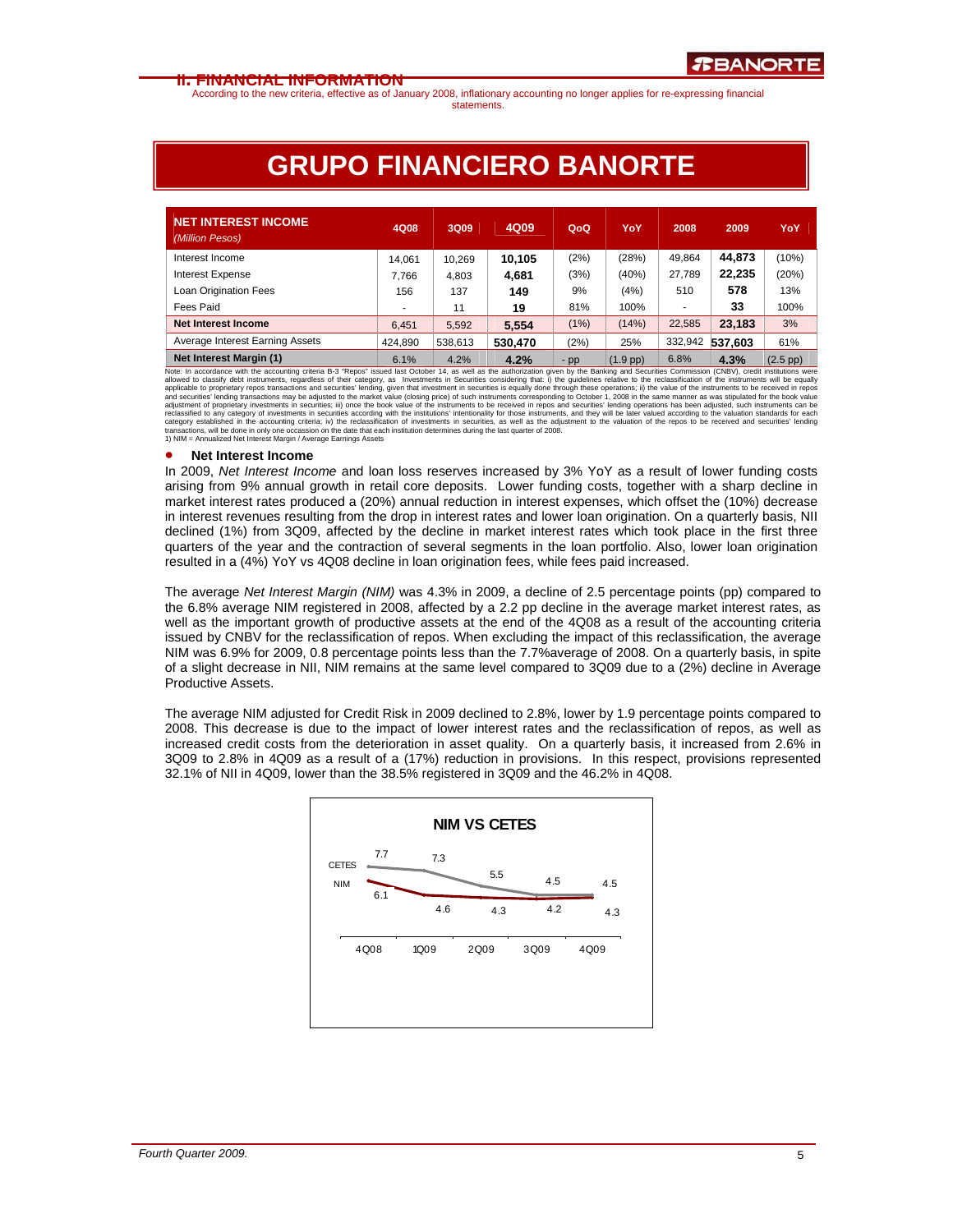### **TEANORTE**

According to the new criteria, effective as of January 2008, inflationary accounting no longer applies for re-expressing financial statements.

| <b>NON INTEREST INCOME</b>                  | 4Q08           | 3Q09  | 4Q09  | QoQ   | YoY         | 2008           | 2009  | YoY         |
|---------------------------------------------|----------------|-------|-------|-------|-------------|----------------|-------|-------------|
| (Million Pesos)                             |                |       |       |       |             |                |       |             |
| Fees charged on Services                    | 2,138          | 2,052 | 2,408 | 17%   | 13%         | 8,452          | 8,291 | (2%)        |
| <b>Fund Transfers</b>                       | 63             | 63    | 64    | 1%    | 3%          | 222            | 248   | 12%         |
| <b>Account Management Fees</b>              | 253            | 233   | 246   | 6%    | (3%)        | 998            | 946   | (5%)        |
| Fiduciary                                   | 72             | 62    | 74    | 20%   | 3%          | 295            | 254   | (14%)       |
| Income from Real Estate Portfolios          | 204            | 229   | 287   | 25%   | 40%         | 734            | 818   | 11%         |
| <b>Electronic Banking Services</b>          | 269            | 253   | 271   | 7%    | 1%          | 1.009          | 1,030 | 2%          |
| <b>Credit Card Fees</b>                     | 655            | 571   | 629   | 10%   | (4%)        | 2,533          | 2,310 | (9%)        |
| Fees from IPAB (1)                          |                |       |       | (54%) | (78%)       |                |       | (3%)        |
| Fees charged by Afore                       | 230            | 282   | 311   | 10%   | 35%         | 989            | 1,070 | 8%          |
| Other Fees Charged (2)                      | 391            | 359   | 525   | 46%   | 34%         | 1.671          | 1.613 | (3%)        |
| <b>Fees Paid on Services</b>                | 337            | 343   | 359   | 5%    | 7%          | 1,208          | 1,339 | 11%         |
| <b>Fund transfers</b>                       | 5              | 5     | 5     | 13%   | 9%          | 19             | 21    | 12%         |
| Other Fees Paid                             | 332            | 338   | 354   | 5%    | 7%          | 1,189          | 1,317 | 11%         |
| <b>Expenses from Real Estate Portfolios</b> |                |       |       |       |             |                |       |             |
| <b>Net Fees</b>                             | 1,801          | 1.709 | 2.048 | 20%   | 14%         | 7.244          | 6,953 | (4%)        |
|                                             |                |       |       |       |             |                |       |             |
| <b>Trading Income</b>                       | 559            | 411   | 421   | 3%    | (25%)       | 1.040          | 1.244 | 20%         |
|                                             |                |       |       |       |             |                |       |             |
| Other Operating Income (Expenses) (3)       | $\blacksquare$ | 340   | 250   | (27%) | <b>N.A.</b> | $\blacksquare$ | 980   | <b>N.A.</b> |
|                                             |                |       |       |       |             |                |       |             |
| <b>Non Interest Income</b>                  | 2.360          | 2,460 | 2,719 | 11%   | 15%         | 8,284          | 9,177 | 11%         |

1) Includes Fees received by Recovery Banking and by the Bank.

2) It includes fees from letters of credit, from transactions with pension funds, wharehousing services, financial advisory services and securities trading by the Brokerage House, among others

3) As of April 2009, the CNBV issued changes to the main accoutnign criteria that require recording this ítem under Non Interest Income.

### • **Non Interest Income**

In 2009, Non Interest Income grew 11% YoY driven by the positive impact of reclassifying revenues from portfolio recoveries to "Other Operating Revenues and Expenses" in accordance with the new accounting criteria, as well as increased intermediation revenues. Non Interest Income grew 11% QoQ due to increased service fees and recoveries and income from investment portfolios.

| <b>NON INTEREST INCOME</b><br>(Million Pesos) | 4Q08  | 3Q09  | 4Q09  | QoQ   | YoY   | 2008  | 2009  | YoY         |
|-----------------------------------------------|-------|-------|-------|-------|-------|-------|-------|-------------|
| <b>Services</b>                               | .596  | 1.480 | 1.761 | 19%   | 10%   | 6.509 | 6,134 | (6%)        |
| Recovery                                      | 205   | 229   | 287   | 25%   | 40%   | 735   | 819   | 11%         |
| Trading                                       | 559   | 411   | 421   | 3%    | (25%) | 1.040 | 1.244 | 20%         |
| Other Operating Income (Expense)              |       | 340   | 250   | (27%) | N.A.  |       | 980   | <b>N.A.</b> |
| Non Interest Income                           | 2.360 | 2,460 | 2.719 | 11%   | 15%   | 8.284 | 9.177 | 11%         |

### • **Service Fees**

In 2009, accumulated service fees reached Ps 6.13 billion, (6%) less YoY due to a (9%) contraction in credit card and (5%) in account management fees as a result of lower volumes due to the adverse environment and regulation requiring the elimination of some specific commissions. Fiduciary Revenues also declined (14%) due to lower business activity. The 19% QoQ growth is due to an increase in most fee items, especially Other Commissions derived from investment banking transactions, Credit Card fees from reactivating campaigns for deferred purchases with fixed payments that translated into a 6% QoQ increase in average quarterly billing, Fiduciary fees from higher business activity and fees charged by the Afore pension fund derived from a 5% growth in AUMs.

### • **Recovery**

*Non Interest Income* from *Recoveries* rose 11% YoY in 2009 due to a 17% increase in revenues from investment projects, especially during the second half of the year resulting from an improved economic environment. On a quarterly basis they are 25% higher due to 9% growth in recoveries of real estate portfolios and 30% in revenues from investment projects. At closing of 4Q09 the total amount invested in these projects reached Ps 4.26 billion, a 38% YoY increase and 37% vs. 3Q09; the portfolio continues to show an adequate geographical diversification of projects, partners and industries.

### • **Intermediation**

Intermediation Revenues registered a 20% YoY increase in 2009, mainly due to favorable dynamics in FX transactions as a consequence of the market volatility during this period and, to a lesser degree, from higher securities trading revenues. On a quarterly basis, the 3% increase is attributed to favorable securities' trading results.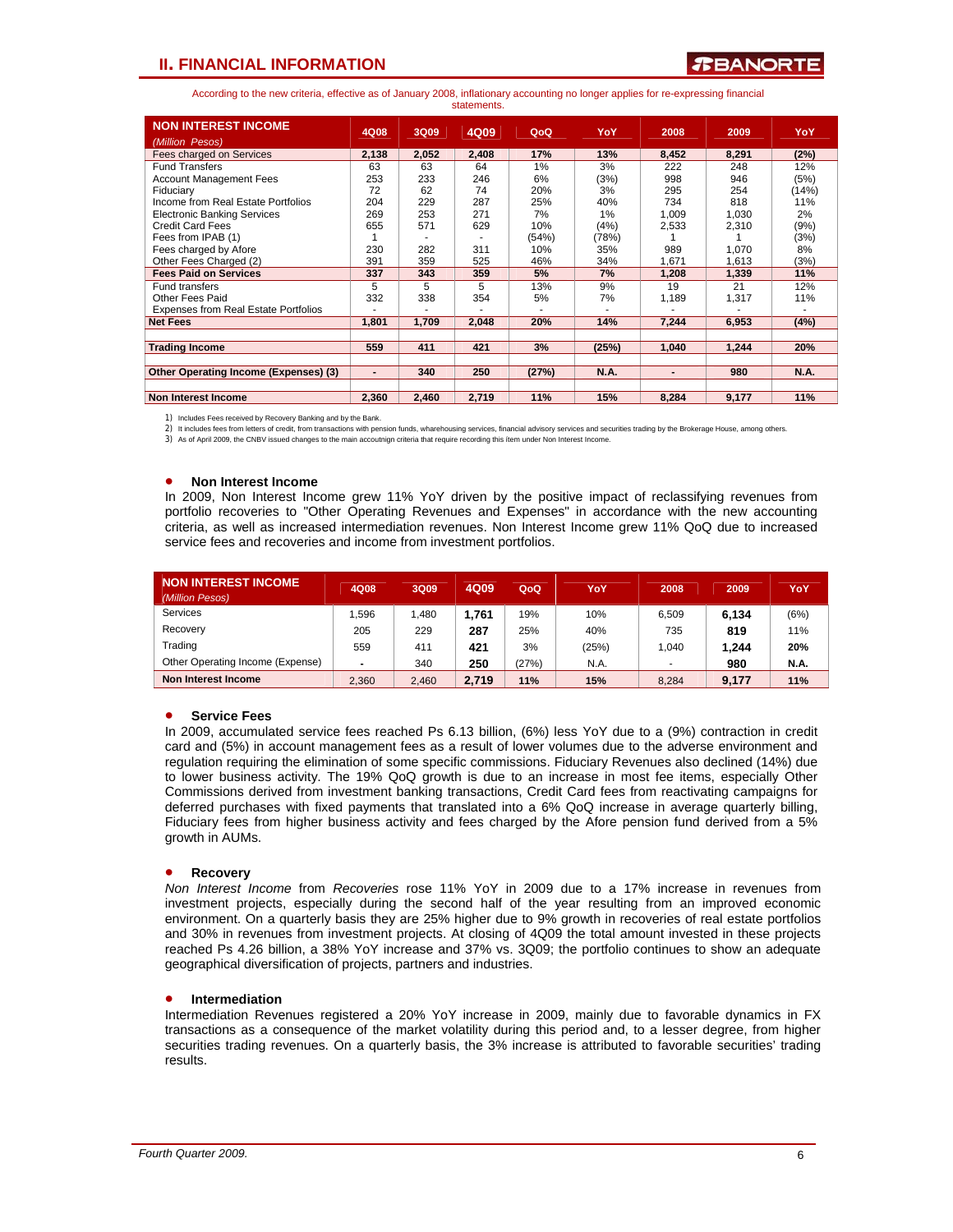**TEANORTE** 

According to the new criteria, effective as of January 2008, inflationary accounting no longer applies for re-expressing financial

| statements.                                    |       |       |       |      |        |        |        |       |  |  |  |
|------------------------------------------------|-------|-------|-------|------|--------|--------|--------|-------|--|--|--|
| <b>Non Interest Expense</b><br>(Million Pesos) | 4Q08  | 3Q09  | 4Q09  | QoQ  | YoY    | 2008   | 2009   | YoY   |  |  |  |
| + Personnel                                    | 1.558 | 1.704 | 1.817 | 7%   | 17%    | 6.156  | 6.763  | 10%   |  |  |  |
| + Professional Fees                            | 437   | 307   | 483   | 57%  | 10%    | 1.192  | 1,465  | 23%   |  |  |  |
| + Administrative and Promotional               | 1.288 | 1.101 | 1.090 | (1%) | (15%)  | 4.941  | 4.452  | (10%) |  |  |  |
| + Rents, Depreciation & Amortization           | 436   | 404   | 436   | 8%   | $-9/2$ | 1.687  | 1.727  | 2%    |  |  |  |
| + Taxes other than income tax                  | 391   | 149   | 335   | 125% | (14%)  | 894    | 865    | (3%)  |  |  |  |
| + Contributions to IPAB                        | 259   | 271   | 270   | (1%) | 4%     | 938    | 1,073  | 14%   |  |  |  |
| + Employee Profit Sharing (PTU)                | ٠     | 136   | 174   | 28%  | N.A.   |        | 679    | N.A.  |  |  |  |
| = Non Interest Expense                         | 4.369 | 4.073 | 4.604 | 13%  | 5%     | 15.808 | 17.024 | 8%    |  |  |  |

1) As of april 2009, the Banking and Securities Commission (CNBV) issued accounting changes that require recording this ítem as Non Interest Expense.

#### • **Non Interest Expense**

*Non Interest Expenses* during 2009 increased 8% YoY, mainly due to the reclassification of Employee Profit Sharing (PTU) as an operating expense since 2Q09 resulting from the new accounting criteria which went into effect in April 2009, as well as a 10% increase in Personnel Expenses resulting from the expansion in the commercial network, a larger sales force in some business areas and the strengthening of back and middle offices. Expenses also grew due to the 23% increase in Professional Fees Paid from greater advisory services linked to the business, the booking of micro-lending (Pronegocio) expenses as part of the merger of this unit with the bank, growth in pay and number of employees hired under this regime, and a larger volume of professional fees for extra-judicial recovery of portfolios. IPAB contributions increased 14% YoY as a result of the important growth in deposits during the last 12 months, while Rents, Depreciations and Amortizations rose 2% YoY due to the merger of the real estate companies and Pronegocio, as well as rental of properties for business activities, the inflationary impact on rents, and network leasing and software rentals related to the business. Administration and Advertising expenses diminished (10%) during 2009 mainly due to the deferment of expenses linked to loan originations and lower credit card sells related expenses. Non interest expenses rose only 2% on a fully comparable basis when profit sharing is added to 2008 expenses.

Compared with 3Q09, expenses grew 13% QoQ mainly due to a 57% increase in Professional Fees Paid for consulting services linked to the business, technological projects and professional services related to credit reports and portfolio recoveries, and 8% in Rents, Depreciations and Amortizations from the accelerated amortization of installation expenses related to branch closings and relocations and the amortization of projects related to securities' intermediation. Other Taxes grew by 125% due to an increase in non-deductibles from fines imposed by the Ministry of Finanace and Public Credit related to witholding taxes not made to foreign counterparties on derivatives' transactions carried out from 2004 to 2009, as well as an increase in Value Added Tax (IVA) payments resulting from a larger volume of expenditures.

The efficiency ratio was 52.6% in 2009, 1.4 percentage points higher than the 51.2% registered for 2008 impacted mainly by the reclassification of profit sharing as a non interest expense. Excluding this impact the efficiency ratio decreased to 50.5% on 2009.

### • **Provisions**

*Provisions* charged to results during 2009 reached Ps 8.29 billion, a 20% YoY increase derived mainly from higher requirements in credit card and commercial loans, and to a lesser degree in mortgages and payroll loans. On a quarterly basis, there is a (17%) reduction compared to 3Q09 due to lower requirements in the mortgage, credit card, payroll and SME portfolios.

Loan provisions represented 2.9% of average loans during 4Q09, a drop of 0.7 percentage points compared to 3Q09. They represented 3.4% of average loans during 2009.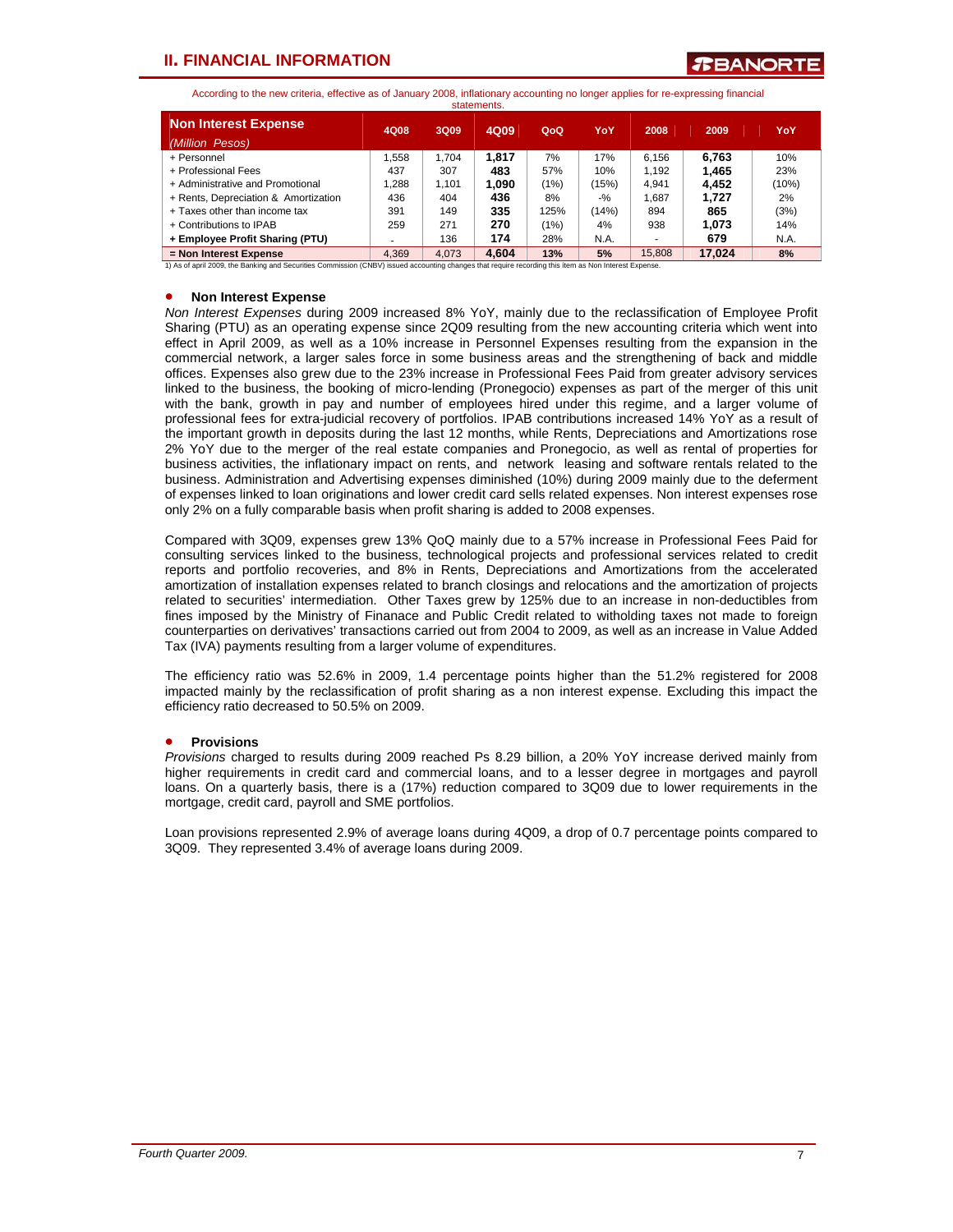According to the new criteria, effective as of January 2008, inflationary accounting no longer applies for re-expressing financial statements.

|                                                                 |         |       | ,,,,,,,,,,,,,,,,,,,,, |       |        |          |          |       |
|-----------------------------------------------------------------|---------|-------|-----------------------|-------|--------|----------|----------|-------|
| <b>NON OPERATING INCOME</b><br>(EXPENSE) NET<br>(Million Pesos) | 4Q08    | 3Q09  | 4Q09                  | QoQ   | YoY    | 2008     | 2009     | YoY   |
| <b>Non Operting Income</b>                                      | 1,497   | 442   | 658                   | 49%   | (56%)  | 3,789    | 2.438    | (36%) |
| <b>Other Revenues</b>                                           | 273     | 125   | 233                   | 86%   | (15%)  | 1.367    | 939      | (31%) |
| Foreign Exchange                                                |         |       |                       | $-$ % | $-9/2$ |          |          |       |
| Recoveries                                                      | 727     | 152   | 83                    | (45%) | (89%)  | 1.806    | 525      | (71%) |
| Repomo - Other Revenues                                         |         |       |                       |       |        |          |          |       |
| Warehousing                                                     | 497     | 164   | 342                   | 109%  | (31%)  | 617      | 975      | 58%   |
| <b>Non Operating Expense</b>                                    | (1,084) | (304) | (506)                 | 67%   | (53%)  | (1, 444) | (1, 566) | 9%    |
| Other Expenses                                                  | (589)   | (143) | (171)                 | 20%   | (71%)  | (833)    | (608)    | (27%) |
| Foreign Exchange                                                |         |       |                       | $-$ % | $-$ %  |          |          | $-$ % |
| Repomo - Other Expenses                                         |         |       |                       | $-$ % | $-$ %  |          |          | $-$ % |
| Warehousing                                                     | (495)   | (161) | (335)                 | 108%  | (32%)  | (611)    | (958)    | 57%   |
| Non Operating Income (Expense), net                             | 413     | 138   | 152                   | 10%   | (63%)  | 2,346    | 872      | (63%) |

### • **Non Operating Income (Expense), net**

In 2009, "Other Income and Expenses, Net" reached Ps 872 million, a (63%) YoY drop due to a reclassification of recoveries of proprietary loan portfolios as Non Interest Income as of 2Q09, a reduction in Income Tax recoveries due to the reclassification of acquired loan portfolios and lower release of reserves in various items, as well as a (31%) reduction in Other Revenues due to non recurring revenues from the sale of VISA and INDEVAL shares booked during the first two quarters of 2008. Other Expenses increased 9% annually due to greater provisions from losses in FOVI guarantees and to increased expenses related to the commercialization of Warehouse inventories, which in turn translated into more revenues.

The 10% QoQ rise compared to 3Q09 is due to an 86% increase in Other Revenues as a result of more cancellations of other liabilities, as well as a 109% increase in the commercialization of Warehouse inventories.

### • **Taxes**

Taxes in 2009 totaled Ps 2.045 billion, a (40%) YoY decline due to lower profits in 2009, and a (9%) QoQ decline due to more deferred taxes that offset increase in cash taxes caused by the quarterly growth in profits. The effective tax and profit sharing rate for 4Q09 was 30.3%, lower than the 31.6% registered in 4Q08 and the 32.4% of 3Q09. During 2009, the tax rate was 31.7%, lower than the 32.3% registered in 2008.

### • **Subsidiaries and Minority Interest**

During 2009, subsidiaries and minority interest registered a (Ps 24) million loss – which compares favorably with the loss of (Ps 96) million booked during 2008. The lower losses derives from favorable results by the subsidiaries - mainly the good performance of the Insurance company, mutual funds and retirement funds (Siefores) which offset a negative impact of (Ps 201) million in minority interest from AFORE (Banorte owns 51%) and Banco Mercantil del Norte (GFNORTE owns 92.72% of Banorte after the recent IFC investment). On a quarterly basis, this item recorded a loss of (Ps 41) million, a lower level from the Ps 10 million profit recorded in 3Q09, affected mainly by growth in the AFORE's minority interest and the recognition of minority interest related to the investment by the IFC in the Banco Mercantil del Norte subsidiary.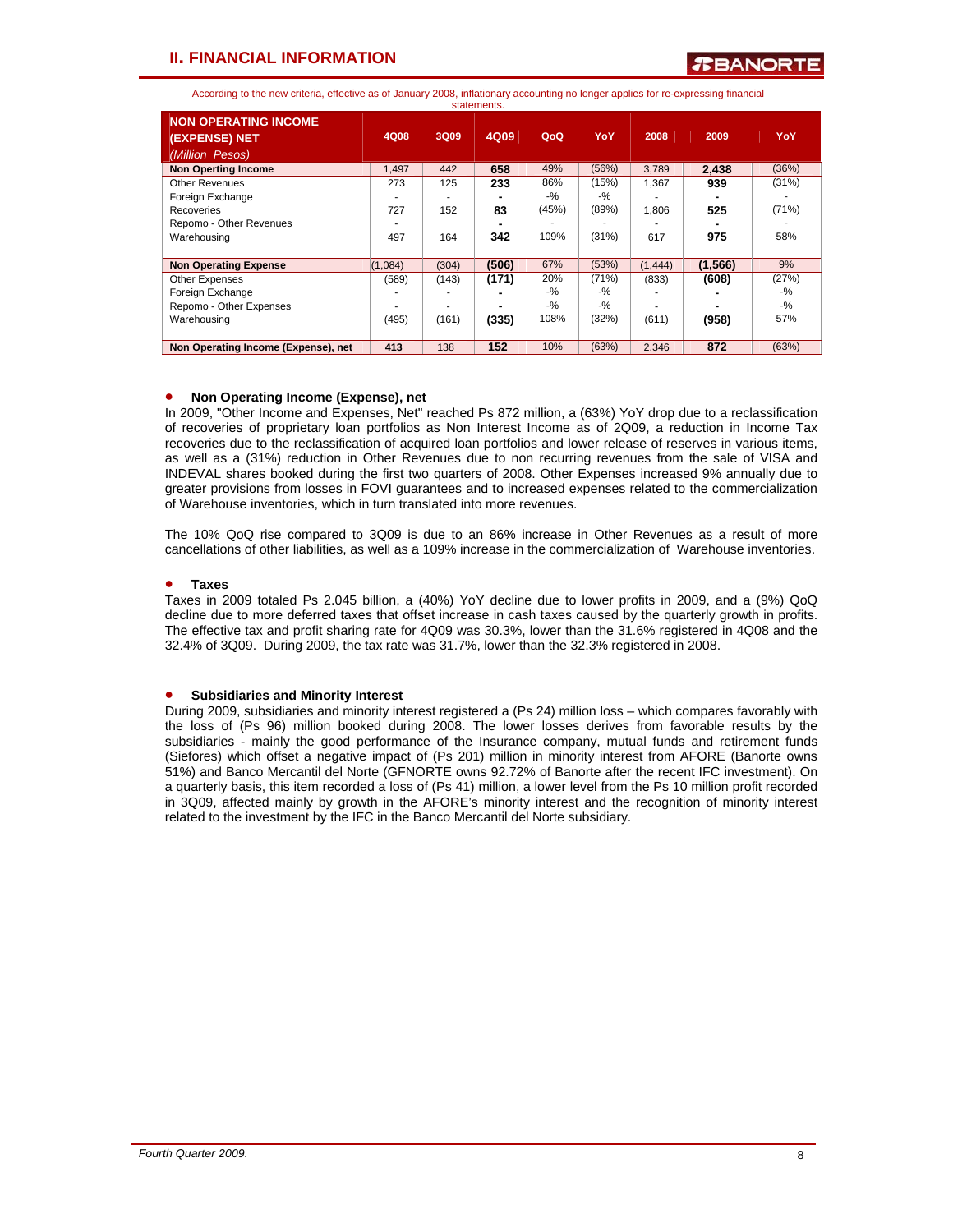According to the new criteria, effective as of January 2008, inflationary accounting no longer applies for re-expressing financial

|                                          |         | statements. |             |         |         |                   |               |
|------------------------------------------|---------|-------------|-------------|---------|---------|-------------------|---------------|
| <b>Capitalization</b><br>(Million Pesos) | 4Q08    | <b>1Q09</b> | <b>2Q09</b> | 3Q09    | 4Q09    | QoQ               | YoY.          |
| Tier 1 Capital                           | 28,300  | 29,358      | 31.598      | 31.844  | 35,380  | 11%               | 25%           |
| Tier 2 capital                           | 17.076  | 14.840      | 14.351      | 15.054  | 14.277  | (5%)              | (16%)         |
| <b>Net Capital</b>                       | 45.376  | 44.198      | 45.949      | 46.898  | 49,657  | 6%                | 9%            |
| Credit Risk assets                       | 204.884 | 203,501     | 206,135     | 202,525 | 203,305 | $-9/6$            | (1%)          |
| Net Capital/ Credit Risk Assets          | 22.1%   | 21.7%       | 22.3%       | 23.2%   | 24.4%   | $1.3$ pp          | $2.3$ pp      |
| Total Risk Assets (1)                    | 302,279 | 301.905     | 294.272     | 291,262 | 296,046 | 2%                | (2%)          |
| Tier <sub>1</sub>                        | 9.4%    | 9.7%        | 10.7%       | 10.9%   | 12.0%   | 1.0 <sub>pp</sub> | $2.6$ pp      |
| Tier 2                                   | 5.6%    | 4.9%        | 4.9%        | 5.2%    | 4.8%    | $0.3$ pp          | $(0.8$ pp $)$ |
| <b>Capitalization Ratio</b>              | 15.0%   | 14.6%       | 15.6%       | 16.1%   | 16.8%   | $0.7$ pp          | $1.8$ pp      |

Includes Market and Operational Risks. Without inter-company

(\*) The capitalization ratio of the last period reported is estimated. (\*\*) The capitalization ratio of 4Q08 was revised upwards due to an adjustment in the calculation of subordinated debentures as regulatory capital.

### • **Capitalization**

At closing of 4Q09, the Capitalization Ratio (CR) was 16.8% considering credit, market and operational risks, and 24.4% considering only credit risks. The Tier 1 capitalization ratio was 12.0% and 4.8% for Tier 2. The QoQ increase of 0.7 percentage points (pp) is mainly due to:

1) Positive effect of reinvesting the profits generated during 4Q09, - CR effect +0.4 pp.

2) Valuation of securities and hedging instruments – CR effect +0.1 pp.

3) The IFC investment in Banco Mercantil del Norte - CR effect + 0.7 pp

4) Increase in Risk Assets –CR effect -0.3pp

5) Dividend payment – CR effect – 0.1pp

6) Revalorization of dollar denominated obligations from a lower exchange rate – CR effect – 0.1pp.

The Capitalization Ratio for 4Q09 was higher YoY due to the reinvestment of profits generated over the last 12 months, the IFC investment in Banco Mercantil del Norte, and the (2%) reduction in Total Risk Assets, which offset the amortization of subordinated debt in Feb-09, and diverse impacts on capital due to regulatory and market related issues.

In 2008, the authorities determined that 100% of the required capital for operational risk must be constituted during a 3 year period in proportional monthly allotments. At closing of 4Q09, the period of March 2008 to December 2009 was covered (22/36 months), having an impact of 1.42 basis points on the capitalization ratio.

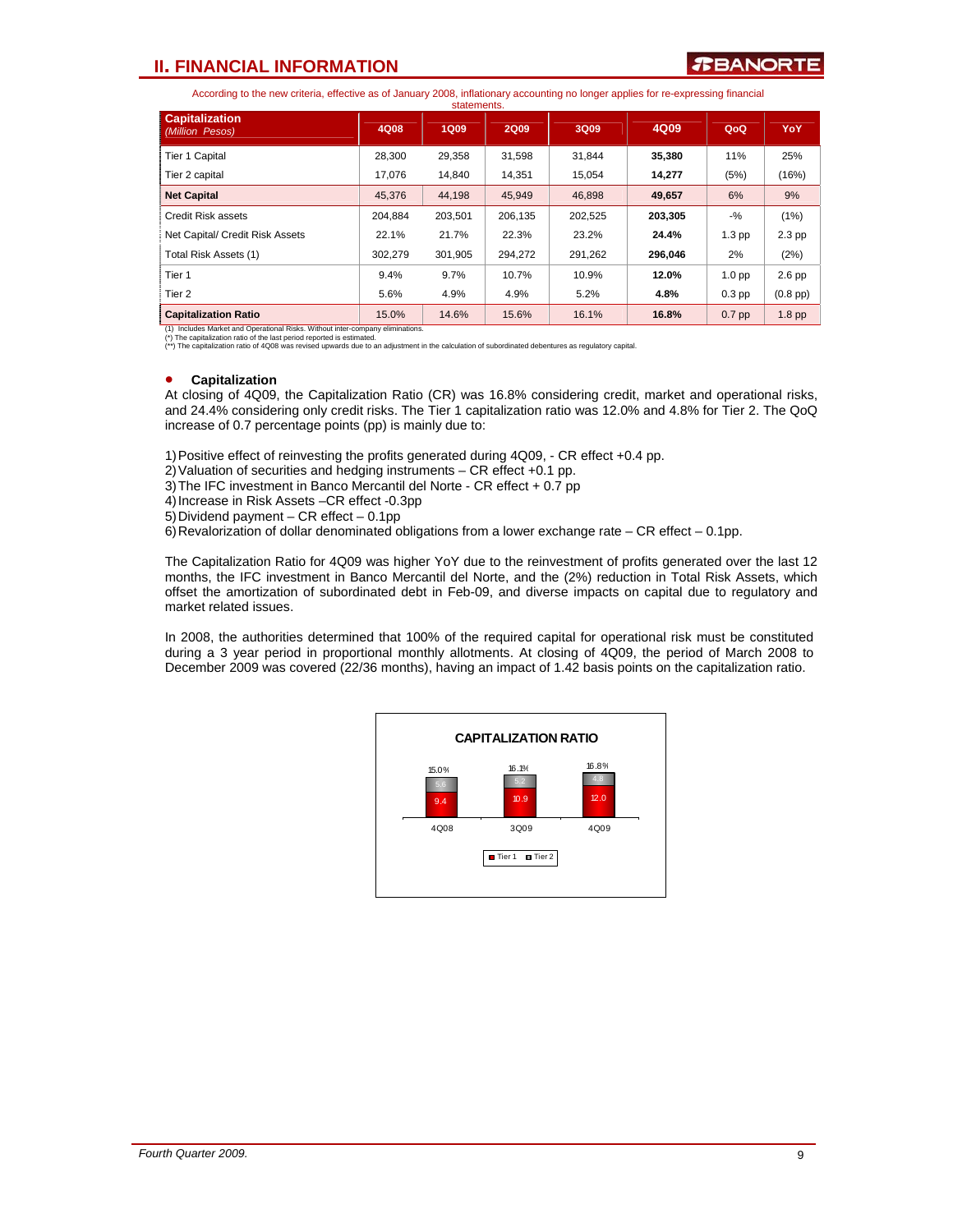| <b>DEPOSITS</b><br>(Million Pesos)   | 4Q08    | 3Q09    | 4Q09    | QoQ   | YoY  |
|--------------------------------------|---------|---------|---------|-------|------|
| Non Interest Bearing Demand Deposits | 57.876  | 56.968  | 61.611  | 8%    | 6%   |
| Interest Bearing Demand Deposits (1) | 70.481  | 65.458  | 75.977  | 16%   | 8%   |
| <b>Total Demand Deposits (2)</b>     | 128,357 | 122.425 | 137.588 | 12%   | 7%   |
| Time Deposits - Retail               | 75,085  | 83.832  | 84.808  | 1%    | 13%  |
| <b>Core Deposits</b>                 | 203.442 | 206.257 | 222.396 | 8%    | 9%   |
| Money Market (3)                     | 57.454  | 63.768  | 52,646  | (17%) | (8%) |
| <b>Total Bank Deposits</b>           | 260.896 | 270,026 | 275.042 | 2%    | 5%   |
| <b>GFNorte's Total Deposits (4)</b>  | 260.755 | 269,739 | 274,888 | 2%    | 5%   |
| <b>Third Party Deposits</b>          | 144.916 | 155,296 | 156,864 | 1%    | 8%   |
| <b>Total Assets Under Management</b> | 405.812 | 425.322 | 431.906 | 2%    | 6%   |

1) Includes Debit Cards.<br>2) Excludes IPAB cash management checking accounts for loan portfolios managed from Banpaís and Bancen. The balances of these accounts in 4Q08, 3Q09 and 4Q09 were<br>Ps \$14 million, Ps \$20 million and

### • **Total Deposits**

At closing of 4Q09, *Total Deposits* reached Ps 274.9 billion, a 5% YoY increase, driven mainly by growth of 7% YoY in Demand Deposits and 13% in retail Time Deposits. Total Deposits grew 2% QoQ driven by a 12% increase in Demand Deposits.

### • **Demand and Time Deposits**

Demand Deposits grew by 7% YoY at closing of 4Q09, driven by a 6% YoY growth in Non-Interest bearing Demand Deposits as a result of increased balances mainly in Mujer Banorte and Enlace Global personal accounts, as well as an 8% growth in Interest Bearing Demand Deposits due to higher balances in Banorte Fácil, Sumanómina, Suma, Inversión Vista, Individual Enlace and Inversión Global corporate accounts. Demand deposits rose 12% QoQ, driven by an 8% QoQ growth in Non Interest Bearing Demand Deposits from higher balances managed in Enlace Global Individual and Corporate, Cuenta Fuerte and Mujer Banorte accounts and a 16% QoQ increase in Interest Bearing Demand Deposits from higher balances in Sumanomina, Suma and Enlace Corporate accounts.

Retail Time Deposits grew by 13% YoY and 1% QoQ during 4Q09, as a result of the successful campaign to sell promissory notes through the branches and an increase in time deposits at InterNational Bank resulting from referral programs of Banorte clients.

As a result of efforts to increase deposits, during the year there were net openings of 862.2 thousand individual accounts and 10.6 thousand of corporate accounts. Additionally, Banorte has been able to significantly increase its market share in core deposits in the last 12 months, becoming the third most important bank in the financial system measured by deposits.

Commercial and corporate clients had the largest increase in account balances during 2009

### • **Money Market Deposits**

The (8%) YoY decline is explained by a decrease in balances managed by commercial, municipal and broker dealer clients. The (17%) QoQ variation is due to reduced deposits by commercial, business, state and broker dealer clients.

### • **Third Party Deposits**

Registered growth of 8% YoY due to the increase in clients' securities received in custody, and they remained at these same level compared to 3Q09.

### • **Assets Under Management**

At closing of 4Q09, AUMs totaled \$431.9 billion, a 6% YoY increase, driven by higher core and third party deposits. The 2% QoQ increase was mainly due to growth in core deposits.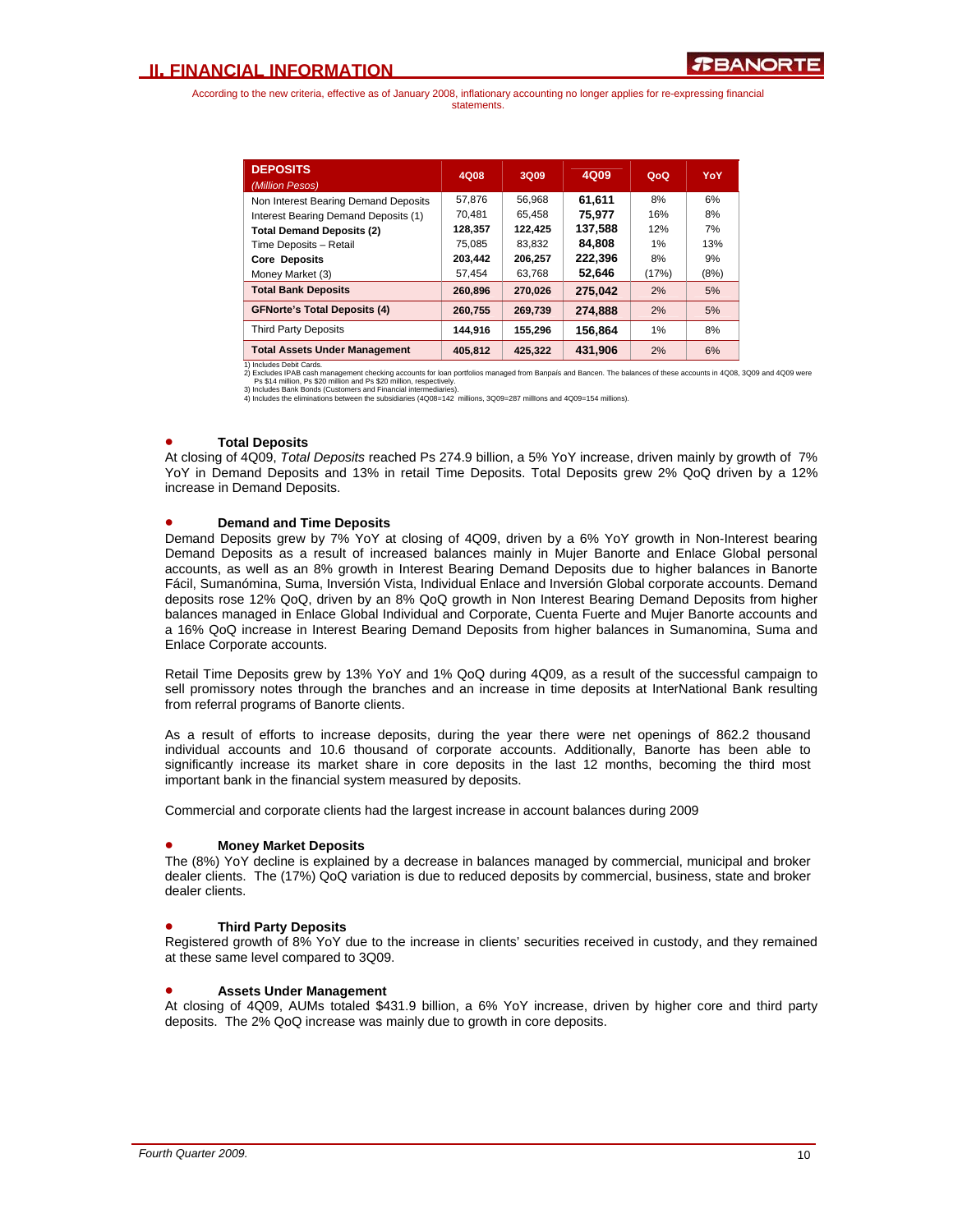| <b>PERFORMING LOAN PORTFOLIO</b><br>(Million Pesos) | 4Q08    | 3Q09    | 4Q09    | QoQ  | YoY      |
|-----------------------------------------------------|---------|---------|---------|------|----------|
| Commercial                                          | 92.521  | 85.342  | 84.118  | (1%) | (9%)     |
| Consumer                                            | 74.868  | 74.281  | 74,932  | 1%   | $-9/2$   |
| Corporate                                           | 45.127  | 41.374  | 40.245  | (3%) | $(11\%)$ |
| Government                                          | 26.989  | 33.738  | 38.993  | 16%  | 44%      |
| <b>Sub Total</b>                                    | 239.505 | 234.735 | 238.288 | 2%   | (1%)     |
| Recovery Banking                                    | 794     | 695     | 666     | (4%) | (16%)    |
| <b>Total</b>                                        | 240.298 | 235,429 | 238,954 | 1%   | (1%)     |

| <b>PERFORMING CONSUMER LOAN</b><br><b>PORTFOLIO</b><br>(Million Pesos) | 4Q08   | 3Q09   | 4Q09   | QoQ    | YoY    |
|------------------------------------------------------------------------|--------|--------|--------|--------|--------|
| Mortgages                                                              | 45.499 | 48.105 | 49.221 | 2%     | 8%     |
| Car Loans                                                              | 7.594  | 7.297  | 7.424  | 2%     | (2%)   |
| Credit Cards                                                           | 15,067 | 12,397 | 11,801 | (5%)   | (22%)  |
| Payroll                                                                | 6.707  | 6.483  | 6.487  | $-9/6$ | (3%)   |
| <b>Consumer Loans</b>                                                  | 74,868 | 74,281 | 74,932 | 1%     | $-9/6$ |
|                                                                        |        |        |        |        |        |
| (Million Pesos)                                                        | 4Q08   | 3Q09   | 4Q09   | QoQ    | YoY    |

| (Million Pesos)        | 4Q08  | 3Q09                     | 4Q09           | QoQ    | YoY   |
|------------------------|-------|--------------------------|----------------|--------|-------|
| <b>IPAB Loans</b>      | ۰     | $\overline{\phantom{a}}$ | $\blacksquare$ | ۰      | ٠     |
| Past Due Loans         | 4.948 | 6.103                    | 6.154          | 1%     | 24%   |
| Loan Loss Reserves     | 6.690 | 7.547                    | 7.535          | $-9/6$ | 13%   |
| <b>Acquired Rights</b> | 3.049 | 2.705                    | 2.548          | (6%)   | (16%) |

### • **Total Performing Loans**

*Total Performing Loans* declined slightly YoY, from Ps 239.5 billion at closing of 4Q08 to Ps 238.2 billion in 4Q09 excluding the portfolio managed by the Recovery Bank. This decline was mainly reflected in the Commercial, Corporate and Credit card portfolios and was offset by growth in the Government portfolio. Total Performing Loans grew by 2% QoQ mainly due to the growth in the Government, Mortgage and Automobile portfolios.

The contraction in the loan portfolio balance throughout the year is due to pre-payments from Commercial and Corporate clients and reduced loan demand due to the difficult economic situation, as well as more restrictive origination policies implemented by most of the financial institutions in certain sectors.

Banorte tried to offset the lower loan volumes industry-wide with greater penetration in sectors that represented adequated risk adjusted profitability and lower capital consumption, such as government loans and mortgages. The bank also tried to take advantage of market opportunities in various segments as a result of less competition.

Loan Portfolio growth by segment:

### **I. Loans to Individuals**

- ¾ **Consumer + Mortgage:** Remained unchanged compared to 4Q08 and grew 1% QoQ. The annual growth in the mortgage portfolio was offset by a reduction in other consumer segments. The quarterly growth was due to an increase in mortgage and car loans.
	- **Mortgages**: Grew 8% YoY and 2% QoQ, driven by an increase in loans originated through the program established with Pemex and a higher average value for new loans. In spite of growth in the portfolio balance, the number of new loans sold declined by (31%) annually due to lower loan demand, adjustments to credit evaluation criteria and restrictions to originate certain types of mortgages. In the last 12 months, 11,746 new loans were placed, a (41%) YoY decline, and 3,262 in 4Q09, 8% higher QoQ.
	- **Credit Card:** Registered a (22%) YoY and (5%) QoQ decline at closing of 4Q09, as result of a (39%) annual and (5%) quarterly reduction in new cards issued due to more stringent origination policies and less demand for this product. On a quarterly basis, net total billings grew by 6% due to promotional campaigns for more credit card usage and deferred purchases with fixed payments. Banorte had 1.09 million accounts at the end of 4Q09, (13%) less than in the same period of 2008.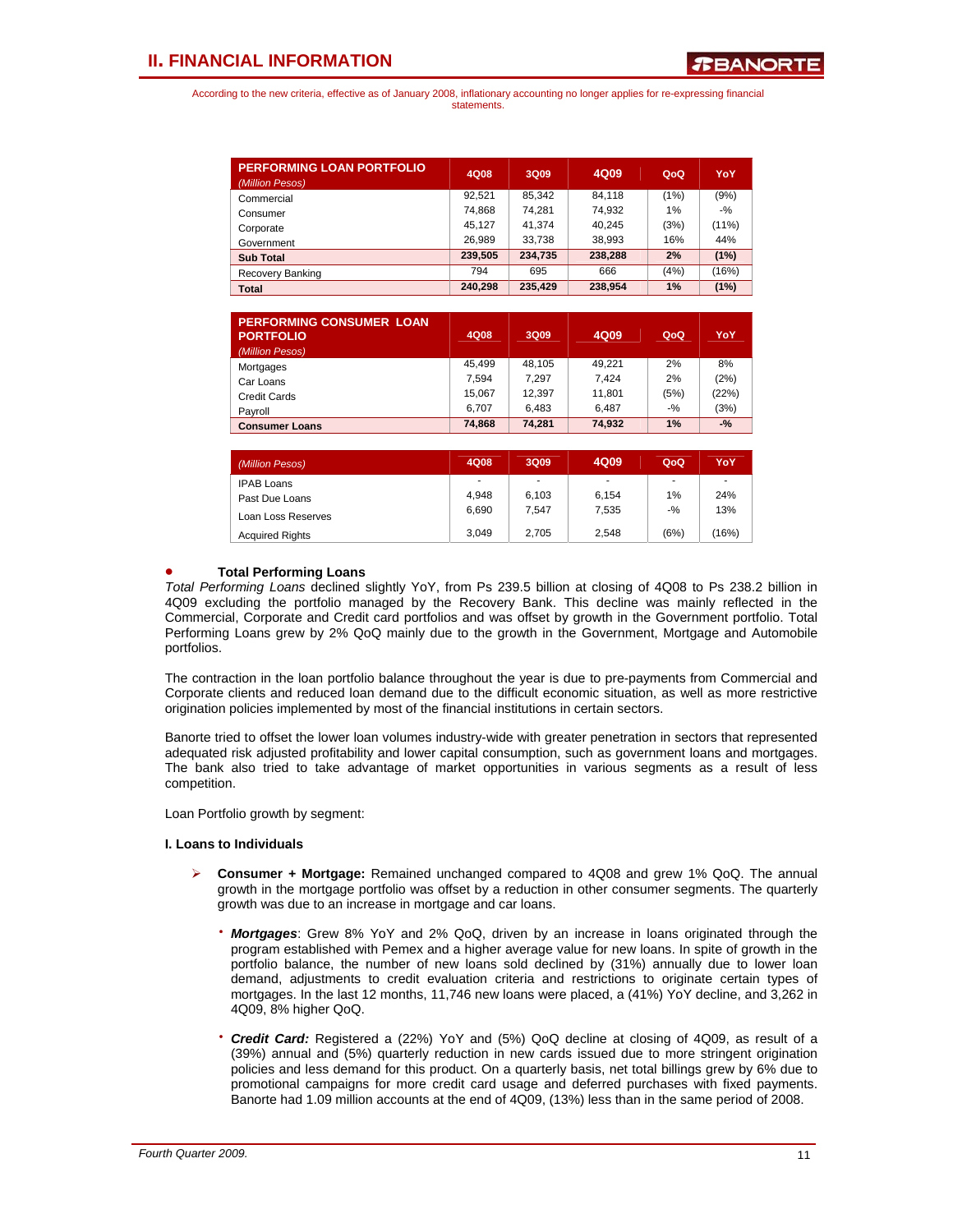According to the new criteria, effective as of January 2008, inflationary accounting no longer applies for re-expressing financial statements.

- **Payroll and Personal Loans:** At closing of 4Q09, the portfolio declined (3%) YoY, as a result of amortization of the personal loan book due to more risk aversion in this segment, as well as lower loan demand caused by rising unemployment, especially in the first half of the year. After isolating the impact of the amortizations in personal loans, the payroll portfolio shows an 11% increase and the production of new loans increased by 20% annualy when compared to 2008. On a quarterly basis, the combined portfolio for both products remained in the same level compared to 3Q09, even though the Payroll loan portfolio increased by 3% QoQ.
- **Car Loans:** The portfolio declined (2%) YoY due to a significant reduction in car sales in the domestic market as a result of an adverse economic environment and less availability of financing. The portfolio grew 2% QoQ as a result of year-end promotional campaigns and increased car sales in the last months of the year due to improving economic conditions.

### **II. Loans to Institutions**

- ¾ **Commercial:** Declined by (9%) YoY in 4Q09 due to a decline in the business portfolio originated by the bank and the leasing company resulting from lower loan demand during the year, and prepayments received from some clients, as well a decline in the balance of the SME portfolio as a result of reduced origination of the Crediactivo commercial and business SME product. The balance of commercial loans declines (1%) QoQ due to a contraction in the business loan book originated through the bank and Crediactivo product,
- ¾ **Corporate**: Declined (11%) YoY and (3%) QoQ in 4Q09, mainly due to pre-payments received as part of the bank's strategy to reduce the size of some large exposures in this segment, as well as lower loan demand as a result of this year's difficult economic enviornment. It is important to emphasize that Banorte's loan portfolio is diversified by sectors and regions, with a low concentration. The bank's 20 most important corporate exposures represent only 14% of the bank's total loan portfolio (16% in 3Q09 and 19% in 4Q08). The largest loan represents 1.4% of the total portfolio (1.6% in 3Q09 and 2.1% in 4Q08), while the 20th largest represents only 0.5% (unchanged vs 3Q09 and 0.4% vs 4Q08).
- ¾ **Government:** Grew 44% YoY and 16% QoQ in 4Q09 as a result of strengthening the area created for government banking through offering comprehensive solutions according to their financial needs, which has enabled the establishment of relationships with important state and municipal governments, resulting in direct and structured loans to finance the investment needs of these entities.

### • **Past Due Loans**

At closing of 4Q09, past due loans grew by 24% YoY resulting from deterioration in the consumer, commercial and mortgage portfolios. The 1% QoQ increase is a result of growth in commercial PDLs mainly due to the deterioration in Inter National Bank's loan portfolio.

As of 4Q09, the Past Due Loan Ratio was 2.5%, 0.5 percentage points higher than 4Q08, but it remains at the same level compared to 3Q09. All portfolio items showed a stable or improved PDL Ratio except the commercial sector. At closing of 4Q09, the PDL Ratio for credit cards was 12.0% which compares favorably against the 12.7% registered in 3Q09 and the 12.4% of 4Q08, this improvement was achieved despite a decline in the total portfolio. On the other hand, the PDL Ratio for car loans was 2.0% (vs. 2.7% in 3Q09 and 2.2% in 4Q08), Payroll loans was 2.8% (vs. 2.8% in 3Q09 and 4Q08), Mortgages was 2.0% (vs. 2.0% in 3Q09 and 1.6% in 4Q08), Commercial loans was 4.1% (vs. 3.6% in 3Q09 and 2.0% in 4Q08), and Corporate loans was 0.1% (vs. 0.1% in 3Q09 and 0% in 4Q08), while the Government portfolio remained at 0% throughout the entire year.

| <b>PAST DUE LOAN VARIATIONS</b><br>(Million Pesos) |                                                  |          |  |  |  |  |
|----------------------------------------------------|--------------------------------------------------|----------|--|--|--|--|
| <b>Balance as of September 2009</b>                |                                                  | 6,103    |  |  |  |  |
|                                                    | Transfer from Performing Loans to Past Due Loans | 4.258    |  |  |  |  |
|                                                    | Renewals                                         | (59)     |  |  |  |  |
|                                                    | <b>Cash Collections</b>                          | (812)    |  |  |  |  |
|                                                    | <b>Discounts</b>                                 | (38)     |  |  |  |  |
|                                                    | Charge Offs                                      | (1, 494) |  |  |  |  |
|                                                    | Foreclosures                                     | (86)     |  |  |  |  |
|                                                    | Transfer from Past Due Loans to Performing Loans | (1,698)  |  |  |  |  |
|                                                    | Foreign Exchange Adjustments                     | (20)     |  |  |  |  |
| <b>Balance as of December 2009</b>                 |                                                  | 6.154    |  |  |  |  |

During 4Q09, 66% of new NPLs corresponded to credit cards, while 52% of the required reserves and 60% of write-offs corresponded to this segment.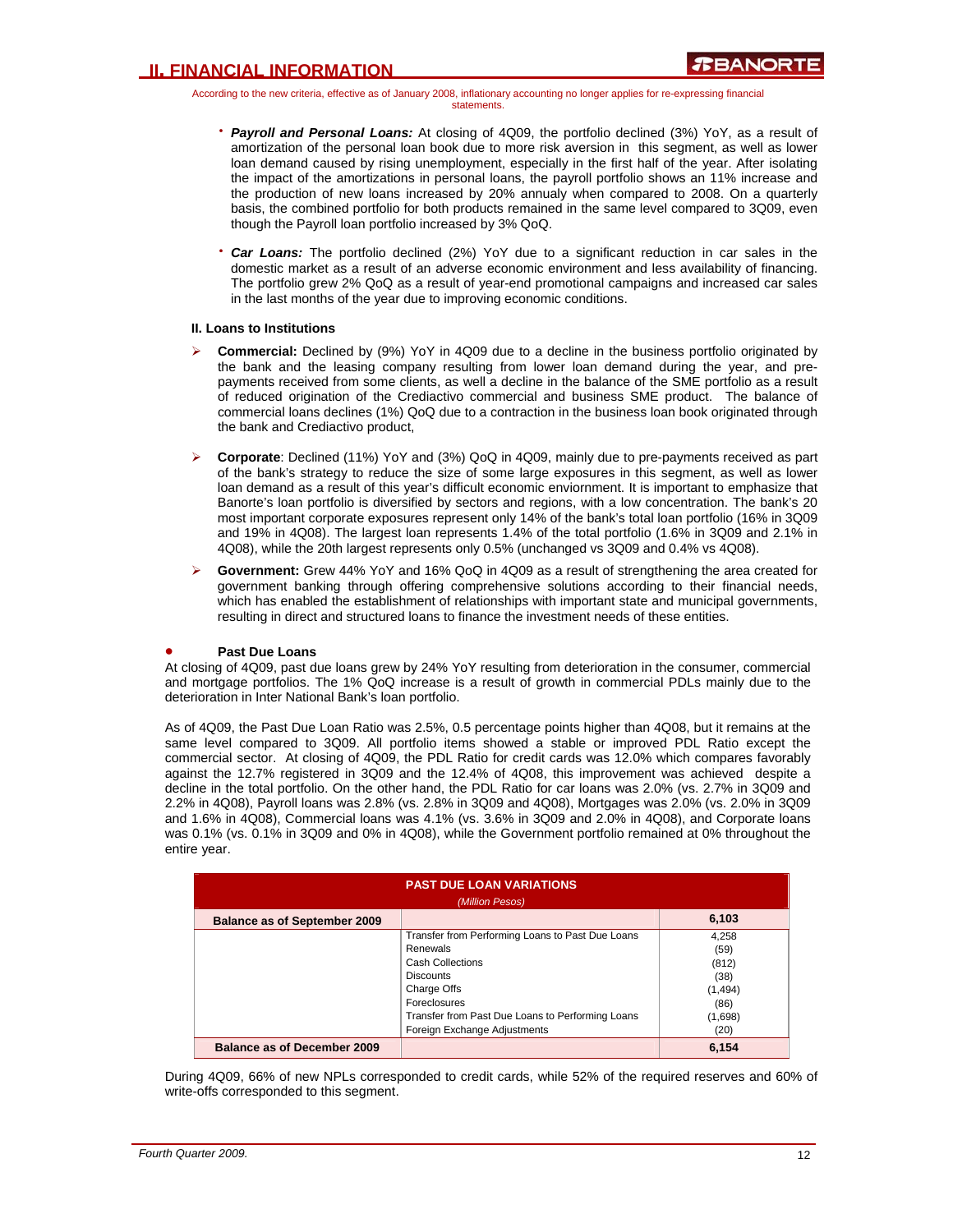|                         | <b>RISK RATING OF PERFORMING LOANS - GFNorte</b><br>(Million Pesos) |                          |                 |                           |              |  |  |  |  |
|-------------------------|---------------------------------------------------------------------|--------------------------|-----------------|---------------------------|--------------|--|--|--|--|
|                         |                                                                     |                          |                 | <b>LOAN LOSS RESERVES</b> |              |  |  |  |  |
| <b>CATEGORY</b>         | <b>LOANS</b>                                                        | <b>COMMERCIAL</b>        | <b>CONSUMER</b> | <b>MORTGAGES</b>          | <b>TOTAL</b> |  |  |  |  |
| Α                       | 58,169                                                              | $\overline{\phantom{a}}$ | 63              | 159                       | 222          |  |  |  |  |
| A <sub>1</sub>          | 106,990                                                             | 495                      |                 |                           | 495          |  |  |  |  |
| A <sub>2</sub>          | 57,118                                                              | 520                      |                 |                           | 520          |  |  |  |  |
| B                       | 6,269                                                               | $\blacksquare$           | 102             | 184                       | 286          |  |  |  |  |
| <b>B1</b>               | 5,700                                                               | 74                       | 266             |                           | 340          |  |  |  |  |
| B <sub>2</sub>          | 8,249                                                               | 84                       | 509             |                           | 593          |  |  |  |  |
| B <sub>3</sub>          | 2,579                                                               | 269                      |                 |                           | 269          |  |  |  |  |
| C                       | 2,494                                                               |                          | 795             | 131                       | 927          |  |  |  |  |
| C <sub>1</sub>          | 1,404                                                               | 301                      |                 |                           | 301          |  |  |  |  |
| C <sub>2</sub>          | 803                                                                 | 380                      |                 |                           | 380          |  |  |  |  |
| D                       | 2,592                                                               | 245                      | 1,356           | 264                       | 1,865        |  |  |  |  |
| E                       | 1,272                                                               | 1,008                    | 272             |                           | 1,281        |  |  |  |  |
| <b>Total</b>            | 253,640                                                             |                          |                 |                           |              |  |  |  |  |
| Not Classified          | (35)                                                                |                          |                 |                           |              |  |  |  |  |
| Exempt                  | 56                                                                  |                          |                 |                           |              |  |  |  |  |
| <b>Total</b>            | 253,658                                                             | 3,377                    | 3,363           | 739                       | 7,479        |  |  |  |  |
| <b>Reserves</b>         |                                                                     |                          |                 |                           | 7,535        |  |  |  |  |
| <b>Excess (Deficit)</b> |                                                                     |                          |                 |                           | 57           |  |  |  |  |

**Notes:**<br>1. The ratings of loans and reserves created correspond to the last day referred in the Balance Sheet at December 31<sup>ª</sup>, 2009.<br>2.- The loan portfolio is rated according to the rules issued by the Ministry of Finan

| <b>LOAN LOSS RESERVES</b><br>(Million Pesos) | 4Q09         |
|----------------------------------------------|--------------|
| <b>Previous Period Ending Balance</b>        | 7.547        |
| Provisions charged to results                | 1,751        |
| Created with profitability margin            | 13           |
| Other items                                  | $\mathbf{2}$ |
| Charge offs and discounts:                   | (203)        |
| Commercial Loans                             | (1,255)      |
| Consumer Loans                               | (238)        |
| Mortgage Loans                               | (57)         |
| Foreclosed assets                            | (1,753)      |
| Cost of debtors support programs             | (11)         |
| Valorization and Others                      | (14)         |
| <b>Loan Loss Reserves at Period End</b>      | 7,535        |

### • **Loan Loss Provisions**

At closing of 4Q09, loan loss provisions were Ps 7.53 billion, the same level as 3Q09. The creation of provisions charged against results was at the same level of write-offs waivers and discounts.

#### • **Requirements for Loan Loss Reserves**

Loan Loss provisions charged against results in 2009 rose to Ps 8.29 billion, equivalent to a 20% YoY increase, mainly due higher reserve requirements and growth in delinquencies in the consumer portfolio, especially credit cards, and to a lesser degree to the new regulations for credit card provisions. Loan loss reserves for 4Q09 were Ps 1.78 million, a (17%) QoQ decline due to a stabilization in asset quality indicators of the consumer portfolio.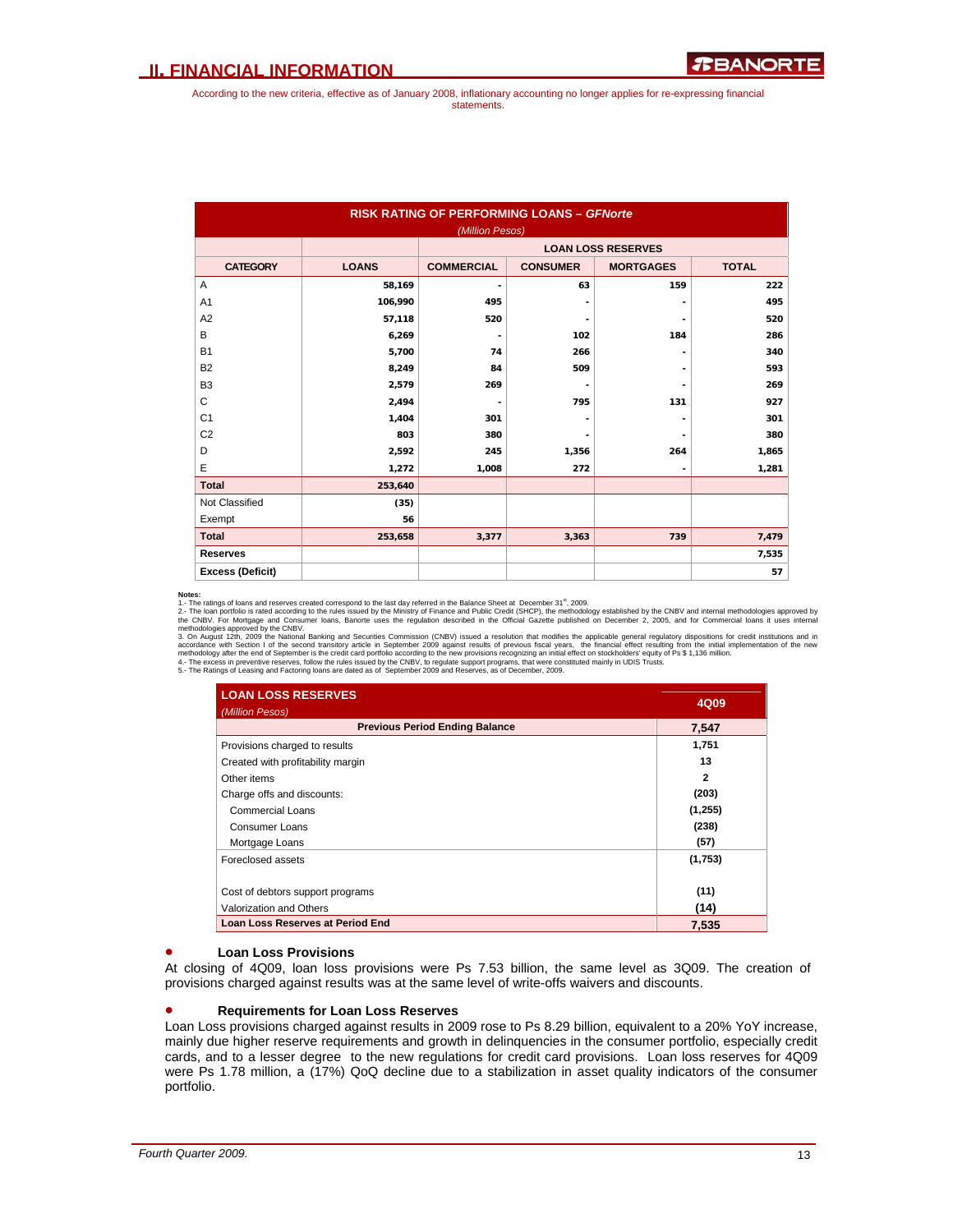According to the new criteria, effective as of January 2008, inflationary accounting no longer applies for re-expressing financial statements.

| <b>INCOME STATEMENT &amp; BALANCE SHEET</b><br><b>HIGHLIGHTS-Banking</b><br>(Million Pesos) | 4Q08    | 3Q09    | 4Q09    | QoQ    | YoY   | 2008   | 2009            | YoY   |
|---------------------------------------------------------------------------------------------|---------|---------|---------|--------|-------|--------|-----------------|-------|
| <b>Income Statement</b>                                                                     |         |         |         |        |       |        |                 |       |
| Net Interest Income                                                                         | 6.181   | 5,376   | 5,388   | $-9/6$ | (13%) | 21,662 | 22,307          | 3%    |
| Provisions                                                                                  | 2,914   | 2,113   | 1,757   | (17%)  | (40%) | 6,722  | 8,164           | 21%   |
| Non Interest Income                                                                         | 1,978   | 1,955   | 2,014   | 3%     | 2%    | 6.512  | 7,181           | 10%   |
| Non Interest Expense                                                                        | 3,945   | 3,633   | 4,205   | 16%    | 7%    | 14,191 | 15.412          | 9%    |
| Non Operating Income (Expense), Net                                                         | 540     | 137     | 155     | 13%    | (71%) | 2,487  | 852             | (66%) |
| Pre-Tax Income                                                                              | 1,840   | 1,722   | 1,596   | (7%)   | (13%) | 9,748  | 6,763           | (31%) |
| Net Income                                                                                  | 1,285   | 1,274   | 1,266   | (1%)   | (1%)  | 6,543  | 5,117           | (22%) |
|                                                                                             |         |         |         |        |       |        |                 |       |
| <b>Balance Sheet</b>                                                                        |         |         |         |        |       |        |                 |       |
| Performing Loans                                                                            | 231,400 | 225,716 | 228,827 | 1%     | (1%)  |        | 231,400 228.827 | (1%)  |
| Deposits                                                                                    | 260.911 | 270.046 | 275.062 | 2%     | 5%    |        | 260.911275.062  | 5%    |

# **BANKING SECTOR**

The results of the Banking Sector do not include Pronegocio (Micro-Lending) figures from January until August 2009 since the merger with Banco Mercantil del Norte was not effective during that period. Therefore, the banking subsidiary's results of the first three quarters of the year are fully comparable with previous periods, while 4Q09 is not comparable since the figures include the merged Pronegocio unit.

### • **Net Interest Income**

*Net Interest Income* increased 3% YoY due to a reduction in the cost of funding as a consequence of increased demand deposits. On a quarterly basis, NII remains at the same level compared to 3Q09 as a result of lower market interest rates and reduced loan growth.

### • **Loan Loss Reserves**

*Loan Loss Reserves* were 21% greater YoY during 2009 mainly due to higher credit card, commercial and mortgage delinquencies. The (17%) QoQ decline is a result of an improvement in asset quality in most segments of the portfolio.

### • **Non Interest Income**

Increased 10% YoY due to higher intermediation revenues and to the reclassification of revenues from previously written off loans to "Other Revenues and Expenses" according with the new accounting criteria effective as of April 2009. On a quarterly basis, non interest income increased 3% QoQ due to more revenues from service fees and recoveries.

### • **Non Interest Expenses**

Grew 9% YoY due mainly to the reclassification of employee profit sharing (PTU) in accordance with the new accounting criteria which became effective as of 2Q09, as well as higher Personnel Expenses, more professional fees and IPAB contributions. The 16% QoQ growth from 3Q09 is due to more expenses in Personnel, Professional Fees, other taxes and rent, depreciation and amortization.

### • **Non Operating Income**

Declined by (66%) YoY due to the non-recurring income realized in 2008 from the sale of VISA and INDEVAL shares, as well as the reclassification of income from recoveries of proprietary loans as "Other Revenues and Expenses" in the Non Interest Income line according to the new accounting criteria effective as of April 2009, a reduction in Income Tax recoveries due to the reclassification of acquired portfolios and a reduction in released reserves in various items. On a quarterly basis, the 13% QoQ increase is due to growth in revenues as a result of greater cancellation of other liabilities.

### • **Net Income**

Accumulated net income of the Banking Sector (100%, including the AFORE by the participation method) reached Ps 5.1 billion in 2009, (22%) less than in 2008 due to an increase in loan loss reserves and higher non interest expenses resulting from accounting reclassifications, in addition to reduced NII growth as a consequence of lower market interest rates. The (1%) QoQ decline is due to an increase in non interest expenses, lower profits from Banorte USA and the impact in minority interest derived from the IFC investment.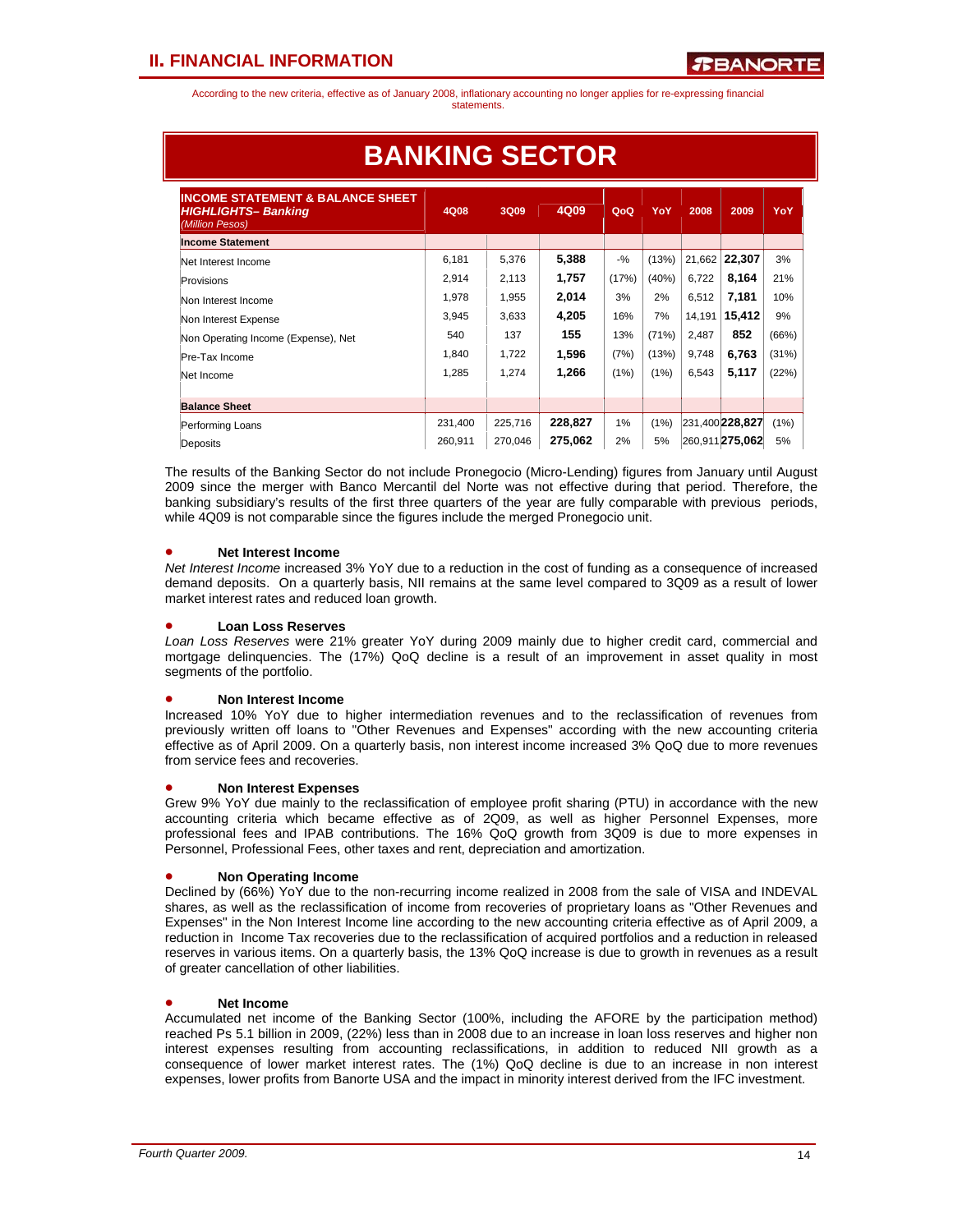According to the new criteria, effective as of January 2008, inflationary accounting no longer applies for re-expressing financial statements.

| <b>FINANCIAL RATIOS - Banking</b><br><b>Sector</b><br>(Million Pesos) | 4Q08   | <b>3Q09</b> | 4Q09    | QoQ                | YoY                 | 2008   | 2009   | <b>YoY</b>          |
|-----------------------------------------------------------------------|--------|-------------|---------|--------------------|---------------------|--------|--------|---------------------|
| <b>Profitability</b>                                                  |        |             |         |                    |                     |        |        |                     |
| NIM(1)                                                                | 6.0%   | 4.1%        | 4.2%    | $0.1$ pp           | $(1.8$ pp $)$       | 6.7%   | 4.2%   | $(2.5$ pp $)$       |
| ROE(2)                                                                | 14.5%  | 13.7%       | 12.7%   | $(1.0$ pp $)$      | $(1.8$ pp)          | 19.6%  | 13.6%  | $(6.0$ pp $)$       |
| ROA (3)                                                               | 1.1%   | 0.9%        | $0.9\%$ | $-pp$              | $(0.2$ pp $)$       | 1.8%   | 0.9%   | $(0.9$ pp $)$       |
| <b>Operation</b>                                                      |        |             |         |                    |                     |        |        |                     |
| Efficiency Ratio (4)                                                  | 48.4%  | 49.6%       | 56.8%   | $7.2$ pp           | 8.4 pp              | 50.4%  | 52.3%  | 1.9 pp              |
| Operating Efficiency Ratio (5)                                        | 3.5%   | 2.6%        | 3.1%    | $0.5$ pp           | $(0.4$ pp $)$       | 4.0%   | 2.8%   | $(1.2$ pp)          |
| Liquidity Ratio (6)                                                   | 48.9%  | 62.0%       | 63.6%   | 1.6 <sub>pp</sub>  | 14.7 pp             | 48.9%  | 63.6%  | 14.7 pp             |
| <b>Asset Quality</b>                                                  |        |             |         |                    |                     |        |        |                     |
| Past Due Loan Ratio                                                   | 2.0%   | 2.6%        | 2.6%    | $-pp$              | $0.6$ pp            | 2.0%   | 2.6%   | $0.6$ pp            |
| Coverage Ratio                                                        | 136.1% | 123.1%      | 121.6%  | $(1.5$ pp $)$      | $(14.5~\text{pp})$  | 136.1% | 121.6% | $(14.5 \text{ pp})$ |
| Growth (7)                                                            |        |             |         |                    |                     |        |        |                     |
| Performing Loans (8)                                                  | 25%    | 1%          | (1%)    | $(2.0$ pp $)$      | $(26.0 \text{ pp})$ | 25%    | (1%)   | $(26.0 \text{ pp})$ |
| <b>Core Deposits</b>                                                  | 16%    | 18%         | 9%      | $(9.0 \text{ pp})$ | $(7.0$ pp $)$       | 16%    | 9%     | $(7.0~\text{pp})$   |
| <b>Total Deposits</b>                                                 | 28%    | 12%         | 5%      | $(7.0 \text{ pp})$ | $(23.0 \text{ pp})$ | 28%    | 5%     | $(23.0~\text{pp})$  |
| <b>Capitalization</b>                                                 |        |             |         |                    |                     |        |        |                     |
| Net Capital/ Credit Risk Assets                                       | 22.1%  | 23.2%       | 24.4%   | $1.3$ pp           | 2.3 pp              | 22.1%  | 24.4%  | $2.3$ pp            |
| <b>Total Capitalization Ratio</b>                                     | 15.0%  | 16.1%       | 16.8%   | $0.7$ pp           | 1.8 <sub>pp</sub>   | 15.0%  | 16.8%  | 1.8 <sub>pp</sub>   |

1) NIM = Annualized aernings as a percentage of the average quarterly equity over the period.<br>2) Annualized earnings as a percentage of the average quarterly equity over the period.<br>3) Annualized earnings as a percentage o



| <b>INCOME STATEMENT &amp; BALANCE SHEET</b><br><b>HIGHLIGHTS- Banking Sector with</b><br><b>Pronegocio Merged</b><br>(Million Pesos) | 3Q09<br>W/O<br><b>Merger</b> | Pronegocio | 3Q09<br><b>Merged Merged Merged</b> | 4Q09  | 2009   |
|--------------------------------------------------------------------------------------------------------------------------------------|------------------------------|------------|-------------------------------------|-------|--------|
| <b>Income Statement</b>                                                                                                              |                              |            |                                     |       |        |
| Net Interest Income                                                                                                                  | 5,376                        | 50         | 5,426                               | 5,388 | 22,357 |
| Provisions                                                                                                                           | 2,113                        | 17         | 2,130                               | 1,757 | 8,181  |
| Non Interest Income                                                                                                                  | 1,955                        | 3          | 1.958                               | 2,014 | 7.184  |
| Non Interest Expense                                                                                                                 | 3.633                        | 25         | 3.658                               | 4,205 | 15,437 |
| Non Operating Income (Expense), Net                                                                                                  | 137                          | 9          | 147                                 | 155   | 861    |
| Pre-Tax Income                                                                                                                       | 1,722                        | 21         | 1.742                               | 1,596 | 6,784  |
| Net Income                                                                                                                           | 1,274                        | 15         | 1.289                               | 1,266 | 5.132  |
|                                                                                                                                      |                              |            |                                     |       |        |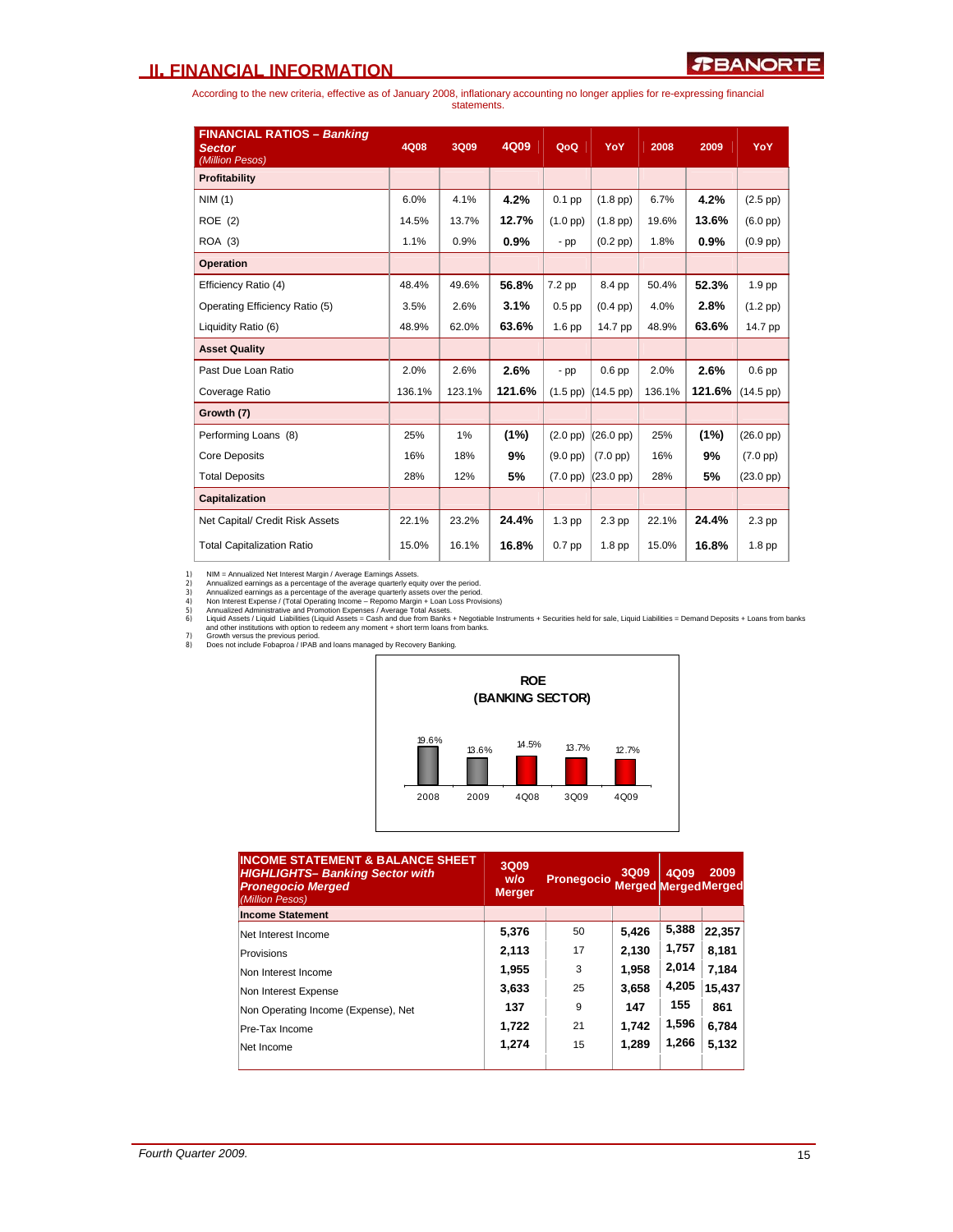# **BANORTE USA**

### **I. Banorte USA**

| <b>INCOME STATEMENT &amp; BALANCE</b><br><b>SHEET HIGHLIGHTS - Banorte USA</b><br><b>Figures in MEX GAAP (Million Pesos)</b> | 4Q08 | 3Q09     | 4Q09     | QoQ    | YoY       | 2008 | 2009  | YoY       |
|------------------------------------------------------------------------------------------------------------------------------|------|----------|----------|--------|-----------|------|-------|-----------|
| Income Statement                                                                                                             |      |          |          |        |           |      |       |           |
| Net Interest Income                                                                                                          | 217  | 218      | 199      | (9%)   | (8%)      | 711  | 825   | 16%       |
| Non Interest Income                                                                                                          | 67   | 30       | 56       | 88%    | (16%)     | 147  | 155   | 6%        |
| Total Income                                                                                                                 | 285  | 248      | 256      | 3%     | (10%)     | 857  | 981   | 14%       |
| Non Interest Expense                                                                                                         | 196  | 153      | 205      | 34%    | 5%        | 638  | 755   | 18%       |
| Loan Loss Reserves                                                                                                           | 81   | 115      | 91       | (21%)  | 12%       | 104  | 378   | 262%      |
| Operating Income                                                                                                             | 8    | (20)     | (40)     | (97%)  | (599%)    | 115  | (152) | (232%)    |
| Non Operating Income (Expense)                                                                                               | 69   | 41       | 49       | 20%    | (29%)     | 234  | 199   | (15%)     |
| Taxes and Profit Sharing                                                                                                     | 14   | 5        | 0        | (101%) | (100%)    | 105  | 14    | (87%)     |
| Subsidiaries & Minority Interest                                                                                             | 14   | $\Omega$ | $\bf{0}$ | 0%     | $(100\%)$ | 79   | 0     | $(100\%)$ |
| Net Income                                                                                                                   | 49   | 15       | 9        | (40%)  | (82%)     | 166  | 34    | (80%)     |

Under Mexican GAAP (MX GAAP), Banorte USA's net income (subsidiary that owns 100% of Inter National Bank, as well as 100% of Uniteller and Motran, both remittance companies) was Ps 34 million in 2009, declining (80%) compared to the same period in 2008. This decline was driven by an annual increase of Ps 274 million in INB's loan loss provisions due to asset quality deterioration as a result of the difficult economic environment in the United States and stricter regulation.

### **II. InterNational Bank (US GAAP)**

| <b>INCOME STATEMENT &amp; BALANCE</b><br><b>SHEET HIGHLIGHTS - InterNational Bank</b><br>Figures in US GAAP (Millon Dollars) | 4Q08    | 3Q09    | 4Q09    | QoQ        | YoY        | 2008    | 2009                 | YoY.         |
|------------------------------------------------------------------------------------------------------------------------------|---------|---------|---------|------------|------------|---------|----------------------|--------------|
| Income Statement                                                                                                             |         |         |         |            |            |         |                      |              |
| Net Interest Income                                                                                                          | 17.3    | 15.3    | 15.8    | 3.3%       | $(9.0\%)$  | 65.9    | 60.2                 | $(8.6\%)$    |
| Non Interest Income                                                                                                          | 4.0     | 4.1     | 4.5     | 11.2%      | 12.6%      | 15.5    | 15.8                 | 2.1%         |
| Total Income                                                                                                                 | 21.3    | 19.3    | 20.3    | 5.0%       | (4.9%)     | 81.4    | 76.0                 | $(6.6\%)$    |
| Non Interest Expense                                                                                                         | 9.4     | 9.2     | 11.6    | 26.1%      | 23.6%      | 34.8    | 39.0                 | 12.0%        |
| Loan Loss Reserves                                                                                                           | 1.1     | 3.0     | 7.1     | 134.9%     | 552.2%     | 5.3     | 24.0                 | 351.1%       |
| Operating Income                                                                                                             | 10.9    | 7.1     | 1.5     | (78.3%)    | $(85.9\%)$ | 41.3    | 13.1                 | (68.3%)      |
| Net Income                                                                                                                   | 7.1     | 4.7     | 1.1     | (77.2%)    | (85.2%)    | 27.2    | 8.9                  | $(67.4\%)$   |
| <b>Balance Sheet</b>                                                                                                         |         |         |         |            |            |         |                      |              |
| Investments in Securities                                                                                                    | 449.2   | 560.7   | 504.3   | $(10.0\%)$ | 12.3%      | 449.2   | 504.3                | 12.3%        |
| Performing Loans                                                                                                             | 1,108.1 | 1,072.6 | 1,042.2 | $(2.8\%)$  | (5.9%)     | 1,108.1 | $1042.2$ (5.9%)      |              |
| Past Due Loans                                                                                                               | 22.7    | 88.9    | 107.1   | 20.4%      | 372.6%     | 22.7    | 107.1                | 372.6%       |
| Demand Deposits                                                                                                              | 617.2   | 737.7   | 687.4   | (6.8%)     | 11.4%      | 617.2   | 687.4                | 11.4%        |
| Time Deposits                                                                                                                | 761.6   | 1,015.7 | 1,027.6 | 1.2%       | 34.9%      | 761.6   | <b>1,027.6</b> 34.9% |              |
| <b>Total Deposits</b>                                                                                                        | 1,378.9 | 1,753.5 | 1,715.0 | $(2.2\%)$  | 24.4%      | 1,378.9 | $1,715.0$ 24.4%      |              |
| Equity                                                                                                                       | 149.4   | 404.7   | 406.2   | 0.4%       | 171.9%     | 149.4   |                      | 406.2 171.9% |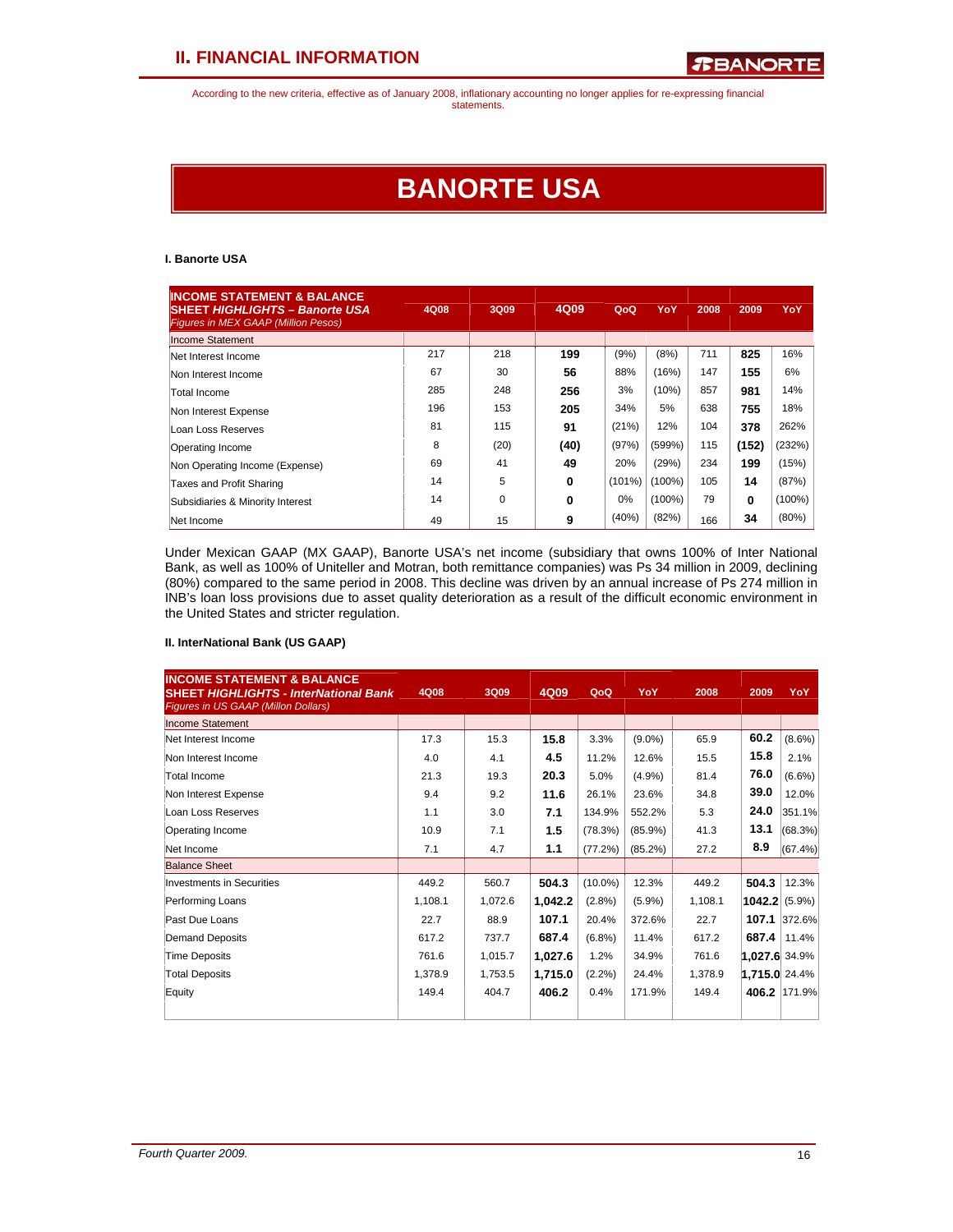According to the new criteria, effective as of January 2008, inflationary accounting no longer applies for re-expressing financial

| statements.                                              |       |       |       |       |        |       |       |            |
|----------------------------------------------------------|-------|-------|-------|-------|--------|-------|-------|------------|
| <b>Financial Ratios INB</b><br><b>Figures in US GAAP</b> | 4Q08  | 3Q09  | 4Q09  | QoQ   | YoY    | 2008  | 2009  | <b>YoY</b> |
| Profitability:                                           |       |       |       |       |        |       |       |            |
| <b>NIM</b>                                               | 4.4%  | 3.5%  | 3.6%  | 0.1   | (0.8)  | 4.3%  | 3.6%  | (0.6)      |
| <b>ROE</b>                                               | 19.7% | 4.8%  | 1.0%  | (3.8) | (18.7) | 20.5% | 3.0%  | (17.5)     |
| <b>ROA</b>                                               | 1.6%  | 0.9%  | 0.2%  | (0.7) | (1.4)  | 1.6%  | 0.4%  | (1.2)      |
| Operational:                                             |       |       |       |       |        |       |       |            |
| <b>Efficiency Ratio</b>                                  | 44.0% | 47.7% | 57.2% | 9.6   | 13.2   | 42.7% | 51.3% | 8.5        |
| <b>Asset Quality:</b>                                    |       |       |       |       |        |       |       |            |
| Past Due Loan Ratio                                      | 2.0%  | 7.6%  | 9.3%  | 1.7   | 7.3    | 2.0%  | 9.3%  | 7.3        |
| Coverage Ratio                                           | 61.1% | 25.3% | 22.2% | (3.1) | (39.0) | 61.1% | 22.2% | (39.0)     |
| <b>Capitalization:</b>                                   |       |       |       |       |        |       |       |            |
| Leverage Ratio                                           | 8.0%  | 9.4%  | 9.4%  | (0.0) | 1.4    | 8.0%  | 9.4%  | 1.4        |
| <b>Capitalization Ratio</b>                              | 12.5% | 17.1% | 17.4% | 0.3   | 4.9    | 12.5% | 17.4% | 4.9        |

Under US GAAP, net income of Inter National Bank (INB) was \$8.9 million for 2009, (67%) less than for the same period last year, mainly as a result of increased loan loss reserves and higher non interest expenses resulting from an increase in the FDIC insurance premiums for all US banks. On a quarterly basis, net income declined (77%) QoQ due to an increase of \$4.1 million in loan reserves.

INB's investment portfolio is mainly concentrated in mortgage backed securities (MBS), which declined 10% QoQ and grew 12.3% YoY. The underlying mortgages of these securities are rated AAA, and as of 4Q09 the portfolio presents unrealized valuation gains of US \$14.6 million. The average weighted life of the portfolio is 4 years.

Total deposits increased 24% YoY mainly due to an increase in time deposits. Performing Loans declined (5.9%) YoY and (2.8%) QoQ, while Past Due Loans increased 372.6% YoY and 20.4% QoQ, as a result of greater delinquencies in real estate backed loans, due to the difficult environment in this sector. It is important to note that INB uses stricter criteria to classify past due loans (30+ days of delinquency vs. 60+ days in Mexico).

INB's capitalization and leverage indicators remained robust and well above the regulatory minimum. The capitalization ratio increased by 0.33 percentage points to 17.4%, while the Leverage Ratio remained at 9.4% in both quarters. Regarding Asset Quality indicators, the Past-Due Loan Ratio increased by 1.7 percentage points QoQ to 9.3%, while the Reserve Coverage dropped 3.1 pp QoQ to 22.2%.The Efficiency Ratio increased by 9.6 pp QoQ to 57.2%. ROE declined 3.8 pp QoQ to 1%, ROA contracted by 0.7 pp QoQ to 0.2%, while NIM increased 0.1 pp QoQ to 3.6%.

As a result of a revision by the OCC (Office of the Comptroller of the Currency) of Inter National Bank during April and May 2009, the bank signed a formal agreement on September 21<sup>st</sup>, 2009 with this regulator for banks with national licenses. This measure is a reflection of a much stricter regulatory environment as a consequence of the economic and financial crisis in the United States.

The formal agreement requires, among other things:

- Development and implementation of an action plan to improve management of the Bank's loan portfolio.
- Review of the models to calculate loan loss reserves and the establishment of a program to maintain an adequate level of reserves that guarantees a minimal level in compliance with regulation.
- Development of a program to diversify the loan portfolio in accordance with banking regulations, including a methodology to ensure compliance with this program.
- Adoption of a program to ensure a continuous and effective portfolio revision process.
- Development and fulfillment of a detailed 3 year strategic plan, including controls to monitor its fulfillment.

Since the formal agreement was signed, INB developed a corrective plan to comply with the observations by the OCC. On January 19<sup>th</sup>, 2010, the last pending requirement was met, thus fulfilling the deadlines established by the OCC.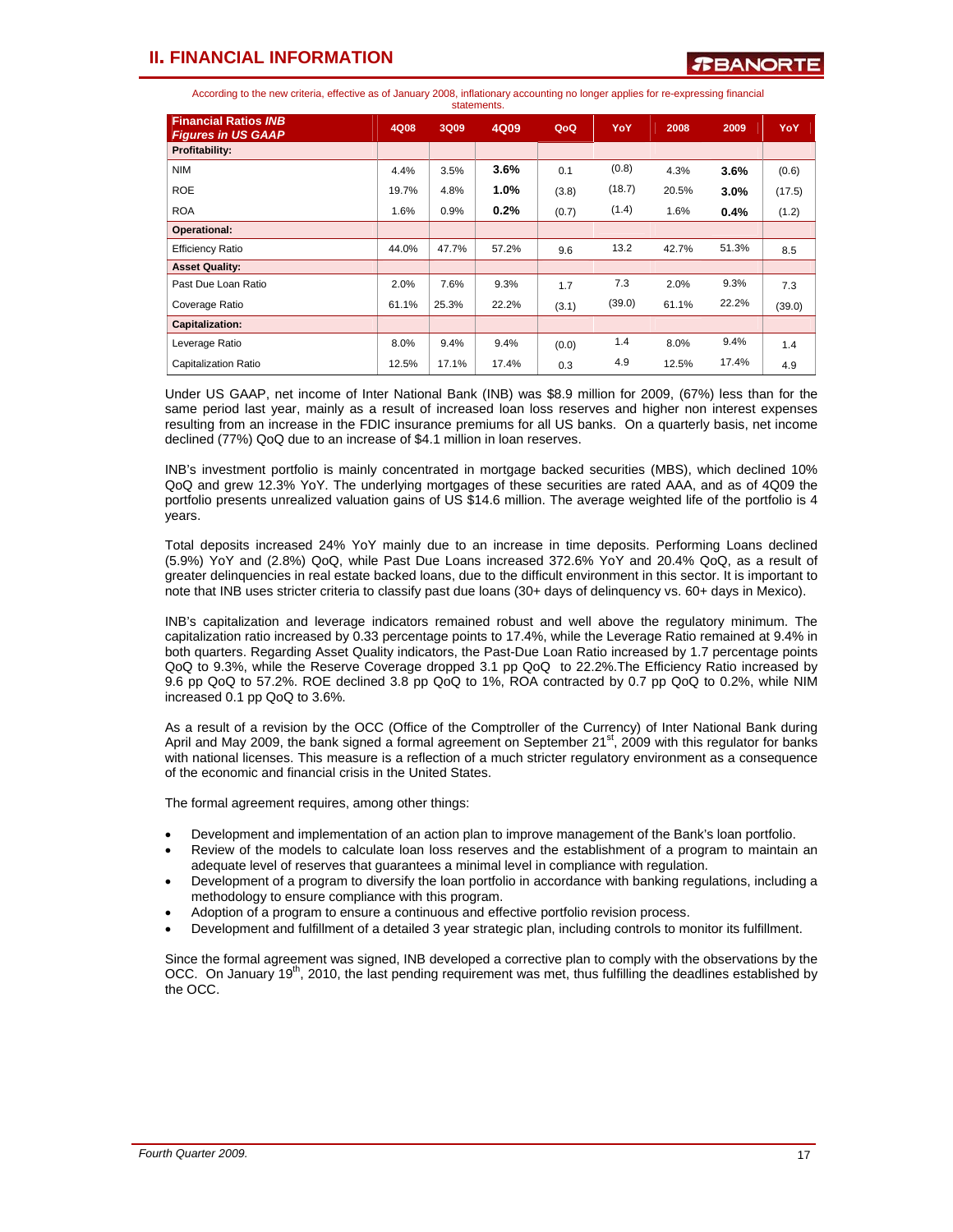# **RECOVERY BANKING**

| <b>INCOME STATEMENT HIGHLIGHTS - Recovery</b><br><b>Banking</b><br>(Million Pesos) | 2008  | 2009  | YoY   |
|------------------------------------------------------------------------------------|-------|-------|-------|
| Net Interest Income                                                                | (204) | (197) | (4% ) |
| Loan Loss Provisions                                                               | 43    | 42    | (2%)  |
| Non Interest Income                                                                | 1.302 | 1,594 | 22%   |
| Non Interest Expense                                                               | 884   | 922   | 4%    |
| Non Operating Income (Expense), net                                                | 842   | 449   | (47%) |
| Pre-tax Income & Subsidiaries                                                      | 1,012 | 882   | (13%) |
| Income Tax & Profit Sharing                                                        | 311   | 242   | (22%) |
| Undistributed Earnings of Subsidiaries                                             |       |       |       |
| <b>Net Income</b>                                                                  | 701   | 640   | (9%)  |

As of 1Q07, the financial information of Sólida Administradora de Portafolios is consolidated in Banorte according to the new accounting standards that went into effect in January 2007.

| <b>ASSETS UNDER</b><br><b>MANAGEMENT</b><br>(Million Pesos) | 4Q09   | <b>ACCOUNTING IN THE</b><br><b>BALANCE SHEET</b> | <b>ACCOUNTING IN THE</b><br><b>INCOME STATEMENT</b>              |
|-------------------------------------------------------------|--------|--------------------------------------------------|------------------------------------------------------------------|
| <b>Fobaproa-IPAB Portfolios:</b>                            | 369    | Off balance trusts                               | Fees charged to Fobaproa and Fiduciary                           |
| Loans purchased:                                            | 29,467 | Sólida Asset Management and<br>Banorte           | Non Interest Income and Other Revenues and<br>Expenses (Banorte) |
| <b>Investment Projects:</b>                                 | 4.260  | Sólida Asset Management                          | Non Interest Income                                              |
|                                                             |        |                                                  |                                                                  |
| <b>Banking Sector Portfolio:</b>                            | 32,233 | Banorte's Portfolio and Repossessed<br>assets    | Net Interest Income and Other Revenues and<br>Expenses           |
| <b>Total</b>                                                | 66.329 |                                                  |                                                                  |

- At closing of 4Q09, acquired loan portfolios by the Recovery Bank totaled Ps 29.4 billion, divided as follows: 41% correspond to mortgages, 39% to corporate and commercial loans, 13% to real estate portfolios and 7% to foreclosed assets. Revenues generated by these portfolios in 2009 reached Ps 595 million, (27%) less YoY, while net income reached Ps 120 million, (46%) lower YoY. The recovery ratio was 57% for 2009, higher than the 46% registered in 2008. The Recovery Bank did not acquire any assets during 4Q09.
- The amount invested by Solida in investment projects at closing of 4Q09 reached Ps 4.3 billion, higher than the level reached in 4Q08. The investments cover 45 projects nationwide. Revenues generated by these projects during 2009 reached Ps 622 million, 14% more YoY, while net income was Ps257 million, 15% higher YoY.
- Banorte's proprietary assets managed by the Recovery Bank amounted to Ps 32.2 billion at closing of 4Q09, of which 33% correspond to credit cards, 25% to mortgages, 11% to corporate and commercial loans, 11% to Crediactivo SME loans, 9% to car loans, 8% to payroll and personal loans and 3% to other goods. Revenues generated by this portfolio reached Ps 836 million in 2009, an 8% YoY increase, while profits were Ps263 million, a 2% YoY increase. The percentage of total recovery was 85% during 2009, higher than the 79% registered in 2008.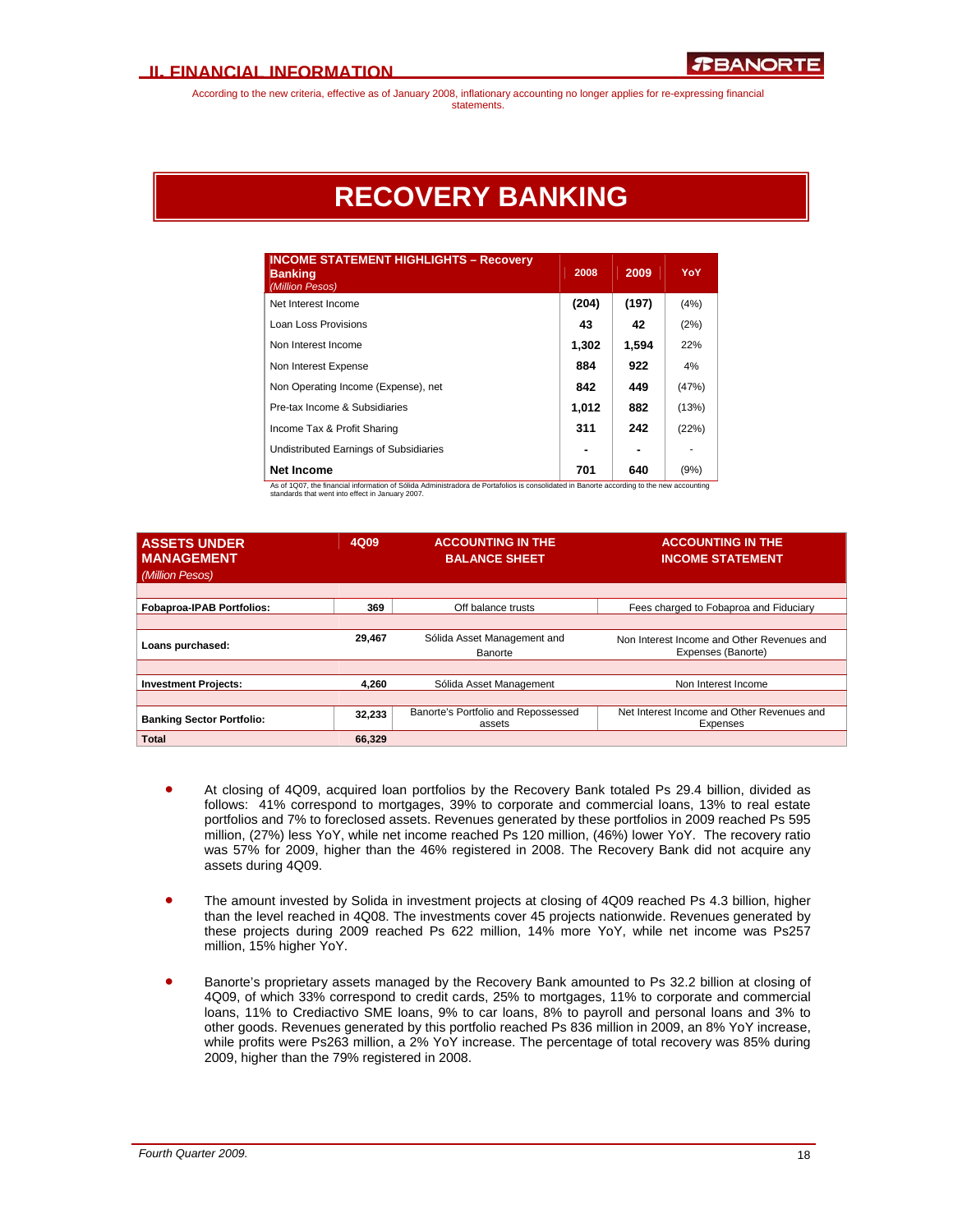According to the new criteria, effective as of January 2008, inflationary accounting no longer applies for re-expressing financial statements.

# **BROKERAGE**

| <b>Brokerage</b><br>(Million Pesos) | 4Q08    | 3Q09    | 4Q09    | QoQ     | YoY       | 2008    | 2009    | YoY      |
|-------------------------------------|---------|---------|---------|---------|-----------|---------|---------|----------|
| <b>Brokerage</b>                    |         |         |         |         |           |         |         |          |
| Net Income                          | (89)    | 42      | 88      | 109%    | 199%      | 183     | 203     | 11%      |
| Shareholder's Equity                | 1.143   | 1.323   | 1,396   | 6%      | 22%       | 1.143   | 1.396   | 22%      |
| Assets Under Custody                | 119,286 | 131,603 | 135,621 | 3%      | 14%       | 119,286 | 135,621 | 14%      |
| Total Assets                        | 1.662   | 3.645   | 5,273   | 45%     | 217%      | 1,662   | 5,273   | 217%     |
| <b>ROE</b>                          | (29.3%) | 13.3%   | 26.0%   | 12.7 pp | $55.2$ pp | 16.0%   | 16.2%   | $0.2$ pp |
| <b>Net Capital</b>                  |         |         |         |         |           |         |         |          |
| Net Capital                         | 901     | 1.074   | 1,153   | 7%      | 28%       | 901     | 1,153   | 28%      |

### • **Broker-Dealer**

#### **Net Income**

The Broker Dealer reported net income of Ps 203 million for 2009, an 11% YoY increase resulting from greater revenues in private banking, investment banking and lower growth in expenses relative to revenues, all of which offset the negative impact of recognizing fiscal contingencies of previous exercises. Profits grew by 109% QoQ driven by greater investment banking and money market revenues, as well as the containment of general expenses.

### **Mutual Funds**

Assets under management grew 33% in 2009 as a result of the efforts to improve the yields of the family of funds and to promote them among clients. Assets managed in fixed income funds rose to Ps 23.4 billion and variable income mutual funds to Ps 4.7 billion. Banorte's market share in mutual funds is currently 3%.

### **Assets Under Custody**

At closing of 4Q09, assets under custody totaled Ps 135.6 billion, a 14% YoY increase driven by an increase in private banking deposits and higher AUM's in mutual funds. The 3% QoQ growth results from an increase in assets managed in private banking, mutual funds, money and capital markets and Banorte Securities.

The annual growth in the broker dealer's assets is due mainly to changes in the accounting of Repos.

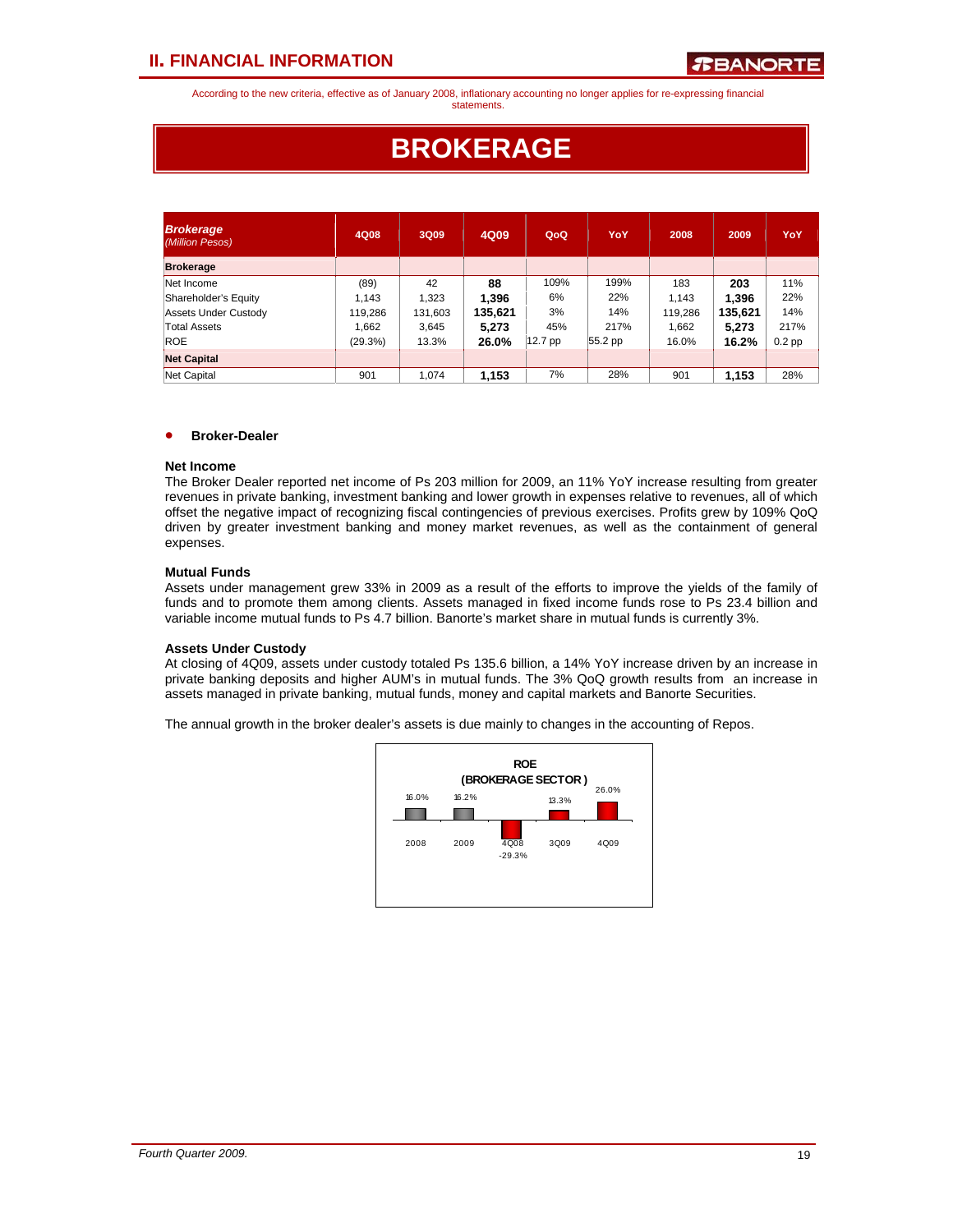statements.

| <b>LONG TERM SAVINGS</b><br>(Million Pesos) | 4Q08      | 3Q09   | 4Q09           | QoQ               | YoY               | 2008   | 2009   | YoY        |
|---------------------------------------------|-----------|--------|----------------|-------------------|-------------------|--------|--------|------------|
| Afore                                       |           |        |                |                   |                   |        |        |            |
| Net Income                                  | 65        | 77     | 108            | 41%               | 67%               | 189    | 288    | 52%        |
| Equity                                      | 1,052     | 1,231  | 1,340          | 9%                | 27%               | 1,052  | 1,340  | 27%        |
| <b>Total Assets</b>                         | 1,218     | 1,427  | 1,557          | 9%                | 28%               | 1,218  | 1,557  | 28%        |
| AUM (SIEFORE)                               | 56,186    | 68,115 | 71.616         | 5%                | 27%               | 56,186 | 71,616 | 27%        |
| <b>ROE</b>                                  | 24.3%     | 25.8%  | 33.7%          | 8.0 pp            | 9.5 pp            | 18.3%  | 24.4%  | 6.1 pp     |
| <b>Insurance</b>                            |           |        |                |                   |                   |        |        |            |
| Net Income                                  | 138       | 84     | 118            | 40%               | (14%)             | 476    | 438    | 8%         |
| Equity                                      | 2,130     | 2,250  | 2,370          | 5%                | 11%               | 2,130  | 2,370  | 11%        |
| <b>Total Assets</b>                         | 11,306    | 11,567 | 12,257         | 6%                | 8%                | 11,306 | 12,257 | 8%         |
| <b>Technical Reserves</b>                   | 7,356     | 7,303  | 7,740          | 6%                | 5%                | 7,356  | 7,740  | 5%         |
| Premiums sold                               | 1,604     | 1,420  | 1,967          | 39%               | 23%               | 8,268  | 7,183  | (13%)      |
| <b>ROE</b>                                  | 26.9%     | 14.6%  | 20.4%          | 5.9 pp            | $(6.5~\text{pp})$ | 24.1%  | 19.2%  | $(4.9$ pp) |
| <b>Annuities</b>                            |           |        |                |                   |                   |        |        |            |
| Net Income                                  | (5)       | 14     | $\overline{2}$ | (89%)             | 132%              | 33     | 31     | (7%)       |
| Equity                                      | 985       | 1,015  | 1,016          | -%                | 3%                | 985    | 1,016  | 3%         |
| <b>Total Assets</b>                         | 14,833    | 16,949 | 18,212         | 7%                | 23%               | 14,833 | 18,212 | 23%        |
| <b>Technical Reserves</b>                   | 13,612    | 15,703 | 16,938         | 8%                | 24%               | 13,612 | 16,938 | 24%        |
| Premiums sold                               | 996       | 553    | 1,184          | 114%              | 19%               | 3,488  | 3,199  | (8%)       |
| <b>ROE</b>                                  | $(2.1\%)$ | 5.7%   | $0.6\%$        | $(5.0~\text{pp})$ | 2.7 pp            | 3.1%   | 3.1%   | -pp        |

# **LONG TERM SAVINGS**

### • **Afore**

During 2009, the AFORE reported net income of Ps 288 million (51% corresponds to Banorte), a 52% YoY and 41% QoQ increase. The annual change was due to a significant increase in financial products and containment of sales expenses, while the quarterly growth is due to greater operating revenues and financial products due to a recovery in the valuation of the funds managed and the acquisition of IXE and Ahorra Ahora Afores. At closing of 4Q09, the AFORE's AUMs grew by 27% YoY and 5% QoQ, reaching a value of Ps 71.6 billion.

Banorte has a 6.3% market share in AUM's, ranking 6th in market share at closing of 2009. It also ranks 6th in the industry in terms of growth of AUM's.

At closing of 4Q09, the AFORE had a total of 3,889,895 affiliates, with a 9.9% share of total affiliates in the system and 9.8% of certified accounts.

### • **Insurance**

Profits were Ps 438 million in 2009 (51% corresponds to GFNorte), (8%) less YoY, due to higher provisions for fiscal contingencies, as well as lower deferred taxes. Net income increased 40% QoQ, as a result of growth in premiums issued, lower operating costs and containment of damage costs.

Issued premiums declined by (13%) YoY to Ps 7.18 billion due to lower sales of private banking products, while accrued premiums were Ps 5.62 billion at closing of 4Q09, a (30%) YoY decline for the same reasons. Technical reserves were Ps 7.74 billion, increasing 5% YoY and 6% QoQ.

### • **Annuities**

Annuities reported net income of Ps 31 million in 2009 (51% corresponds to GFNorte), declining (7%) YoY as a consequence of lower deductions derived from inflationary adjustments, as well as the reduction in deferred taxes. Profits declined (89%) QoQ, due to higher rents paid to pensioners and write-offs of securities in the investment portfolio.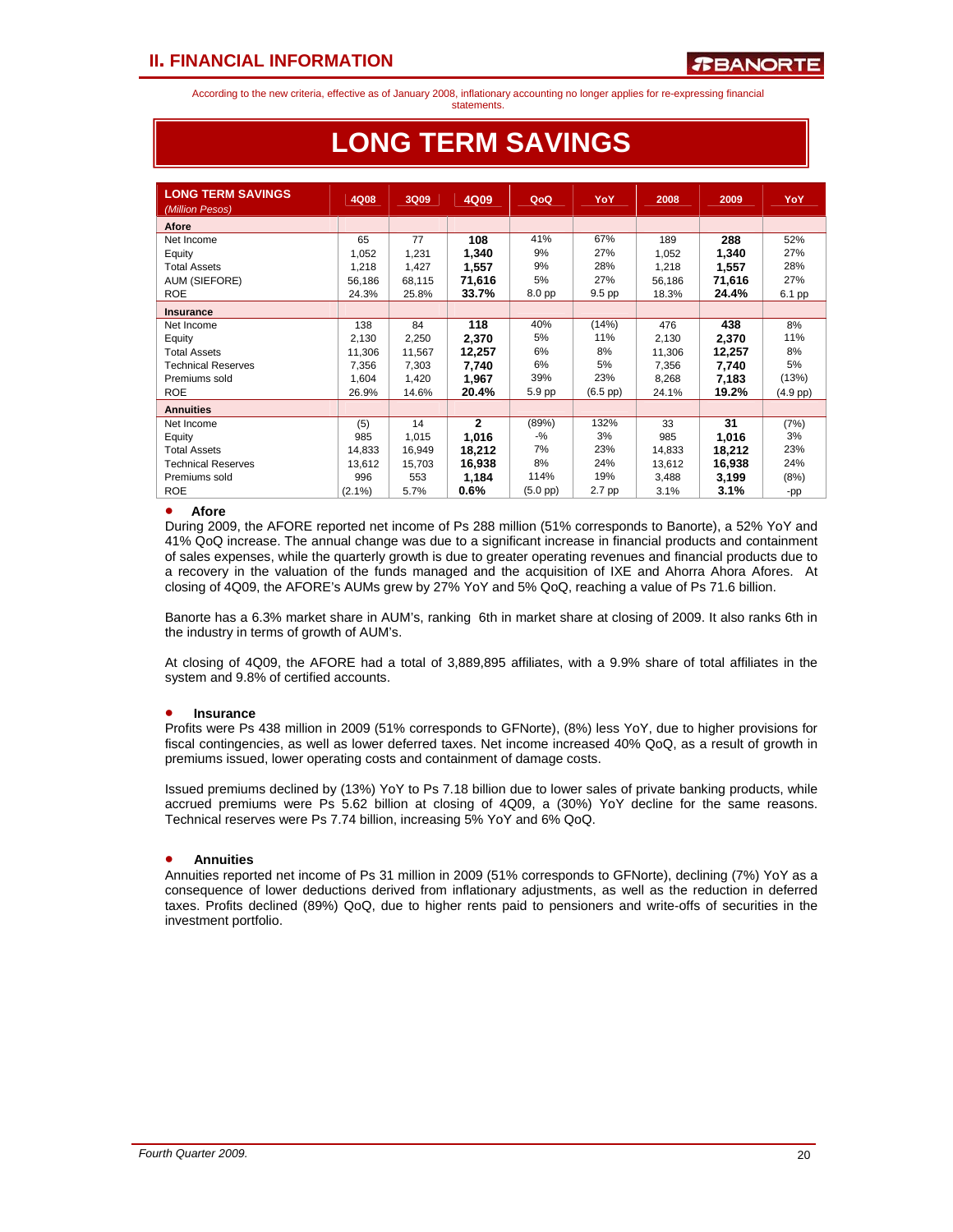



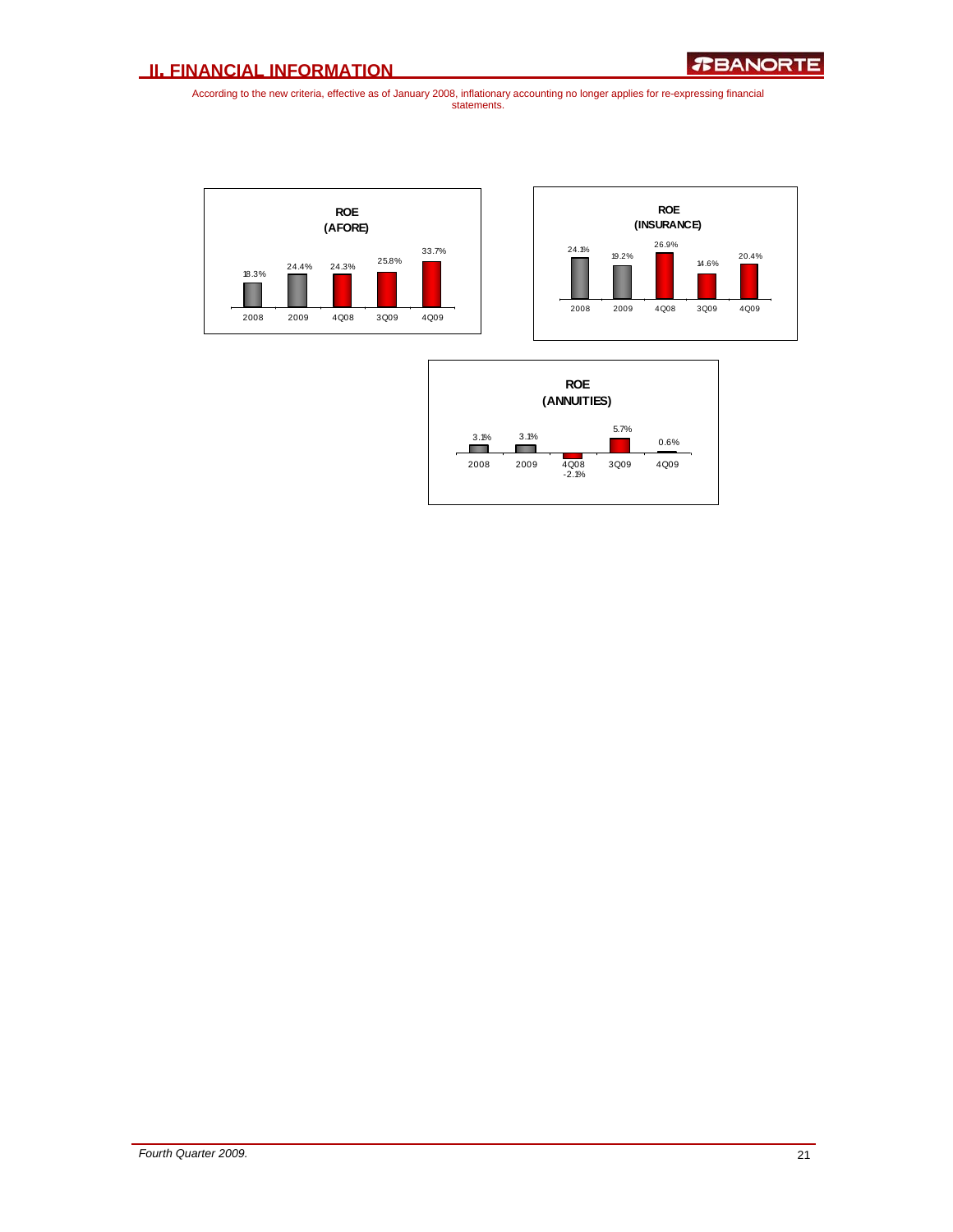statements.

# **OTHER FINANCE COMPANIES**

| <b>OTHER FINANCE</b><br><b>COMPANIES (1)</b><br>(Million Pesos) | 4Q08   | 3Q09   | 4Q09   | QoQ           | YoY                | 2008   | 2009   | YoY               |
|-----------------------------------------------------------------|--------|--------|--------|---------------|--------------------|--------|--------|-------------------|
| <b>Leasing and Factoring</b>                                    |        |        |        |               |                    |        |        |                   |
| Net Income                                                      | 115    | 91     | 111    | 22%           | (3%)               | 313    | 403    | 29%               |
| Equity                                                          | 1,184  | 1,375  | 1,486  | 8%            | 26%                | 1,184  | 1,486  | 26%               |
| Loan Portfolio (1)                                              | 13.913 | 13.226 | 13.461 | 2%            | (3%)               | 13.913 | 13,461 | (3%)              |
| Past Due Loans                                                  | 74     | 99     | 103    | 4%            | 38%                | 74     | 103    | 38%               |
| Loan Loss Reserves                                              | 79     | 157    | 177    | 13%           | 125%               | 79     | 177    | 125%              |
| <b>Total Assets</b>                                             | 14.001 | 13,242 | 13,434 | 1%            | (4%)               | 14.001 | 13,434 | (4%)              |
| <b>ROE</b>                                                      | 38.8%  | 26.5%  | 31.1%  | $4.6$ pp      | $(7.7 \text{ pp})$ | 28.1%  | 30.0%  | 1.9 <sub>pp</sub> |
| Warehousing                                                     |        |        |        |               |                    |        |        |                   |
| Net Income                                                      | 6      | 6      | 3      | (49%)         | (46%)              | 23     | 22     | (2%)              |
| Equity                                                          | 124    | 141    | 144    | 2%            | 16%                | 124    | 144    | 16%               |
| Inventories                                                     | 165    | 427    | 119    | (72%)         | (28%)              | 165    | 119    | (28%)             |
| <b>Total Assets</b>                                             | 321    | 556    | 211    | (62%)         | (34%)              | 321    | 211    | (34%)             |
| <b>ROE</b>                                                      | 18.3%  | 16.7%  | 8.3%   | $(8.4$ pp $)$ | (10.0 pp)          | 20.5%  | 16.7%  | $(3.8$ pp $)$     |

(1) Includes the portfolio of assets under pure leasing registered in property, plant and equipment.

### • **Leasing and Factoring**

As of February 2008, the Leasing and Factoring companies merged under a "Sociedad Financiera de Objeto Múltiple (SOFOM)", a regulated entity. This merger allows among other things, to optimize the use of capital, improve leverage capacity and the outlook for an improvement in the credit ratings of the new entity. Results of both companies are presented as of 1Q08 on a consolidated basis under the denomination "Arrendadora y Factor Banorte, S.A. de C.V."

Leasing and Factoring generated profits of Ps 403 million for 2009, 29% higher YoY due to an improvement in margins. Profits for 4Q09 are 22% higher QoQ as a result of higher margins and lower creation of reserves from rating the risk of the portfolio.

At the end of 4Q09, the PDL ratio closed at 0.8%, while the Capitalization Ratio was 11.06%, taking into consideration average risk assets of Ps 13.66 billion.

At closing of 4Q09, Arrendadora and Factor Banorte ranked 2nd in terms of portfolio size among the 42 companies of this sector.

### • **Warehousing**

Net income for 2009 was Ps 22 million, (2%) lower with respect to 2008. Nonetheless, profits for 2008 were Ps 20.9 million when a depreciation adjustment of Ps 2.1 million is considered. On a comparable basis, net income grew 8% higher YoY during 2009, mainly as a result of more fitting of storage services and the commercialization of inventories. Net Income fell (49%) QoQ vs. 3Q09 as a consequence of a Ps 3 million preduential reserve for contingencies related to lost merchandise.

At closing of 4Q09, the Capitalization Ratio was 8.67% considering Ps 1.63 billion in total certificates at risk in circulation. The company ranks 4th among the 20 Warehousing Companies in terms of profits generated.



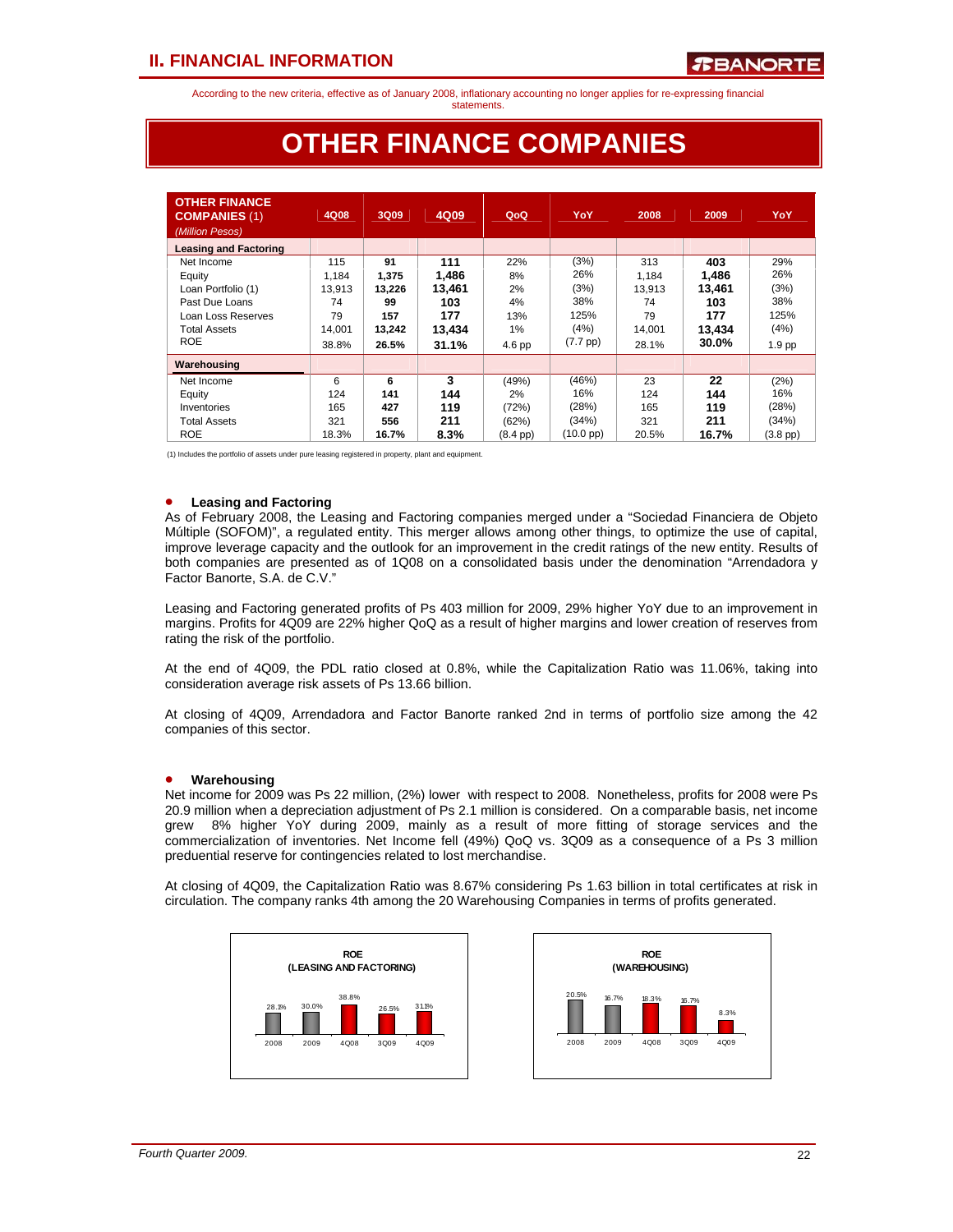# **PRONEGOCIO**

| <b>MICROLENDING</b><br><b>PRONEGOCIO</b><br>(Million Pesos) | 4Q08        | 3Q09                     | 4Q09           | QoQ  | <b>YoY</b> | 2008     | 2009 | YoY  |
|-------------------------------------------------------------|-------------|--------------------------|----------------|------|------------|----------|------|------|
| Net Income                                                  | (80)        | 3                        | $\blacksquare$ | N.A. | N.A.       | (120)    | 15   | N.A. |
| Equity                                                      | 48          |                          | $\blacksquare$ | N.A. | N.A.       | 48       |      | N.A. |
| Loan Portfolio                                              | 269         |                          | ۰              | N.A. | N.A.       | 269      | ۰    | N.A. |
| Non Performing Loans                                        | 38          | $\overline{\phantom{a}}$ | -              | N.A. | N.A.       | 38       | ۰    | N.A. |
| Loan Loss Reserves                                          | 29          |                          | -              | N.A. | N.A.       | 29       |      | N.A. |
| <b>Total Assets</b>                                         | 433         |                          | ۰              | N.A. | N.A.       | 433      |      | N.A. |
| <b>ROE</b>                                                  | $(646.0\%)$ | 37.3%                    | ۰              | N.A. | N.A.       | (195.2%) | ۰    | N.A. |

### • **Pronegocio**

In the Board of Directors' Meeting held on January 29th, 2009, the merger of Banco Mercantil del Norte as the merging company, with Créditos Pronegocio, S.A. de C.V., as the merged entity, was approved. Since this resolution was passed, there has been a gradual transfer of expenses to the bank and the relocation of performing clientele of the SOFOM to other Banorte products. The final merger agreement was signed on August 31st, 2009, after receiving the necessary authorizations from the regulating authorities.

The merger process required a specific work plan to reduce the financial impact on Banorte of increasing this company's capitalization, as well as the absorption of recurring losses for several fiscal years.

The work plan concluded in December 2009, including among its objectives the closing of all branches and reduction of the financial impact. In accordance to this plan, all branches were closed at the end of September 2009 and the financial impact was reduced to almost Ps 265 million. This cost could decrease if the loan portfolio is further controlled and the recovery of existing portfolio balances continues.

As of January 2010, the Asset Recovery unit is in charge of monitoring the recovery of the remaining portfolio through third parties.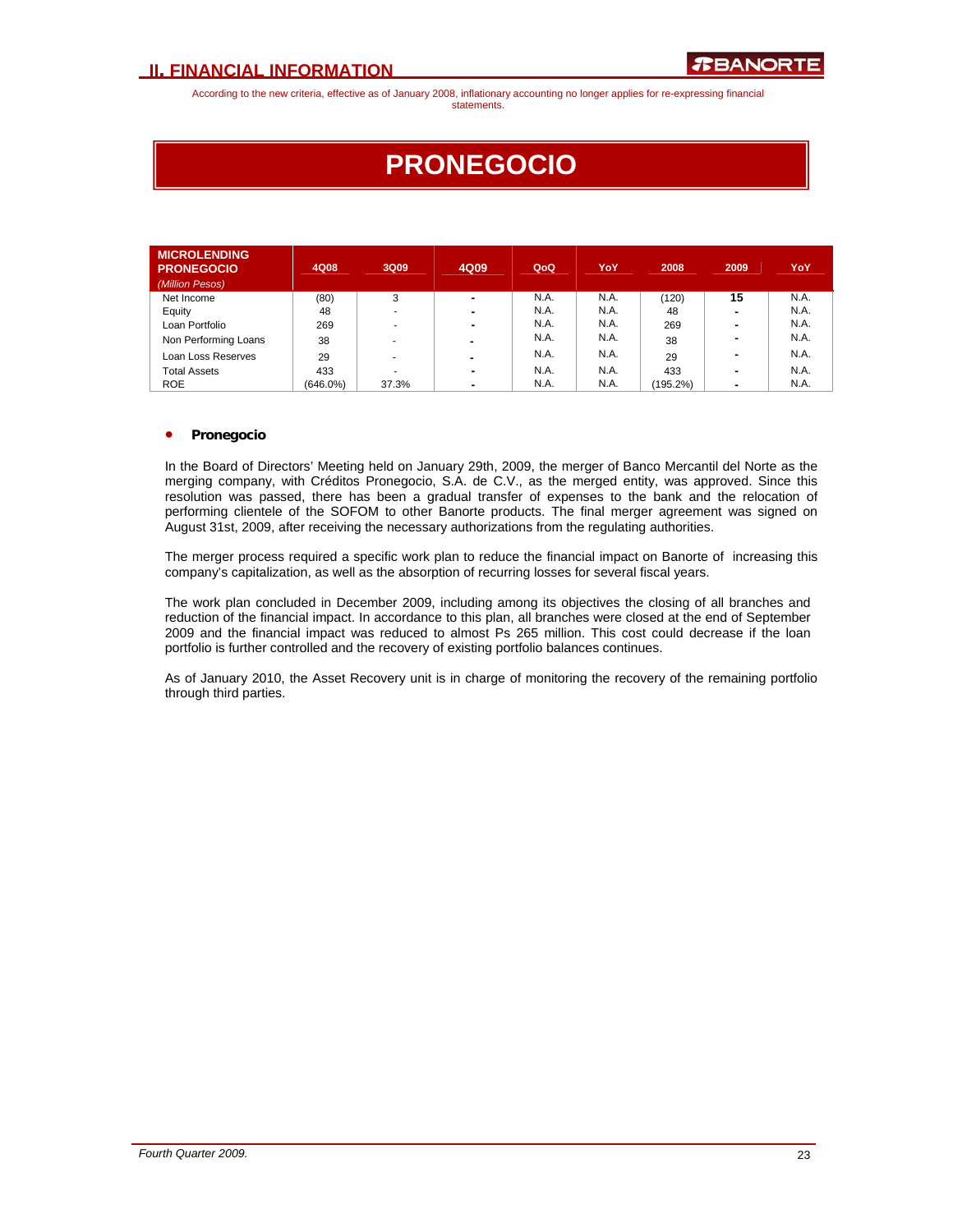# **RATINGS**

| <b>International Ratings</b> |                                    |                |                                                       |                   |  |  |  |
|------------------------------|------------------------------------|----------------|-------------------------------------------------------|-------------------|--|--|--|
| <b>Rating Agency</b>         | Rated<br><b>Institution</b>        | Rating         | Category                                              |                   |  |  |  |
|                              |                                    | Negative       | <b>Outlook BFSR</b>                                   |                   |  |  |  |
|                              |                                    | $C -$          | <b>Modest Financial Strength</b>                      |                   |  |  |  |
|                              |                                    | Stable         | Outlook GLC                                           |                   |  |  |  |
| Moody's                      | <b>Banorte</b>                     | Baa1           | Foreign long - term bank deposits                     | October,          |  |  |  |
|                              |                                    | $P-2$          | Foreign short- term bank deposits                     | 2009              |  |  |  |
|                              |                                    | A3             | Local long - term bank deposits                       |                   |  |  |  |
|                              |                                    | $P-2$          | Local short - term bank deposits                      |                   |  |  |  |
|                              |                                    | Baa1           | Long term local currency subordinated debt (Tier 2)   |                   |  |  |  |
|                              | Baa2<br>Moody's<br>Banorte<br>Baa1 |                | Long term local currency subordinated debt (Tier 1)   | October.          |  |  |  |
|                              |                                    |                | Long term foreign currency subordinated debt (Tier 2) | 2009              |  |  |  |
|                              |                                    | Baa2           | Long term foreign currency subordinated debt          |                   |  |  |  |
|                              |                                    | Stable         | Outlook                                               |                   |  |  |  |
| Moody's                      | Casa de Bolsa<br>Banorte           |                | <b>Issue Rating Long Term</b>                         | October,<br>2009  |  |  |  |
|                              |                                    | $P-2$          | <b>Issue Rating ShortTerm</b>                         |                   |  |  |  |
|                              |                                    | Stable         | Outlook                                               |                   |  |  |  |
|                              |                                    | BBB-           | Long term foreign issuer credit                       |                   |  |  |  |
| Standard & Poors             | Banorte                            | BBB-           | Long term local currency deposits                     |                   |  |  |  |
|                              |                                    | $A-3$          | Short term foreign issuer credit                      | January,<br>2010  |  |  |  |
|                              |                                    | $A-3$          | Short tem local issuer credit                         |                   |  |  |  |
|                              |                                    | Stable         | Outlook                                               |                   |  |  |  |
|                              |                                    | <b>BBB</b>     | Long Term Foreign currency                            |                   |  |  |  |
|                              | Banorte                            | <b>BBB</b>     | Long Term Local currency                              |                   |  |  |  |
| Fitch                        |                                    | F <sub>2</sub> | <b>Short Term Local Currency</b>                      |                   |  |  |  |
|                              | Grupo<br>Financiero                | F <sub>2</sub> | <b>Short Term Foreign Currency</b>                    | February,<br>2009 |  |  |  |
|                              | <b>Banorte</b>                     | $\mathsf{C}$   | <b>Individual - Foreign Currency</b>                  |                   |  |  |  |
|                              |                                    | $\overline{2}$ | <b>Support Rating</b>                                 |                   |  |  |  |
|                              |                                    | 5              | <b>Support Rating</b>                                 |                   |  |  |  |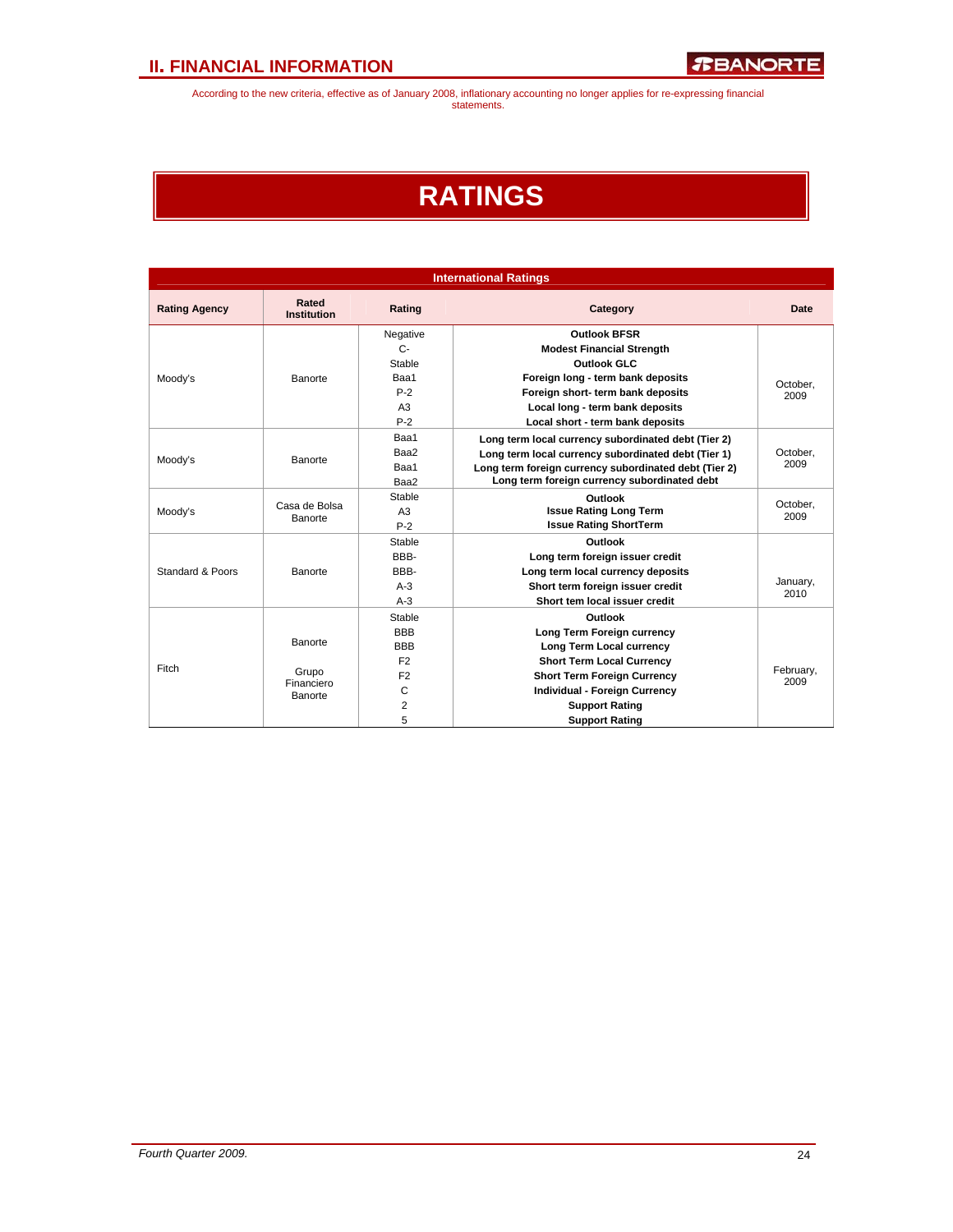*R***BANORTE** 

According to the new criteria, effective as of January 2008, inflationary accounting no longer applies for re-expressing financial statements.

| <b>Domestic Ratings</b>   |                                 |                                                              |                                                                                                                                      |                   |  |  |  |
|---------------------------|---------------------------------|--------------------------------------------------------------|--------------------------------------------------------------------------------------------------------------------------------------|-------------------|--|--|--|
| <b>Rating Agency</b>      | Rated<br><b>Institution</b>     | Rating                                                       | Category                                                                                                                             | Date              |  |  |  |
| Fitch                     | Banorte                         | $F1 + (mex)$<br>$AA + (mex)$<br>$F1 + (mex)$<br>$AA + (mex)$ | Short term counterparty risk<br>Long term counterparty risk<br>Short term CD's and Term Deposits<br>Long term CD's and Term Deposits | February, 2009    |  |  |  |
|                           | Arrendadora y<br>Factor Banorte | $AA + (mex)$<br>$F1 + (mex)$                                 | <b>Medium and Long Term</b><br><b>Short Term</b>                                                                                     | May, 2007         |  |  |  |
| Moody's Domestic<br>Scale | Banorte                         | Aaa.mx<br>$MX-1$                                             | <b>Long Term Deposits</b><br><b>ShortTerm Deposits</b>                                                                               | October, 2009     |  |  |  |
|                           | Arrendadora<br>Banorte          | Aaa.mx<br>$MX-1$                                             | <b>Issue Rating in Domestic Scale Long Term</b><br><b>Issue Rating in Domestic Scale ShortTerm</b>                                   | October, 2009     |  |  |  |
|                           | Factor<br>Banorte               | Aaa.mx<br>$MX-1$                                             | <b>Issue Rating in Domestic Scale Long Term</b><br><b>Issue Rating in Domestic Scale ShortTerm</b>                                   | October, 2009     |  |  |  |
|                           | Banorte                         | Aa1.mx                                                       | Long term Mexican National Scale junior subordinated<br>debt                                                                         | October, 2009     |  |  |  |
| <b>Other Ratings</b>      |                                 |                                                              |                                                                                                                                      |                   |  |  |  |
| Fitch                     | Banorte                         | AAFC1(mex)                                                   | <b>Financial Asset Administrator</b>                                                                                                 | February, 2008    |  |  |  |
| Fitch                     | Seguros Banorte<br>Generali     | AA (mex)                                                     | <b>Insurance Financial Strength</b>                                                                                                  | November.<br>2008 |  |  |  |
| Fitch                     | Casa de Bolsa<br>Banorte        | Stable<br>$F1 + (mex)$<br>$AA + (mex)$                       | Outlook<br>Short term counterparty risk<br>Long term counterparty risk                                                               | March, 2009       |  |  |  |
| Moodys                    | Casa de Bolsa<br>Banorte        | Stable<br>Aaa.mx<br>$MX-1$                                   | Outlook<br><b>Issue Rating Long Term</b><br><b>Issue Rating ShortTerm</b>                                                            | October, 2009     |  |  |  |

# **INFRASTRUCTURE**

| <b>INFRASTRUCTURE</b> | 4Q08   | 3Q09     | 4Q09     |
|-----------------------|--------|----------|----------|
| <b>Employees</b>      | 19,997 | 19,491   | 19,311   |
| Banking (1)           | 15,223 | 15,180   | 15,343   |
| Other                 | 4,774  | 4,311    | 3,968    |
| Branches $(2)(3)$     | 1,118  | 1,080    | 1,089    |
| <b>INB</b>            | 20     | 20       | 20       |
| Pronegocio            | 97     | $\Omega$ | $\Omega$ |
| ATM's                 | 4.136  | 4.330    | 4,478    |

(1) Includes INB since 4Q06 and Uniteller since 1Q07. (2) Includes banking modules and remote teller windows. Excludes 1 branch located in Cayman Island.

- During 4Q09, 9 branches were opened and none were closed. At quarter's end, there were 4,478 ATMs, growing 8% annualy.
- The opening of 40 new branches and 10 relocations or expansions is contemplated for 2010, as well as the installation of 400 ATMs and 3,743 POSs.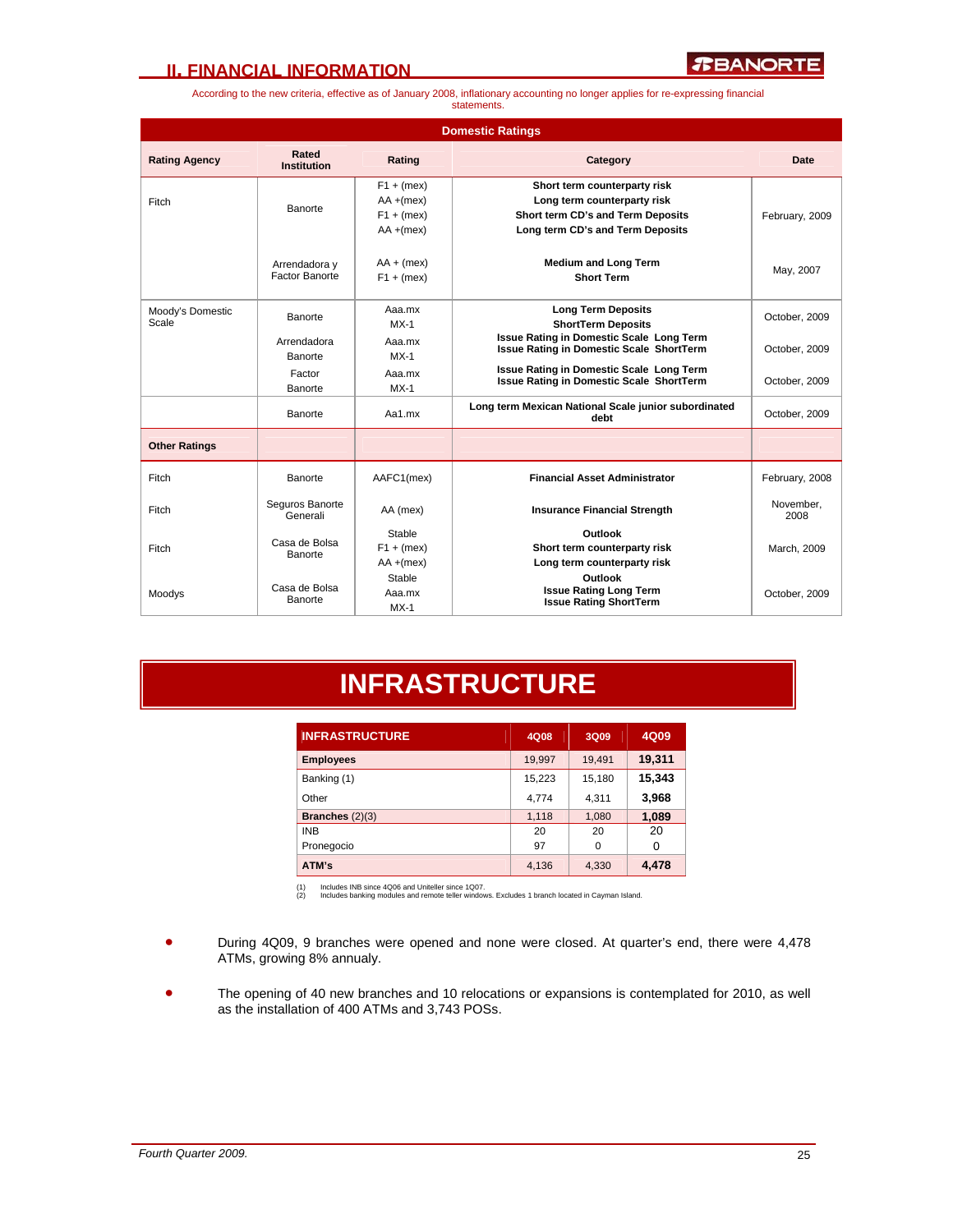# **ANNEXES**

1. GROUP'S GENERAL INFORMATION

2. SUMMARY OF RESULTS AND FINANCIAL **STATEMENTS** 

3. ACCOUNTING CHANGES AND REGULATIONS

4. LOAN PORTFOLIO SALES TO SOLIDA ADMINISTRADORA DE PORTAFOLIOS

5. NOTES TO THE GROUP'S FINANCIAL STATEMENTS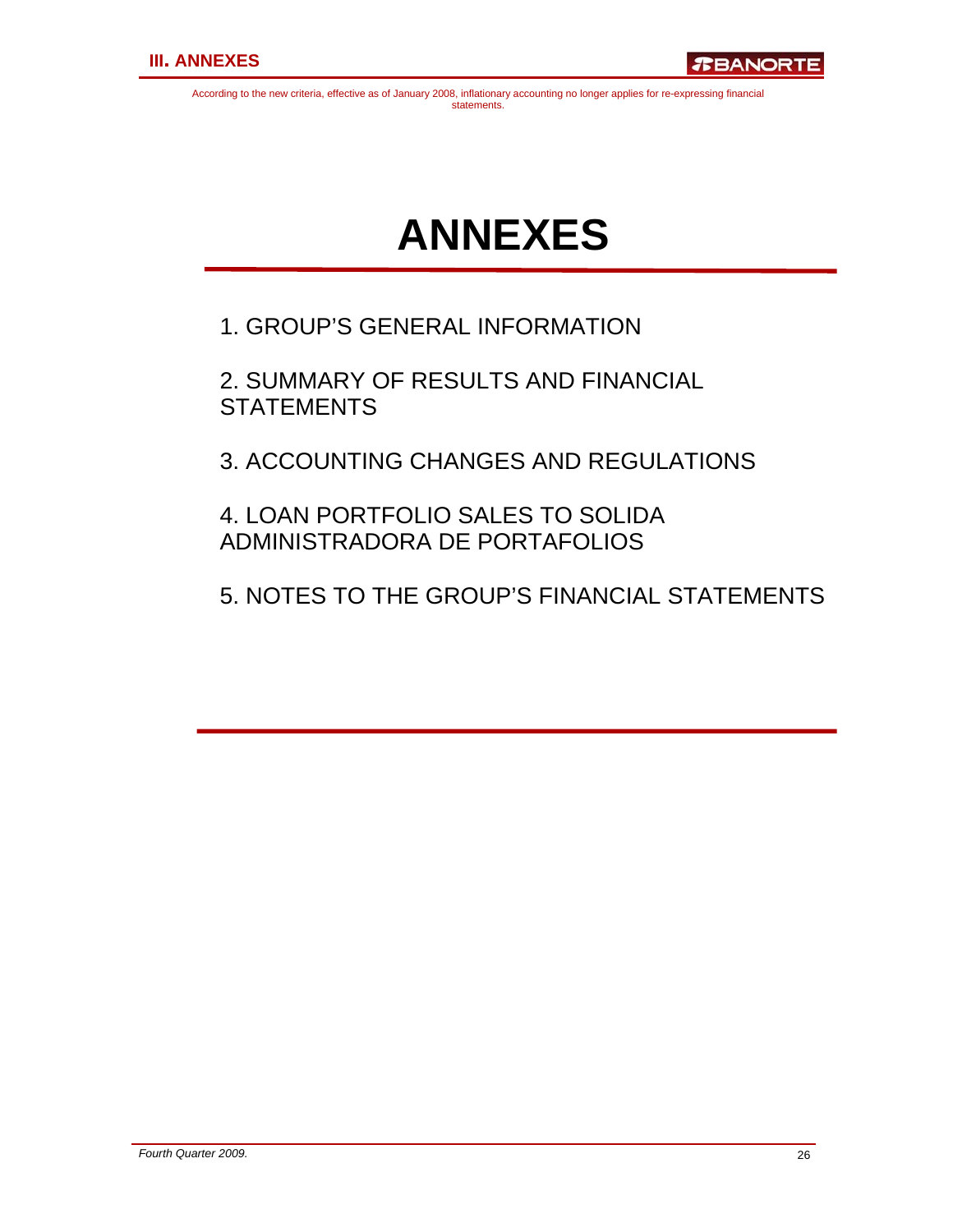# **III. 1 GROUP'S GENERAL INFORMATION**

According to the new criteria, effective as of January 2008, inflationary accounting no longer applies for re-expressing financial statements.

# **GFNORTE'S GENERAL INFORMATION**

| <b>GFNorte Ownership of Subsidiaries</b> | 4Q09    |
|------------------------------------------|---------|
| Banco Mercantil del Norte (1)            | 92.72%  |
| <b>Brokerage House</b>                   | 99.99%  |
| Retirement Funds - Afore (2)             | 51.00%  |
| Insurance                                | 51.00%  |
| Annuities                                | 51.00%  |
| Leasing and Factoring                    | 99.99%  |
| Warehouse                                | 99.99%  |
| Banorte USA (2)                          | 100.00% |

1) As a resukt of merging Pronegocio on August 31,2009. Reflects the IFC's investment in Banco Mercantil del Norte<br>because the operation was concluded on 4Q09.<br>2) Subsidiary of Banco Mercantil del Norte. Banorte USA owns 1

| <b>Holding Company Capital Structure</b> |                                           |  |  |  |  |  |
|------------------------------------------|-------------------------------------------|--|--|--|--|--|
| <b>Number of Shares</b>                  | <b>SERIE O</b><br>As of december 31, 2009 |  |  |  |  |  |
| Number of Shares Outstanding             | 2,017,847,548<br>500.000                  |  |  |  |  |  |
| Shares held in the bank's Treasury       |                                           |  |  |  |  |  |

|                                                                                                                                                                                                                     | <b>Group Officers</b>                                                                                                                                                                                                                                                                         |  |  |  |  |  |  |  |  |
|---------------------------------------------------------------------------------------------------------------------------------------------------------------------------------------------------------------------|-----------------------------------------------------------------------------------------------------------------------------------------------------------------------------------------------------------------------------------------------------------------------------------------------|--|--|--|--|--|--|--|--|
| <b>NAME</b>                                                                                                                                                                                                         | <b>CURRENT POSITION</b>                                                                                                                                                                                                                                                                       |  |  |  |  |  |  |  |  |
| Alejandro Valenzuela del Río                                                                                                                                                                                        | Chief Executive Officer                                                                                                                                                                                                                                                                       |  |  |  |  |  |  |  |  |
| <b>BUSINESS UNITS</b>                                                                                                                                                                                               |                                                                                                                                                                                                                                                                                               |  |  |  |  |  |  |  |  |
| Antonio Ortiz Cobos<br>Carlos Garza<br>Fernando Solís Soberón<br>Jesús Garza Martínez<br>Luis Fernando Orozco<br>Manuel Sescosse Varela<br>Ricardo Acevedo Garay                                                    | Managing Director - Corporate Banking<br>Managing Director - Banorte USA<br>Managing Director - Long Term Savings<br>Managing Director - Retail and Commercial Banking<br>Managing Director - Asset Recovery<br>Managing Director - Government Banking<br>Managing Director - Brokerage House |  |  |  |  |  |  |  |  |
| <b>STAFF</b>                                                                                                                                                                                                        |                                                                                                                                                                                                                                                                                               |  |  |  |  |  |  |  |  |
| Alejandro Garay Espinosa<br>Alfredo Thorne Vetter<br>Aurora Cervantes Martínez<br>Carla Juan Chelala<br>Javier Márquez Diez-Canedo<br>Prudencio Frigolet Gómez<br>Román Martínez Méndez<br>Sergio García Robles Gil | Managing Director - Corporate Services<br><b>Chief Corporate Officer</b><br>Managing Director - Legal<br>Managing Director - Marketing<br>Managing Director - Risk<br>Managing Director - Technology<br>Managing Director - Audit<br>Chief Financial Officer                                  |  |  |  |  |  |  |  |  |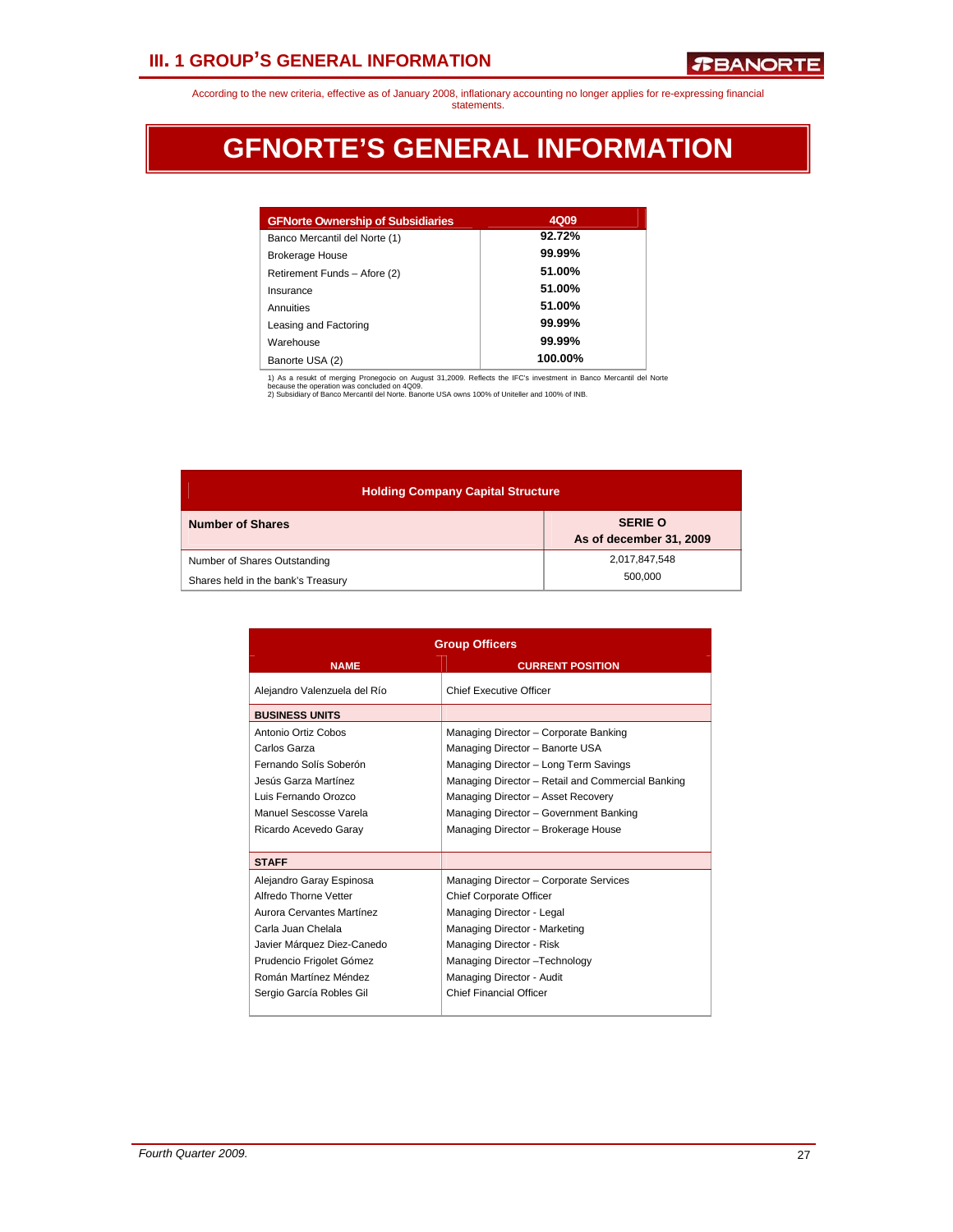# **III. 2 SUMMARY OF RESULTS**

According to the new criteria, effective as of January 2008, inflationary accounting no longer applies for re-expressing financial

statements.

# **SUMMARY OF RESULTS**

**Monterrey, N. L., January 28th, 2010. Grupo Financiero Banorte** announced today its operating results at closing of 2009 (4Q09), reporting quarterly net income of Ps 1.5 billion, a 5% QoQ and 18% YoY increase compared to 4Q08. The bank contributed 76% of these profits, reaching Ps 1.14 billion. The return on annualized equity of GFNorte increased from 14.5% to 14.8% QoQ, and the return on assets improved from 1.0% to 1.1 % during the same period. Accumulated net income for the financial group reached Ps 5.85 million in 2009, with a contribution of 82% by the banking subsidiary.

### **Net Interest Income and Deposits**

During 2009, net interest income increased by 3% YoY, reaching Ps 23.18 billion, in spite of a reduction of more than 200 basis points in average market interest rates. Core Deposits grew by 8% QoQ and 9% YoY, driven by Demand and Retail Time Deposits.

### **Loan Portfolio**

At closing of 4Q09, Performing Loans grew 2% QoQ reaching a balance of Ps 238.2 billion. This growth is in spite of an adverse economic environment, and as a consequence of the bank's efforts to take advantage of market opportunities, as well as increase penetration in segments such as government. During 2009, the loan portfolio declined (1%) YoY.

The Government portfolio increased by 16% QoQ and 44% YoY to Ps 38.9 billion, being the main driver of loan growth during the year. Commercial loans totaled Ps 84.11 billion, (1%) lower QoQ and (9%) YoY. The corporate portfolio declined by (3%) QoQ and (11%) YoY to Ps 40.24 billion.

Consumer loans posted a slight 1% increase QoQ and remained at the same level YoY. Mortgages maintained an upward trend to end 4Q09 with a balance of Ps 49.22 billion, 2% greater compared to 3Q09 and 8% more in relation to 4Q08, thus consolidating Banorte as the number two mortgage bank in the country.

In 4Q09, the bank showed stable asset quality indicators, showing an improvement in several segments such as credit card. The PDL Ratio remained at 2.5%, one of the lowest in the banking system. Grupo Financiero Banorte ended 4Q09 with a past due loan balance of Ps 6.15 billion, 1% higher QoQ and 24% higher YoY. Loan loss reserve coverage for the Group was 122%, a slight QoQ decline.

### **Efficiency Ratio**

The efficiency ratio was 53% during 2009, slightly higher than the average registered for 2008. Non interest expenses grew 8% in the year. However, the figures for 2009 are not comparable with the previous year due to the reclassification of caused and deferred employee profit sharing PTU in accordance with the new accounting criteria which became effective as of 2Q09. Non interest expenses rose only 2% on a comparable basis when profit sharing is added to 2008 expenses, reflecting the bank's efforts to contain expenses.

### **Other Subsidiaries**

The contribution to profits from the Long Term Savings sector, which includes the AFORE, Insurance and Annuities companies, was Ps 113 million in 4Q09, 28% higher QoQ and Ps 380 million for 2009, an 8% YoY increase. During 4Q09, Other Finance Companies (Factoring & Leasing, and Warehousing), posted profits of Ps 114 million, 17% higher QoQ and Ps 425 million during 2009, translating to a 27% YoY increase.

In 4Q09, the Broker Dealer reported profits of Ps 88 million, 109% higher QoQ, and Ps 203 million for 2009, a YoY increase of 11%.

In 4Q09, Banorte continued its efforts to strengthen its fundamentals and emerge from this economic crisis as a more solid institution.

In this aspect, the main results were:

### **Quarterly Relevant Events**

During 4Q09, Banorte continued the efforts carried out throughout the year in order to strengthen its fundamentals and come out of the crisis as a more solid institution. These efforts were reflected in the following achievements:

- 1. Capitalization of the bank increased to 16.8%, one of the highest ratios in the banking system.
- 2. Asset quality indicators remained stable, with certain sectors such as credit card and car loans showing an improvement.
- 3. Profitability improved, reflected in an increase of Return On Equity to 14.8%.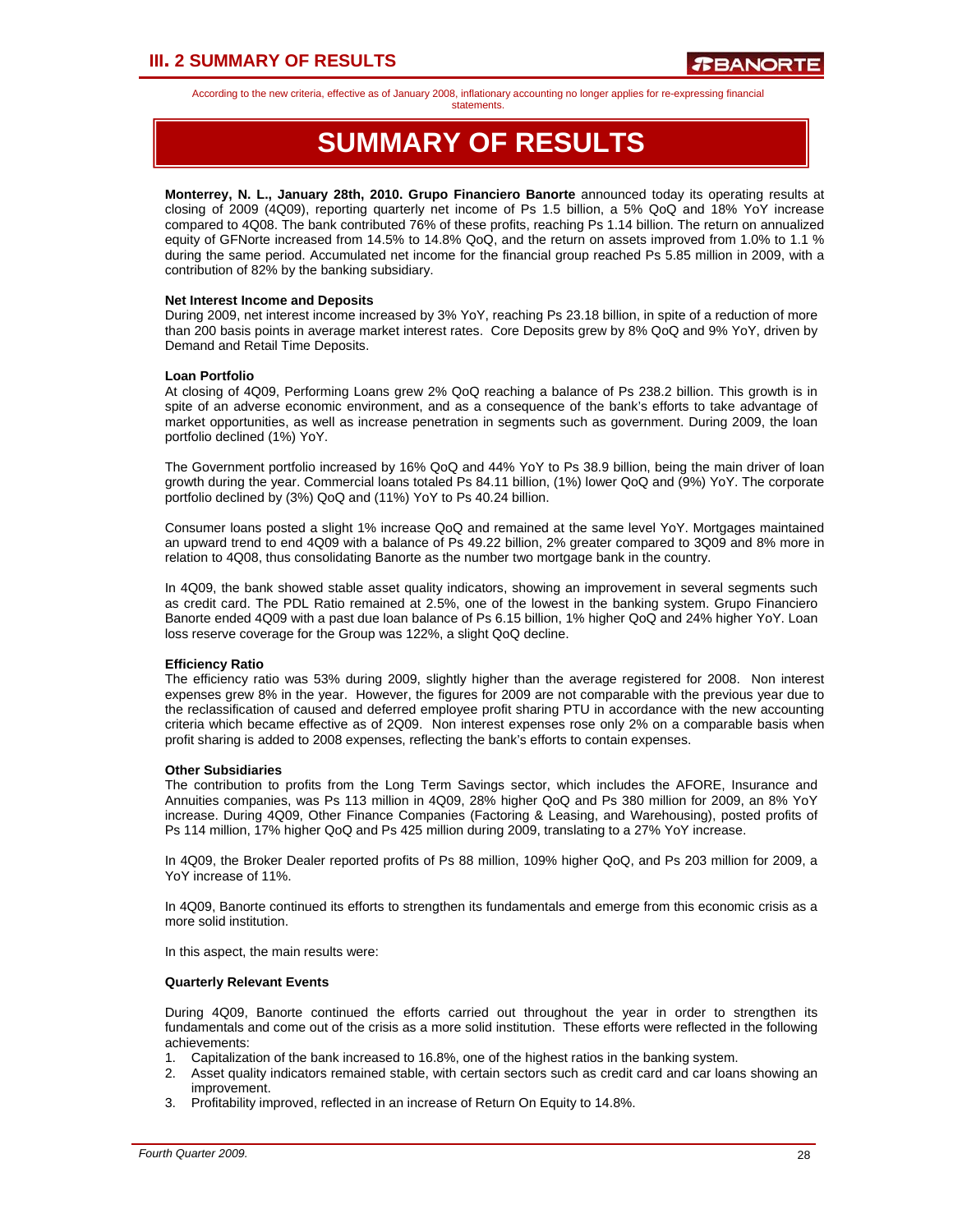Other noteworthy events during 4Q09 were:

- 1. For a second consecutive year and the fourth time in the last five years, Banorte was awarded "Best Bank of the Year in Mexico" by the prestigious British magazine "The Banker."
- 2. Afore Banorte Generali continues to consolidate its presence in the retirement savings market by purchasing Afore Argos' assets.
- 3. Standard and Poor's ratified the BBB-/ A3 risk rating of Banco Mercantil del Norte. The ratifying of Banorte's investment grade rating was in spite of Mexico's lower credit rating, as well as a downgrade to an important number of banks in the system.
- 4. Banorte initiated the operational phase as third party correspondent to Telecomm Telegrafos, becoming the only bank to manage savings accounts through the Telecomm facilities.

The banking system faced a complicated and adverse environment during 2009. The benchmark TIIE rate declined from 8.7% to 4.9% relative to 2008; the economy suffered a servere contraction of almost 7%; regulation by the Central Bank determined the elimination of some fees in credit cards, deposit products and ATM's. Also, the CNBV determined the creation of additional reserves for credit cards. In spite of this complicated environment, Banorte consolidated its profitability, sustained its loan portfolio at the same levels of 2008, increased its capitalization and reverted the growing trend in the PDL ratio. These achievements are an indication that the most difficult phase for Banorte has passed.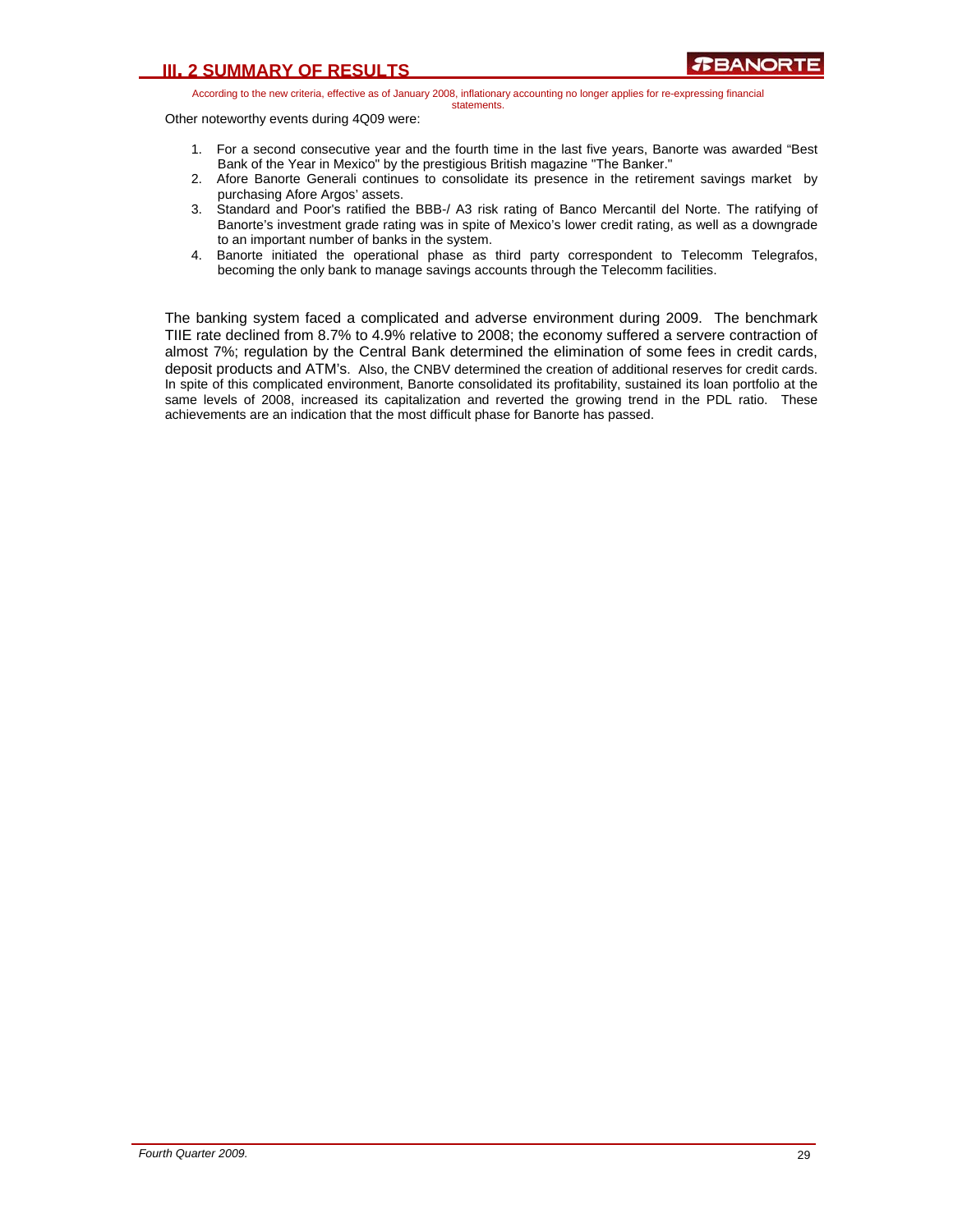According to the new criteria, effective as of January 2008, inflationary accounting no longer applies for re-expressing financial statements.

### **HOLDING**

| <b>Holding - INCOME</b><br><b>STATEMENT</b> (Million Pesos) | <b>1Q08</b> | <b>2Q08</b> | <b>3Q08</b>    | 4Q08  | Accum.<br>2008 | <b>1Q09</b> | <b>2Q09</b> | 3Q09                     | 4Q09  | Accum.<br>2009 |
|-------------------------------------------------------------|-------------|-------------|----------------|-------|----------------|-------------|-------------|--------------------------|-------|----------------|
| Income Subsidiaries & Other                                 | 1.930       | 1.806       | 2.007          | 1.266 | 7.009          | 1.613       | 1,315       | 1.429                    | 1.452 | 5,809          |
| Interest Income                                             | 3           | 3           | 3              | 3     | 13             |             |             |                          |       |                |
| <b>Interest Expense</b>                                     |             |             |                |       |                |             |             |                          |       |                |
| Fees & Tariffs                                              |             |             |                |       |                |             |             |                          |       |                |
| Trading Income                                              |             |             |                |       |                |             |             |                          |       |                |
| <b>Monetary Position REPOMO</b>                             |             |             |                |       |                |             |             |                          |       |                |
| <b>Total Operating Income</b>                               | 1,933       | 1,809       | 2,010          | 1,269 | 7,022          | 1,614       | 1,317       | 1,431                    | 1,454 | 5,815          |
| Admin & Promotion Expense                                   | 2           |             |                | 2     | 6              |             | 3           | 2                        | 4     | 11             |
| Operating Income                                            | 1,932       | 1,808       | 2,009          | 1,268 | 7,016          | 1.612       | 1.314       | 1,429                    | 1,450 | 5,805          |
| <b>Non Operating Income</b>                                 |             |             |                |       |                |             |             |                          |       |                |
| <b>Non Operating Expense</b>                                |             |             | ۰              |       |                |             |             |                          |       |                |
| Non Operating Income, net                                   | ۰           | ٠           | ٠              | -     | ۰              | 2           | ٠           | $\overline{\phantom{a}}$ | ٠     | 2              |
| <b>Pre-tax Income</b>                                       | 1,932       | 1,808       | 2,009          | 1,268 | 7,016          | 1,614       | 1,314       | 1,429                    | 1,450 | 5,806          |
| Income Tax & Profit Sharing                                 | 3           |             | 3              |       |                |             | (1)         |                          |       |                |
| Tax on Assets                                               |             |             |                |       |                |             |             |                          |       |                |
| Deferred Income Tax & PS                                    |             |             | (1)            | (5)   | (5)            | 2           | 3           |                          |       |                |
|                                                             | 3           |             | $\overline{2}$ | (5)   | $\overline{2}$ | 3           | 2           |                          | (1)   | 4              |
| <b>Profit from Cont Ops</b>                                 | 1,928       | 1.806       | 2.007          | 1.272 | 7.014          | 1,611       | 1,312       | 1,428                    | 1,450 | 5,802          |
| <b>Extraordinary Items net</b>                              |             |             | ٠              |       |                |             |             |                          |       |                |
| <b>Total Net Income</b>                                     | 1.928       | 1.806       | 2.007          | 1.272 | 7.014          | 1,611       | 1,312       | 1,428                    | 1,450 | 5,802          |

| <b>Holding - BALANCE SHEET</b><br>(Million Pesos) | <b>1Q08</b>    | <b>2Q08</b>             | 3Q08           | 4Q08           | <b>1Q09</b>    | <b>2Q09</b>    | 3Q09    | 4Q09           |
|---------------------------------------------------|----------------|-------------------------|----------------|----------------|----------------|----------------|---------|----------------|
| <b>ASSETS</b>                                     |                |                         |                |                |                |                |         |                |
| Cash & Due from Banks                             | 131            | 204                     | 157            | 24             | 63             | 150            | 254     | 127            |
| Margin Accounts                                   |                |                         |                |                |                |                |         |                |
| <b>Investment in Securities</b>                   |                |                         |                |                |                |                |         |                |
| Sundry Debtors & Other Accts Receivable, net      | 11             | 11                      | 164            | 12             | $\overline{2}$ | 3              | 104     | 9              |
| Real Estate, Furniture & Equipment, net           |                |                         |                |                |                |                |         |                |
| <b>Investments in Subsidiaries</b>                | 34,345         | 36,964                  | 37,574         | 38,184         | 39,186         | 39,455         | 40,655  | 42,156         |
| <b>Deferred Taxes</b>                             |                |                         |                | 5              | 3              | 1              | 1       |                |
| Goodwill                                          | 36             | 35                      | 33             | 32             | 34             | 31             | 31      | 30             |
| Other Assets, Deferred Charges & Intangibles      |                |                         |                |                |                |                |         |                |
| <b>TOTAL ASSETS</b>                               | 34,524         | 37,214                  | 37,929         | 38,257         | 39,288         | 39.640         | 41,044  | 42,323         |
| <b>LIABILITIES</b>                                |                |                         |                |                |                |                |         |                |
| Due to Banks & Correspondents                     |                |                         |                |                |                |                |         |                |
| Income Tax & Profit Sharing                       |                |                         |                |                |                |                |         |                |
| Other Accounts Payable                            | 5              | 3                       | 1              | 1              | 1              | 1              | 1       | 5              |
| <b>Deferred Taxes</b>                             |                | 1                       |                |                |                |                |         |                |
| <b>TOTAL LIABILITIES</b>                          | $\overline{5}$ | $\overline{\mathbf{3}}$ | 1              | $\overline{1}$ | $\overline{1}$ | $\overline{1}$ | 1       | $\overline{5}$ |
| <b>STOCKHOLDER'S EQUITY</b>                       |                |                         |                |                |                |                |         |                |
| Paid-in Capital                                   | 12,018         | 12,020                  | 12,014         | 12,            | 12,007         | 12,020         | 12,020  | 12,018         |
| Premium of Share Subscription & Issuance          | 1,8            | 1,863                   | 1,863          | 1,860          | 1,859          | 1,853          | 1,852   | 2,246          |
| Subordinated Convertible Debt                     |                |                         | $\blacksquare$ |                |                |                |         |                |
| <b>Subscribed Capital</b>                         | 13,881         | 13,882                  | 13,877         | 13,865         | 13,866         | 13,873         | 13,871  | 14.263         |
| <b>Capital Reserves</b>                           | 2.446          | 2,807                   | 2,767          | 2,720          | 2.748          | 3,173          | 3,175   | 3,154          |
| <b>Retained Earnings</b>                          | 21,376         | 21,035                  | 21,035         | 16,935         | 23,965         | 23,459         | 21,228  | 20,681         |
| Surplus (Deficit) from Valuation of Securities    |                |                         |                | (550)          | (1, 315)       | (867)          | 452     | 428            |
| Mark To Market of Securities                      |                |                         |                |                |                | (1, 342)       | (1,547) | (1, 369)       |
| Results from Conversions of Foreign Ops           |                |                         |                | 1,094          | 1,244          | (1,580)        | (488)   | (641)          |
| Surpluss (Deficit) in Capital Restatement         |                |                         |                |                |                |                |         |                |
| Results of Non Monetary Fixed Assets              |                |                         |                |                |                |                |         |                |
| Results of Non Monetary Investment Assets         | (5, 113)       | (4,250)                 | (5, 493)       | (2,821)        | (2,833)        |                |         |                |
| Adjustmens in the Employees' Liabilities          |                |                         |                |                |                |                |         |                |
| Net Income                                        | 1,928          | 3,735                   | 5,742          | 7,014          | 1,611          | 2,923          | 4,352   | 5.802          |
| <b>Earned Capital</b>                             | 20,638         | 23,328                  | 24,051         | 24,391         | 25,421         | 25,767         | 27,172  | 28,055         |
| <b>Total Stockholder's Equity</b>                 | 34,519         | 37,210                  | 37,928         | 38,256         | 39,287         | 39,640         | 41,043  | 42.318         |
| <b>TOTAL LIABILITIES &amp; EQUITY</b>             | 34,524         | 37,214                  | 37,929         | 38,257         | 39,288         | 39,640         | 41,044  | 42.323         |

| <b>Holding - MEMORANDUM ACCOUNTS</b><br>(Million Pesos) | 1Q08  | 2Q08  | 3Q08  | 4Q08  | 1Q09  | 2Q09  | 3Q09  | 4Q09  |
|---------------------------------------------------------|-------|-------|-------|-------|-------|-------|-------|-------|
| Securities held under Custody                           | 3.716 | 3.716 | 3.716 | 3.716 | 3.716 | 3.716 | 3.716 | 3.716 |
| <b>Other Registration Accounts</b>                      |       |       |       |       |       |       |       |       |
|                                                         | 3.717 | 3.717 | 3.717 | 3.717 | 3.717 | 3.717 | 3.717 | 3,717 |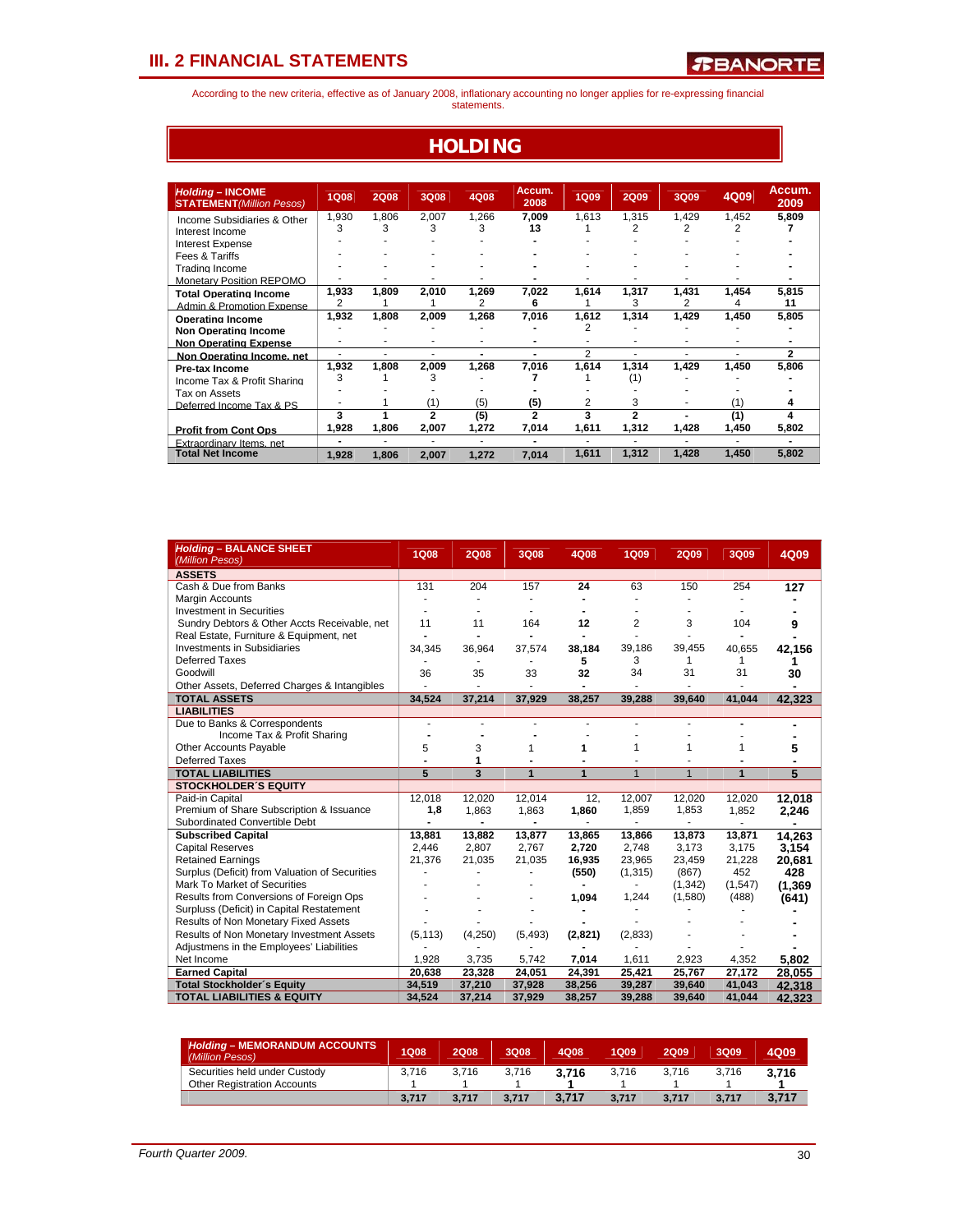According to the new criteria, effective as of January 2008, inflationary accounting no longer applies for re-expressing financial statements.

### **GRUPO FINANCIERO BANORTE**

| <b>GFNorte - INCOME STATEMENT</b>                                               | <b>1Q08</b>              | <b>2Q08</b>              | <b>3Q08</b>          | 4Q08           | Accum.         | <b>1Q09</b>  | <b>2Q09</b>                    | 3Q09                     | 4Q09           | Accum.             |
|---------------------------------------------------------------------------------|--------------------------|--------------------------|----------------------|----------------|----------------|--------------|--------------------------------|--------------------------|----------------|--------------------|
| (Million Pesos)                                                                 |                          |                          |                      |                | 2008           |              |                                |                          |                | 2009               |
| Interest Income                                                                 | 11,307                   | 11,676                   | 12,820               | 14,061         | 49,864         | 13.141       | 11,358                         | 10,269                   | 10.105         | 44,873             |
| <b>Interest Expense</b>                                                         | 6,247                    | 6,568                    | 7,209                | 7,766          | 27,789         | 7,094        | 5,656                          | 4,803                    | 4,681          | 22,235             |
| Loan Fees Charged                                                               | 101                      | 117                      | 137                  | 156            | 510            | 153          | 139                            | 137                      | 149            | 578                |
| Fees Paid                                                                       | ÷.                       | ÷                        | ä,                   | $\sim$         | $\overline{a}$ | ÷            | 4                              | 11                       | 19             | 33                 |
| Net Interest Income (NII)                                                       | 5,161                    | 5.225                    | 5.748                | 6,451          | 22.585         | 6,199        | 5.838                          | 5,592                    | 5,554          | 23,183             |
| Preventive Provisions for Loan Losses<br>Loan Loss Sharing Provisions Fobaproa  | 1,005                    | 1,255                    | 1,653                | 2,983<br>٠     | 6,896          | 2,162        | 2,188                          | 2,154                    | 1,782          | 8,286              |
| <b>NII Adjusted for Credit Risk</b>                                             | 4,156                    | 3,971                    | 4,095                | 3,467          | 15,689         | 4,037        | 3,650                          | 3,438                    | 3,772          | 14,897             |
| <b>Fund Transfers</b>                                                           | 52                       | 55                       | 53                   | 63             | 222            | 60           | 61                             | 63                       | 64             | 248                |
| <b>Account Management</b>                                                       | 235                      | 250                      | 260                  | 253            | 998            | 230          | 237                            | 233                      | 246            | 946                |
| Fiduciary                                                                       | 69                       | 76                       | 79                   | 72             | 295            | 51           | 68                             | 62                       | 74             | 254                |
| Income from Real Estate Portfolios                                              | 190                      | 117                      | 223                  | 204            | 734            | 137          | 164                            | 229                      | 287            | 818                |
| <b>Electronic Banking Services</b>                                              | 234                      | 249                      | 256                  | 269            | 1.009          | 250          | 256                            | 253                      | 271            | 1.030              |
| <b>Credit Card Fees</b>                                                         | 581                      | 621                      | 675                  | 655            | 2,533          | 590          | 520                            | 571                      | 629            | 2,310              |
| Fees Charged to IPAB                                                            | ÷                        | ÷.                       | L.                   | $\mathbf{1}$   | 1              | ÷            | ÷.                             | ٠                        |                | 1                  |
| <b>Other Fees</b>                                                               | 664                      | 735                      | 640                  | 621            | 2.660          | 597          | 612                            | 641                      | 836            | 2,683              |
| <b>Fees Charged on Services</b>                                                 | 2,026                    | 2,103                    | 2,185                | 2.138          | 8,452          | 1,915        | 1,918                          | 2,052                    | 2,408          | 8,291              |
| <b>Fund Transfers</b><br><b>Other Fees</b>                                      | 5<br>277                 | 5<br>287                 | 4<br>293             | 5<br>332       | 19<br>1,189    | 6<br>324     | 5<br>301                       | 5<br>338                 | 5<br>354       | 21<br>1,317        |
| Expenses from Real Estate Portfolios                                            |                          |                          |                      |                |                |              |                                | ÷                        |                |                    |
| <b>Fees Paid on Services</b>                                                    | 282                      | 292                      | 298                  | 337            | 1,208          | 330          | 306                            | 343                      | 359            | 1,339              |
| Foreign Exchange                                                                | 128                      | 135                      | 165                  | 351            | 779            | 360          | 162                            | 199                      | 155            | 875                |
| Securities - Realized Gains                                                     | 153                      | 19                       | 235                  | (131)          | 276            | 17           | 92                             | 179                      | 234            | 522                |
| Securities - Unrealized Gains                                                   | (83)                     | 6                        | (277)                | 339            | (15)           | (131)        | (86)                           | 32                       | 32             | (153)              |
| <b>Market Related Income</b>                                                    | 198                      | 159                      | 123                  | 559            | 1,040          | 246          | 167                            | 411                      | 421            | 1,244              |
| <b>Other Operating Income (Expense)</b>                                         |                          |                          |                      |                |                | 235          | 154                            | 340                      | 250            | 980                |
| <b>Non-Interest Income</b>                                                      | 1.942                    | 1.971                    | 2.011                | 2.360          | 8.284          | 2.066        | 1.933                          | 2.460                    | 2.719          | 9.177              |
| <b>Total Operating Income</b>                                                   | 6.098                    | 5.941                    | 6.106                | 5.828          | 23.973         | 6.102        | 5,583                          | 5,898                    | 6.491          | 24.074             |
| Personnel                                                                       | 1,504                    | 1,522                    | 1,572                | 1,558          | 6,156          | 1,699        | 1,544                          | 1,704                    | 1,817          | 6,763              |
| <b>Profit Sharing</b>                                                           |                          | ÷,                       |                      | ÷.             |                | 199          | 169                            | 136                      | 174            | 679                |
| Professional Fees Paid                                                          | 227<br>1,255             | 236<br>1,304             | 293<br>1,093         | 437<br>1,288   | 1,192<br>4,941 | 334<br>1,163 | 340<br>1,099                   | 307<br>1,102             | 483<br>1,090   | 1.465<br>4,452     |
| Administrative and Promotional Expenses<br>Rents, Depreciation and Amortization | 417                      | 426                      | 407                  | 436            | 1,687          | 452          | 435                            | 404                      | 436            | 1,727              |
| Other Taxes (other than Income tax)                                             | 183                      | 187                      | 133                  | 391            | 894            | 209          | 172                            | 149                      | 335            | 865                |
| Contributions to IPAB                                                           | 213                      | 228                      | 238                  | 259            | 938            | 267          | 265                            | 271                      | 270            | 1,073              |
| <b>Non-Interest Expense</b>                                                     | 3.799                    | 3.903                    | 3.736                | 4.369          | 15.808         | 4.324        | 4.024                          | 4.073                    | 4.604          | 17,024             |
| <b>Net Operating Income</b>                                                     | 2.299                    | 2,038                    | 2,370                | 1,458          | 8,166          | 1,778        | 1,559                          | 1,825                    | 1,887          | $\overline{7,050}$ |
| <b>Other Revenues</b>                                                           | 583                      | 374                      | 256                  | 770            | 1,984          | 468          | 581                            | 289                      | 575            | 1,914              |
| Changes in Foreign Exchange Valuation                                           | ÷.                       | ÷.                       | $\overline{a}$       | $\overline{a}$ |                | ÷.           | $\sim$                         | ÷.                       | $\blacksquare$ |                    |
| Recoveries                                                                      | 267                      | 367                      | 445                  | 727            | 1,806          | 181          | 108                            | 152                      | 83             | 525                |
| Repomo - Other revenues                                                         |                          |                          |                      |                |                |              |                                |                          |                |                    |
| <b>Non-Operating Income</b>                                                     | 850                      | 741                      | 701                  | 1.497          | 3.789          | 649          | 690                            | 442                      | 658            | 2.438              |
| <b>Other Expenses</b>                                                           | (112)                    | (165)                    | (83)                 | (1,084)        | (1, 444)       | (235)        | (521)                          | (304)                    | (506)          | (1, 566)           |
| Foreign Exchange                                                                | $\overline{\phantom{a}}$ | $\overline{\phantom{a}}$ | $\blacksquare$<br>÷. |                |                | ÷,           | $\overline{\phantom{a}}$<br>÷, | $\overline{\phantom{a}}$ | $\blacksquare$ |                    |
| Repomo - Other (creditor balance)                                               | (112)                    | (165)                    | (83)                 | (1,084)        | (1, 444)       | (235)        | (521)                          | (304)                    | (506)          | (1, 566)           |
| <b>Non-Operating Expense</b><br>Non Operating Income (Expense), net             | 738                      | 576                      | 618                  | 413            | 2,346          | 413          | 168                            | 138                      | 152            | 872                |
| Pre-Tax Income                                                                  | 3,038                    | 2,614                    | 2.988                | 1,871          | 10,511         | 2,192        | 1,728                          | 1,964                    | 2.039          | 7,922              |
| Income Tax                                                                      | 799                      | 687                      | 724                  | 552            | 2,761          | 258          | 413                            | 765                      | 1,146          | 2,581              |
| <b>Profit Sharing</b>                                                           | 232                      | 233                      | 258                  | 160            | 884            | ٠            | $\blacksquare$                 | $\overline{\phantom{a}}$ |                |                    |
| Tax on Assets                                                                   |                          |                          |                      |                |                |              | ÷.                             |                          |                |                    |
| Deferred Income Tax                                                             | 44                       | (169)                    |                      | (120)          | (245)          | 317          | 17                             | (220)                    | (650)          | (536)              |
| <b>Taxes</b>                                                                    | 1.075                    | 751                      | 982                  | 592            | 3.400          | 574          | 429                            | 545                      | 496            | 2.045              |
| <b>Net Income before Subsidiaries</b>                                           | 1,963                    | 1,863                    | 2,006                | 1,279          | 7,111          | 1,617        | 1,298                          | 1,418                    | 1,543          | 5,877              |
| Subsidiaries' Net Income                                                        | 77                       | 22                       | 100                  | 77             | 276            | 89           | 45                             | 85                       | 94             | 312                |
| Net Income form Continuos Operations                                            | 2,040                    | 1,885                    | 2,106                | 1,356          | 7,386          | 1,706        | 1,343                          | 1,503                    | 1,637          | 6,190              |
| Extraordinary Items, net                                                        |                          |                          |                      |                |                |              |                                |                          |                |                    |
| Minority Interest                                                               | 111                      | 79                       | 99                   | 84             | 372            | 95           | 31                             | 75                       | 135            | 336                |
| <b>TOTAL NET INCOME</b>                                                         | 1,928                    | 1.806                    | 2.007                | 1,272          | 7.014          | 1.611        | 1,312                          | 1,428                    | 1.502          | 5.854              |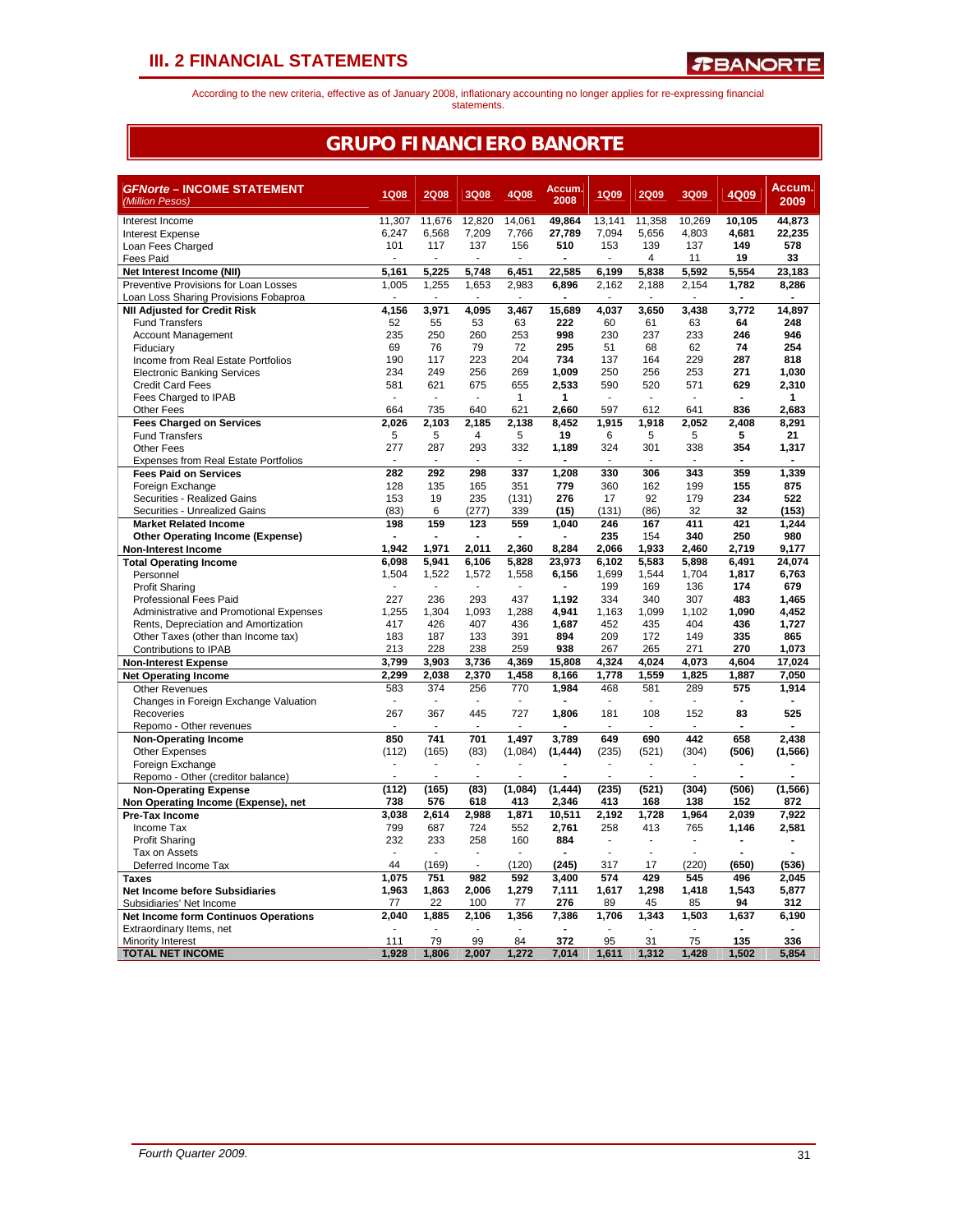| <b>GFNORTE – BALANCE SHEET</b><br>(Millions Pesos) | <b>1Q08</b> | 2008    | 3Q08    | 4Q08    | <b>1Q09</b>    | <b>2Q09</b>              | 3Q09                     | 4Q09    |
|----------------------------------------------------|-------------|---------|---------|---------|----------------|--------------------------|--------------------------|---------|
| <b>ASSETS</b>                                      |             |         |         |         |                |                          |                          |         |
| <b>Cash and Due from Banks</b>                     | 39,804      | 41,694  | 45,858  | 54,402  | 56,303         | 56,918                   | 55,439                   | 59,268  |
| <b>Margin Accounts</b>                             |             |         |         |         | 14             | 17                       | 20                       | 18      |
| Negotiable Instruments                             | 7,909       | 10,697  | 10,993  | 6,075   | 5,172          | 25,672                   | 18,439                   | 24,460  |
| Securities Available for Sale                      | 15,329      | 14,803  | 14,955  | 11,480  | 11,870         | 11,566                   | 13,268                   | 11,701  |
| Securities Held to Maturity                        | 749         | 742     | 728     | 221,617 | 217,922        | 210,702                  | 201,066                  | 190,332 |
| <b>Investment in Securities</b>                    | 23,987      | 26,242  | 26,676  | 239,172 | 234,965        | 247,940                  | 232,774                  | 226,493 |
| Non-assigned Securities for Settlement             |             |         |         |         |                |                          |                          |         |
| Debtor Balance in Repo Trans, net                  | 92          | 90      | 159     | 148     | 1,620          | 16                       | 6                        | 4       |
| Securities lending                                 | ÷           | ÷.      | ÷       | ÷.      | ä,             | ÷.                       |                          |         |
| For trading purposes                               |             |         |         |         | 6,406          | 5,525                    | 5,381                    | 4,824   |
| For hedging purposes                               |             |         |         |         | 2,529          | 1,142                    | 1,313                    | 1,056   |
| <b>Transactions with Derivatives</b>               | 2,368       | 4,525   | 2,587   | 8,168   | 8,936          | 6,667                    | 6,694                    | 5,880   |
| <b>Operations w/ Derivatives &amp; Securities</b>  | 2,460       | 4,615   | 2,746   | 8,317   | 10,556         | 6,684                    | 6,700                    | 5,884   |
| <b>Commercial Loans</b>                            | 101,040     | 107,097 | 114,752 | 126,798 | 122,563        | 120,617                  | 118,508                  | 117,237 |
| Financial Intermediaries' Loans                    | 13,592      | 14,531  | 15,853  | 10,860  | 10,229         | 8,462                    | 8,214                    | 7,131   |
| <b>Consumer Loans</b>                              | 28,642      | 30,380  | 31,413  | 29,369  | 27,775         | 26,651                   | 26,177                   | 25,712  |
| Mortgage Loans                                     | 39,046      | 41,170  | 43,682  | 46,282  | 47,023         | 47,691                   | 48,792                   | 49,881  |
| <b>Government Entities' Loans</b>                  | 17,556      | 24,367  | 25,412  | 26,989  | 28,592         | 31,921                   | 33,738                   | 38,993  |
| <b>IPAB Loans</b>                                  |             | ä,      | ÷       | ÷.      | ÷.             | $\overline{a}$           | $\overline{\phantom{a}}$ |         |
| <b>Performing Loans</b>                            | 199,875     | 217,544 | 231,111 | 240,298 | 236,181        | 235,342                  | 235,429                  | 238,954 |
| Commercial PDL's                                   | 1,089       | 1,135   | 1,319   | 1,703   | 2,181          | 2,796                    | 2,914                    | 3,163   |
| Financial Intermediaries PDL's                     |             | ä,      |         |         | 3              |                          |                          |         |
| Consumer PDL's                                     | 1,208       | 1,471   | 1,956   | 2,499   | 2,541          | 2,584                    | 2,195                    | 1,942   |
| Mortgage PDL's                                     | 893         | 619     | 704     | 746     | 825            | 919                      | 994                      | 1,049   |
| Government Entities PDL's                          | ÷,          | $\sim$  | ÷,      |         | ä,             |                          |                          |         |
| <b>Past Due Loans</b>                              | 3,189       | 3,225   | 3,979   | 4,948   | 5,550          | 6,299                    | 6,103                    | 6,154   |
| <b>Gross Loan Portfolio</b>                        | 203,065     | 220,769 | 235,091 | 245,246 | 241,731        | 241,641                  | 241,532                  | 245,108 |
| Preventive Loan Loss Reserves                      | 4,048       | 4,217   | 4,904   | 6,690   | 6,051          | 6,426                    | 7,547                    | 7,535   |
| <b>Net Loan Portfolio</b>                          | 199,017     | 216,552 | 230,187 | 238,556 | 235,680        | 235,215                  | 233,985                  | 237,573 |
| <b>Acquired Collection Rights</b>                  | 3,538       | 3,375   | 3,232   | 3,049   | 2,923          | 2,804                    | 2,705                    | 2,548   |
| <b>Total Credit Portfolio</b>                      | 202,554     | 219,927 | 233,419 | 241,605 | 238,603        | 238,019                  | 236,690                  | 240,121 |
| Benef.receivab.securitization transactions         | 546         | 520     | 404     | 796     | 699            | 557                      | 465                      | 433     |
| Sundry Debtors & Other Accs Rec, net               | 12.459      | 10,431  | 13,118  | 9,514   | 13,769         | 10,771                   | 15,719                   | 11.324  |
| Inventories                                        | 61          | 77      | 571     | 165     | 479            | 312                      | 427                      | 119     |
| Foreclosed Assets, net                             | 506         | 653     | 682     | 863     | 841            | 800                      | 870                      | 928     |
| Real Estate, Furniture & Equipment, net            | 7,959       | 8,058   | 8,192   | 8,429   | 8,459          | 8,419                    | 8,535                    | 8,623   |
| Investments in Subsidiaries                        | 2,685       | 2,632   | 2,491   | 2,559   | 2,668          | 2,896                    | 2,940                    | 3,036   |
| Deferred Taxes, net                                | 148         | 304     | 336     | 471     | 147            | 141                      | 759                      | 1,411   |
| Goodwill and Intangibles                           | 4,034       | 3,953   | 4,247   | 5,377   | 5,799          | 4,330                    | 4,638                    | 4,214   |
| Other Assets Short and Long Term                   | 238         | 219     | 209     | 275     | 4,499          | 4,119                    | 4,371                    | 5,270   |
| <b>Other Assets</b>                                | 4,085       | 4,286   | 4,255   | 5,079   | $\blacksquare$ | $\overline{\phantom{a}}$ | $\overline{\phantom{a}}$ |         |
|                                                    | 32,721      | 31,132  | 34,505  | 33,529  | 37,361         | 32,345                   | 38,724                   | 35,356  |
| <b>TOTAL ASSETS</b>                                | 301,526     | 323,611 | 343,204 | 577,025 | 577,802        | 581,922                  | 570,347                  | 567,138 |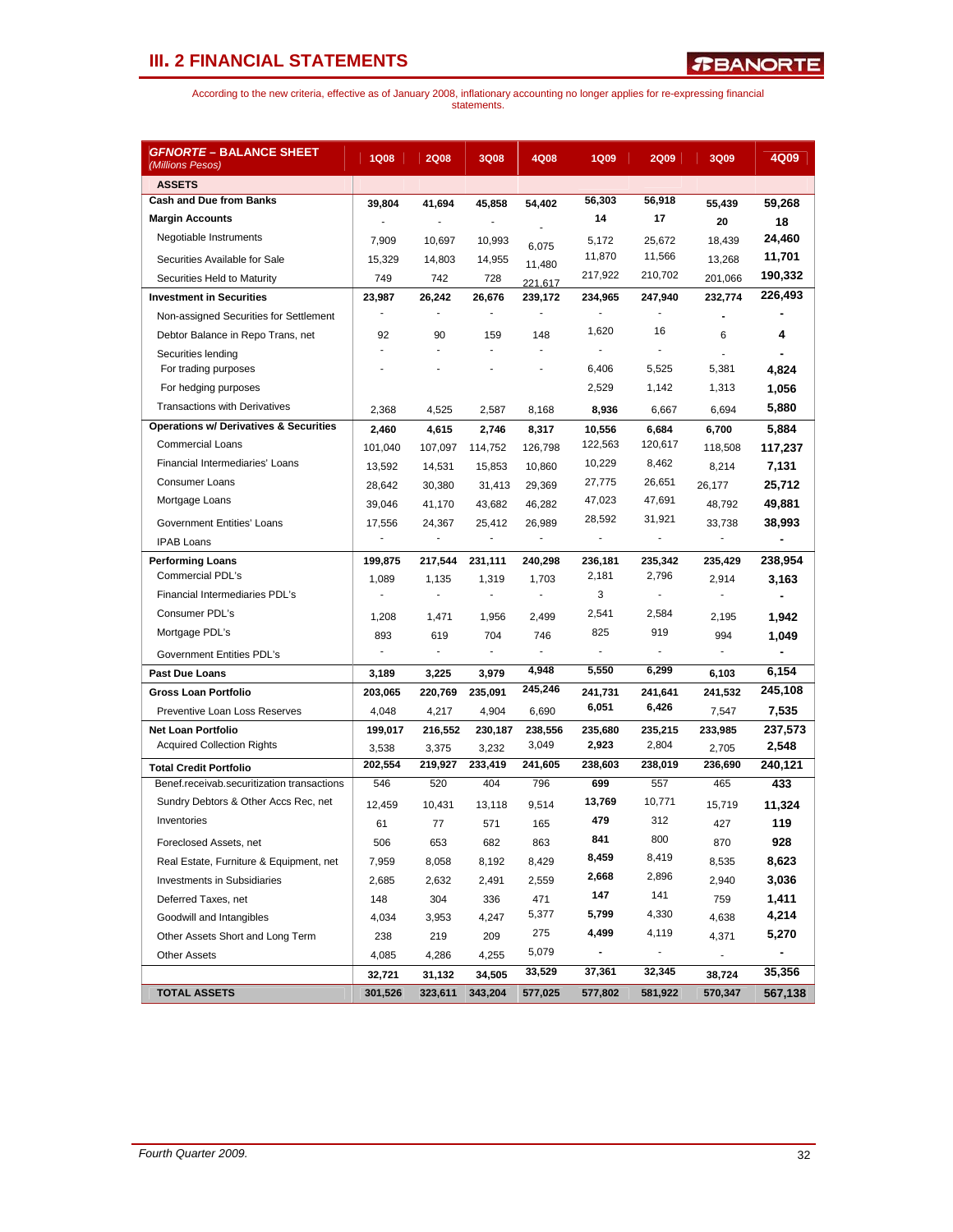*R***BANORTE** 

| <b>GFNORTE - BALANCE SHEET</b>                    |                |                          |                          | 4Q08           |                |                          | 3Q09                     |                |
|---------------------------------------------------|----------------|--------------------------|--------------------------|----------------|----------------|--------------------------|--------------------------|----------------|
| (Million Pesos)                                   | <b>1Q08</b>    | <b>2Q08</b>              | <b>3Q08</b>              |                | <b>1Q09</b>    | <b>2Q09</b>              |                          | 4Q09           |
| <b>LIABILITIES</b>                                |                |                          |                          |                |                |                          |                          |                |
| <b>Demand Deposits</b>                            | 103,263        | 106,693                  | 107,694                  | 128,350        | 120,255        | 123,755                  | 122,312                  | 137,581        |
| <b>Time Deposits</b>                              | 93,830         | 114,557                  | 133,799                  | 132,419        | 134,964        | 141,608                  | 147,447                  | 137,327        |
| <b>Bank Bonds</b>                                 | $\blacksquare$ | $\overline{\phantom{a}}$ | $\blacksquare$           | $\blacksquare$ | $\blacksquare$ | $\overline{\phantom{a}}$ | $\overline{\phantom{a}}$ |                |
| <b>Deposits</b>                                   | 197,092        | 221,250                  | 241,492                  | 260,769        | 255,219        | 265,363                  | 269,759                  | 274,908        |
| Immediate Redemption Loans                        | 5,615          | 3,136                    | 824                      | 1,245          | 4,180          | 501                      | 2,711                    | 21             |
| Short Term Loans                                  | 18,538         | 11,375                   | 11,952                   | 24,803         | 25,322         | 25,057                   | 19,266                   | 13,385         |
| Long Term Loans                                   | 10,178         | 10,070                   | 10,395                   | 10,636         | 10,723         | 9,727                    | 9,648                    | 7,562          |
| Due to Banks & Correspondents                     | 34,332         | 24,581                   | 23,170                   | 36,684         | 40,225         | 35,285                   | 31,626                   | 20,968         |
| Non-assigned Securities for Settlement            | 1,745          | 1,570                    | 1,486                    |                | 420            | 540                      |                          | 159            |
| Creditor Balance in Repo Trans, net               | 291            | 605                      | 632                      | 192,727        | 191,479        | 200,933                  | 185,203                  | 185,480        |
| Secs to be received in Repo Trans, net            |                |                          |                          | $\blacksquare$ |                |                          |                          |                |
| Repo Transactions with Collateral                 |                |                          |                          | 2              | 304            | $\blacksquare$           | 1                        | $\mathbf{2}$   |
| For trading purposes                              |                |                          | $\overline{a}$           |                | 6,300          | 5,219                    | 5,079                    | 4,553          |
| For hedging purposes                              |                |                          |                          |                | 5,345          | 3,976                    | 4,446                    | 3,822          |
| <b>Transactions with Derivatives</b>              | 3,157          | 4,443                    | 2,946                    | 10,746         | 11,646         | 9,195                    | 9,524                    | 8,376          |
| <b>Operations w/ Derivatives &amp; Securities</b> | 5,192          | 6,619                    | 5,064                    | 203,475        | 203,849        | 210,668                  | 194,727                  | 194,017        |
| Income Tax Payable                                | 1,197          | 1,340                    | 1,512                    | 1,272          | 211            | 170                      | 496                      | 617            |
| <b>Profit Sharing Payable</b>                     |                |                          |                          |                | 285            | 371                      | 505                      | 675            |
| Creditors for settlement of transactions          |                |                          |                          |                | 6,832          | 1,709                    | 2,264                    | 2,224          |
| Other Creditors & Accounts Payable                | 12,538         | 13,306                   | 13,654                   | 13,121         | 10,894         | 8,516                    | 9,108                    | 8,968          |
| <b>Other Payable Accounts</b>                     | 13,734         | 14,646                   | 15,166                   | 14,393         | 18,222         | 10,767                   | 12,373                   | 12,485         |
| Subordinated Non Convertible Debt                 | 14,561         | 16,932                   | 17,923                   | 20,613         | 18,053         | 17,783                   | 18,505                   | 18,168         |
| <b>Deferred Taxes</b>                             |                |                          | $\overline{\phantom{a}}$ | $\overline{a}$ | $\overline{a}$ | $\overline{\phantom{a}}$ | $\overline{\phantom{a}}$ |                |
| <b>Deferred Credits</b>                           | 977            | 1,146                    | 1,269                    | 1,346          | 1,336          | 1,464                    | 1,568                    | 1,619          |
| <b>TOTAL LIABILITIES</b>                          | 265,888        | 285,174                  | 304,085                  | 537,280        | 536,903        | 541,330                  | 528,558                  | 522,164        |
| <b>EQUITY</b>                                     |                |                          |                          |                |                |                          |                          |                |
| Paid-in Capital                                   | 11,965         | 11,968                   | 11,951                   | 11,941         | 11,932         | 11,945                   | 11,945                   | 11,956         |
| <b>Share Subscription Premiums</b>                | 1,275          | 1,273                    | 1,187                    | 1,468          | 1,530          | 1,247                    | 966                      | 1,526          |
| Subordinated Convertible Debentures               | $\blacksquare$ | $\overline{\phantom{a}}$ | $\overline{\phantom{a}}$ |                | $\blacksquare$ |                          | $\blacksquare$           | $\blacksquare$ |
| <b>Subscribed Capital</b>                         | 13,239         | 13,241                   | 13,138                   | 13.409         | 13,462         | 13,192                   | 12,911                   | 13,481         |
| <b>Capital Reserves</b>                           | 2,446          | 2,807                    | 2,767                    | 2,720          | 2,748          | 3,173                    | 3,175                    | 3,154          |
| <b>Retained Earnings</b>                          | 21,376         | 21.035                   | 21.035                   | 16,935         | 23,965         | 23,459                   | 21,228                   | 20,681         |
| Surplus (Deficit) of Secs Available for Sale      |                |                          |                          | (550)          | (1, 315)       | (866)                    | 452                      | 206            |
| Results from Valuation of Hedging Secs            |                |                          |                          |                |                | (1, 342)                 | (1, 547)                 | (1, 369)       |
| <b>Results from Conversions</b>                   |                |                          |                          | 1,094          | 1,244          | (1,580)                  | (488)                    | (641)          |
| Surplus (Deficit) in Capital Restatement          |                |                          |                          |                |                |                          |                          |                |
| Results of Non Monetary Fixed Assets              |                |                          |                          |                |                |                          |                          |                |
| Results of Non Monetary - Investment Assets       | (5, 113)       | (4,250)                  | (5, 493)                 | (2,821)        | (2,833)        |                          |                          |                |
| Adjustments in the Employee's Pensions            |                |                          |                          |                |                |                          |                          |                |
| Accumulated Effect of Deferred Liabilities        |                |                          |                          |                |                |                          |                          |                |
| Net Income                                        | 1,928          | 3,735                    | 5,742                    | 7,014          | 1,611          | 2,923                    | 4,352                    | 5,854          |
| <b>Earned Capital</b>                             | 20,638         | 23,328                   | 24,051                   | 24,391         | 25,421         | 25,767                   | 27,172                   | 27,885         |
| Minority Interest                                 | 1,761          | 1,868                    | 1,930                    | 1,945          | 2,016          | 1,633                    | 1,706                    | 3,608          |
| <b>Total Equity</b>                               | 35,638         | 38,437                   | 39,119                   | 39,746         | 40,899         | 40,592                   | 41,789                   | 44,974         |
| <b>TOTAL LIABILITIES &amp; EQUITY</b>             | 301,526        | 323,611                  | 343,204                  | 577,025        | 577,802        | 581,922                  | 570,347                  | 567,138        |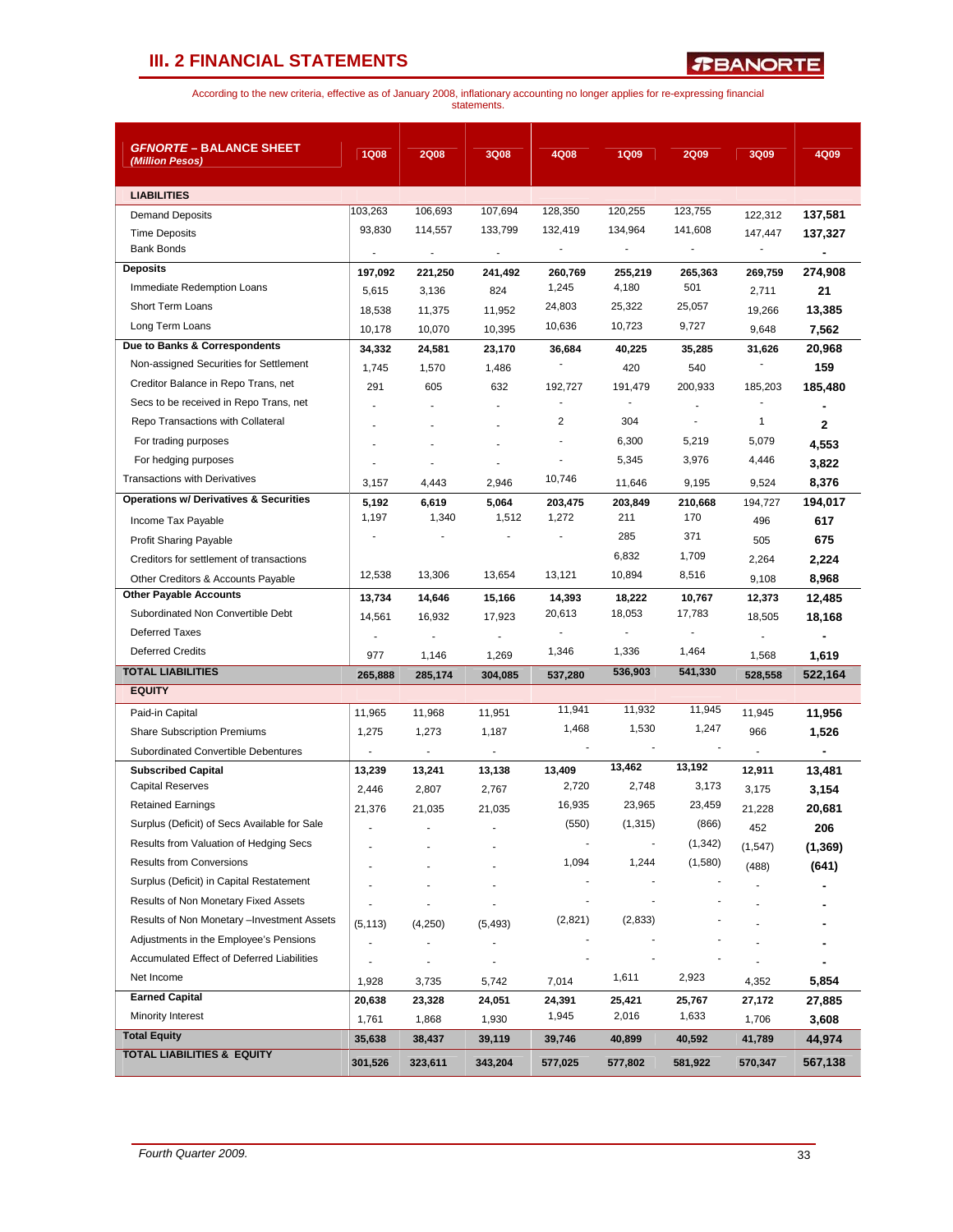| <b>GFNORTE – MEMORANDUM ACCOUNTS</b><br>(Million Pesos)                                | <b>1Q08</b>                            | <b>2Q08</b>              | 3Q08                     | 4Q08                     | <b>1Q09</b>    | <b>2Q09</b>              | 3Q09                     | 4Q09                         |
|----------------------------------------------------------------------------------------|----------------------------------------|--------------------------|--------------------------|--------------------------|----------------|--------------------------|--------------------------|------------------------------|
| On behalf of Third Parties                                                             |                                        |                          |                          |                          |                |                          |                          |                              |
| <b>Customer's Banks</b>                                                                | 12                                     | 16                       | 12                       | 74                       | 30             | $\overline{7}$           | 4                        | 4                            |
| Dividends Receivable from Customers                                                    | $\sim$                                 | ÷,                       | ÷,                       | ÷                        | ÷,             | ä,                       | $\overline{a}$           |                              |
| Interest Receivable from Customers                                                     |                                        |                          | ä,                       |                          |                |                          |                          |                              |
| Settlement of Customer Transactions                                                    | 37                                     | 44                       | (98)                     | 35                       | 246            | 118                      | (196)                    | (80)                         |
| <b>Customer Premiums</b>                                                               |                                        |                          | ä,                       |                          | ä,             |                          |                          |                              |
| Settlement with Clients' Foreign Currency                                              |                                        |                          |                          |                          |                |                          |                          |                              |
| Margin Accounts in Futures' Operations                                                 |                                        |                          |                          |                          |                |                          |                          |                              |
| <b>Other Current Accounts</b>                                                          | $\blacksquare$                         | $\blacksquare$           | $\blacksquare$           | $\blacksquare$           | ٠              | ٠                        | ÷                        | ٠                            |
| <b>Customers' Current Account</b>                                                      | 49                                     | 60                       | (86)                     | 109                      | 276            | 125                      | (192)                    | (75)                         |
| Client Securities Received in Custody                                                  | 185,033                                | 185,766                  | 164,891                  | 118,537                  | 97,315         | 113,978                  | 130.648                  | 134,480                      |
| Securities and Documents Received in Guarantee                                         | ÷,                                     |                          | ä,                       | ÷,                       | ä,             | ä,                       |                          |                              |
| <b>Client Securities Abroad</b>                                                        | $\overline{\phantom{a}}$               | $\overline{a}$           | $\blacksquare$           | $\overline{\phantom{a}}$ | $\blacksquare$ | $\overline{\phantom{a}}$ | $\blacksquare$           | $\blacksquare$               |
| <b>Clients' Securities</b>                                                             | 185,033                                | 185,766                  | 164,891                  | 118,537                  | 97,315         | 113,978                  | 130,648                  | 134,480                      |
| Clients' Repurchase Operations<br>Clients' Repo Transactions w/ Securities             | 23,511                                 | 32,360                   | 32,881                   | 35,688                   | 30,925         | 27,617                   | 32,058                   | 35,680                       |
| Purchase of Futures & Forward Contracts notional                                       | $\ddot{\phantom{1}}$<br>$\overline{a}$ | ÷,<br>÷                  | ÷,<br>÷                  | ÷,                       | ÷<br>÷         |                          |                          |                              |
| Sale of Futures and Forward Contracts, notional                                        | $\overline{a}$                         | ÷,                       | ÷,                       |                          | ÷              |                          |                          |                              |
| <b>Clients' Option Parchase Operations</b>                                             | 144                                    | 481                      | 440                      | 274                      | 281            |                          |                          |                              |
| Clients' Option Sales Operations                                                       |                                        | $\overline{a}$           |                          | ÷,                       | ÷,             |                          |                          |                              |
| Purchase of Derivatives' Packages                                                      |                                        |                          |                          |                          |                |                          |                          |                              |
| Sale of Derivatives' Packages                                                          | ÷                                      | $\overline{a}$           | ÷                        |                          | ÷              |                          |                          |                              |
| <b>Trusts Ander Administration</b>                                                     | 2,360                                  | 2,602                    | 1,897                    | 2,377                    | 2,244          | 3,422                    | 3,702                    | 4,641                        |
| <b>Transactions On Behalf of Clients</b>                                               | 26,015                                 | 35,443                   | 35.218                   | 38,340                   | 33,450         | 31,039                   | 35,760                   | 40,321                       |
| TOTAL ON BEHALF OF THIRD PARTIES                                                       | 211,096                                | 221,269                  | 200.023                  | 156,986                  | 131,042        | 145,142                  | 166,215                  | 174,726                      |
| <b>Endorsement Guarantees Granted</b>                                                  | $\mathcal{L}_{\mathcal{A}}$            | $\Box$                   | ä,                       | $\mathbb{Z}^2$           | ÷.             | $\mathcal{L}$            | $\mathcal{L}$            | $\blacksquare$               |
| Loan Obligations                                                                       | 2,846                                  | 2,530                    | 2,580                    | 2,793                    | 3,129          | 2,503                    | 2.135                    | 2,271                        |
| Trusts                                                                                 | $\blacksquare$                         | $\overline{\phantom{a}}$ | ÷,                       | ÷.                       | 88,471         | 98,397                   | 104,565                  | 110,795                      |
| Mandates                                                                               | ÷,                                     | $\overline{a}$           | $\overline{a}$           | ÷,                       | 2,161          | 1,924                    | 2,107                    | 2,147                        |
| Properties in Trusts and Warrant                                                       | 108,959                                | 108,574                  | 105,738                  | 90,469                   | 90,632         | 100,321                  | 106,673                  | 112,942                      |
| Properties in Custody or Administration                                                | 101,841                                | 131,306                  | 149,820                  | 131,886                  | 150,235        | 161,005                  | 169,018                  | 158,547                      |
| <b>Collaterals Received</b>                                                            | 20,952                                 | 21,235                   | 21,574                   | 31,567                   | 31,156         | 24,990                   | 31,716                   | 33,464                       |
| Collaterals Received or sold                                                           |                                        |                          |                          |                          |                | 26,794                   | 42,144                   | 43,165                       |
| Amounts committed to Operations with Fobaproa                                          | ÷,                                     | ä,                       | ä,                       | ÷,                       | $\blacksquare$ | ÷,                       | ä,                       | ä,                           |
| Drafts in Transit                                                                      | $\overline{a}$                         | $\overline{a}$           | $\overline{a}$           | ÷                        | $\overline{a}$ | $\blacksquare$           | $\overline{a}$           |                              |
| Certificates of Deposits in Circulation                                                | 1,377                                  | 1,692                    | 1,971                    | 3,006                    | 2,825          | 2,013                    | 1,538                    | 1,632                        |
| Letters of Credit to the Corporation as Guarantee                                      | $\sim$                                 | ä,                       | $\overline{\phantom{a}}$ | ÷,                       | ÷              | ÷                        |                          |                              |
| Securities to the Corporation for Custody<br>Government Secs of the Corp under Custody | 698                                    | 856                      | 511                      | 886                      | 900            |                          |                          |                              |
| Securities of the Corp given as Guarantee                                              | 56                                     | 88                       | 641                      | 101                      | 100            |                          |                          |                              |
| Securities of the Corp Abroad                                                          |                                        |                          |                          |                          |                |                          |                          |                              |
| Settlement with FX of the Corp Abroad                                                  |                                        |                          |                          |                          |                |                          |                          |                              |
| Debts with the Contingency Fund                                                        |                                        |                          |                          |                          |                |                          |                          |                              |
| Contingent Assets & Liabilities                                                        | 265                                    | 262                      | 266                      | 266                      | 264            | 267                      | 266                      | 273                          |
| Investment bank Trans on Behalf of Third Parties                                       | 101,754                                | 109,570                  | 94,858                   | 84,615                   | 91,943         | 87,165                   | 84,921                   | 74,646                       |
| Uncollected Accrued Interest from Past Due Loans                                       | 111                                    | 104                      | 109                      | 137                      | 181            | 220                      | 203                      | 198                          |
| <b>Investments of Retirement Savings Funds</b>                                         |                                        |                          |                          |                          |                |                          |                          |                              |
| Integration of the Credit Portfolio                                                    |                                        |                          |                          |                          |                |                          |                          |                              |
| Amounts Contracted in Derivatives                                                      |                                        |                          |                          |                          |                |                          |                          |                              |
| Other Registration Accounts                                                            |                                        |                          |                          |                          | ٠              |                          |                          |                              |
| <b>Proprietary Transactions</b>                                                        | 338,858                                | 376,217                  | 378,068                  | 345,726                  | 371,364        | 405,279                  | 438,613                  | 427,139                      |
| Repo Securities to be Received                                                         | 226,589                                | 238,589                  | 241,457                  | 39,939                   | 31,324         | ÷.                       | $\overline{a}$           |                              |
| (Minus) Repurchase Creditors                                                           | (226, 81)                              | (239, 160)               | (242, 020)               | (40, 176)                | (31, 414)      |                          |                          |                              |
| <b>Repurchase Transactions</b>                                                         | (224)                                  | (571)                    | (563)                    | (237)                    | (90)           | $\overline{\phantom{a}}$ | $\overline{\phantom{a}}$ | $\qquad \qquad \blacksquare$ |
| Repurchase Debtors                                                                     | 23,194                                 | 36,249                   | 40,263                   | 35,054                   | 27,757         |                          |                          |                              |
| (Minus) Repo Securities to be Delivered                                                | (23, 169)                              | (36, 193)                | (40, 173)                | (34,908)                 | (27, 663)      |                          | ٠                        |                              |
| <b>Repurchase Transactions</b>                                                         | 25                                     | 56                       | 90                       | 146                      | 93             | ٠                        |                          |                              |
| <b>TOTAL PROPRIETARY</b>                                                               | 338,658                                | 375,702                  | 377,595                  | 345,635                  | 371,367        | 405,279                  | 438,613                  | 427,139                      |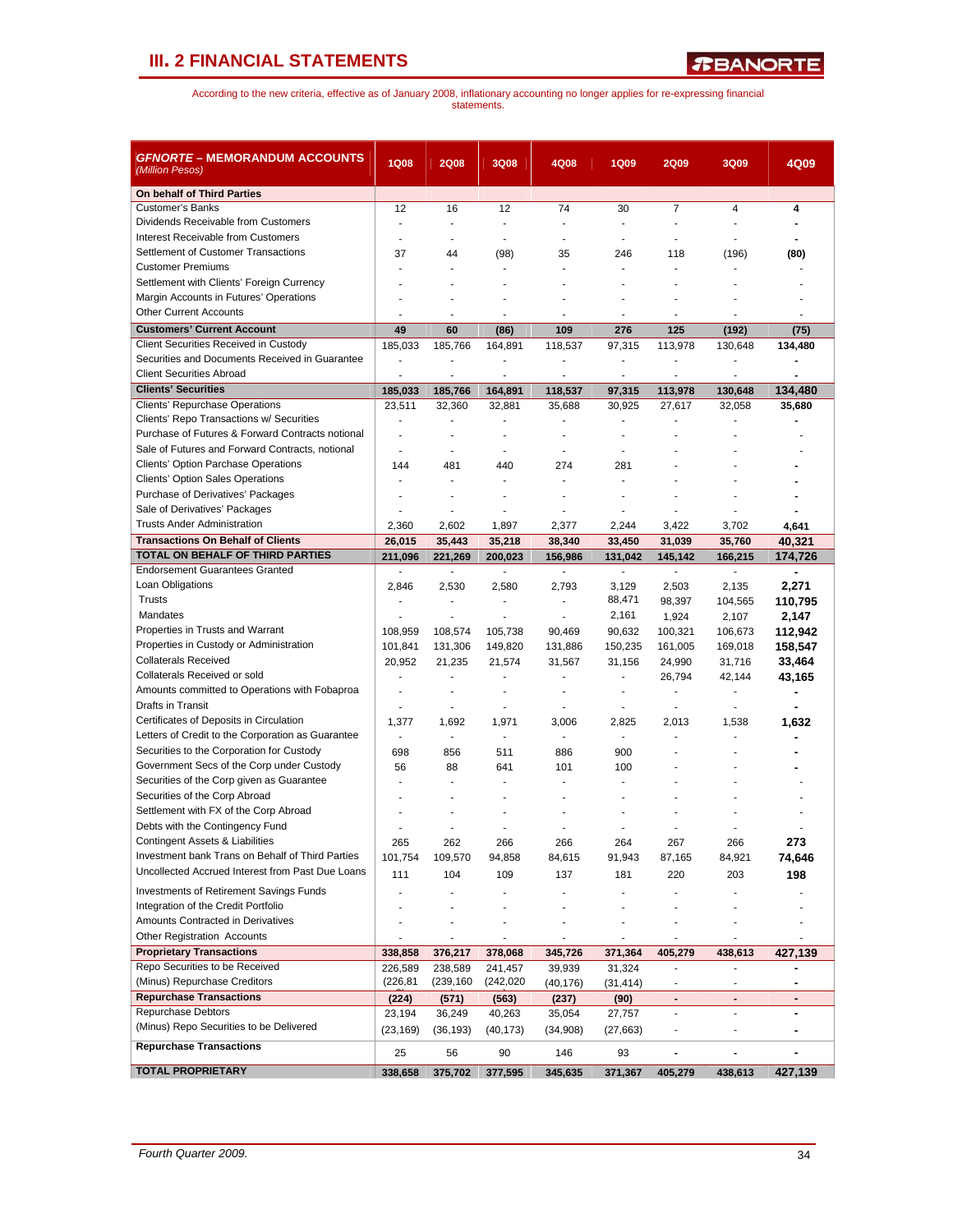| <b>GFNORTE - CONSOLIDATED STATEMENT OF CASH FLOW</b><br><b>JANUARY 1, 2009 - DECEMBER 31, 2009</b><br>(Million Pesos) |                          |
|-----------------------------------------------------------------------------------------------------------------------|--------------------------|
| <b>Cash Flow from Operating Activities</b>                                                                            |                          |
| <b>Net Income</b>                                                                                                     | 5.854                    |
| Items charged to results that do not generate or require use of resources                                             |                          |
|                                                                                                                       |                          |
| Provisions for loan losses                                                                                            | 8,286                    |
| Estimate for non recovery or difficult collection                                                                     | 182                      |
| Depreciation and amortization                                                                                         | 954                      |
| Provisions for obligations                                                                                            | (1,786)                  |
| Effective and deffered taxes on profits                                                                               | 2,045                    |
| Profit sharing                                                                                                        | 1,738                    |
|                                                                                                                       | 11,419                   |
|                                                                                                                       |                          |
| Change in items related to operations:                                                                                |                          |
| Change in Margin Accounts<br>Change in Invesment in Securities                                                        | (11)<br>12.312           |
| Change in repo debtors                                                                                                | 144                      |
| Change in derivatives (assets)                                                                                        | 501                      |
| Changesin Loan Portfolio                                                                                              | (8, 167)                 |
| Change in purchased receivables<br>Change in benefits to receive from securitizations                                 | 502<br>364               |
| Change in foreclosed assets                                                                                           | (94)                     |
| Change in other operating assets                                                                                      | (969)                    |
| Change in core deposits                                                                                               | 15,344                   |
| Change in interbank loans and other entities                                                                          | (15, 644)                |
| Change in repo creditors<br>Change in derivatives (liability)                                                         | (7,088)<br>(717)         |
| Change in subordinated debt with characteristics of liabilities                                                       | (2,481)                  |
| Change in other operating liabilities                                                                                 | (2, 417)                 |
| Change in hedging instruments (the related hedged transaction activities)                                             | 133                      |
| Net cash generated or used from operations                                                                            | 8,985                    |
|                                                                                                                       |                          |
| <b>Investment Activities:</b><br>Charges for disposal of property, furniture and equipment                            | 259                      |
| Payments for acquisition of property, furnitute and equipment                                                         |                          |
| Subsidiaries and associated acquisitions payment                                                                      | (1, 447)                 |
| Charges for other permanent investments                                                                               | (2, 234)<br>$\mathbf{1}$ |
| Payment s for purchase of other invesments                                                                            |                          |
| Charges for cash dividends                                                                                            | (1)<br>135               |
| Net cash generated or used from investment activities                                                                 |                          |
|                                                                                                                       | (3, 287)                 |
| <b>Financing Activities:</b>                                                                                          |                          |
| Payments of cash dividends                                                                                            | (364)                    |
| Payments assopciated with the repurchase of proprietary shares                                                        | (399)                    |
|                                                                                                                       | (763)                    |
| Net Cash Increase (decrease)                                                                                          | 4,935                    |
|                                                                                                                       |                          |
| Cash flow adjusmtents given exchage rate or inflation variations                                                      | (63)                     |
| Cash and cash equivalents at beginning of period                                                                      | 54,396                   |
| Cash and cash equivalents at end of period                                                                            | 59.268                   |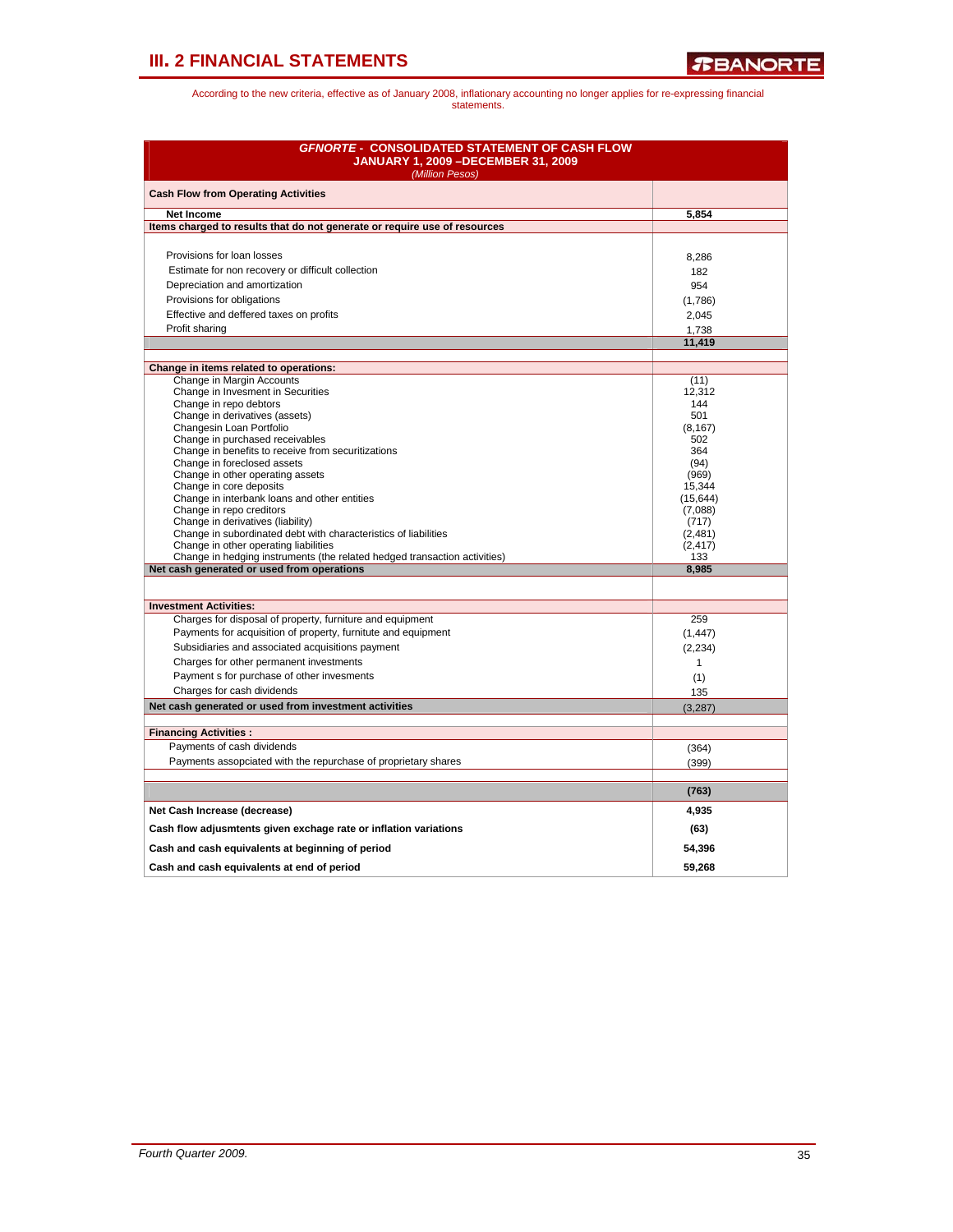| <b>GFNORTE – CONSOLIDATED STATEMENTS OF CHANGES IN STOCKHOLDER'S EQUITY</b><br><b>JANUARY 1, 2009 - DECEMBER 31, 2009.</b><br>(Million Pesos) |                              |                                    |  |  |  |  |  |  |  |
|-----------------------------------------------------------------------------------------------------------------------------------------------|------------------------------|------------------------------------|--|--|--|--|--|--|--|
|                                                                                                                                               | <b>CONTRIBUTED CAPITAL</b>   |                                    |  |  |  |  |  |  |  |
|                                                                                                                                               | <b>Fixed Paid-in Capital</b> | Premium from sale of<br>securities |  |  |  |  |  |  |  |
| Balance as of December 31,2008                                                                                                                | 11,941                       | 1,468                              |  |  |  |  |  |  |  |
| Changes stemming from stockholder's decisions                                                                                                 |                              |                                    |  |  |  |  |  |  |  |
| Stock repurchases                                                                                                                             | 15                           | (328)                              |  |  |  |  |  |  |  |
| Capitalization of profits                                                                                                                     |                              |                                    |  |  |  |  |  |  |  |
| <b>Provisions Created</b>                                                                                                                     |                              |                                    |  |  |  |  |  |  |  |
| Increase in Capital                                                                                                                           |                              |                                    |  |  |  |  |  |  |  |
| Total                                                                                                                                         | 15                           | (328)                              |  |  |  |  |  |  |  |
| <b>Changes stemming from profits</b>                                                                                                          |                              |                                    |  |  |  |  |  |  |  |
| Total profits:                                                                                                                                |                              |                                    |  |  |  |  |  |  |  |
| Net Income                                                                                                                                    |                              |                                    |  |  |  |  |  |  |  |
| Effect of subsidiaries                                                                                                                        |                              | 389                                |  |  |  |  |  |  |  |
| Changes in accounting policies                                                                                                                |                              | (4)                                |  |  |  |  |  |  |  |
| <b>Total</b>                                                                                                                                  |                              | 385                                |  |  |  |  |  |  |  |
| Balance as of December 31,2009                                                                                                                | 11.956                       | 1.525                              |  |  |  |  |  |  |  |

|                                               |                                 |                                     |                                                                                            |                                                                        | <b>EARNED CAPITAL</b>                            |                                                                                    |                      |                                    |                                                             |
|-----------------------------------------------|---------------------------------|-------------------------------------|--------------------------------------------------------------------------------------------|------------------------------------------------------------------------|--------------------------------------------------|------------------------------------------------------------------------------------|----------------------|------------------------------------|-------------------------------------------------------------|
|                                               | <b>Capital</b><br>Reser-<br>ves | <b>Retaine</b><br>d<br>earning<br>s | Valuatio<br>n<br><b>Effects</b><br>of<br><b>Securiti</b><br><b>es</b><br>Availabl<br>e for | <b>Results</b><br>from val of<br>instrum<br><b>Cash flow</b><br>hedges | <b>Results</b><br>from<br><b>Conversio</b><br>ns | <b>Results</b><br>from Non<br>Monet.<br><b>Assets</b><br><b>(Investmen)</b><br>ts) | <b>Net</b><br>Income | <b>Minority</b><br><b>Interest</b> | <b>Total</b><br><b>Stockholde</b><br>rs <sup>'</sup> Equity |
| Balance as of December 31,2008                | 2,720                           | 16.935                              | (550)                                                                                      | $\blacksquare$                                                         | 1.095                                            | (2,821)                                                                            | 7.014                | 1.944                              | 39.746                                                      |
| Changes stemming from stockholder's decisions |                                 |                                     |                                                                                            |                                                                        |                                                  |                                                                                    |                      |                                    |                                                             |
| Stock repurchases                             | 83                              |                                     | (221)                                                                                      | ٠                                                                      | ÷                                                | $\sim$                                                                             | 52                   |                                    | (399)                                                       |
| Application of profits                        |                                 | 7.014                               |                                                                                            |                                                                        |                                                  | ä,                                                                                 | (7,014)              |                                    |                                                             |
| Provisions created                            | 351                             | (351)                               |                                                                                            |                                                                        |                                                  |                                                                                    |                      |                                    |                                                             |
| Increase in Capital                           |                                 | (364)                               | $\overline{\phantom{a}}$                                                                   | ٠                                                                      | ٠                                                | $\sim$                                                                             | ٠                    | ٠                                  | (364)                                                       |
| <b>Total</b>                                  | 434                             | 6.299                               | (221)                                                                                      | $\blacksquare$                                                         | ٠                                                | $\blacksquare$                                                                     | (6,962)              | ٠                                  | (763)                                                       |
|                                               |                                 |                                     |                                                                                            |                                                                        |                                                  |                                                                                    |                      |                                    |                                                             |
| <b>Changes stemming from profits</b>          |                                 |                                     |                                                                                            |                                                                        |                                                  |                                                                                    |                      |                                    |                                                             |
| Total profits:                                |                                 |                                     |                                                                                            |                                                                        |                                                  |                                                                                    |                      |                                    |                                                             |
| Net Income                                    |                                 |                                     | $\blacksquare$                                                                             | ٠                                                                      | ٠                                                | $\overline{\phantom{0}}$                                                           | (5,802)              | ٠                                  | 5,802                                                       |
| <b>Effect of subsidiaries</b>                 |                                 | (913)                               | 592                                                                                        | 209                                                                    | (1,752)                                          | $\overline{\phantom{a}}$                                                           | ٠                    |                                    | (1, 475)                                                    |
| Changes in accounting policies                |                                 | (1,640)                             | 385                                                                                        | (1,578)                                                                | 16                                               | 2,821                                                                              |                      |                                    |                                                             |
| <b>Total</b>                                  |                                 | (2, 553)                            | 977                                                                                        | (1, 369)                                                               | (1,736)                                          | 2.821                                                                              | 5,802                |                                    | 4,327                                                       |
| Recognition of minority interest              | ٠                               | ٠                                   | $\blacksquare$                                                                             | ٠                                                                      | ٠                                                |                                                                                    |                      | 1,664                              | 1,664                                                       |
|                                               |                                 |                                     |                                                                                            |                                                                        |                                                  |                                                                                    |                      |                                    |                                                             |
| Balance as of December 31,2009                | 3,154                           | 20,681                              | 206                                                                                        | (1, 369)                                                               | (641)                                            | ۰                                                                                  | 5,854                | 3,608                              | 44,974                                                      |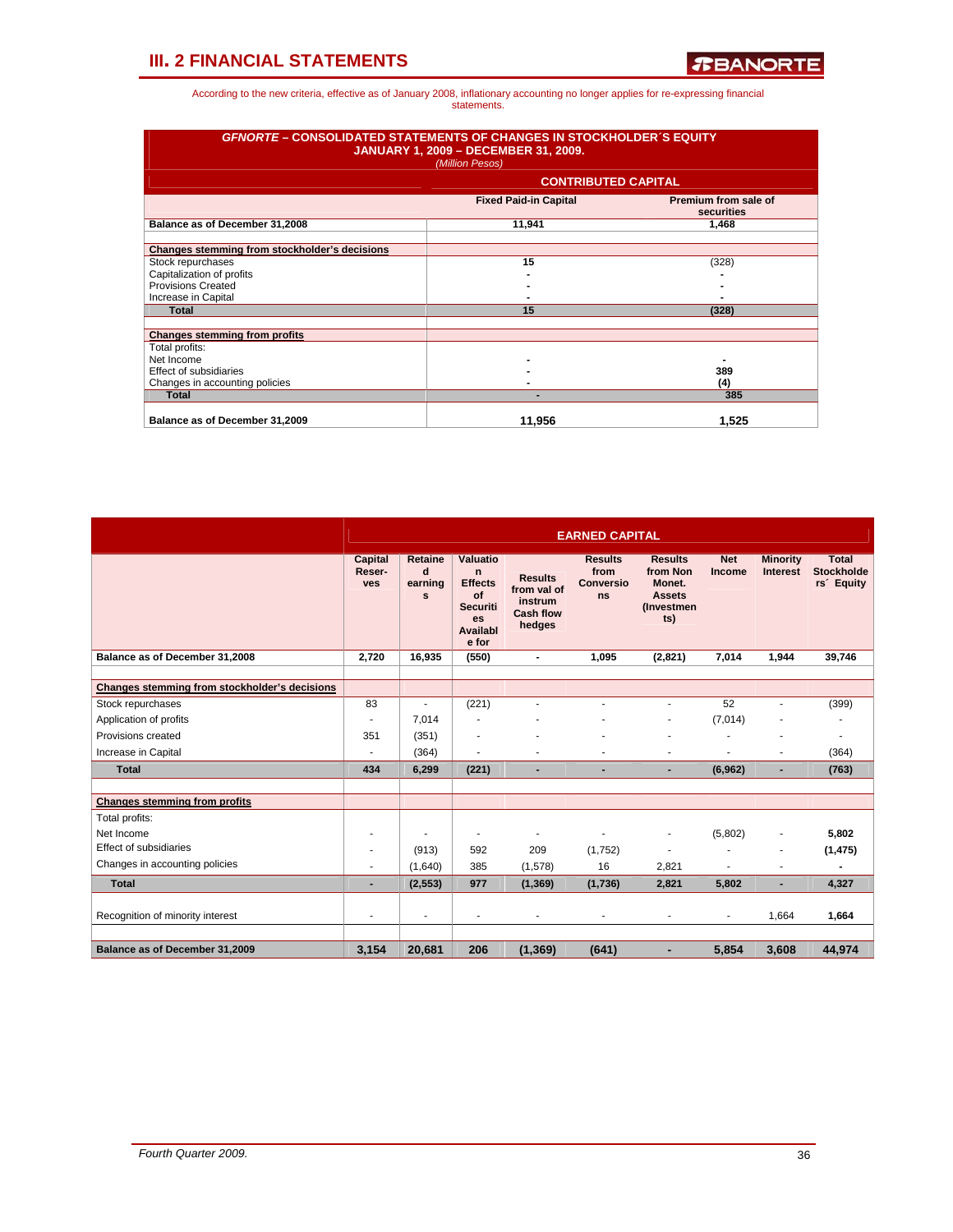F

*R***BANORTE** 

According to the new criteria, effective as of January 2008, inflationary accounting no longer applies for re-expressing financial statements.

| <b>BANKING SECTOR</b>                                        |                          |                          |                          |                              |                |                          |                          |                          |                          |                |  |
|--------------------------------------------------------------|--------------------------|--------------------------|--------------------------|------------------------------|----------------|--------------------------|--------------------------|--------------------------|--------------------------|----------------|--|
| <b>BANKING SECTOR* - INCOME</b>                              |                          |                          |                          |                              | Accum.         |                          |                          |                          |                          | Accum.         |  |
| <b>STATEMENT</b><br>(Million Pesos)                          | <b>1Q08</b>              | <b>2Q08</b>              | 3Q08                     | 4Q08                         | 2008           | <b>1Q09</b>              | <b>2Q09</b>              | 3Q09                     | 4Q09                     | 2009           |  |
| Interest Income                                              | 10,772                   | 11,250                   | 12,446                   | 13,559                       | 48,027         | 12,688                   | 10,899                   | 9,920                    | 9,779                    | 43,286         |  |
| <b>Interest Expense</b>                                      | 5,965                    | 6,303                    | 7,059                    | 7,530                        | 26,857         | 6,873                    | 5,455                    | 4,669                    | 4,521                    | 21,517         |  |
| Loan Fees Charged                                            | 97                       | 112                      | 132                      | 152                          | 493            | 149                      | 137                      | 136                      | 149                      | 571            |  |
| <b>Fees Paid</b>                                             |                          |                          | $\blacksquare$           | $\blacksquare$               |                | $\overline{\phantom{a}}$ | 4                        | 11                       | 19                       | 33             |  |
| Net Interest Income (NII)                                    | 4,903                    | 5,058                    | 5,519                    | 6,181                        | 21,662         | 5,965                    | 5,578                    | 5,376                    | 5,388                    | 22,307         |  |
| Preventive Provisions for Loan Losses                        | 987                      | 1,234                    | 1,587                    | 2,914                        | 6,722          | 2,144                    | 2,151                    | 2,113                    | 1,757                    | 8,164          |  |
| Loan Loss Sharing Provisions Fobaproa                        | $\overline{\phantom{a}}$ | $\overline{\phantom{a}}$ | $\blacksquare$           | $\frac{1}{2}$                | $\blacksquare$ | $\sim$                   | $\overline{\phantom{a}}$ | ÷,                       | $\blacksquare$           | $\blacksquare$ |  |
| <b>NII Adjusted for Credit Risk</b>                          | 3,916                    | 3,824                    | 3,932                    | 3,267                        | 14,940         | 3,822                    | 3,427                    | 3,263                    | 3,632                    | 14,143         |  |
| <b>Fund Transfers</b>                                        | 52                       | 55                       | 53                       | 63                           | 222            | 60                       | 61                       | 63                       | 64                       | 248            |  |
| <b>Account Management</b>                                    | 235                      | 250                      | 260                      | 253                          | 998            | 230                      | 237                      | 233                      | 246                      | 946            |  |
| Fiduciary                                                    | 69                       | 76                       | 79                       | 72                           | 295            | 51                       | 68                       | 62                       | 74                       | 254            |  |
| Income from Real Estate Portfolios                           | 190                      | 117                      | 223                      | 204                          | 734            | 137                      | 164                      | 229                      | 287                      | 818            |  |
| <b>Electronic Banking Services</b>                           | 234                      | 249                      | 256                      | 269                          | 1,009          | 250                      | 256                      | 253                      | 271                      | 1,030          |  |
| <b>Credit Cards Fees</b>                                     | 581                      | 621                      | 675                      | 655                          | 2,533          | 590                      | 520                      | 571                      | 629                      | 2,310          |  |
| Fees Charged to IPAB                                         |                          |                          | $\overline{\phantom{a}}$ | $\mathbf{1}$                 | 1              | ٠                        | $\overline{\phantom{a}}$ | ٠                        | $\blacksquare$           | 1              |  |
| <b>Other Fees</b>                                            | 236                      | 248                      | 245                      | 264                          | 993            | 225                      | 226                      | 195                      | 223                      | 868            |  |
| <b>Fees Charged on Services</b>                              | 1,597                    | 1,615                    | 1,791                    | 1,781                        | 6,785          | 1,543                    | 1,532                    | 1,606                    | 1,795                    | 6,476          |  |
| <b>Fund Transfers</b>                                        | 5                        | 5                        | 4                        | 5                            | 19             | 6                        | 5                        | 5                        | 5                        | 21             |  |
| <b>Other Fees</b>                                            | 261<br>÷.                | 275<br>÷,                | 279<br>÷,                | 317<br>$\mathbf{r}$          | 1,132          | 293<br>÷                 | 282<br>$\blacksquare$    | 310<br>$\sim$            | 330<br>$\blacksquare$    | 1,215          |  |
| <b>Expenses from Real Estate Portfolios</b>                  |                          |                          |                          |                              |                |                          |                          |                          |                          |                |  |
| <b>Fees Paid on Services</b>                                 | 266                      | 280                      | 283                      | 321                          | 1,151          | 300                      | 287<br>162               | 315                      | 335                      | 1,237<br>875   |  |
| Foreign Exchange                                             | 128                      | 135                      | 165                      | 351                          | 779            | 360                      | 36                       | 199                      | 155                      | 237            |  |
| Securities - Realized Gains<br>Securities - Unrealized Gains | 158<br>(85)              | (68)<br>7                | 197<br>(277)             | (174)<br>340                 | 114<br>(16)    | (25)<br>(133)            | (73)                     | 94<br>32                 | 131<br>16                | (158)          |  |
| <b>Market Related Income</b>                                 | 201                      | 74                       | 85                       | 518                          | 878            | 202                      | 125                      | 324                      | 302                      | 953            |  |
| <b>Other Operating Income (Expenses)</b>                     | $\blacksquare$           | $\blacksquare$           | $\blacksquare$           | $\qquad \qquad \blacksquare$ | $\blacksquare$ | 237                      | 159                      | 339                      | 252                      | 987            |  |
| <b>Non-Interest Income</b>                                   | 1,532                    | 1,410                    | 1,592                    | 1,978                        | 6,512          | 1,683                    | 1,529                    | 1,955                    | 2,014                    | 7,181          |  |
| <b>Total Operating Income</b>                                | 5,449                    | 5,234                    | 5,524                    | 5,245                        | 21,452         | 5,504                    | 4,956                    | 5,218                    | 5,645                    | 21,323         |  |
| Personnel                                                    | 1,457                    | 1,472                    | 1,466                    | 1,417                        | 5,812          | 1,571                    | 1,376                    | 1,544                    | 1,664                    | 6,156          |  |
| Profit sharing                                               | $\frac{1}{2}$            | $\sim$                   | $\blacksquare$           | $\overline{\phantom{a}}$     | $\sim$         | 197                      | 167                      | 134                      | 170                      | 668            |  |
| Professional Fees Paid                                       | 219                      | 230                      | 286                      | 428                          | 1,163          | 330                      | 335                      | 285                      | 474                      | 1,425          |  |
| Administrative and Promotional Expenses                      | 1,036                    | 1,084                    | 942                      | 1,151                        | 4,213          | 1,065                    | 991                      | 973                      | 976                      | 4,005          |  |
| Rents, Depreciation and Amortization                         | 332                      | 328                      | 304                      | 321                          | 1,285          | 355                      | 337                      | 299                      | 338                      | 1,329          |  |
| Other Taxes (other than Income tax)                          | 151                      | 151                      | 109                      | 369                          | 780            | 191                      | 126                      | 127                      | 313                      | 756            |  |
| Contribuitons to IPAB                                        | 213                      | 228                      | 238                      | 259                          | 938            | 267                      | 265                      | 271                      | 270                      | 1,073          |  |
| <b>Non-Interest Expense</b>                                  | 3,408                    | 3,494                    | 3,344                    | 3,945                        | 14,191         | 3,976                    | 3,597                    | 3,633                    | 4,205                    | 15,412         |  |
| <b>Net Operating Income</b>                                  | 2,041                    | 1,740                    | 2,180                    | 1,300                        | 7,261          | 1,528                    | 1,359                    | 1,585                    | 1,440                    | 5,912          |  |
| <b>Other Revenues</b>                                        | 576                      | 302                      | 250                      | 276                          | 1,404          | 393                      | 186                      | 130                      | 241                      | 950            |  |
| Foreign Exchange                                             |                          | $\overline{\phantom{a}}$ | $\overline{\phantom{a}}$ | $\overline{\phantom{a}}$     | $\blacksquare$ | $\sim$                   | $\overline{\phantom{a}}$ | $\blacksquare$           | $\blacksquare$           | $\blacksquare$ |  |
| Recoveries                                                   | 265                      | 354                      | 441                      | 727                          | 1,786          | 175                      | 102                      | 149                      | 83                       | 509            |  |
| Repomo - other revenues                                      |                          |                          |                          |                              |                | ÷                        | $\overline{\phantom{a}}$ |                          |                          |                |  |
| <b>Non-Operating Income</b>                                  | 841                      | 656                      | 690                      | 1,002                        | 3,190          | 568                      | 288                      | 279                      | 324                      | 1,459          |  |
| Other Expenses                                               | (74)                     | (108)                    | (58)                     | (462)                        | (703)          | (156)                    | (141)                    | (142)                    | (169)                    | (607)          |  |
| Changes in Foreign Exchange Valuation                        |                          |                          |                          |                              |                | ٠                        | $\overline{\phantom{a}}$ |                          |                          |                |  |
| Repomo - other expenses (creditor balance)                   | $\sim$                   | $\overline{a}$           | $\overline{\phantom{a}}$ | $\overline{\phantom{a}}$     | $\blacksquare$ | $\sim$                   | $\overline{\phantom{a}}$ | ÷,                       | $\overline{\phantom{a}}$ | $\blacksquare$ |  |
| <b>Non-Operating Expense</b>                                 | (74)                     | (108)                    | (58)                     | (462)                        | (703)          | (156)                    | (141)                    | (142)                    | (169)                    | (607)          |  |
| Non Operating Income (Expense), net                          | 767                      | 548                      | 633                      | 540                          | 2,487          | 412                      | 147                      | 137                      | 155                      | 852            |  |
| <b>Pre-Tax Income</b>                                        | 2,808                    | 2,288                    | 2,813                    | 1,840                        | 9,748          | 1,940                    | 1,506                    | 1,722                    | 1,596                    | 6,763          |  |
| Income Tax                                                   | 732                      | 627                      | 669                      | 523                          | 2,551          | 209                      | 380                      | 712                      | 1,049                    | 2,350          |  |
| <b>Profit Sharing</b>                                        | 232                      | 232                      | 252                      | 161                          | 877            | $\blacksquare$           | $\overline{\phantom{a}}$ | $\blacksquare$           | $\blacksquare$           | $\blacksquare$ |  |
| Tax on Assets                                                | $\overline{\phantom{a}}$ | $\sim$                   | $\blacksquare$           | $\blacksquare$               | $\sim$         | $\overline{\phantom{a}}$ | $\blacksquare$           | $\overline{\phantom{a}}$ | $\blacksquare$           | $\blacksquare$ |  |
| Deferred Income Tax and Profit Sharing                       | 48                       | (157)                    | 18                       | (107)                        | (198)          | 318                      | 17                       | (222)                    | (657)                    | (543)          |  |
| Taxes                                                        | 1,011                    | 702                      | 939                      | 578                          | 3,230          | 527                      | 398                      | 490                      | 392                      | 1,807          |  |
| Net Income before Subsidiaries                               | 1,796                    | 1,586                    | 1,874                    | 1,262                        | 6,518          | 1,413                    | 1,108                    | 1,232                    | 1,204                    | 4,956          |  |
| Subsidiaries' Net Income                                     | 34                       | 14                       | 28                       | 37                           | 113            | 29                       | 27                       | 42                       | 62                       | 161            |  |
| <b>Net Income form Continuos Operations</b>                  | 1,830                    | 1,600                    | 1,901                    | 1,299                        | 6,631          | 1,442                    | 1,135                    | 1,274                    | 1,266                    | 5,117          |  |
| Extraordinary Items, net                                     | $\blacksquare$           | $\overline{\phantom{a}}$ | $\blacksquare$           | $\overline{\phantom{a}}$     | $\blacksquare$ | $\blacksquare$           | $\overline{\phantom{a}}$ |                          | $\blacksquare$           | $\blacksquare$ |  |
| Minority Interest                                            | 25                       | 27                       | 21                       | 14                           | 88             | 24                       | (24)                     | $\blacksquare$           | $\blacksquare$           | $\blacksquare$ |  |
| <b>TOTAL NET INCOME</b>                                      | 1,804                    | 1,573                    | 1,880                    | 1,285                        | 6,543          | 1,418                    | 1,159                    | 1,274                    | 1,266                    | 5,117          |  |

(\*) Afore is included in the Subsidiaries' net income.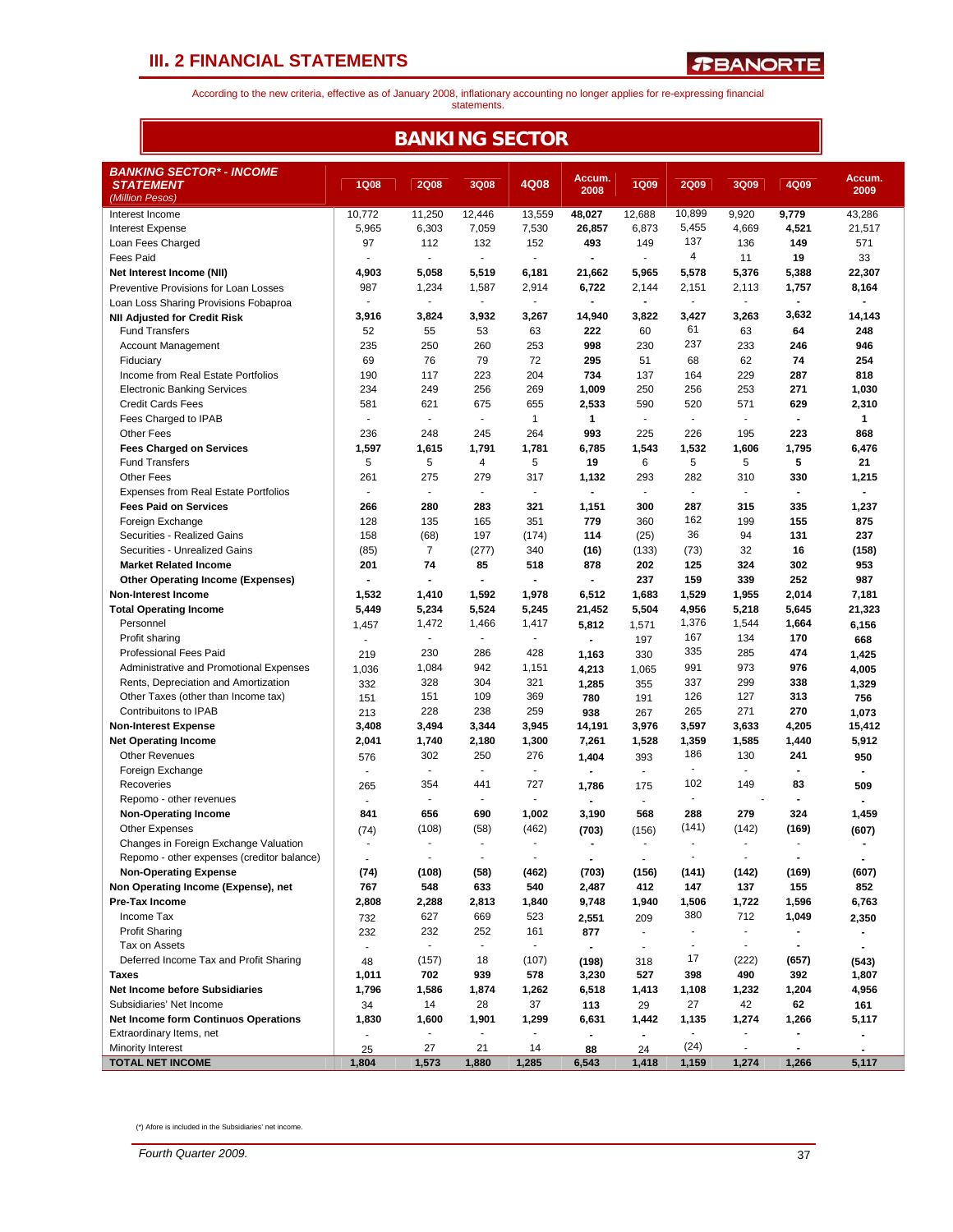*R***BANORTE** 

| <b>BANKING SECTOR - BALANCE SHEET</b><br>(Million Pesos)                    | <b>1Q08</b> | 2Q08                     | 3Q08      | 4Q08                  | <b>1Q09</b> | 2Q09                     | 3Q09      | 4Q09    |
|-----------------------------------------------------------------------------|-------------|--------------------------|-----------|-----------------------|-------------|--------------------------|-----------|---------|
| <b>ASSETS</b>                                                               |             |                          |           |                       |             |                          |           |         |
| <b>Cash and Due from Banks</b>                                              | 39,471      | 41,284                   | 45,391    | 53,896                | 55,776      | 56,598                   | 55,106    | 58,876  |
| <b>Margin Accounts</b>                                                      |             |                          |           |                       | 14          | 12                       | 16        | 18      |
| Negotiable Instruments                                                      | 7,151       | 9,749                    | 9,967     | 5,577                 | 4,629       | 21,375                   | 15,806    | 20,131  |
| Securities Available for Sale                                               | 15,329      | 14,803                   | 14,826    | 11,971                | 12,163      | 12,074                   | 13,983    | 12,538  |
| Securities Held to Maturity                                                 | 749         | 742                      | 728       | 221,268               | 217,573     | 210,345                  | 200,703   | 189,964 |
| <b>Investment in Securities</b>                                             | 23,229      | 25,294                   | 25,520    | 238,636               | 234,365     | 243,793                  | 230,492   | 222,633 |
| Non-assigned Securities pending Settlement                                  |             |                          |           |                       |             |                          |           |         |
| Debtor Balance in Repo Trans, net                                           | 49          | 34                       | 61        | 1                     | 1,502       | 8                        | 3         | 2       |
| Securities lending                                                          |             |                          |           |                       |             |                          |           |         |
| For trading purposes                                                        |             |                          |           |                       | 6,406       | 5,525                    | 5,381     | 4,824   |
| For hedging purposes                                                        |             |                          | ÷         |                       | 2,529       | 1,142                    | 1,313     | 1,056   |
| <b>Transactions with Derivatives</b>                                        | 2,368       | 4,523                    | 2,587     | 8,168                 | 8,936       | 6,667                    | 6,694     | 5,880   |
| <b>Operations w/ Derivatives &amp; Securities</b>                           | 2,417       | 4,557                    | 2,648     | 8,169                 | 10,437      | 6,676                    | 6,697     | 5,882   |
| <b>Commercial Loans</b>                                                     | 90,957      | 97,022                   | 103,446   | 114,446               | 111,385     | 108,861                  | 107,070   | 105,338 |
| Financial Intermediaries' Loans                                             | 17,329      | 18,070                   | 19,977    | 14,331                | 13,374      | 11,224                   | 9,958     | 8,923   |
| <b>Consumer Loans</b>                                                       | 28,626      | 30,376                   | 31,409    | 29,365                | 27,770      | 26,646                   | 26,171    | 25,704  |
| Mortgage Loans                                                              | 39,046      | 41,170                   | 43,682    | 46,282                | 47,023      | 47,691                   | 48,792    | 49,881  |
| <b>Government Entities' Loans</b>                                           | 17,556      | 24,366                   | 25,401    | 26.977                | 28,574      | 31,906                   | 33,725    | 38,982  |
| <b>IPAB Loans</b>                                                           |             | $\overline{\phantom{a}}$ | ÷         | ÷,                    | ÷           | $\overline{a}$           |           |         |
| <b>Performing Loans</b>                                                     | 193,514     | 211,003                  | 223,916   | 231,400               | 228,126     | 226,328                  | 225,716   | 228,827 |
| Commercial PDL's                                                            | 944         | 973                      | 1,180     | 1,591                 | 2,065       | 2,666                    | 2,815     | 3,060   |
| Financial Intermediaries PDL's                                              |             | $\sim$                   | ÷,        | ÷,                    | 3           | $\blacksquare$           |           |         |
| Consumer PDL's                                                              |             |                          |           | 2,499                 | 2,540       | 2,584                    |           | 1,942   |
| Mortgage PDL's                                                              | 1,208       | 1,471                    | 1,956     |                       | 825         | 919                      | 2,195     |         |
|                                                                             | 893<br>÷,   | 619                      | 704<br>ä, | 746<br>$\overline{a}$ |             |                          | 994<br>ä, | 1,049   |
| Government Entities PDL's                                                   |             |                          | 3,840     |                       | 5,434       | 6,169                    |           |         |
| <b>Past Due Loans</b>                                                       | 3,044       | 3,063                    |           | 4,836                 | 233,560     | 232,496                  | 6,004     | 6,051   |
| Gross Loan Portfolio                                                        | 196,558     | 214,066                  | 227,756   | 236,237               | 5,942       | 6,295                    | 231,720   | 234,878 |
| Preventive Loan Loss Reserves                                               | 3,976       | 4,153                    | 4,791     | 6,582                 | 227,618     | 226,201                  | 7,390     | 7,358   |
| <b>Net Loan Portfolio</b><br><b>Acquired Collection Rights</b>              | 192,582     | 209,913                  | 222,966   | 229,654               | 2,923       | 2,804                    | 224,329   | 227,520 |
|                                                                             | 3,538       | 3,375                    | 3,232     | 3,049                 | 230,541     | 229,005                  | 2,705     | 2,548   |
| <b>Total Credit Portfolio</b><br>Benef.receivab.securitization transactions | 196,120     | 213,288                  | 226,198   | 232,704               | 699         | 557                      | 227,034   | 230,068 |
| Sundry Debtors & Other Accs Rec, net                                        | 546         | 520                      | 404       | 796                   | 13,361      | 10,385                   | 465       | 433     |
|                                                                             | 12,132      | 9,992                    | 12,520    | 9,074                 |             |                          | 15,268    | 11,005  |
| Foreclosed Assets, net                                                      | 506         | 653                      | 682       | 863                   | 841         | 801                      | 870       | 928     |
| Real Estate, Furniture & Equipment, net                                     | 6,344       | 6,339                    | 6,406     | 6,575                 | 6,654       | 6,610                    | 6,780     | 7,083   |
| <b>Investments in Subsidiaries</b>                                          | 871         | 839                      | 866       | 931                   | 977         | 1,128                    | 1,169     | 1,230   |
| Deferred Taxes, net                                                         | 177         | 325                      | 360       | 484                   | 138         | 150                      | 817       | 1,470   |
| Goodwill and Intangibles                                                    | 4,000       | 3,920                    | 4,214     | 5,345                 | 5,766       | 4,132                    | 4,454     | 4,025   |
| Other Assets Short and Long Term                                            | 238         | 217                      | 208       | 275                   | 4,190       | 3,775                    | 3,985     | 4,909   |
| <b>Other Assets</b>                                                         | 4,376       | 4,638                    | 4,666     | 4,686                 |             | $\overline{\phantom{a}}$ |           |         |
|                                                                             | 29,190      | 27,443                   | 30,326    | 29,029                | 32,625      | 27,537                   | 33,808    | 31,083  |
| <b>TOTAL ASSETS</b>                                                         | 290,428     | 311,867                  | 330,083   | 562,433               | 563,758     | 563,620                  | 553,153   | 548,560 |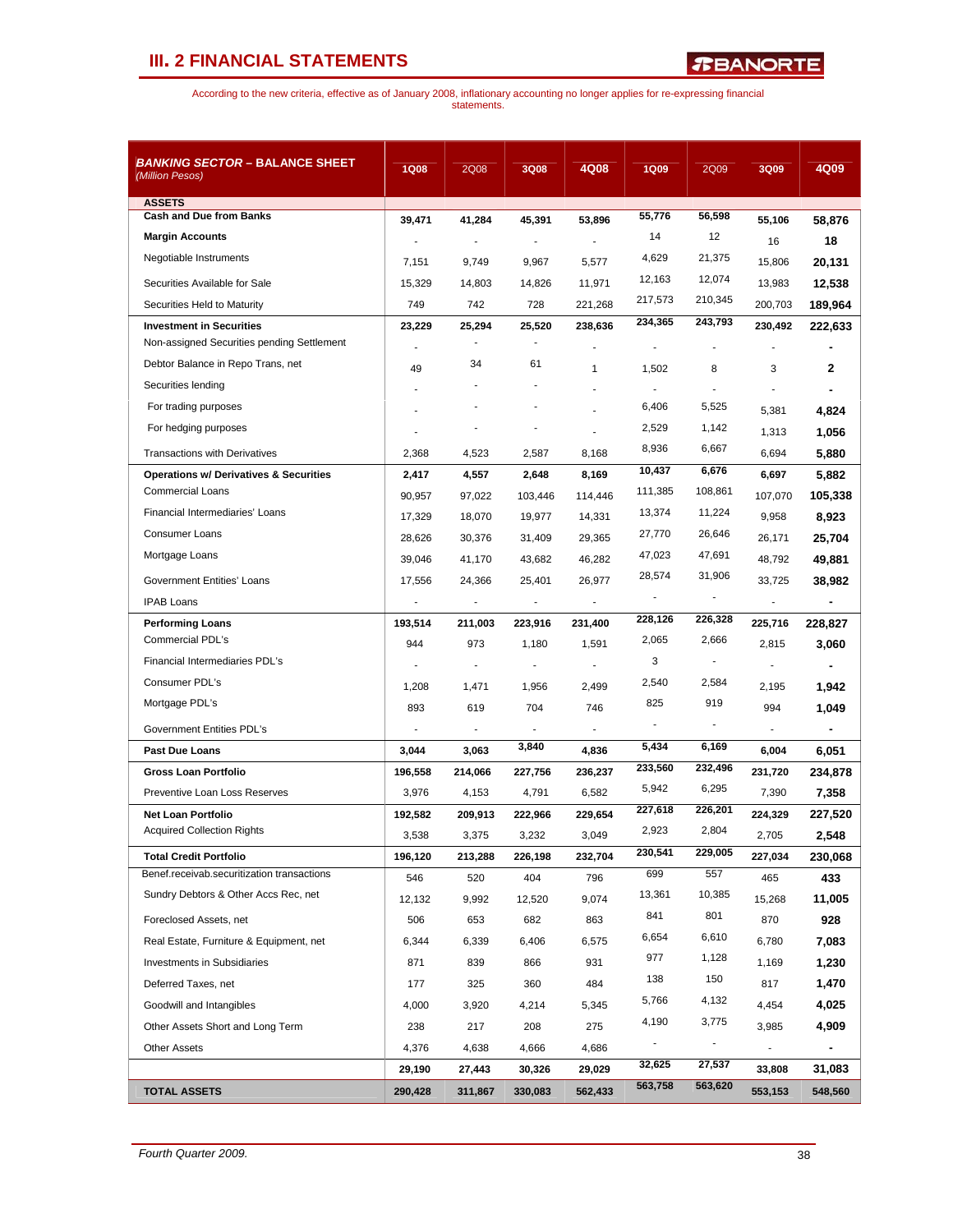| <i>BANKING SECTOR –</i> BALANCE SHEET<br>(Million Pesos)                                                   | <b>1Q08</b>              | <b>2Q08</b>           | 3Q08                             | 4Q08                   | <b>1Q09</b>        | <b>2Q09</b>              | 3Q09             | 4Q09             |
|------------------------------------------------------------------------------------------------------------|--------------------------|-----------------------|----------------------------------|------------------------|--------------------|--------------------------|------------------|------------------|
| <b>LIABILITIES</b>                                                                                         |                          |                       |                                  |                        |                    |                          |                  |                  |
| <b>Demand Deposits</b>                                                                                     | 103,274                  | 106,725               | 107,710                          | 128,371                | 120,269            | 123,778                  | 122,445          | 137,608          |
| <b>Time Deposits</b>                                                                                       | 93,971                   | 114,746               | 134,012                          | 132,539                | 135,038            | 141,760                  | 147,601          | 137,454          |
| <b>Bank Bonds</b>                                                                                          |                          |                       |                                  |                        | ÷                  | $\overline{\phantom{a}}$ | $\blacksquare$   |                  |
| <b>Deposits</b><br>Immediate Redemption Loans                                                              | 197,245<br>5,615         | 221,471<br>3,136      | 241,722<br>824                   | 260,911<br>1,245       | 255,307<br>4,180   | 265,538<br>501           | 270,046<br>2,711 | 275,062<br>21    |
| Short Term                                                                                                 | 14,225                   | 6,836                 | 6,569                            | 17,886                 | 19,223             | 18,289                   | 11,775           | 6,207            |
| Long Term                                                                                                  | 7,912                    | 7,718                 | 7,780                            | 8,105                  | 8,193              | 7,253                    | 7,150            | 5,058            |
| Due to Banks & Correspondents                                                                              | 27,752                   | 17,691                | 15,173                           | 27,236                 | 31,596             | 26,043                   | 21,637           | 11,286           |
| Non-assigned Securities for Settlement<br>Creditor Balance in Repo Trans, net                              | 1,745<br>252             | 1,570<br>553          | 1,486<br>537                     | 192,581                | 420<br>191,364     | 540<br>197,102           | 183,139          | 159<br>181,959   |
| Repo Transactions with Collateral                                                                          |                          |                       | ÷.                               | $\overline{2}$         | 304                | $\mathbf{1}$             | 1                | 2                |
| Secs to be received in Repo Trans, net                                                                     | ٠                        |                       |                                  | ä,                     | ÷,                 | ä,                       |                  |                  |
| For trading purposes                                                                                       |                          |                       |                                  | ÷                      | 6,300              | 5,219                    | 5,079            | 4,553            |
| For hedging purposes                                                                                       |                          |                       | ÷                                | ÷.                     | 5,345              | 3,976                    | 4,446            | 3,822            |
| Transactions with Derivatives<br><b>Operations w/ Derivatives &amp; Securities</b>                         | 3,156<br>5,153           | 4,443<br>6,566        | 2,946<br>4,969                   | 10,746<br>203,330      | 11,646<br>203,733  | 9,195<br>206,837         | 9,524<br>192,664 | 8,376            |
| Income Tax Payable                                                                                         | 1,121                    | 1,209                 | 1,328                            | 1,042                  | 141                | 122                      | 416              | 190.497<br>473   |
| <b>Profit Sharing Payable</b>                                                                              | $\overline{a}$           | $\blacksquare$        | $\blacksquare$                   |                        | 285                | 369                      | 502              | 672              |
| Creditors for settlement of transactions                                                                   |                          |                       |                                  | ä,                     | 6,832              | 1,709                    | 2,263            | 2,223            |
| Other Creditors & Accounts Payable                                                                         | 11,973                   | 12,694                | 12,946                           | 12,486                 | 10,180             | 7,817                    | 8,360            | 8,265            |
| <b>Other Payable Accounts</b><br>Subordinated Non Convertible Debt                                         | 13,094                   | 13.902                | 14,274                           | 13,528                 | 17,437             | 10,017                   | 11,541           | 11,633           |
| <b>Deferred Taxes</b>                                                                                      | 14,561                   | 16,932                | 17,923                           | 20,613                 | 18,053             | 17,783                   | 18,505           | 18,168           |
| <b>Deferred Credits</b>                                                                                    | 923                      | 1,088                 | 1,211                            | 1,291                  | 1,275              | 1,400                    | 1,508            | 1,566            |
| <b>TOTAL LIABILITIES</b>                                                                                   | 258.727                  | 277.650               | 295.272                          | 526,908                | 527.402            | 527,617                  | 515,901          | 508,212          |
| <b>STOCKHOLDER'S EQUITY</b>                                                                                |                          |                       |                                  |                        |                    |                          |                  |                  |
| Paid-in Capital                                                                                            | 10,955                   | 10,955                | 10,955                           | 10,955                 | 10,955             | 10,955                   | 11,151           | 11.488           |
| <b>Share Subscription Premiums</b>                                                                         | 856                      | 856                   | 856                              | 853                    | 852                | 850                      | 848              | 2,490            |
| Subordinated Convertible Debentures                                                                        |                          | ٠                     | ٠                                | ٠                      | $\blacksquare$     | ٠                        | $\blacksquare$   | $\blacksquare$   |
| <b>Subscribed Capital</b><br><b>Capital Reserves</b>                                                       | 11,811                   | 11,811<br>4,005       | 11,811                           | 11,808                 | 11,807             | 11,805                   | 11,998           | 13,977           |
| <b>Retained Earnings</b>                                                                                   | 3,390<br>14,749          | 14,039                | 4,005<br>14,039                  | 4,005<br>13,426        | 4,005<br>19,988    | 4,659<br>19,346          | 4,659<br>18,505  | 4,659<br>18,339  |
| Results from Valuation of Secs Available for Sale                                                          | 392                      | 749                   | (517)                            | (237)                  | (999)              | (329)                    | 330              | 315              |
| Results from Valuation of Hedging Secs                                                                     | (833)                    | 58                    | (318)                            | (1,626)                | (1,637)            | (1, 383)                 | (1,594)          | (1, 404)         |
| Results from Conversions of Foreign Ops                                                                    | (33)                     | (258)                 | 67                               | 1,123                  | 1,274              | (682)                    | (522)            | (679)            |
| Surplus (Deficit) in Capital Restatement                                                                   | $\blacksquare$           | $\overline{a}$<br>÷,  | $\blacksquare$<br>$\blacksquare$ | ä,<br>ä,               | ä,<br>$\mathbf{r}$ | ä,                       |                  |                  |
| Results of Non Monetary Fixed Assets<br>Results of Non Monetary - Investment Assets                        | 86                       | 71                    | 80                               | 87                     | 87                 |                          |                  |                  |
| Adjustments in the Employee's Pensions                                                                     | ä,                       |                       | ä,                               |                        | ä,                 | ä,                       |                  |                  |
| Accumulated Effect of Deferred Liabilities                                                                 |                          |                       | $\blacksquare$                   | ÷.                     |                    |                          |                  |                  |
| Net Income                                                                                                 | 1,804                    | 3,378                 | 5,258                            | 6,543                  | 1,418              | 2,577                    | 3,866            | 5,132            |
| <b>Earned Capital</b>                                                                                      | 19,554                   | 22.042                | 22,614                           | 23,320                 | 24,135             | 24,188                   | 25,244           | 26,361           |
| <b>Minority Interest</b><br><b>Total Stockholder's Equity</b>                                              | 335                      | 364                   | 386                              | 397                    | 415                | 10                       | 10<br>37,252     | 10<br>40,348     |
|                                                                                                            | 31,700                   | 34,216                | 34,811                           | 35,526                 | 36,356             | 36,003                   |                  | 548,560          |
| TOTAL LIABILITIES & STOCKHOLDER'S EQUITY                                                                   | 290,428                  | 311,867               | 330,083                          | 562,433                | 563,758            | 563,620                  | 553,153          |                  |
| <b>BANKING SECTOR - MEMORANDUM</b><br><b>ACCOUNTS</b>                                                      | <b>1Q08</b>              | 2Q08                  | <b>3Q08</b>                      | 4Q08                   | 1Q09               | <b>2Q09</b>              | 3Q09             | 4Q09             |
| (Milllon Pesos)                                                                                            |                          |                       |                                  |                        |                    |                          |                  |                  |
| <b>Endorsement Guarantees Granted</b>                                                                      | $\overline{\phantom{a}}$ | $\blacksquare$        | $\sim$                           | $\blacksquare$         | $\blacksquare$     | $\sim$                   | $\sim$           | $\blacksquare$   |
| <b>Contingent Assets &amp; Liabilities</b>                                                                 | 265                      | 262                   | 266                              | 266                    | 264                | 267                      | 266              | 273              |
| Irrevocable Lines of Credit<br>Trust                                                                       | 2,846                    | 2,530                 | 2,580<br>٠                       | 2,793<br>$\frac{1}{2}$ | 3,129<br>88,471    | 2,503<br>98,397          | 2,135<br>104,565 | 2,271<br>110,795 |
| Mandate                                                                                                    | $\sim$                   | ٠                     | $\overline{\phantom{a}}$         | ٠                      | 2,161              | 1,924                    | 2,107            | 2,147            |
| Assets held in Trusts or Mandate                                                                           | 108,959                  | 108,574               | 105,738                          | 90,469                 | 90,632             | 100,321                  | 106.673          | 112,942          |
| Assets held in custody or in administration                                                                | 98,070                   | 127,528               | 146,036                          | 128.137                | 146.493            | 157,269                  | 165,302          | 154,831          |
| Investment banking transactions for third parties, net<br>Uncharged accrued interest from past - due loans | 101,754<br>105           | 109,570<br>99         | 94,858<br>104                    | 84,615<br>136          | 91,943<br>180      | 87,165<br>220            | 84,921<br>203    | 74,646<br>198    |
| <b>Collaterals Received</b>                                                                                | 20,952                   | 21,235                | 21,574                           | 31,567                 | 31,156             | 24,990                   | 31,716           | 33,464           |
| Amounts committed to fobaproa operations                                                                   |                          |                       |                                  |                        |                    |                          |                  |                  |
| Collateral received or sold or delivered as quarantee by the                                               |                          |                       |                                  | ٠                      |                    | 2,999                    | 9,520            | 11,097           |
| entirty<br>Integration of loan portfolio                                                                   |                          |                       |                                  |                        |                    |                          |                  |                  |
| Amounts received in derivative instruments                                                                 |                          |                       |                                  |                        |                    |                          |                  |                  |
| Fobanroa trusts                                                                                            |                          |                       |                                  |                        |                    |                          |                  |                  |
| Renurchase securities to be received                                                                       | 202,305<br>(202,496)     | 205,840<br>(206, 363) | 208,509<br>(208, 982)            | 4,248<br>(4, 341)      |                    |                          |                  |                  |
| (Less) creditors from repos<br>Debtors from repos                                                          | 9,583                    | 5,768                 | 9,269                            |                        |                    |                          |                  |                  |
| (Less) Renurchase securities to be delivered                                                               | (9,595)                  | (5,764)               | (9,273)                          | ۰                      |                    |                          |                  |                  |
| Other control accounts                                                                                     |                          |                       |                                  |                        |                    |                          |                  |                  |
|                                                                                                            |                          | 332,747 369,279       | 370,680                          | 337,890                | 363,798            | 375,735                  | 400,735          | 389,723          |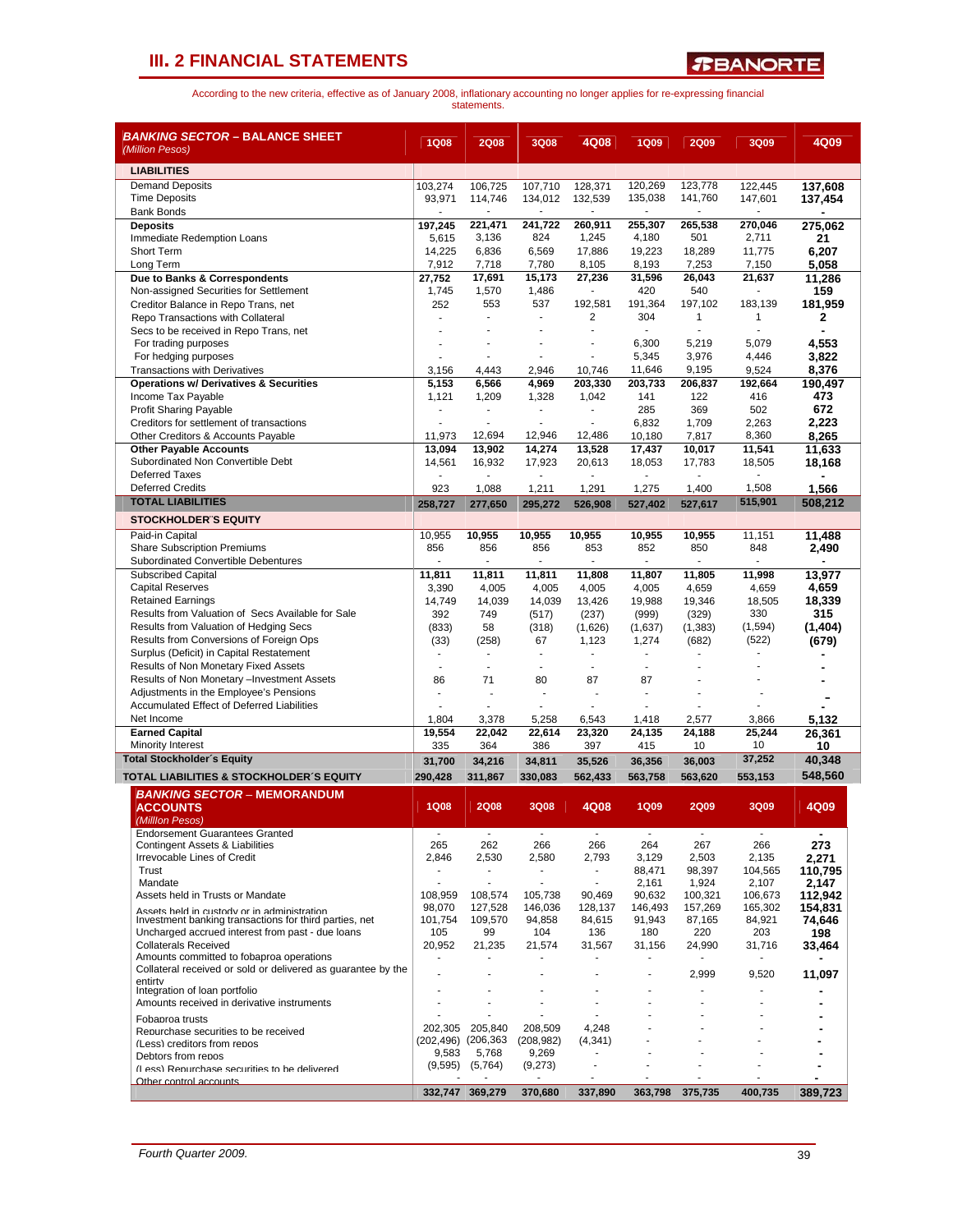According to the new criteria, effective as of January 2008, inflationary accounting no longer applies for re-expressing financial statements.

## **BANORTE USA**

| <i>BANORTE USA –</i> INCOME STATEMENT<br>(Million Pesos)             | <b>1Q08</b>     | <b>2Q08</b>     | <b>3Q08</b>              | 4Q08            | 2008           | <b>1Q09</b>             | <b>2Q09</b>    | 3Q09           | 4Q09                          | 2009                     |
|----------------------------------------------------------------------|-----------------|-----------------|--------------------------|-----------------|----------------|-------------------------|----------------|----------------|-------------------------------|--------------------------|
| Interest Income                                                      | 299             | 293             | 298                      | 363             | 1,253          | 379                     | 340            | 364            | 328                           | 1.411                    |
| <b>Interest Expense</b>                                              | 140             | 130             | 127                      | 146             | 542            | 158                     | 153            | 145            | 129                           | 586                      |
| Loan Fees Charged                                                    | ÷,              | ÷,              | ÷.                       | ÷,              |                |                         | ÷,             | ä,             | $\blacksquare$                |                          |
| Fees Paid                                                            |                 | ÷               | ÷                        | ÷.              | $\overline{a}$ |                         | ÷              | ÷.             |                               | Ĭ.                       |
| Net Interest Income (NII)                                            | 159             | 163             | 171                      | 217             | 711            | 221                     | 187            | 218            | 199                           | 825                      |
| Preventive Provisions for Loan Losses                                | (7)             | 17              | 14                       | 81              | 104            | 9                       | 164            | 115            | 91                            | 378                      |
| <b>Loss Sharing Provisions</b>                                       |                 |                 |                          |                 |                |                         | ÷,             |                | $\overline{a}$                |                          |
| <b>NII Adjusted for Credit Risk</b>                                  | 166             | 147             | 157                      | 136             | 606            | 212                     | 23             | 103            | 109                           | 448                      |
| <b>Fund transfers</b>                                                |                 |                 |                          |                 |                |                         |                |                |                               |                          |
| Account management                                                   |                 |                 |                          |                 |                |                         |                |                |                               |                          |
| Fiduciary<br>Income from Loan Portfolios Acquired                    |                 |                 |                          |                 |                |                         |                |                |                               |                          |
| <b>Electronic Banking Services</b>                                   |                 |                 |                          |                 |                |                         |                |                |                               |                          |
| <b>Credit Card Fees</b>                                              |                 |                 |                          |                 |                |                         |                |                |                               |                          |
| Fees Charged to IPAB                                                 |                 |                 |                          |                 |                |                         |                |                |                               |                          |
| Other fees                                                           | 24              | 24              | 32                       | 67              | 147            | 34                      | 32             | 34             | 32                            | 133                      |
| Fees Charged on Services,                                            | 24              | 24              | 32                       | 67              | 147            | 34                      | 32             | 34             | 32                            | 133                      |
| Fund transfers                                                       | $\blacksquare$  | $\blacksquare$  | ٠                        |                 |                |                         | ٠              |                |                               |                          |
| Other fees                                                           | ÷.              |                 | L.                       |                 | ä,             | ٠                       | L,             | ä,             | $\overline{\phantom{a}}$      |                          |
| Expenses from Loan Portfolios Acquired                               |                 |                 |                          | ÷               | ä,             |                         |                |                |                               |                          |
| <b>Fees Paid on Services</b>                                         |                 |                 | $\overline{a}$           |                 | L.             | L.                      |                | $\overline{a}$ |                               |                          |
| Foreign exchange                                                     |                 |                 |                          |                 |                |                         |                |                |                               |                          |
| Securities -Realized gains                                           |                 | ÷               | ÷                        | $\overline{a}$  | ÷.             |                         | ÷              |                |                               |                          |
| Securities- Unrealized gains                                         |                 |                 |                          |                 |                |                         |                |                |                               |                          |
| <b>Market Related Income</b>                                         | $\blacksquare$  | $\blacksquare$  | $\overline{\phantom{a}}$ | $\blacksquare$  | $\blacksquare$ | $\overline{\mathbf{4}}$ | 10             | 13             | 27                            | 54                       |
| <b>Other Operating Income (Expenses)</b>                             | $\overline{a}$  |                 |                          |                 | $\overline{a}$ | (1)                     | $\blacksquare$ | (28)           | (2)                           | (31)                     |
| <b>Total Non Interest Income</b>                                     | 24              | 24              | 32                       | 67              | 147            | 38                      | 42             | 19             | 56                            | 155                      |
| <b>Total Operating Income</b>                                        | 190             | 170             | 189                      | 204             | 753            | 250                     | 66             | 122            | 165                           | 603                      |
| Personnel                                                            | 57              | 60              | 57                       | 72              | 245            | 71                      | 64             | 65             | 65                            | 265                      |
| <b>Profit Sharing</b>                                                |                 |                 |                          |                 |                | ÷                       | $\overline{a}$ | $\overline{a}$ |                               |                          |
| <b>Professional Fees Paid</b>                                        | $\overline{7}$  | $\overline{7}$  | $\overline{7}$           | 11              | 32             | 11                      | 13             | 13             | 18                            | 55                       |
| Administrative and Promotional Expenses                              | 70              | 75              | 75                       | 106             | 326            | 111                     | 116            | 70             | 117                           | 414                      |
| Rents, depreciation and amortization<br>Taxes, other than income tax | 9               | 9               | 9                        | 7               | 34<br>ä,       | 6                       | 5              | 5              | 5<br>$\overline{\phantom{a}}$ | 21                       |
| Contributions to IPAB                                                |                 |                 | ÷                        | ÷.              | ä,             |                         | ä,             | ÷.             |                               | ٠                        |
| <b>Non-Interest Expense</b>                                          | 143             | 152             | 148                      | 196             | 638            | 198                     | 198            | 153            | 205                           | 755                      |
| <b>Operating Income</b>                                              | 48              | 19              | 41                       | 8               | 115            | 51                      | (132)          | (31)           | (40)                          | (152)                    |
| <b>Other Revenues</b>                                                | 59              | 53              | 49                       | 67              | 229            | 48                      | 48             | 50             | 47                            | 193                      |
| Foreign exchange                                                     |                 |                 |                          |                 |                |                         |                |                |                               |                          |
| Recoveries                                                           | $\mathbf{1}$    | $\mathbf{1}$    | $\mathbf{1}$             | $\overline{2}$  | 5              | $\mathbf{1}$            | $\overline{2}$ | $\overline{2}$ | 1                             | 6                        |
| Repomo-other revenues                                                |                 |                 |                          |                 |                |                         | ä,             | ÷              |                               |                          |
| <b>Non Operating Income</b>                                          | 60              | 55              | 50                       | 69              | 234            | 50                      | 50             | 52             | 49                            | 199                      |
| <b>Other Expenses</b>                                                |                 |                 |                          |                 |                |                         |                |                |                               |                          |
| Changes in Foreign Exchange Valuation                                | ä,              | ÷               | L,                       | J.              | $\blacksquare$ | ä,                      | ä,             | ÷.             | $\overline{a}$                | $\overline{\phantom{a}}$ |
| Repomo-other expenses (creditor balance)                             |                 |                 | L.                       |                 |                |                         | Ĭ.             |                |                               | $\overline{\phantom{a}}$ |
| <b>Non Operating Expense</b>                                         | $\blacksquare$  | $\overline{a}$  | $\overline{a}$           | ÷,              | $\overline{a}$ | $\overline{a}$          | $\overline{a}$ | $\overline{a}$ | $\blacksquare$                | $\overline{a}$           |
| Non Operating Income (Expense), net                                  | 60              | 55              | 50                       | 69              | 234            | 50                      | 50             | 52             | 49                            | 199                      |
| Pre-tax Income                                                       | 108             | $\overline{73}$ | 91                       | $\overline{77}$ | 349            | 101                     | (83)           | 20             | 9                             | 48                       |
| Income Tax                                                           | (36)            | (25)            | (29)                     | (14)            | (105)          | (38)                    | 30             | (5)            |                               | (14)                     |
| Profit sharing                                                       |                 |                 |                          |                 |                | ÷.                      |                |                |                               |                          |
| Tax on Assets                                                        |                 |                 |                          | ä,              |                |                         | ä,             |                |                               |                          |
| Deferred Income Tax and Profit sharing                               |                 |                 |                          |                 |                |                         |                |                |                               |                          |
| Net Income before subsidiaries                                       | (36)            | (25)            | (29)<br>62               | (14)            | (105)<br>245   | (38)                    | 30             | (5)            |                               | (14)                     |
| Subsidiaries' net income                                             | 71              | 48              |                          | 63              |                | 62                      | (53)           | 15             | 9                             | 34                       |
| Net Income from continuos operations                                 | $\overline{71}$ | 48              | 62                       | 63              | 245            | 62                      | (53)           | 15             | 9                             | 34                       |
| Extraodinary items, net                                              |                 |                 |                          |                 |                |                         |                |                |                               |                          |
| Minority Interest                                                    | (25)            | (19)            | (21)                     | (14)            | (79)           | (24)                    | 24             |                |                               | ÷                        |
| <b>TOTAL NET INCOME</b>                                              | 46              | 30              | 41                       | 49              | 166            | 38                      | (29)           | 15             | 9                             | 34                       |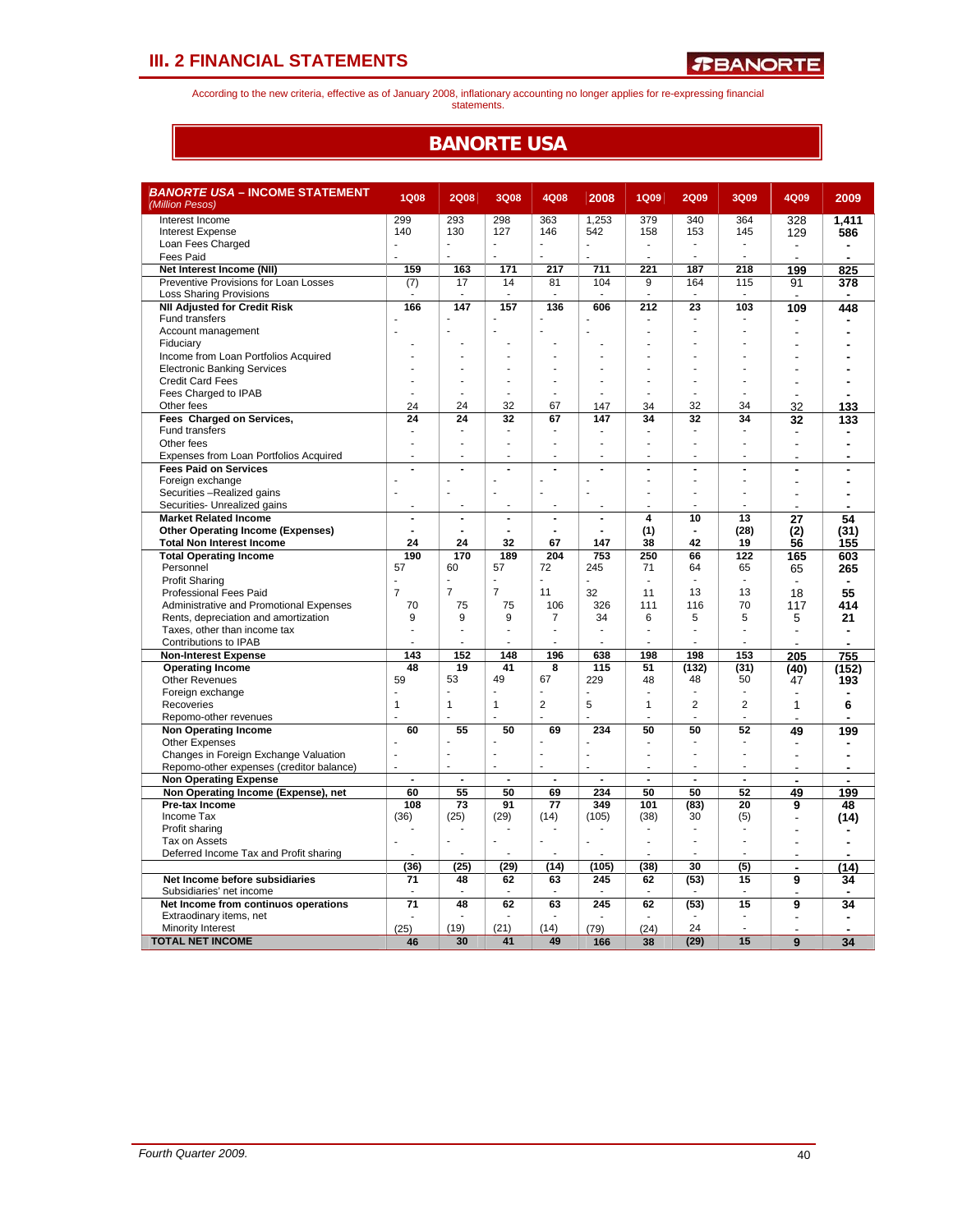# **II. FINANCIAL INFORMATION**

| <b>BANORTE USA – BALANCE SHEET</b><br>(Million Pesos) | <b>1Q08</b>    | <b>2Q08</b>    | 3Q08                     | 4Q08                     | <b>1Q09</b>              | <b>2Q09</b>  | 3Q09   | 4Q09           |
|-------------------------------------------------------|----------------|----------------|--------------------------|--------------------------|--------------------------|--------------|--------|----------------|
| <b>ASSETS</b>                                         |                |                |                          |                          |                          |              |        |                |
| <b>Cash and due from Banks</b>                        | 347            | 459            | 332                      | 480                      | 492                      | 1,426        | 1,407  | 1,538          |
| Negotiable Instruments                                |                |                |                          |                          |                          |              |        |                |
| Securities available for sale                         | 5,312          | 5,487          | 5,249                    | 6,227                    | 6,484                    | 6,411        | 7,583  | 6,603          |
| Securities held to maturity                           | 10             | 10             | 10                       | 13                       | 13                       | 12           | 13     | 12             |
| <b>Investment in Securities</b>                       | 5,322          | 5,497          | 5,259                    | 6,240                    | 6,498                    | 6,423        | 7,596  | 6,616          |
| Non-assigned securities pending Settlement            |                |                |                          |                          |                          |              |        |                |
| Debtor Balance in Repo Trans, net                     |                |                |                          |                          |                          |              |        |                |
| Repo Transactions with Collateral                     |                |                |                          |                          |                          |              |        |                |
| Secs to be received in Repo Trans, net                |                |                |                          |                          |                          |              |        |                |
| Transactions with derivatives                         | ٠              | $\overline{a}$ | $\overline{\phantom{m}}$ | $\overline{\phantom{a}}$ | $\overline{\phantom{a}}$ | ۰            |        |                |
| <b>Operations w/ Derivatives &amp; Securities</b>     | $\blacksquare$ |                |                          |                          |                          |              |        |                |
| <b>Commercial Loans</b>                               | 9.063          | 8,834          | 10,004                   | 12,845                   | 13,495                   | 11,866       | 12,269 | 11,391         |
| Financial Intermediaries' Loans                       |                |                |                          |                          |                          |              |        |                |
| Consumer Loans                                        | 180            | 166            | 186                      | 249                      | 239                      | 199          | 195    | 179            |
| Mortgage Loans                                        | 1,641          | 1,683          | 1,950                    | 2,532                    | 2,732                    | 2,690        | 2,755  | 2,530          |
| <b>Goverment Entities' Loans</b>                      |                |                |                          |                          |                          |              |        |                |
| <b>IPAB Loans</b>                                     |                |                |                          |                          |                          |              |        |                |
| <b>Fiduciary Collection Rights</b>                    |                |                |                          |                          |                          |              |        |                |
| <b>Performing Loans</b>                               | 10,884         | 10,683         | 12,140                   | 15,625                   | 16,466                   | 14,755       | 15,219 | 14,100         |
| Commercial PDL's                                      | 120            | 57             | 96                       | 183                      | 172                      | 411          | 498    | 798            |
| Financial Intermediaries' PDL's                       |                |                |                          |                          |                          |              |        |                |
| Consumer PDL's                                        | 1              | 1              | 1                        | 1                        |                          | $\mathbf{1}$ | 1      | 1              |
| Mortgage PDL's                                        | 16             | 21             | 19                       | 41                       | 30                       | 35           | 104    | 248            |
| <b>Goverment Entities PDL's</b>                       |                |                |                          |                          |                          | ÷            |        |                |
| Past Due Loans                                        | 137            | 79             | 117                      | 225                      | 202                      | 447          | 603    | 1,047          |
| <b>Gross Loan Portfolio</b>                           | 11,021         | 10,762         | 12,256                   | 15,850                   | 16,668                   | 15,201       | 15,822 | 15,147         |
| Preventive loan loss reserves                         | 119            | 128            | 149                      | 259                      | 266                      | 327          | 426    | 416            |
| <b>Net Loan Portfolio</b>                             | 10,902         | 10,634         | 12,107                   | 15,591                   | 16,402                   | 14,874       | 15,397 | 14,731         |
| Credit Assets Portfolio                               |                |                |                          |                          |                          |              |        |                |
| Sundry debtors and other accs rec.net                 |                | Ĭ.             |                          | 89                       | 643                      | 602          | 622    | 607            |
| Foreclosed assets, net                                | 152            | 313            | 326                      | 484                      | 452                      | 409          | 471    | 527            |
| Real Estate, Furniture & Equipment, net               | 580            | 572            | 606                      | 753                      | 760                      | 695          | 705    | 684            |
| Investments in subsidiaries                           | $\overline{7}$ | 7              | $\overline{7}$           | 9                        | 9                        | 9            | 9      | 8              |
| Deferred taxes, net                                   |                |                |                          | 18                       |                          | 21           | 5      | $\overline{2}$ |
| Risk Coverage for Mortgage                            |                |                |                          |                          |                          |              |        |                |
| GoodWill                                              | 2,512          | 2,431          | 2,590                    | 3,263                    | 3,345                    | 3,117        | 3,193  | 3,092          |
| Intangible                                            | 126            | 114            | 112                      | 133                      | 131                      | 117          | 115    | 107            |
| <b>Other Assets</b>                                   | 485            | 685            | 666                      | 680                      | 269                      | 225          | 319    | 508            |
| <b>Other Assets</b>                                   | 3,123          | 3,229          | 3,368                    | 4,076                    | 3,746                    | 3,460        | 3,627  | 3,706          |
| <b>TOTAL ASSETS</b>                                   | 20,434         | 20,712         | 22,005                   | 27,740                   | 29,001                   | 27,919       | 29.838 | 28.420         |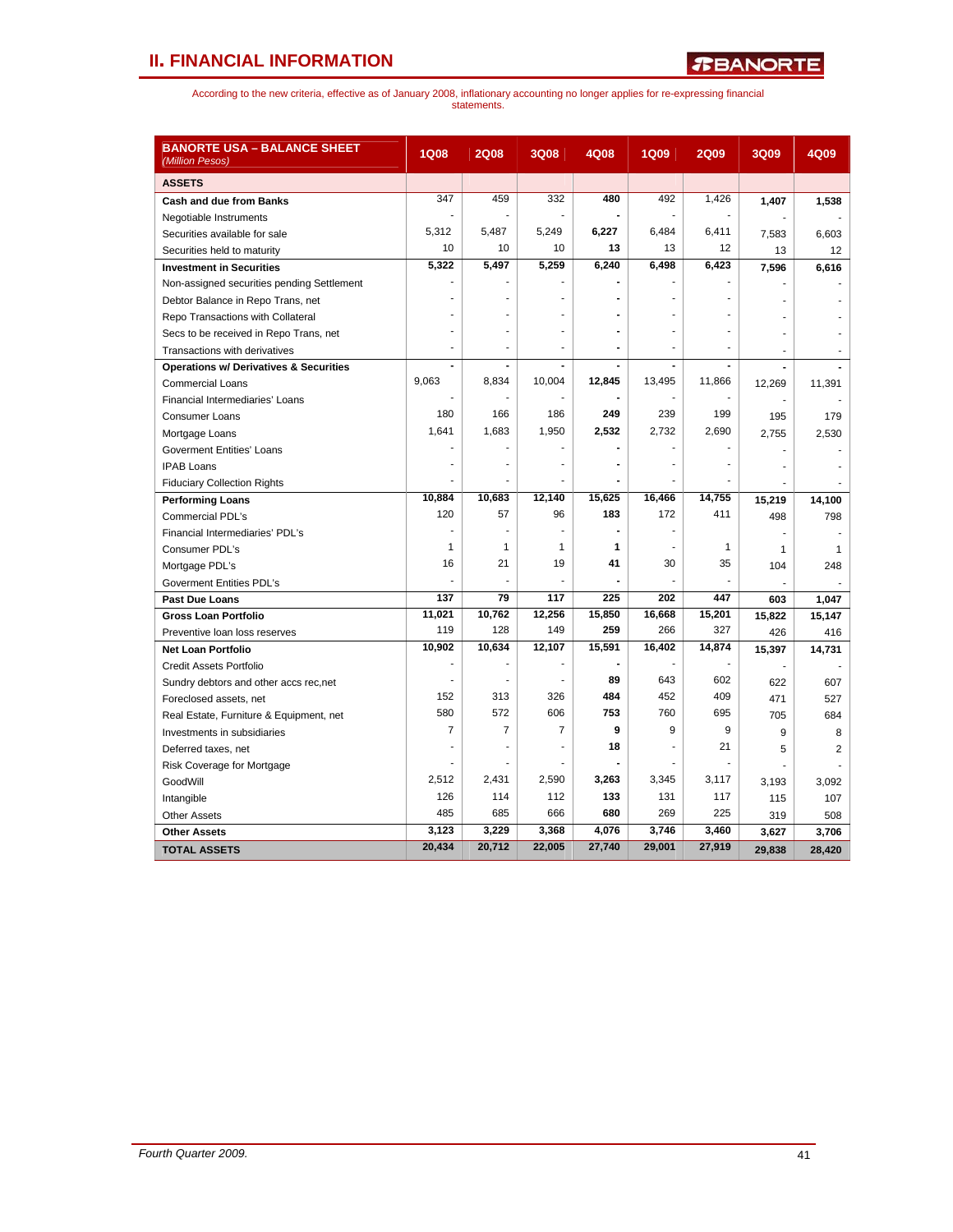| <b>BANORTE USA - BALANCE SHEET</b><br>(Million Pesos) | 1Q08           | <b>2Q08</b> | 3Q08   | 4Q08   | <b>1Q09</b> | 2Q09   | 3Q09   | 4Q09   |
|-------------------------------------------------------|----------------|-------------|--------|--------|-------------|--------|--------|--------|
| <b>LIABILITIES</b>                                    |                |             |        |        |             |        |        |        |
| <b>Demand Deposits</b>                                | 7,909          | 7,269       | 7,313  | 8,530  | 9,348       | 9,613  | 9,947  | 8,971  |
| <b>Time Deposits</b>                                  | 7,372          | 7,349       | 8,204  | 10,535 | 12,814      | 12,696 | 13,705 | 13,427 |
| <b>Bank Bonds</b>                                     |                |             |        |        |             |        |        |        |
| <b>Deposits</b>                                       | 15,280         | 14,618      | 15,517 | 19,065 | 22,162      | 22,309 | 23,652 | 22,398 |
| Immediate Redemption Loans                            |                | 845         | 824    | 1,2    |             |        |        |        |
| Short term                                            | 768            | 1,0         | 1,1    | 1,6    | 814         | 5      |        |        |
| Long term                                             | 77             | 71          | 73     | 89     | 88          | 79     | 78     | 73     |
| Due to banks and correspondents                       | 844            | 1,956       | 1,998  | 2,968  | 903         | 84     | 78     | 73     |
| Non-assigned securities pending settlement            |                |             |        |        |             |        |        |        |
| Cerditor Balance in Repo Trans, net                   |                |             |        |        |             |        |        |        |
| Repo transactions with collateral                     |                |             |        |        |             |        |        |        |
| Securities to be received in Repo Trans, net          |                |             | ÷      |        |             |        |        |        |
| Transactions with derivatives, net                    |                | ٠           |        |        |             |        |        |        |
| <b>Operations w/ Derivatives &amp; Securities</b>     | $\blacksquare$ | ۰           |        |        | ۰           |        |        |        |
| Income Tax & Profit Sharing Payable                   | $\overline{2}$ |             | 2      |        |             |        |        |        |
| Other creditors & accounts payable                    | 141            | 141         | 137    | 168    | 179         | 212    | 214    | 217    |
| Other payable accounts                                | 143            | 141         | 139    | 168    | 179         | 212    | 214    | 217    |
| Subordinated non Convertible Debenture                | 220            | 213         | 226    | 285    | 292         | 272    | 278    | 269    |
| Deferred Taxes                                        | 44             | 52          |        |        | 9           |        |        |        |
| Deferred credits                                      | 33             | 34          | 38     | 52     | 48          | 41     | 37     | 32     |
| <b>TOTAL LIABILITIES</b>                              | 16,564         | 17,014      | 17,919 | 22,538 | 23,592      | 22,917 | 24,259 | 22,989 |
| <b>STOCKHOLDER'S EQUITY</b>                           |                |             |        |        |             |        |        |        |
| Paid-in Capital                                       | 3,344          | 3,346       | 3,346  | 3,346  | 3,346       | 4,266  | 4,668  | 4,668  |
| Share subscription premiums                           |                |             |        |        |             |        |        |        |
| Subordinated Convertible Debentures                   |                |             |        |        |             |        |        |        |
| <b>Subscribed Capital</b>                             | 3,344          | 3,346       | 3,346  | 3,346  | 3,346       | 4,266  | 4,668  | 4,668  |
| <b>Capital Reserves</b>                               |                |             |        |        |             |        |        |        |
| <b>Retained Earnings</b>                              | 122            | 122         | 122    | 122    | 284         | 284    | 284    | 284    |
| Results from Valuation of Secs Available for Sale     | 105            | (2)         | 82     | 98     | 122         | 59     | 87     | 104    |
| Results from Conversions of Foreign Ops               | (81)           | (199)       | 43     | 1,082  | 1,213       | 383    | 514    | 341    |
| Surplus (Deficit) in capital restatement              |                |             |        |        |             |        |        |        |
| Results of Non Monetary fixed assets                  |                |             |        |        |             |        |        |        |
| Results on non monetary - investment assets           |                |             |        |        |             |        |        |        |
| Adjustment in employees' pensions                     | ÷              |             | ٠      |        |             |        |        |        |
| Accumulated effect of Deferred Liabilities            |                |             |        |        |             |        |        |        |
| Net Income                                            | 46             | 76          | 117    | 166    | 38          | 10     | 25     | 34     |
| <b>Earned Capital</b>                                 | 192            | (3)         | 365    | 1,4    | 1,657       | 736    | 911    | 763    |
| <b>Minority Holdings</b>                              | 334            | 354         | 376    | 387    | 405         |        |        |        |
| <b>Total Stockholder's Equity</b>                     | 3,870          | 3,698       | 4,087  | 5,202  | 5,409       | 5,002  | 5,578  | 5,431  |
| TOTAL LIABILITIES & STOCKHOLDER'S CAPITAL             | 20.434         | 20,712      | 22,005 | 27,740 | 29,001      | 27,919 | 29,838 | 28,420 |

| <b>BANORTE USA - MEMORANDUM ACCOUNTS</b><br>(Million Pesos) | <b>1Q07</b> | <b>2Q07</b> | 3Q07 | 4Q07 | <b>1Q09</b> | <b>2Q09</b> | 3Q09 | 4Q09 |
|-------------------------------------------------------------|-------------|-------------|------|------|-------------|-------------|------|------|
| Endorsement quarantees granted                              |             |             |      |      |             |             |      |      |
| Other contingent obligations                                |             |             |      |      |             |             |      |      |
| Credit commitments                                          | 23          | 26          | 33   | 36   | 42          | 29          | 33   | 31   |
| Irrevocable lines of credit                                 |             |             |      |      |             |             |      |      |
| Assets held in trusts or mandate                            |             |             |      |      |             |             |      |      |
| Assets held in custody or in administration                 |             |             |      | -    |             |             |      |      |
| Investment banking transactions for third parties, net      |             |             |      |      |             |             |      |      |
| Amounts committed to fobaproa operations                    |             |             |      |      |             |             |      |      |
| Investment of retirement saving funds                       |             |             |      |      |             |             |      |      |
| Integration of loan portfolio                               |             |             |      |      |             |             |      |      |
| Amounts received in derivative instruments                  |             |             |      |      |             |             |      |      |
| Fobaproa trusts                                             |             |             |      |      |             |             |      |      |
| Repurchase securities to be received                        |             |             |      |      |             |             |      |      |
| (Less) creditors from repos                                 |             |             |      |      |             |             |      |      |
| Debitors from repos                                         |             |             |      |      |             |             |      |      |
| (Less) Repurchase securities to be delivered                |             |             |      |      |             |             |      |      |
| Other control accounts                                      |             |             |      |      |             |             |      |      |
| Endorsement quarantees granted                              | 23          | 26          | 33   | 36   | 42          | 29          | 33   | 31   |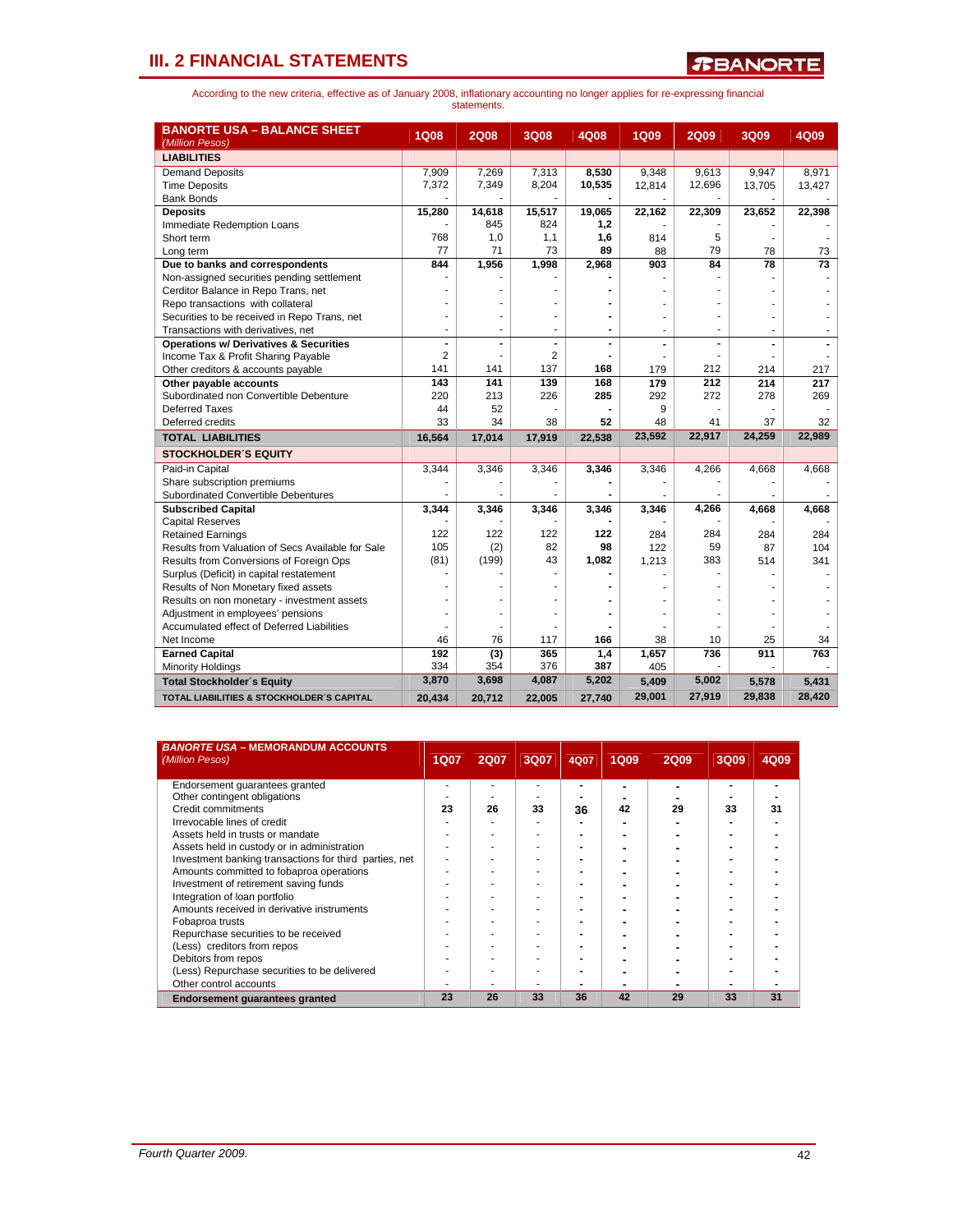According to the new criteria, effective as of January 2008, inflationary accounting no longer applies for re-expressing financial statements.

## • **Information by Segments**

| <b>GFNORTE - INCOME STATEMENT 4Q09</b><br>(Million Pesos) |                          |                |                  |                        |                |              |                  |                      |  |  |  |  |
|-----------------------------------------------------------|--------------------------|----------------|------------------|------------------------|----------------|--------------|------------------|----------------------|--|--|--|--|
|                                                           | Holding                  | <b>Banorte</b> | <b>Brokerage</b> | Leasing &<br>Factoring | Wareho<br>use  | <b>Total</b> | Eliminatio<br>ns | <b>Final Balance</b> |  |  |  |  |
| Interest Income                                           | $\overline{7}$           | 43,378         | 1,965            | 1,647                  | 2              | 46,998       | (2, 126)         | 44,872               |  |  |  |  |
| <b>Interest Expense</b>                                   | ä,                       | 21,550         | 1,971            | 756                    | 1              | 24,278       | (2,010)          | 22,268               |  |  |  |  |
| Loan Fees                                                 | ä,                       | 578            |                  |                        | ÷,             | 578          |                  | 578                  |  |  |  |  |
| Net Interest Income (NII)                                 | $\overline{7}$           | 22,406         | (6)              | 891                    | 1              | 23,298       | (116)            | 23,182               |  |  |  |  |
| Loan Loss & Loss Sharing Provisions                       | $\overline{\phantom{a}}$ | 8,181          | ä,               | 104                    | $\blacksquare$ | 8,286        |                  | 8,286                |  |  |  |  |
| NII after Provisions                                      | $\overline{7}$           | 14,225         | (6)              | 787                    | 1              | 15,013       | (116)            | 14,897               |  |  |  |  |
| Fees on services.                                         |                          | 7,552          | 657              | 33                     | 52             | 8,294        | (3)              | 8,291                |  |  |  |  |
| Fees paid,                                                |                          | 1,261          | 61               | 20                     | ÷,             | 1,341        | (3)              | 1,339                |  |  |  |  |
| Market-related Income                                     |                          | 953            | 291              |                        | ÷,             | 1,244        |                  | 1,244                |  |  |  |  |
| Other Operating Income (Expenses)                         |                          | 987            | (2)              | 6                      | (11)           | 980          |                  | 980                  |  |  |  |  |
| <b>Total Non Interest Income</b>                          | $\blacksquare$           | 8,231          | 885              | 19                     | 41             | 9,177        | $\blacksquare$   | 9,176                |  |  |  |  |
| <b>Total Operating Income</b>                             | $\overline{7}$           | 22,456         | 880              | 806                    | 41             | 24,190       | (116)            | 24,074               |  |  |  |  |
| <b>Non-Interest Expense</b>                               | 11                       | 16,204         | 581              | 417                    | 26             | 17,238       | (214)            | 17,024               |  |  |  |  |
| <b>Operating Income</b>                                   | (4)                      | 6,253          | 299              | 389                    | 15             | 6,952        | 98               | 7,050                |  |  |  |  |
| Non Operating Income                                      | 2                        | 1,469          | 25               | 20                     | 977            | 2,492        | (53)             | 2,438                |  |  |  |  |
| Non Operating Expense                                     | ä,                       | 608            | 6                | 6                      | 958            | 1,578        | (11)             | 1,566                |  |  |  |  |
| <b>Non Operating Income</b>                               | $\overline{2}$           | 861            | 19               | 14                     | 19             | 914          | (42)             | 872                  |  |  |  |  |
| Pre-tax Income                                            | (2)                      | 7,114          | 318              | 403                    | 34             | 7,866        | 56               | 7,922                |  |  |  |  |
| Tax and Profit sharing                                    | 4                        | 1,914          | 115              | $\blacksquare$         | 11             | 2,045        | $\blacksquare$   | 2,045                |  |  |  |  |
| Net Income before subsidiaries                            | (7)                      | 5,200          | 203              | 403                    | 22             | 5,821        | 56               | 5,877                |  |  |  |  |
| Subsidiaries 'net income                                  | 5,809                    | 73             |                  | ÷,                     | ä,             | 5,882        | (5, 56)          | 312                  |  |  |  |  |
| Net Inc. from continuos                                   | 5,802                    | 5,272          | 203              | 403                    | 22             | 11,703       | (5, 513)         | 6,190                |  |  |  |  |
| Extraodinary items, net                                   | ÷                        |                |                  |                        |                |              |                  |                      |  |  |  |  |
| Minority Interest                                         | ٠                        | (141)          | ٠                | ٠                      | ٠              | (141)        | (195)            | (336)                |  |  |  |  |
| <b>TOTAL NET INCOME</b>                                   | 5,802                    | 5,131          | 203              | 403                    | 22             | 11,562       | (5,708)          | 5,854                |  |  |  |  |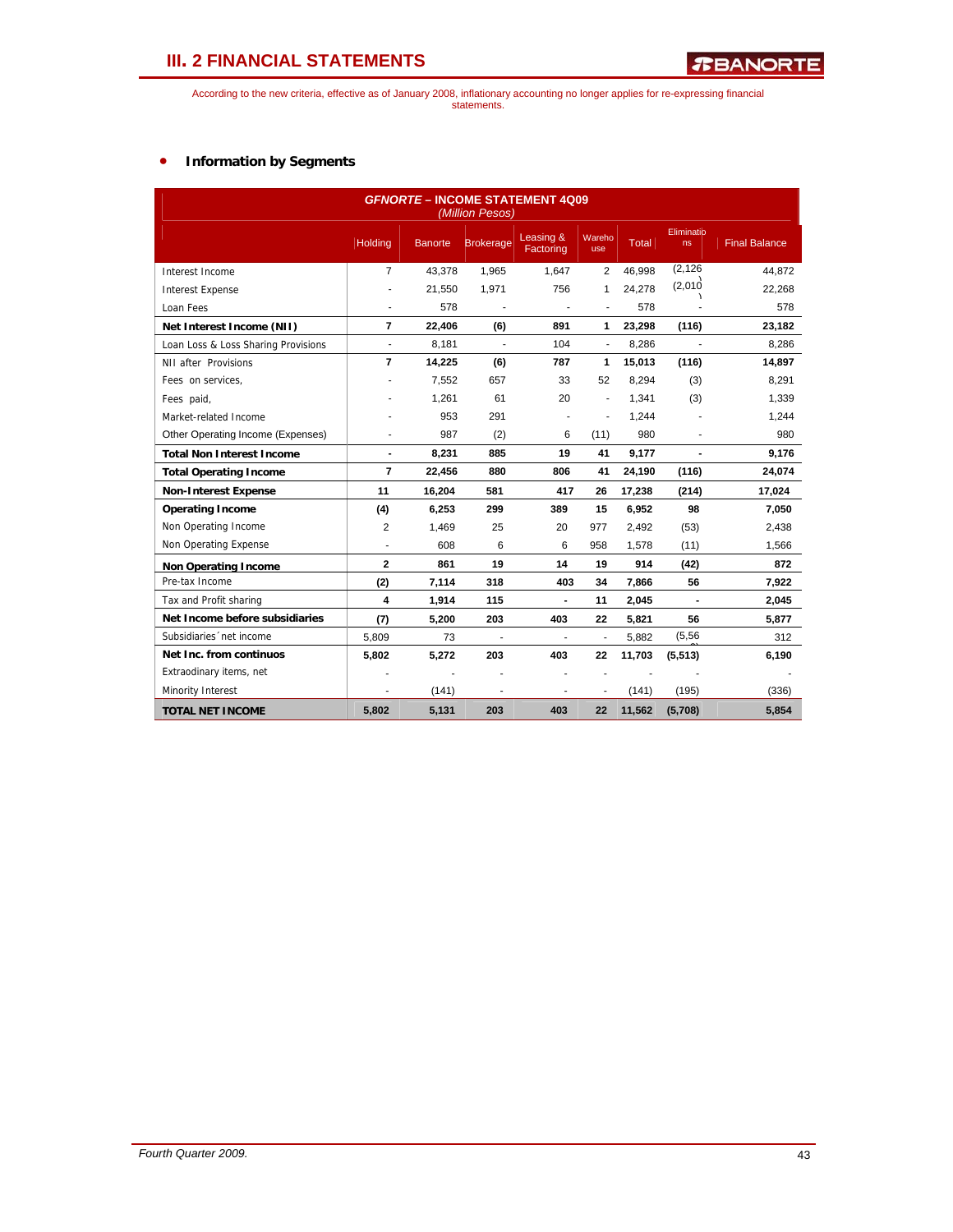*R***BANORTE** 

|                                      | <b>GFNORTE - BALANCE SHEET AS OF 4Q09</b><br>(Million Pesos) |                |                   |                        |                          |                         |                     |                      |  |  |  |  |
|--------------------------------------|--------------------------------------------------------------|----------------|-------------------|------------------------|--------------------------|-------------------------|---------------------|----------------------|--|--|--|--|
| <b>ASSETS</b>                        | Holding                                                      |                | Banorte Brokerage | Leasing &<br>Factoring | Warehouse                | <b>Total</b>            | <b>Eliminations</b> | <b>Final balance</b> |  |  |  |  |
| <b>Cash and due from Banks</b>       | 127                                                          | 59,262         | 3                 | 48                     | 4                        | 59.444                  | (177)               | 59.268               |  |  |  |  |
| Margin Accounts                      |                                                              | 18             |                   |                        |                          | 18                      |                     | 18                   |  |  |  |  |
| Negotiable Instruments               |                                                              | 20.131         | 4,328             |                        |                          | 24.460                  |                     | 24.460               |  |  |  |  |
| Securities held for sale             | J.                                                           | 12,538         | 219               |                        |                          | 12,757                  | (1,056)             | 11,701               |  |  |  |  |
| Securities held to maturity          | ÷                                                            | 189,964        | 368               |                        |                          | 190,332                 |                     | 190,332              |  |  |  |  |
| <b>Financial Instruments:</b>        | ÷,                                                           | 222,633        | 4,916             |                        |                          | 227,549                 | (1,056)             | 226,493              |  |  |  |  |
| Non-assigned securities to pay       |                                                              |                |                   |                        |                          |                         |                     |                      |  |  |  |  |
| Futures receivable, net              |                                                              | $\overline{2}$ | $\overline{2}$    |                        |                          | $\overline{\mathbf{A}}$ |                     | 4                    |  |  |  |  |
| For trading purposes                 |                                                              | 4,824          |                   |                        |                          | 4,824                   |                     | 4,824                |  |  |  |  |
| For hedging purposes                 |                                                              | 1,056          |                   |                        |                          | 1,056                   |                     | 1,056                |  |  |  |  |
| <b>Repos &amp; Derivatives:</b>      | ÷,                                                           | 5.882          | $\overline{2}$    |                        |                          | 5.884                   |                     | 5.884                |  |  |  |  |
| Commercial                           | $\overline{\phantom{a}}$                                     | 105,338        | ÷,                | 11.899                 |                          | 117,237                 |                     | 117,237              |  |  |  |  |
| <b>Financial Intermediaries</b>      |                                                              | 8,923          |                   | 34                     |                          | 8,957                   | (1,826)             | 7,131                |  |  |  |  |
| Consumer                             |                                                              | 25,704         |                   | 8                      |                          | 25,712                  |                     | 25,712               |  |  |  |  |
| Mortgage                             |                                                              | 49,881         |                   |                        |                          | 49,881                  |                     | 49,881               |  |  |  |  |
| <b>Goverment Entities</b>            |                                                              | 38,982         |                   | 11                     |                          | 38,993                  |                     | 38,993               |  |  |  |  |
| Fobaproa                             | $\overline{\phantom{a}}$                                     |                |                   |                        |                          |                         |                     |                      |  |  |  |  |
| <b>Performing Loans</b>              | $\blacksquare$                                               | 228,827        | $\blacksquare$    | 11,952                 |                          | 240,779                 | (1,826)             | 238,954              |  |  |  |  |
| Commercial                           |                                                              | 3,060          |                   | 103                    |                          | 3.163                   |                     | 3,163                |  |  |  |  |
| <b>Financial Intermediaries</b>      |                                                              |                |                   |                        |                          |                         |                     |                      |  |  |  |  |
| Consumer                             |                                                              | 1,942          |                   |                        |                          | 1,942                   |                     | 1,942                |  |  |  |  |
| Mortgage                             | ÷.                                                           | 1,049          |                   |                        |                          | 1,049                   |                     | 1,049                |  |  |  |  |
| <b>Goverment Entities</b>            | ÷                                                            |                |                   |                        |                          |                         |                     |                      |  |  |  |  |
| Past Due Loans                       | $\blacksquare$                                               | 6.051          | $\overline{a}$    | 103                    | $\blacksquare$           | 6.154                   |                     | 6,154                |  |  |  |  |
| <b>Total Credit</b>                  | $\overline{\phantom{a}}$                                     | 234,878        | $\blacksquare$    | 12,055                 | $\blacksquare$           | 246,933                 | (1,826)             | 245,108              |  |  |  |  |
| Preventive loan loss reserves        | ÷.                                                           | 7,358          |                   | 177                    |                          | 7,535                   |                     | 7,535                |  |  |  |  |
| <b>Net Loan Portfolio</b>            | $\ddot{\phantom{a}}$                                         | 227,520        | $\overline{a}$    | 11.878                 | $\overline{a}$           | 239,398                 | (1,826)             | 237,573              |  |  |  |  |
| Acquired collection rights           | $\overline{\phantom{a}}$                                     | 2,548          |                   |                        | $\overline{\phantom{a}}$ | 2,548                   |                     | 2,548                |  |  |  |  |
| <b>Total Loans</b>                   | $\blacksquare$                                               | 230,068        | $\blacksquare$    | 11,878                 |                          | 241,946                 | (1,826)             | 240,121              |  |  |  |  |
| Benef.receivab.securitization        | ÷,                                                           | 433            | ä,                | ä,                     |                          | 433                     | ÷,                  | 433                  |  |  |  |  |
| Sundry debtors and other assets, net | 9                                                            | 11,123         | 70                | 85                     | 27                       | 11,315                  | 9                   | 11,324               |  |  |  |  |
| Merchandise Inventory                |                                                              |                |                   | Ĭ.                     | 119                      | 119                     |                     | 119                  |  |  |  |  |
| Foreclosed assets, net               | J.                                                           | 928            |                   |                        |                          | 928                     |                     | 928                  |  |  |  |  |
| Real Estate, Furniture & Equipment,  | ÷.                                                           | 7,153          | 9                 | 1,407                  | 54                       | 8,623                   |                     | 8,623                |  |  |  |  |
| Investments in subsidiaries          | 42,156                                                       | 1,288          | 20                |                        |                          | 43,464                  | (40, 428)           | 3,036                |  |  |  |  |
| Deferred taxes                       | $\mathbf{1}$                                                 | 1,466          |                   |                        |                          | 1,467                   | (56)                | 1,411                |  |  |  |  |
| GoodWill                             | 30                                                           | 3,092          | ÷.                |                        |                          | 3,121                   |                     | 3,121                |  |  |  |  |
| Intangible                           |                                                              | 933            | 159               |                        |                          | 1,092                   |                     | 1,092                |  |  |  |  |
| Other Assets Short and Long Term     |                                                              | 5,150          | 95                | 17                     | $\overline{7}$           | 5,270                   |                     | 5,270                |  |  |  |  |
| <b>Total Other Assets</b>            | 42.196                                                       | 31,566         | 353               | 1.509                  | 207                      | 75.832                  | (40, 475)           | 35,356               |  |  |  |  |
| <b>TOTAL ASSETS</b>                  | 42,323                                                       | 549,430        | 5,273             | 13,434                 | 211                      | 610.672                 | (43, 534)           | 567,138              |  |  |  |  |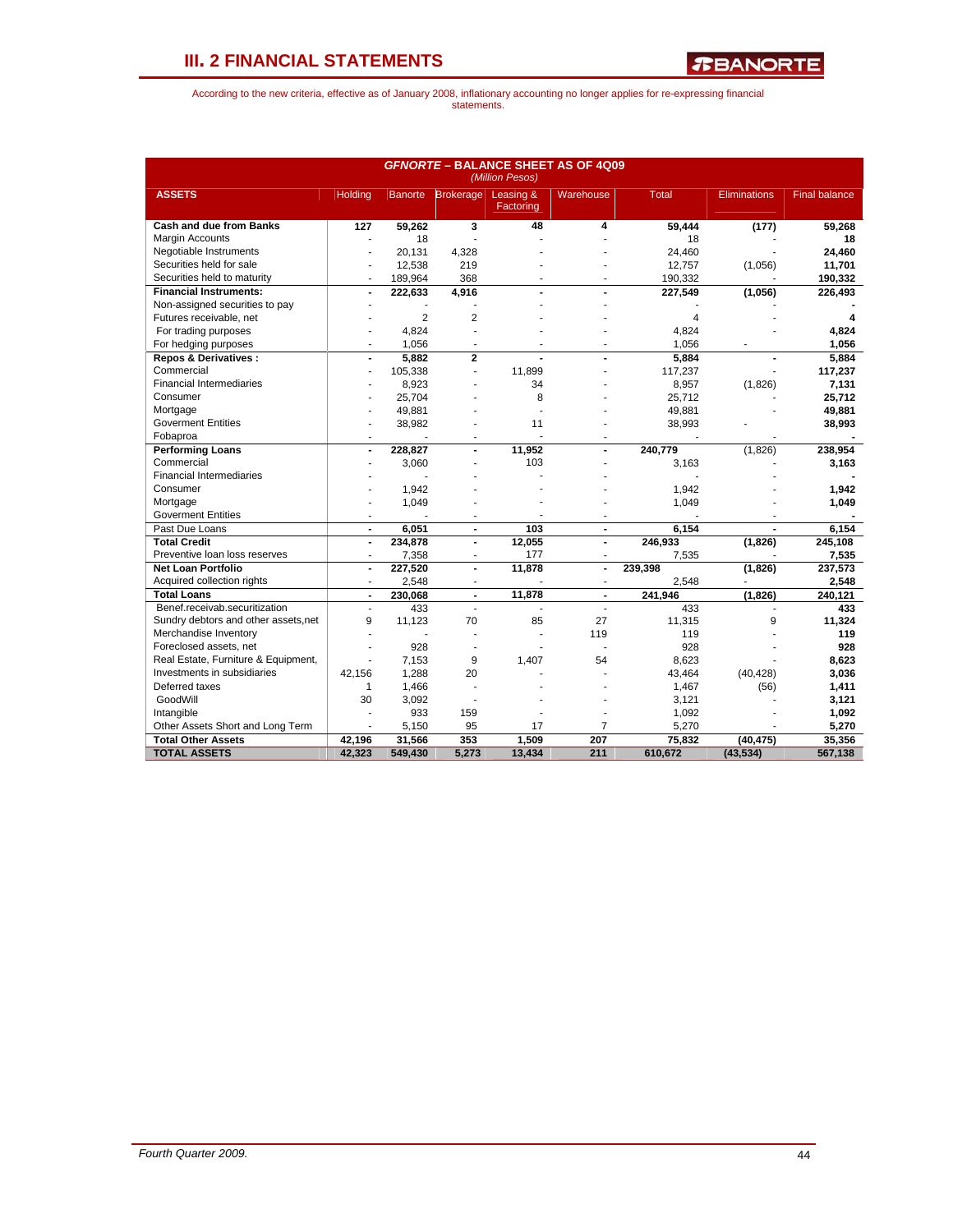*R***BANORTE** 

According to the new criteria, effective as of January 2008, inflationary accounting no longer applies for re-expressing financial statements.

|                                                                       |                          |           | (Million Pesos)   | <b>GFNORTE - BALANCE SHEET AS OF 4Q09</b> |                          |                |                     |                  |
|-----------------------------------------------------------------------|--------------------------|-----------|-------------------|-------------------------------------------|--------------------------|----------------|---------------------|------------------|
| <b>LIABILITIES</b>                                                    | Holding                  |           | Banorte Brokerage | Leasing &<br>Factoring                    | Warehou<br>se            | <b>Total</b>   | <b>Eliminations</b> | Final<br>balance |
| <b>Demand Deposits</b>                                                | $\overline{\phantom{a}}$ | 137,606   |                   |                                           |                          | 137,606        | (25)                | 137,581          |
| <b>Time Deposits</b>                                                  |                          | 137,454   |                   |                                           |                          | 137,454        | (127)               | 137,327          |
| <b>Bonds</b>                                                          |                          |           |                   |                                           |                          |                |                     |                  |
| <b>Deposits</b>                                                       |                          | 275,060   |                   |                                           |                          | 275,060        | (152)               | 274,908          |
| Demand                                                                |                          | 21        |                   |                                           |                          | 21             |                     | 21               |
| Short term                                                            |                          | 6,207     |                   | 8,965                                     | 39                       | 15,211         | (1,826)             | 13,385           |
| Long term                                                             |                          | 5,058     |                   | 2,504                                     | $\overline{\phantom{a}}$ | 7,562          |                     | 7,562            |
| Due to banks & corresp.                                               |                          | 11,286    |                   | 11,469                                    | 39                       | 22,794         | (1,826)             | 20,968           |
| Assigned securities to pay                                            | $\blacksquare$           | 159       | $\blacksquare$    |                                           |                          | 159            |                     | 159              |
| Futures receivable, net                                               | ÷.                       | 181,959   | 3,521             |                                           |                          | 185,480        |                     | 185,480          |
| Collateral sold                                                       |                          | 2         |                   |                                           |                          | $\overline{2}$ |                     | 2                |
| For trading purposes                                                  |                          | 4,553     |                   |                                           |                          | 4,553          |                     | 4,553            |
| For hedging purposes                                                  |                          | 3,822     |                   |                                           |                          | 3,822          |                     | 3,822            |
| <b>Repos &amp; Derivatives:</b>                                       |                          | 190,337   | 3,521             |                                           |                          | 193,858        |                     | 193,858          |
| Income Tax                                                            |                          | 580       | 37                |                                           |                          | 617            |                     | 617              |
| Profit Sharing                                                        |                          | 672       | 4                 |                                           |                          | 675            |                     | 675              |
| Creditors<br>for<br>settlement<br>οf                                  | ÷                        | 2,223     |                   |                                           |                          | 2,224          |                     | 2,224            |
| transactions<br>Other Creditors & Accounts Payable                    | 5                        | 8,373     | 268               | 426                                       | 19                       | 9,091          | (123)               | 8,968            |
| Other payable accounts                                                | 5                        | 11,848    | 309               | 426                                       | 19                       | 12,608         | (123)               | 12,485           |
| Subordinated<br>Convertible<br>non                                    |                          | 18,168    | $\blacksquare$    |                                           |                          | 18,168         | $\blacksquare$      | 18,168           |
| Debenture<br><b>Deferred Taxes</b>                                    |                          |           | 47                |                                           | 9                        | 56             | (56)                |                  |
| Deferred credits                                                      |                          | 1,566     | ÷,                | 53                                        |                          | 1,619          | $\blacksquare$      | 1,619            |
| <b>TOTAL LIABILITIES</b>                                              |                          | 5 508,425 | 3,877             | 11,948                                    | 66                       | 524,322        | (2, 158)            | 522,164          |
| <b>STOCKHOLDER 'S EQUITY</b>                                          |                          |           |                   |                                           |                          |                |                     |                  |
| Paid-in Capital                                                       | 12,018                   | 11,488    | 540               | 306                                       | 87                       | 24,439         | (12, 483)           | 11,956           |
| Share subscription premiums                                           | 2,246                    | 2,490     |                   |                                           |                          | 4,735          | (3,210)             | 1,526            |
| Subordinated Convertible Debentures                                   |                          |           |                   |                                           |                          |                |                     |                  |
| <b>Subscribed Capital</b>                                             | 14,263                   | 13,977    | 540               | 306                                       | 87                       | 29,174         | (15, 693)           | 13,481           |
| <b>Capital Reserves</b>                                               | 3,154                    | 4,659     | 81                | 195                                       | 17                       | 8,106          | (4,952)             | 3,154            |
| <b>Retained Earnings</b>                                              | 20,681                   | 18,339    | 437               | 583                                       | 17                       | 40,058         | (19, 376)           | 20,681           |
| Surplus (Deficit) from securities                                     | 428                      | 315       | 119               |                                           |                          | 861            | (655)               | 206              |
| Results from coverage securities                                      | (1, 369)                 | (1,404)   |                   |                                           |                          | (2,774)        | 1,404               | (1, 369)         |
| valuation<br>Results of foreign operations exchange                   | (641)                    | (679)     | 16                |                                           |                          |                | 662                 | (641)            |
|                                                                       |                          |           |                   |                                           |                          | (1, 304)       |                     |                  |
| Excess (Insuf.) in capital restatement                                |                          |           |                   |                                           |                          |                |                     |                  |
| Non Mon assets results Fixed Assets<br>Non Mon assets results Investm |                          |           |                   |                                           |                          |                |                     |                  |
| subsidiaries<br>Adjustment in the employees pension<br>funds          |                          |           |                   |                                           |                          |                |                     |                  |
| Net Income                                                            | 5,802                    | 5,132     | 203               | 403                                       | 22                       | 11,562         | (5,708)             | 5,854            |
| <b>Earned Capital</b>                                                 | 28,055                   | 26,361    | 856               | 1,180                                     | 57                       | 56,510         | (28, 625)           | 27,885           |
| Minority Holdings                                                     | ÷.                       | 666       | ä,                |                                           | ÷.                       | 666            | 2,942               | 3,608            |
| Total Stockholder 's Equity                                           | 42,318                   | 41,005    | 1,396             | 1,486                                     | 144                      | 86,350         | (41, 376)           | 44,974           |
| TOT. LIAB. & STOCKHOL. EQUITY                                         | 42,323                   | 549,430   | 5,273             | 13,434                                    | 211                      | 610,672        | (43, 534)           | 567,138          |

*Fourth Quarter 2009.* 45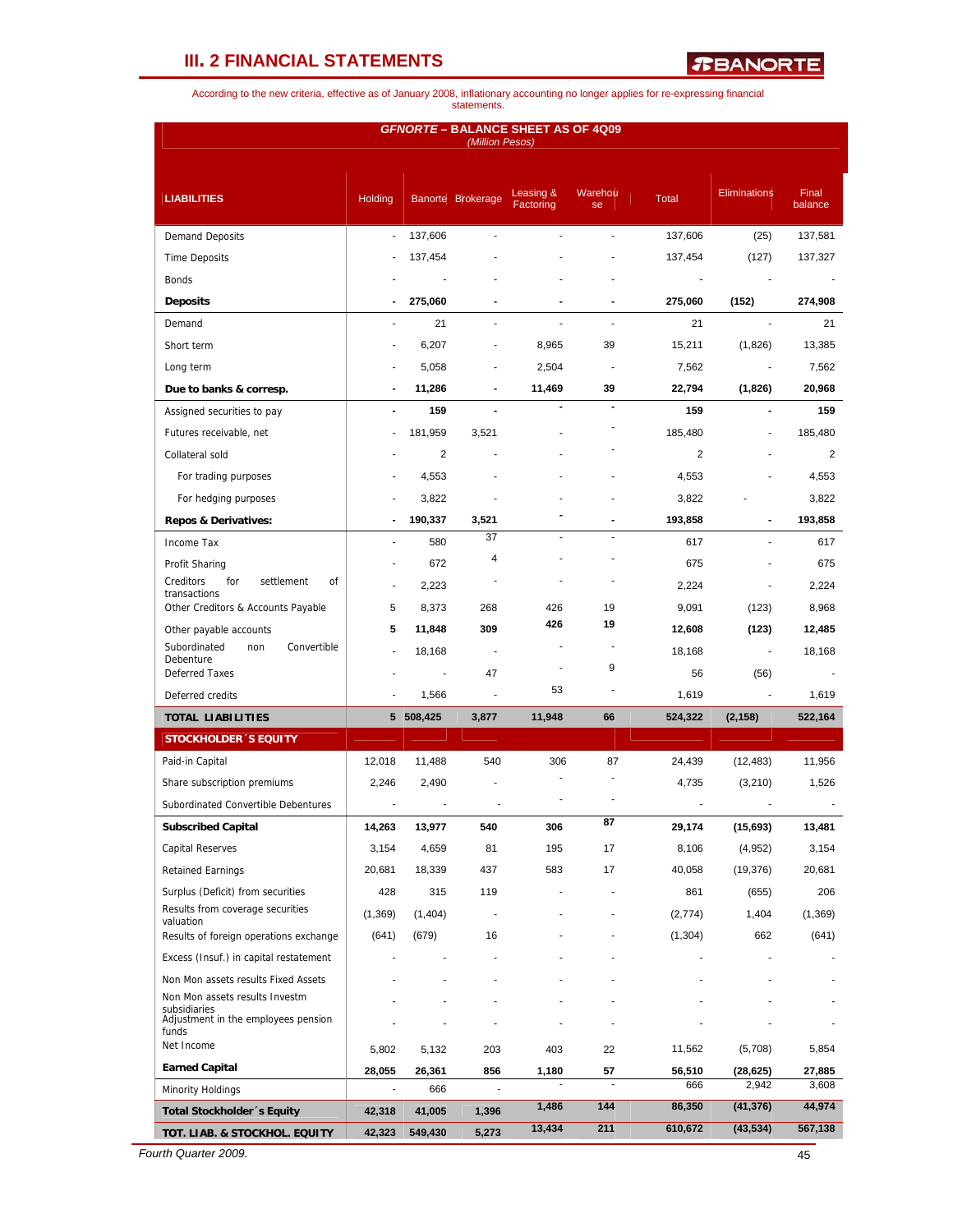According to the new criteria, effective as of January 2008, inflationary accounting no longer applies for re-expressing financial

#### statements.

# **ACCOUNTING CHANGES AND REGULATIONS**

### • **General guidelines applicable to the financial information of holding companies of financial institutions subject to supervision by the National Banking and Securities Commission (CNBV.)**

On April 27, 2005, the CNBV issued general provisions applicable to the financial information of the controlling companies of financial groups in order to homologate the information that financial groups issue to the public for the analysis of their solvency and economic stability. This is done in order to facilitate savings and investment decision-making. GFNorte's Financial Statements can be found in our website at www.banorte.com/informacion\_financiera

## • **Provisions for implementation of the new Basel Capital Agreement.**

On October 3th, 2005, the CNBV published the agreement signed by financial authorities and the Mexican Banker's Association in order to implement the new capital guidelines that contain the standards and principles known as Basel II that will enable the bank's capital to reflect with greater precision the credit, market and operational risks.

## • **New rules for banking institutions' capital requirements.**

On December 28, 2005, the Ministry of Finance(Secretaria de Hacienda y Credito Publico (SHCP)), issued new regulations for capital requirements, establishing a greater number of of bands and higher capital requirements. These new regulations came into effect on January, 2006.

## • **B-11 Bulletin.**

The income and amortizations from investments in collection rights will be recognized according to according to the rules established in the B-11 critera of the CNBV using one of the three different methods established in this critera for that effect.

## • **B-10 Bulletin "Inflation Effects".**

When comparing 2008 results vs. reported figures for previous periods are not fully comparable, as a result of the NIF B10 "Inflation Effects" norm taking effect in January of this year. This norm indicates that the economic environment is non-inflationary when the accumulated inflation rate over the last three years is less than 26%. Under this context, it is not necessary to re-express financial statements as of January 2008.

### • **Change in rules for loan loss reserves requirements**

According to the new provisions of the CNBV published on August 22, 2008 in the DOF regarding the percentage of credit card reserves when there are no delinquent payments, and according to the second transitory article which makes it possible to make such adjustments by October, the impact of the change will be gradual. The percentage applied to reserves for zero delinquent payments for september is 1.72%, and at the close of October the change will be completed by applying a 2.5% reserve percentage for zero delinquent payments.

#### • **Repo Transactions and reclassification of investments in securities NEW ACCOUNTING CRITERIA**

On October 14, 2008 the CNBV published a series of changes to its accounting criteria in the Official Gazette of the Federation (DOF). Such changes became effective the following day. The most important changes include:

### • *Criterion B-3 "Repurchasing and Sales Agreements"*

Repurchase or Resale Agreement operations will be recorded according to the financial substance of the operation itself which is financing with collateral, in which the purchaser of securities gives cash as financing in exchange for financial assets that serve as protection in case of default.

Financial assets given as collateral by the purchaser of securities, pursuant to criterion C-1 are still recognized in the balance sheet provided that the risks, benefits and control of the same are kept.

On the repurchase and sale operation contract date, the entity acting as the purchaser of securities should record the incoming cash or a debt-liquidating account as well as an account payable at a reasonable value at the initially agreed price, which represents the obligation to return such cash to the purchaser of securities.

Throughout the life of the repurchasing and sale agreement, the account payable mentioned above will be valued at its reasonable value by acknowledging the interest on the repurchasing and sale agreement in the period's results as accrued, according to the effective interest method that affects such account payable.

On the repurchase and sale agreement operation contract date, the entity acting as the purchaser of securities should record the outlay of availabilities or a creditor-liquidating account, as well as an account receivable at a reasonable value, at initially the agreed price, which represents the right to recover the cash.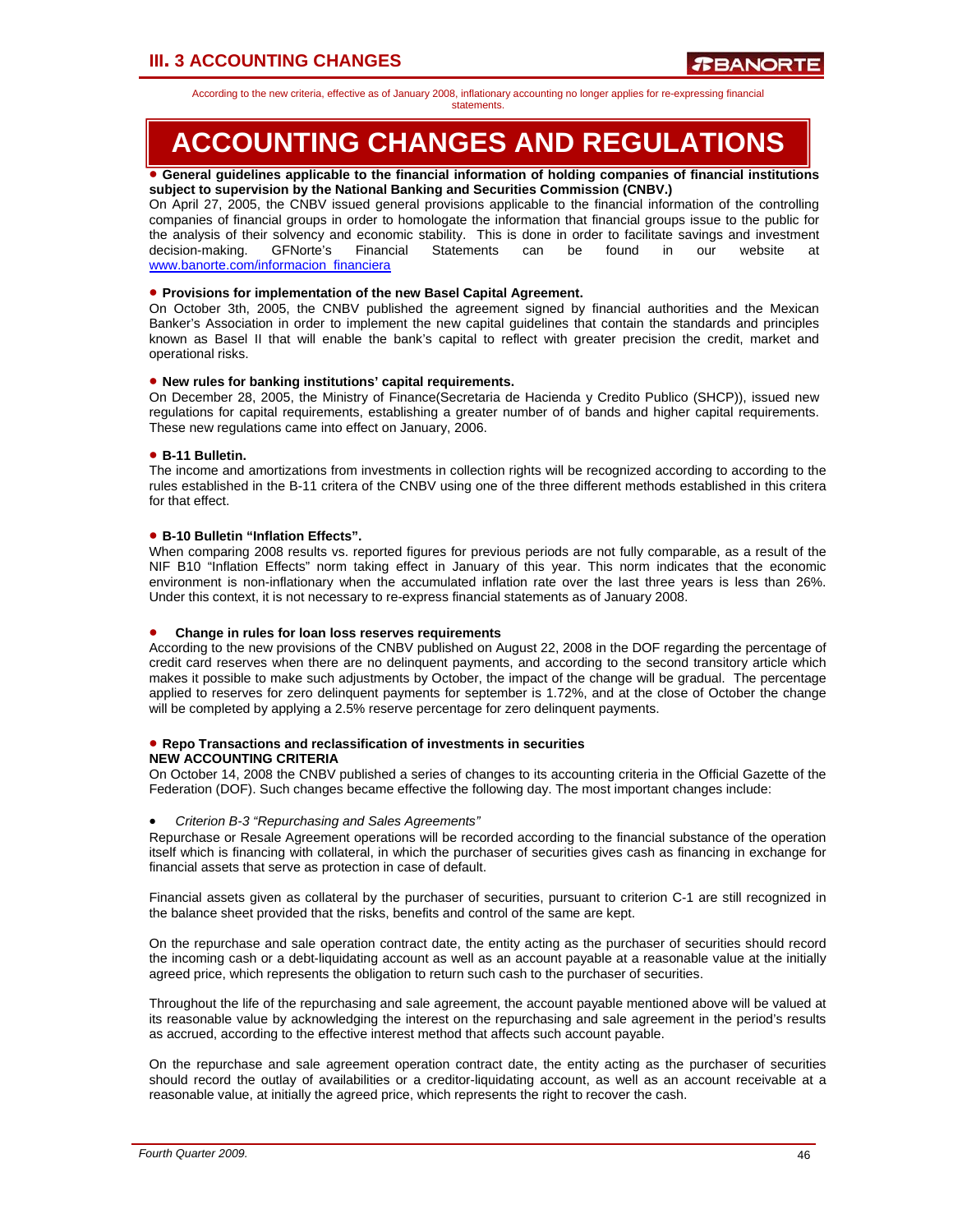According to the new criteria, effective as of January 2008, inflationary accounting no longer applies for re-expressing financial statements.

Throughout the life of the repurchasing and sale agreement, the account receivable mentioned above will be valued at its reasonable value by acknowledging the interest on the repurchase and sale agreement in the period's results as accrued, according to the effective interest method that affects such account receivable.

## **PREVIOUS ACCOUNTING CRITERIA Repurchase or Resale Agreement Operations**

Represent the temporary purchase or sale of certain financial instruments in exchange for an established premium with the obligation to resell or repurchase such securities in the future.

When the Institution acts as the seller of securities, the net position represents the difference between the fair value of the securities covered by the repurchase agreement (asset position) which, in turn, represents the securities to be received through the transaction, valued according to the investment valuation methods established for trading securities, and the value of the present value of the price at maturity (liability position).

When the Institution acts as the purchaser of securities, the net position represents the difference between the present value of the price at maturity (asset position) and the fair value of the securities received under the repurchase agreement (liability position) which are valued according to the method discussed in the preceding paragraph.

The debit or credit balance resulting from transactions involving repurchase agreements is presented under assets or liabilities in the consolidated balance sheet under the heading "Securities and derivative financial instruments".

For repurchase transactions entered into for periods exceeding three business days, a guarantee must be provided to mitigate market and counterpart risks. Guarantees received for repurchase transactions not involving the transfer of ownership are recognized in memoranda accounts and are considered as restricted assets.

## **a. Reclassification of Securities**

In view of the current economic situation and considering the worldwide financial system crisis, the CNBV has adjusted various criteria, especially those relative to Repurchase or Resale Agreement operations, to allow reporting debt securities independently of the category in which they are found, within the "Investment in Securities" line item. This is to avoid restricting financial market liquidity and volatility securities' prices. Furthermore, the Commission authorized the Institution, by means of Document No. 100-035/2008 issued on October 16, 2008 and Document No. 100-042/2008 issued on November 10, 2008, to reclassify the investment-in-securities holding position and the position of receivable securities in Repurchase or Resale Agreement operations, pursuant to the rules set forth in such documents.

Therefore, during October, the Institution reclassified from the "Negotiable Securities" item to "Securities-held-tomaturity" item a total of 6,035,947,400 titles whose book value at the reclassification date was Ps 12,803. Additionally, from the "Securities available for sale" item the Institution reclassified to "Securities-held-to-maturity" a total of 560,523,193 instruments whose book value was USD 553 million and € 20 million.

The above reclassification was due to the valuation loss that negotiable securities were showing when valuated at a reasonable value, caused by market volatility. By December 31, 2008 the position in securities-held-to-maturity has not shown indications of permanent deterioration.

The effect of the valuation at reasonable value that would have been acknowledged if the above reclassification had not been made, would have shown up in the period results Ps (20) million and in shareholders' equity Ps (710) million.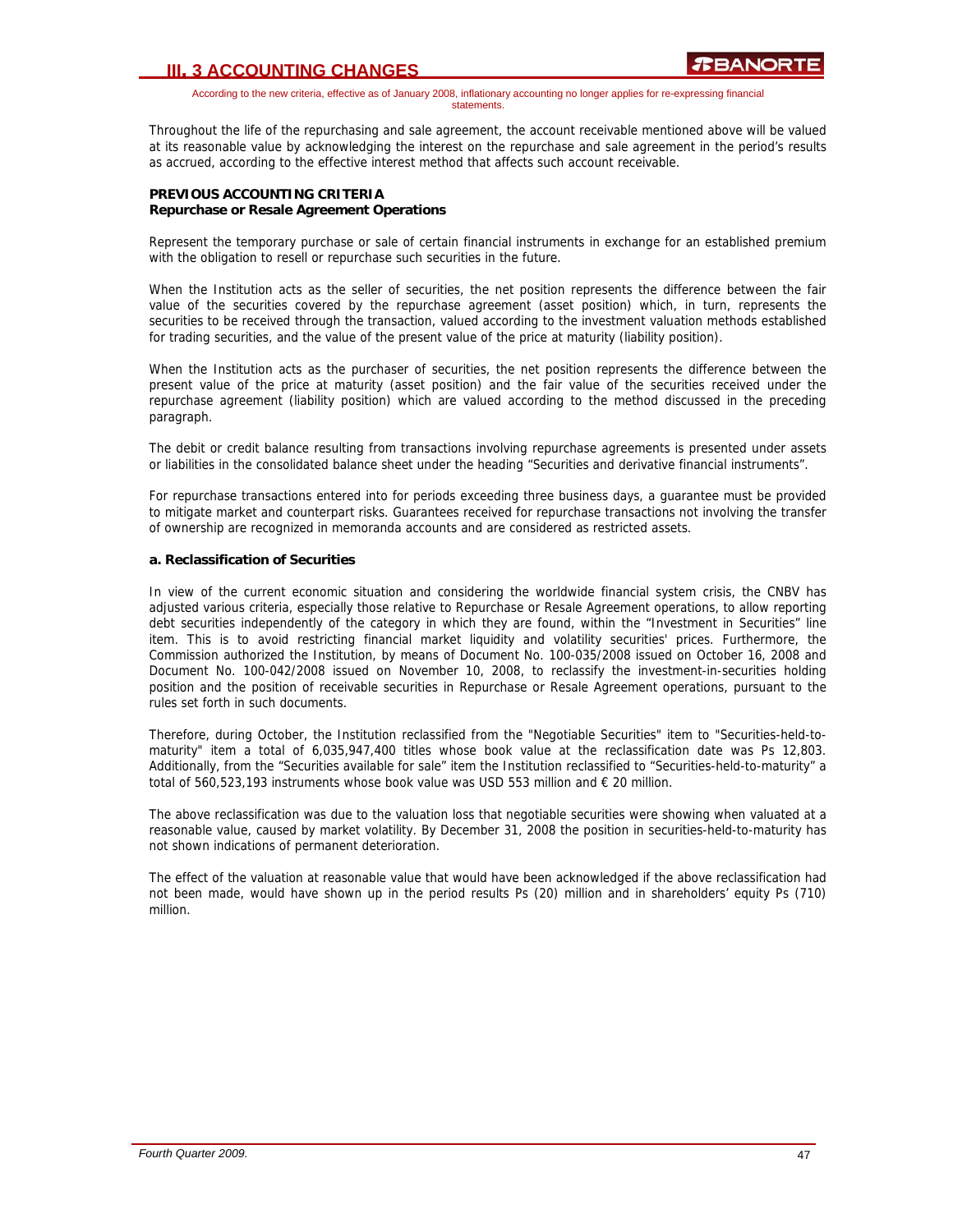According to the new criteria, effective as of January 2008, inflationary accounting no longer applies for re-expressing financial statements.

#### • **Main changes resulting from new accounting criteria and norms.**

Among the main changes resulting from the new measures and norms issued or modified by the Commission and CINIF that became effective as of January  $1<sup>st</sup>$ , 2009 are:

The C-2 criteria, "Securitizations", establishes that in this type of transaction, the assigner can decide to transfer the risks and benefits and/or control of financial assets or not to the assignee.

It establishes that the benefits from the asignee's surplus will be recognized as "benefits to be received in securitization transactions" and remain valued since its initial registration, at a reasonable value, with any valuation adjustments recognized in the results of the exercise. This valuation must be consistent with "Entity with a Specific Purpose", Entidad de Propósito Especifico (EPE) accounting policies established as the securitization medium.

If an assigner provides administrative services for transferred assets, an asset or liability must be registered initially from management of assets and liabilities, at its reasonable value according to the C-1 measure as follows:

a) An asset is registered if payment exceeds the cost and expenses incurred in providing the service; to the contrary a liability is registered.

b) Later, such asset or liability will be valued at a reasonable value, registering the effects of its valuation in the results of the exercise.

Benefits of the remaining balances of securitization operations and the asset from management of financial assets transferred will be exhibited under the heading "Benefits to be received in securitization operations".

The valuation of benefits to be received, as well as the asset or liability from management will be exhibited under the heading of "Other products" or "Other expenses", as appropriate.

The effects of said measure, in the event of having been applied to securitizations effective December 31st, 2008 are detailed as follows:

In realized securitization operations, the financial assets were eliminated from the balance sheet based on the effective accounting measures to date, C-1 "Transfer of financial assets" and C-2 "Securitization". Given that the new accounting measures that substitute the previous ones are applied prospectively, no retroactive recording will apply for operations performed prior to applying this measure, which is why the re-valuation of financial asset transfers previously registered is not required.

Notwithstanding, in accordance with these new accounting measures, securitized loans for mortgage, state and municipal government portfolios that Banorte carried out during 2006 and 2007, respectively, did not fulfill the requirements of the new accounting measures for elimination from the balance sheet, given that in both operations most of the inherent risks and/or benefits are retained.

The C-5 measure "Consolidation of Entities with a Specific Purpose" defines the particular norms related to the consolidation of EPEs. It establishes that an entity must consolidate an EPE when the economic substance of the relationship between both entities indicates that it controls said EPE.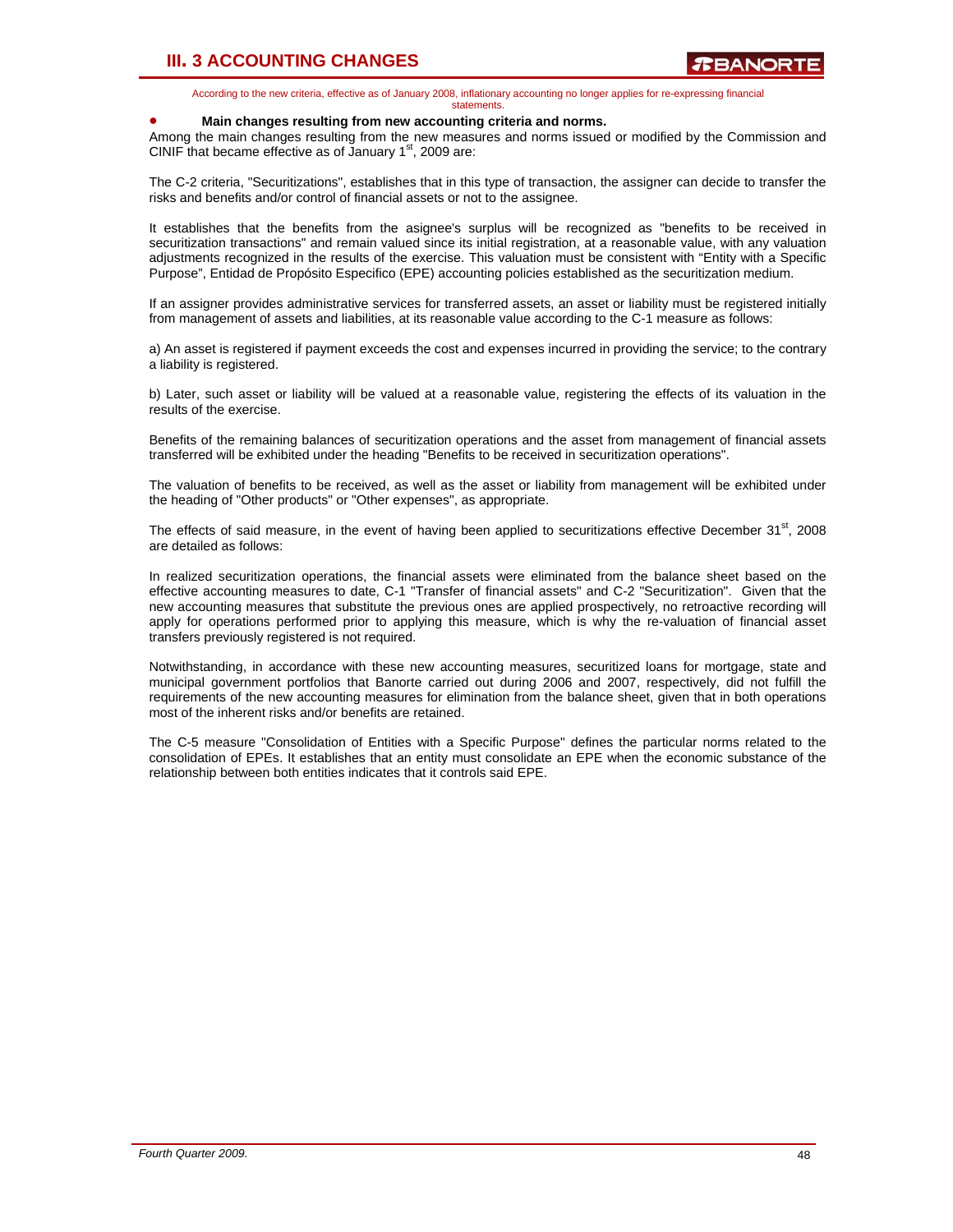According to the new criteria, effective as of January 2008, inflationary accounting no longer applies for re-expressing financial statements.

### • **Main changes to accounting criteria**

On April 27 and May 28, 2009, the National Banking and Securities Commission issued changes in accounting criteria applicable to credit institutions and the financial groups' holdings companies, to make them consistent with financial reporting standards set out in Mexico and abroad, while at the same time facilitate the comparison of the information provided to authorities, public and the markets. Such changes were adopted and applied since April 2009. The most relevant changes are listed below:

Adjustments were made to the conceptual outline of the accounts, eliminating the concept of "rules of general application" which were substituted by "Standards and criteria for recognition."

With regard to the criteria B-2 "Investments in Securities" , the securities value impairment was extended in regards to their identification and treatment. As of now, it also includes securities available for sale and not just the securities held to maturity, as previously considered. The new criteria requires that in case that there is objective evidence of events subsequent to the initial recognition that have a negative impact on the expected cash flow, such deterioration must be booked in the value of that security.

The accrued interest from debt securities must be determined in accordance to the effective interest method regardless of the category in which these securities are registered. Previously, the straight line method was used to recognize such interests.

Regarding criteria B-5 "Derivatives and hedging transactions", the leasing contracts and the common buy-sell and supply of assets, on those underlyng derivatives' financial instruments that institutions are allowed to trade must be analyzed, with the aim of evaluating whether it complies with the definition of embedded derivative and if it may have an impact on results. Also, the NIF C-10 substitution is eliminated.

Regarding criteria B-6 "Loan Portfolio", the costs and expenses arising from initial loan placements are registered as deferred charges, and must be amortized against interest expense during the life of the loan.

The annual or renewal fees charged on credit cards will be registered as a deferred loan and will be amortized during a 12 month period.

As a result of the accounting criteria changes to the diverse Income Statement line items, the Income Statement has been adapted to reflect these modifications. The changes basically consist on the following:

The Balance Sheet includes new lines like: margin accounts, repo debtors, securities lending, hedging and trading derivatives' details, adjustments to hedging securities mark to market valuations, benefits to receive from securitizations, long term securities available for sale and mandates in securitization transactions, among others. In memo accounts, the received collaterals by entity and the received and sold or delivered collaterals as guarantee by the entity are included in this line item.

In the Income Statement, the Profit Sharing line is included within the Administrative and Promotional Expenses. Also, the net interest income adjusted for credit risk and the trading income details are included, as well as other operating income (expenses) which includes, among other things, loan recoveries arising from the sale or disposal of the loan portfolio, the impairment loss or reversal of assets other than investments in securities and the mark to valuation results in awarded property.

The D-4 criteria is reestructured and contemplates changes in substance between the State of Changes in Financial Position and the Cash Flow Statement. This was done because the first one showed the changes in the financial structure of the entity, which may or may not identify the generation or application of resources in the period, while the second shows the cash flows that represent the creation or application of cash of the entity during the period

For comparison purposes, financial information is presented for the first quarter of 2009, based on accounting criteria contained in the resolution amending the general provisions applicable to financial reporting by companies of financial groups subject to supervision of the National Banking and Securities Commission issued on May 28, 2009.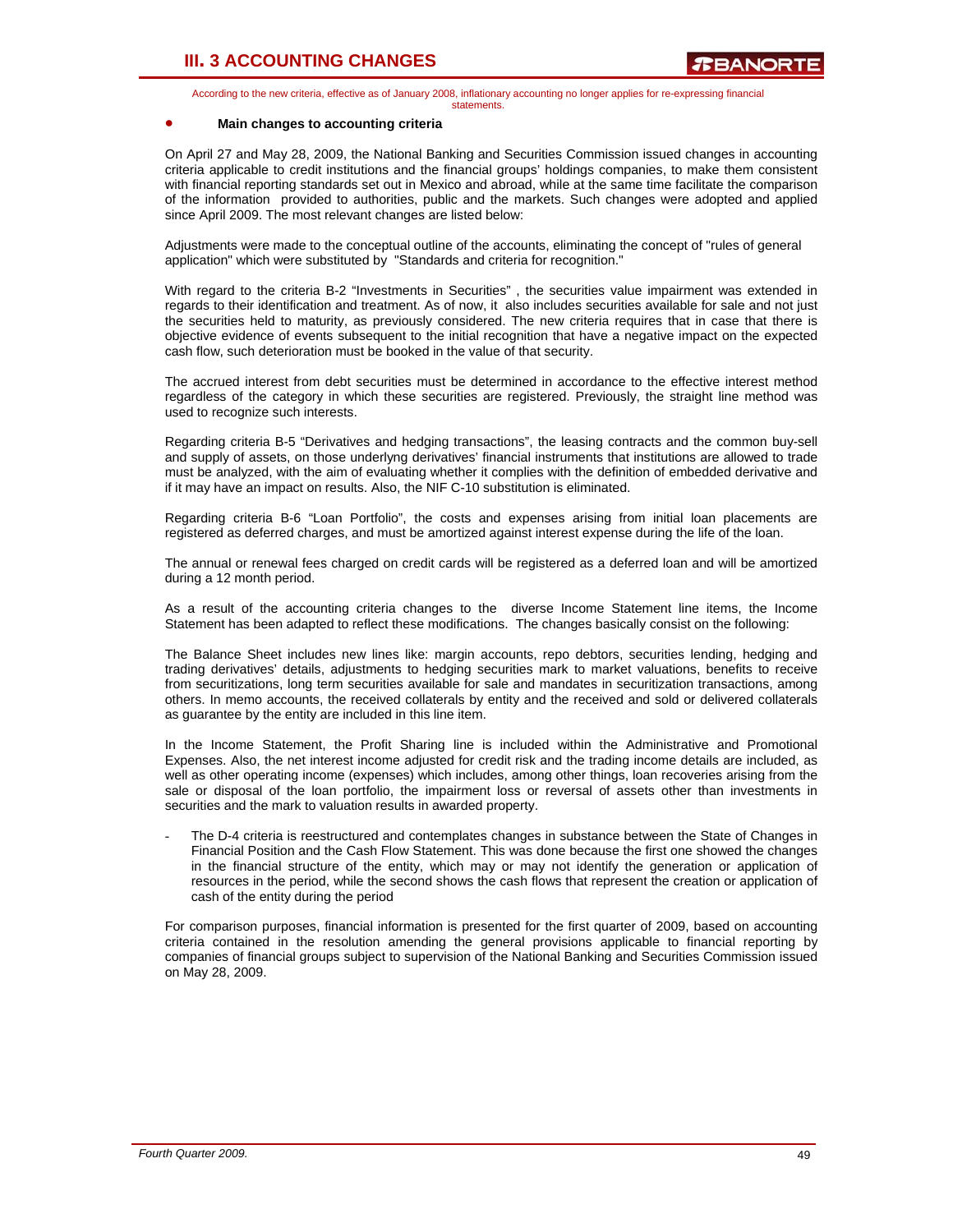

| <b>GFNorte - INCOME STATEMENT</b><br>(Million Pesos)  | 1Q09<br><b>Previous</b><br>criteria | <b>Reclassifications</b>     | <b>Current</b><br>criteria | <b>Adjustments</b><br>to current<br>criteria | <b>1Q09</b><br>reprocessed<br>criteria | <b>2Q09</b>  | 1H09<br>Reprocessed<br>to current |
|-------------------------------------------------------|-------------------------------------|------------------------------|----------------------------|----------------------------------------------|----------------------------------------|--------------|-----------------------------------|
| Interest Income                                       | 13,141                              | ÷,                           | 13,141                     | $\overline{\phantom{a}}$                     | 13,141                                 | 11,358       | criteria<br>24,499                |
| Interest Expense                                      | 7.094                               | $\overline{a}$               | 7.094                      | 3                                            | 7.097                                  | 5.656        | 12.753                            |
| Loan Fees                                             | 153                                 |                              | 153                        | ÷.                                           | 153                                    | 139          | 292                               |
| <b>Fees Paid</b>                                      |                                     |                              |                            |                                              |                                        | 4            | 4                                 |
| Net Interest Income (NII)                             | 6.199                               | $\blacksquare$               | 6,199                      | (3)                                          | 6,197                                  | 5.838        | 12.034                            |
| Preventive Provision for Loan Losses                  | 2,162                               | $\blacksquare$               | 2,162                      | ÷,                                           | 2,162                                  | 2,188        | 4,350                             |
| Loan Loss Provisions Fobaproa                         | $\blacksquare$                      | $\blacksquare$               | $\overline{a}$             | $\overline{a}$                               |                                        |              |                                   |
| <b>NII Adjusted for Credit Risk</b>                   | 4,037                               | $\overline{a}$               | 4,037                      | (3)                                          | 4,034                                  | 3,650        | 7,684                             |
| <b>Fund Trasnfers</b>                                 | 60                                  |                              | 60                         |                                              | 60                                     | 61           | 121                               |
| <b>Account Management</b>                             | 230                                 |                              | 230                        |                                              | 230                                    | 237          | 467                               |
| Fiduciarv                                             | 51                                  |                              | 51                         |                                              | 51                                     | 68           | 119                               |
| Income from Real Estate Portfolios                    | 137                                 |                              | 137                        |                                              | 137                                    | 164          | 302                               |
| <b>Electronic Banking Services</b>                    | 250                                 |                              | 250                        |                                              | 250                                    | 256          | 506                               |
| <b>Credit Card Fees</b>                               | 590                                 |                              | 590                        | (56)                                         | 534                                    | 520          | 1,054                             |
| Fees Charged to IPAB                                  | $\blacksquare$                      |                              | $\blacksquare$             | ÷,                                           | $\tilde{\phantom{a}}$                  | $\sim$       | $\sim$                            |
| <b>Other Fees</b>                                     | 596                                 |                              | 596                        |                                              |                                        | 606          | 1.202                             |
| <b>Fees Charged on Services</b>                       | 1,914                               |                              | 1,914                      | (56)                                         | 1,858                                  | 1,912        | 3,770                             |
| <b>Fund Trasnfers</b>                                 | 6                                   |                              | 6                          |                                              | 6                                      | 5            | 11                                |
| Other Fees                                            | 305                                 |                              | 305                        | L.                                           | 305                                    | 289          | 594                               |
| <b>Real Estate Portfolios</b>                         |                                     | L.                           | ÷.                         | ÷.                                           | $\overline{a}$                         | J.           | $\overline{a}$                    |
| <b>Fees Paid on Services</b>                          | 312                                 | $\overline{a}$               | 312                        | $\overline{a}$                               | 312                                    | 294          | 605                               |
| <b>FX</b>                                             | 356                                 | Ĭ.                           | 356                        | $\overline{a}$                               | 356                                    | 163          | 518                               |
| Securities - realized gains                           | 19                                  |                              | 19                         | 17                                           | 36                                     | 79           | 115                               |
| Securities - unrealized gains                         | (133)                               |                              | (133)                      |                                              | (133)                                  | (85)         | (218)                             |
| <b>Market Related Income</b>                          | 241                                 | $\overline{a}$               | 241                        | 17                                           | 259                                    | 157          | 416                               |
| <b>Other Operating Income (expenses)</b>              |                                     | 226                          | 226                        |                                              | 226                                    | 147          | 373                               |
| Non Interest Income                                   | 1.844                               | 226                          | 2.070                      | (39)                                         | 2.032                                  | 1.922        | 3.954                             |
| <b>Total Operating Income</b>                         | 5.881                               | 226                          | 6,107                      | (41)                                         | 6,066                                  | 5,572        | 11,638                            |
| Personnel                                             | 1,692                               | $\blacksquare$               | 1.693                      |                                              | 1,693                                  | 1,523        | 3,216                             |
| <b>Profit Sharing</b>                                 | $\blacksquare$                      | 199                          | 199                        |                                              | 199                                    | 169          | 368                               |
| <b>Profesional Fees Paid</b>                          | 334                                 |                              | 334                        |                                              | 334                                    | 340          | 675                               |
| Admin, And Promotional Expenses                       | 1.186                               |                              | 1.186                      | (36)                                         | 1.150                                  | 1.132        | 2.282                             |
| Rents, Depreciation and Amortization                  | 452                                 |                              | 452                        |                                              | 452                                    | 435          | 887                               |
| <b>Other Taxes</b>                                    | 209                                 | Ĭ.                           | 209                        |                                              | 209                                    | 172          | 381                               |
| Contributions to IPAB                                 | 267                                 | $\overline{a}$               | 267                        | ÷                                            | 267                                    | 265          | 532                               |
| <b>Non Interest Expense</b>                           | 4,142                               | 199                          | 4,341                      | (36)                                         | 4,304                                  | 4,037        | 8,341                             |
| <b>Operating Income</b>                               | 1,739                               | 27                           | 1,767                      | (5)                                          | 1,762                                  | 1,535        | 3,297                             |
| <b>Other Products</b>                                 | 502                                 | (33)                         | 469                        |                                              | 469                                    | 595          | 1,064                             |
| Changes in FX valuation                               |                                     |                              |                            |                                              |                                        |              |                                   |
| Recoveries                                            | 403                                 | (207)                        | 196                        |                                              | 196                                    | 122          | 318                               |
| Repomo - ohters(creditor balance)                     |                                     |                              |                            |                                              |                                        |              |                                   |
| <b>Non-Operating Income</b>                           | 904                                 | (240)                        | 665                        | $\overline{a}$                               | 665                                    | 717          | 1,382                             |
| <b>Other Expenses</b>                                 | (253)                               | 13                           | (240)                      |                                              | (240)                                  | (525)        | (764)                             |
| Changes in FX valuation                               |                                     | $\overline{a}$               |                            |                                              |                                        |              |                                   |
| Repomo - other (debtor balance)                       |                                     |                              |                            |                                              |                                        |              |                                   |
| <b>Non-Operating Expenses</b>                         | (253)                               | 13                           | (240)                      | $\blacksquare$                               | (240)                                  | (525)        | (764)                             |
| Non Operating Income (Expense), net<br>Pre-tax Income | 652                                 | (226)                        | 425                        |                                              | 425                                    | 193          | 618<br>3,915                      |
|                                                       | 2,391                               | (199)                        | 2,192<br>258               | (5)                                          | 2,187<br>258                           | 1,728<br>413 | 670                               |
| Income tax<br><b>Profit Sharing</b>                   | 258<br>199                          |                              | $\blacksquare$             |                                              | ÷                                      | ٠            | $\blacksquare$                    |
| Tax on Assets                                         |                                     | $\overline{a}$               |                            |                                              |                                        |              |                                   |
| Deffered Income Tax                                   | 317                                 | L.                           | 317                        | $\overline{a}$                               | 317                                    | 17           | 334                               |
| <b>Taxes</b>                                          | 774                                 | 199                          | 574                        | $\overline{a}$                               | 574                                    | 429          | 1.004                             |
| Net Income before Subsidiaries                        | 1,617                               | $\qquad \qquad \blacksquare$ | 1,617                      | (5)                                          | 1,613                                  | 1,298        | 2,911                             |
| Subsidiaries' Net Income                              | 89                                  | $\blacksquare$               | 89                         |                                              | 89                                     | 45           | 134                               |
| <b>Net Income from Continous Operations</b>           | 1,706                               | L.                           | 1,706                      | (5)                                          | 1,701                                  | 1,343        | 3,045                             |
| Extraordinary items, net                              |                                     |                              |                            |                                              |                                        |              |                                   |
| <b>Minority Interest</b>                              | 95                                  | Ĭ.                           | 95                         |                                              | 95                                     | 31           | 126                               |
| <b>Net Income</b>                                     | 1,611                               | L.                           | 1,611                      | (5)                                          | 1.607                                  | 1,312        | 2.919                             |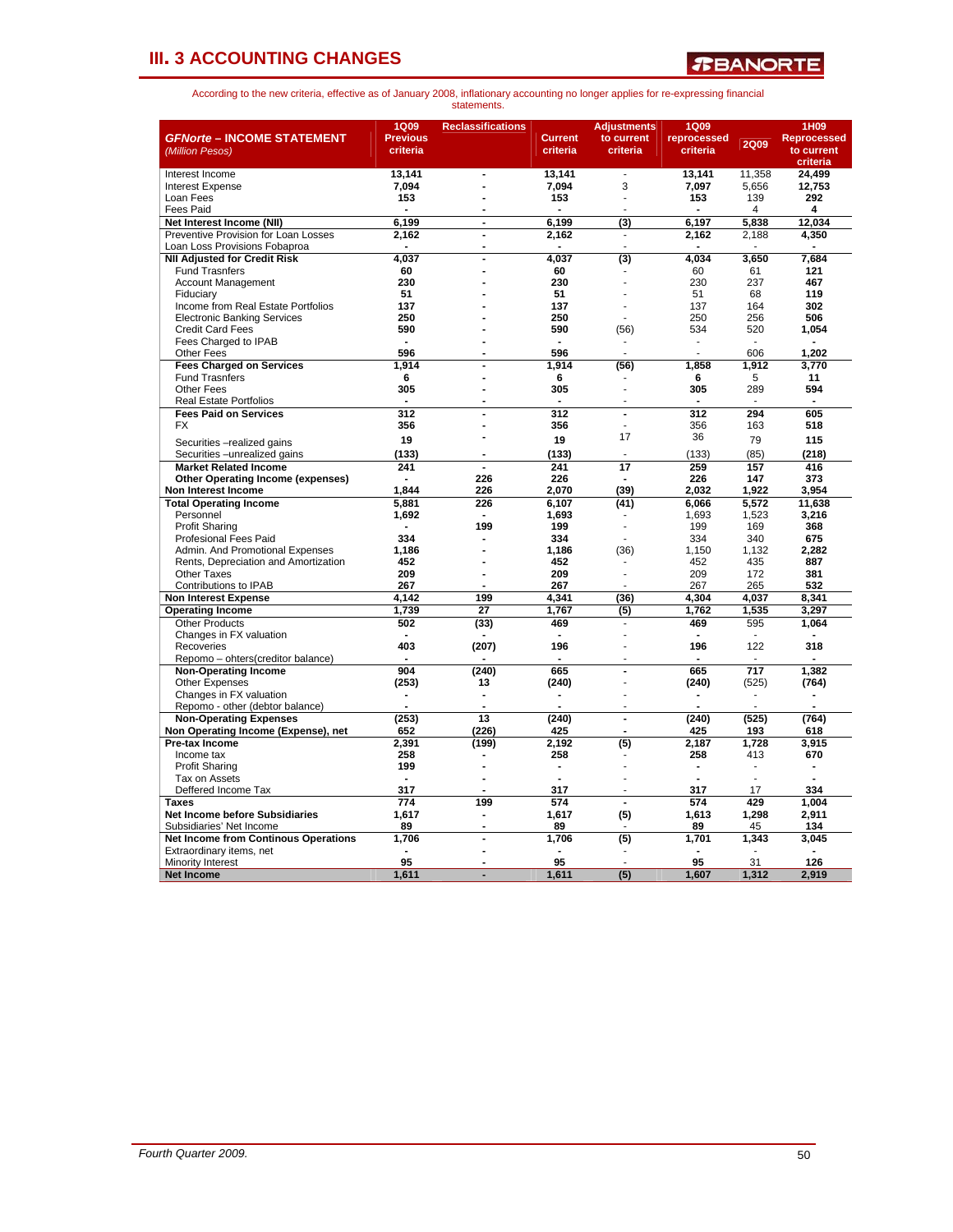| <i><b>GFNORTE – BALANCE SHEET</b></i>                        | <b>1Q09</b><br><b>Previous</b> | <b>Reclassifi</b><br>cations |                            | <b>Adjustm</b><br>ents to | <b>1Q09</b><br>reprocessed |                |  |
|--------------------------------------------------------------|--------------------------------|------------------------------|----------------------------|---------------------------|----------------------------|----------------|--|
| (Milliones Pesos)                                            | criteria                       |                              | <b>Current</b><br>criteria | current                   | criteria                   | <b>2Q09</b>    |  |
| <b>ASSETS</b>                                                |                                |                              |                            | criteria                  |                            |                |  |
| <b>Cash and Due from Banks</b>                               | 56,317                         | (14)                         | 56,303                     | $\blacksquare$            | 56,303                     | 56,918         |  |
| <b>Margin Accounts</b>                                       |                                | 14                           | 14                         |                           | 14                         | 17             |  |
| Negotiable Instruments                                       | 5,172                          |                              | 5,172                      |                           | 5,172                      | 25,672         |  |
| Securities Available for Sale                                | 11,870                         |                              | 11,870                     |                           | 11,870                     | 11,566         |  |
| Securities Held to Maturity                                  | 217,922                        |                              | 217,922                    |                           | 217,922                    | 210,702        |  |
| <b>Investment in Securitiees</b>                             | 234,965                        | ۰                            | 234,965                    |                           | 234,965                    | 247,940        |  |
| <b>Non-assigned Sec for Settlement</b>                       |                                | $\overline{a}$               | $\blacksquare$             |                           |                            | $\blacksquare$ |  |
| Debtor balance in repo trans, (net)                          | 1,620                          |                              | 1,620                      |                           | 1,620                      | 16             |  |
|                                                              |                                |                              | $\blacksquare$             |                           |                            |                |  |
| <b>Securities Lending</b>                                    |                                | 6,406                        | 6,406                      |                           | 6,406                      | 5,525          |  |
| For trading                                                  |                                | 2,529                        | 2,529                      |                           | 2,529                      | 1,142          |  |
| For hedging                                                  | 8,936                          | (8,936)                      |                            |                           |                            |                |  |
| <b>Derivatives</b><br>Operations w/ Derivatives & Securities | 8,936                          | -                            |                            |                           | 8,936                      |                |  |
|                                                              |                                |                              | 8,936                      |                           |                            | 6,667          |  |
| <b>Commercial Loans</b>                                      | 122,563                        |                              | 122,563                    |                           | 122,563                    | 120,616        |  |
| <b>Financial INtermediaries' Loans</b>                       | 10,229                         |                              | 10,229                     |                           | 10,229                     | 8,462          |  |
| <b>Consumer Loans</b>                                        | 27,775                         |                              | 27,775                     |                           | 27,775                     | 26,651         |  |
| Mortgage Loans                                               | 47,023                         |                              | 47,023                     |                           | 47,023                     | 47,691         |  |
| Government Entities' Loans                                   | 28,592                         |                              | 28,592                     |                           | 28,592                     | 31,921         |  |
| <b>IPAB Loans</b>                                            |                                |                              | $\blacksquare$             |                           |                            | ÷.             |  |
| <b>Performing Loans</b>                                      | 236,181                        | ٠                            | 236,181                    |                           | 236,181                    | 235,342        |  |
| <b>Commercial Loans</b>                                      | 2,187                          | (6)                          | 2,181                      |                           | 2,181                      | 2,796          |  |
| Financial Intermediaries' Loans                              | 3                              |                              | 3                          |                           | 3                          | ä,             |  |
| Consumer Loans                                               | 2,541                          |                              | 2,541                      |                           | 2,541                      | 2,584          |  |
| Mortgage Loans                                               | 825                            |                              | 825                        |                           | 825                        | 919            |  |
| Government Entities' Loans                                   | $\blacksquare$                 |                              | $\blacksquare$             |                           | $\blacksquare$             | $\sim$         |  |
| Past due Loans                                               | 5,556                          | (6)                          | 5,550                      | $\overline{\phantom{a}}$  | 5,550                      | 6,299          |  |
| <b>Gross Loan Portfolio</b>                                  | 241,737                        | (6)                          | 241,731                    | $\overline{\phantom{a}}$  | 241,731                    | 241,641        |  |
| Preventive Loan Loss Reserves                                | 6,051                          | -                            | 6,051                      |                           | 6,051                      | 6,426          |  |
| <b>Net Loan Portfolio</b>                                    | 235,686                        | (6)                          | 235,680                    |                           | 235,680                    | 235,216        |  |
| <b>Acquired Collection Rights</b>                            | 2,923                          |                              | 2,923                      |                           | 2,923                      | 2,804          |  |
| Total Loan Portfolio                                         | 238,609                        | (6)                          | 238,603                    |                           | 238,603                    | 238,020        |  |
| Benef.receivab.securitiz. transactions                       | 699                            |                              | 699                        |                           | 699                        | 557            |  |
| Sundry Debtors & Other Accs Rec, net                         | 13,764                         | 6                            | 13,769                     |                           | 13,769                     | 10,770         |  |
| Inventories                                                  | 479                            |                              | 479                        |                           | 479                        | 312            |  |
| Foreclosed Assets, net                                       | 841                            |                              | 841                        |                           | 841                        | 800            |  |
| Real Estate, Furniture & Equipment, net                      | 8,459                          |                              | 8,459                      |                           | 8,459                      | 8,419          |  |
| <b>Investments in Subsidiaries</b>                           | 2,668                          |                              | 2,668                      |                           | 2,668                      | 2,896          |  |
| Deferred Taxes, net                                          | 147                            |                              | 147                        |                           | 147                        | 141            |  |
| Deferred charges, and intangibles                            |                                | 5,799                        | 5,799                      |                           | 5,799                      | 4,330          |  |
| Other short and long term assets                             |                                | 4,499                        | 4,499                      | 35                        | 4,534                      | 4,119          |  |
| Other assets                                                 | 5,506                          | (5,506)                      |                            |                           |                            |                |  |
| Intangibles                                                  | 293                            | (293)                        |                            |                           |                            |                |  |
| <b>Other Assets</b>                                          | 4,499                          | (4, 499)                     |                            |                           |                            |                |  |
|                                                              | 10,298                         | -                            | 10,298                     | 35                        | 10,333                     | 32,345         |  |
| <b>Total Assets</b>                                          | 577,802                        | ۰                            | 577,802                    | 35                        | 577,837                    | 581,922        |  |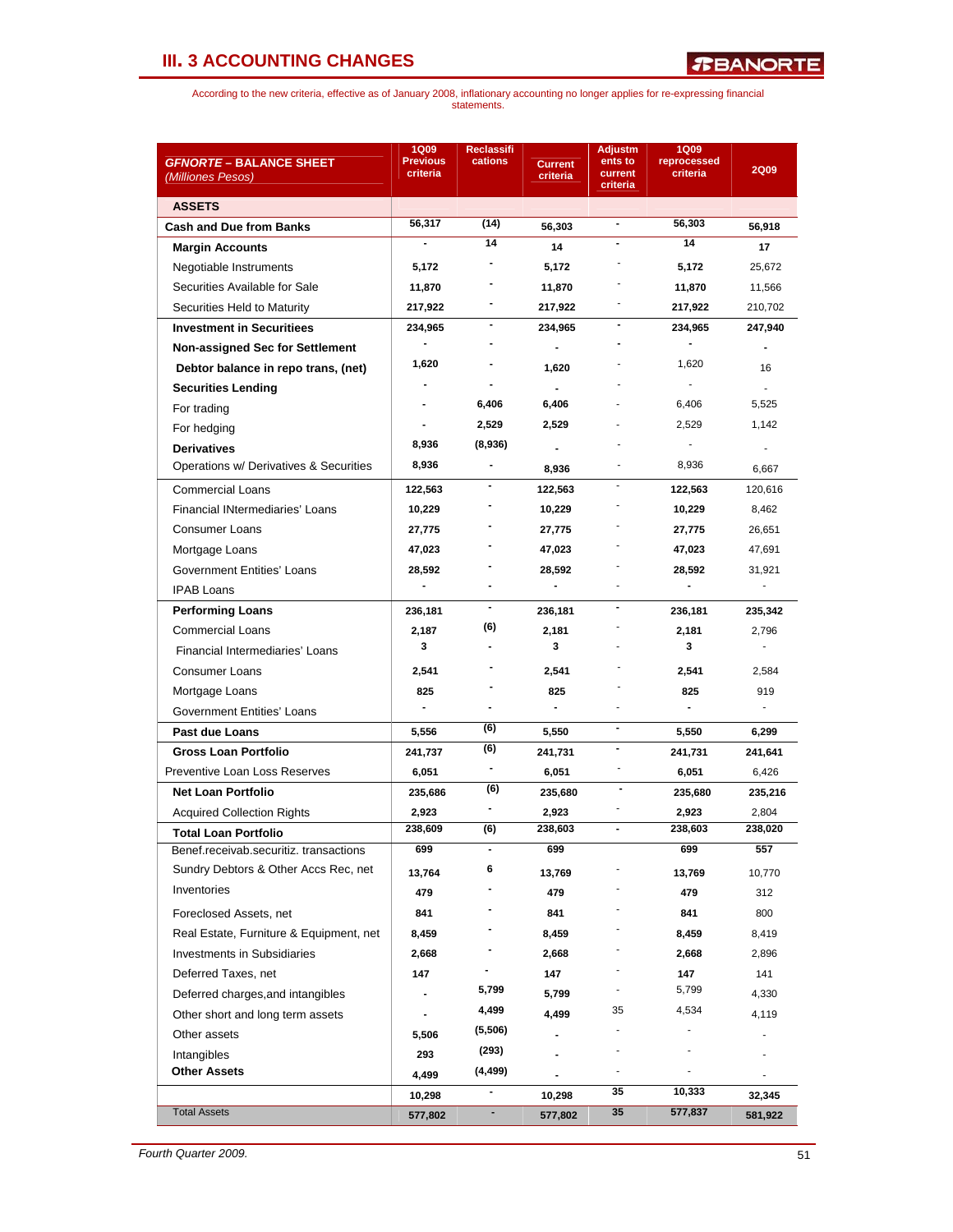| <b>GFNORTE - BALANCE SHEET</b><br>(Milliones Pesos) | <b>1Q09</b><br><b>Previous</b><br>criteria | Reclassifi<br>cations | <b>Current criteria</b>  | <b>Adjust</b><br>ments<br>to | <b>1Q09</b><br>reproc<br>essed | <b>2Q09</b> |
|-----------------------------------------------------|--------------------------------------------|-----------------------|--------------------------|------------------------------|--------------------------------|-------------|
| <b>LIABILITIES</b>                                  |                                            |                       |                          |                              |                                |             |
| <b>Demand Deposits</b>                              | 120,255                                    | $\blacksquare$        | 120,255                  | $\blacksquare$               | 120,255                        | 123,755     |
| <b>Time Deposits</b>                                | 134,964                                    |                       | 134,964                  |                              | 134,964                        | 141,608     |
| <b>Bank Bonds</b>                                   | $\blacksquare$                             |                       | $\blacksquare$           |                              |                                |             |
| Deposits                                            | 255,219                                    |                       | 255,219                  | $\blacksquare$               | 255,219                        | 265,363     |
| Immediate Redemption Loans                          | 4,180                                      |                       | 4,180                    |                              | 4,180                          | 501         |
| <b>Short Term Loans</b>                             | 25,322                                     |                       | 25,322                   |                              | 25,322                         | 25,057      |
| Long Term Loans                                     | 10,723                                     |                       | 10,723                   |                              | 10,723                         | 9,727       |
| Due to Banks & Correspondents                       | 40,225                                     |                       | 40,225                   |                              | 40,225                         | 35,285      |
| Assigned securities to settle                       | 420                                        |                       | 420                      |                              | 420                            | 540         |
| <b>Creditor Balances in Repo Trans, net</b>         | 191,479                                    |                       | 191,479                  |                              | 191,479                        | 200,933     |
| <b>Securities Lending</b>                           |                                            |                       |                          |                              |                                |             |
| <b>Repo Transactions with Collateral</b>            | 304                                        |                       | 304                      |                              | 304                            |             |
| Trading                                             |                                            | 6,300                 | 6,300                    | (18)                         | 6,282                          | 5,219       |
| Hedging                                             |                                            | 5,345                 | 5,345                    |                              | 5,345                          | 3,976       |
| <b>Transactions with Derivatives</b>                | 11,646                                     | (11, 646)             |                          | ٠                            |                                |             |
|                                                     | 11,646                                     |                       | 11,646                   | (18)                         | 11,628                         | 9,195       |
| <b>Operations w/ derivatives and Securities</b>     | 203,849                                    |                       | 203,849                  | (18)                         | 203,831                        | 210,668     |
| Income Tax payable                                  | 496                                        | (285)                 | 211                      |                              | 211                            | 170         |
| Profit Sharing.                                     |                                            | 285                   | 285                      |                              | 285                            | 371         |
| Creditor for settlement of transactions             |                                            | 6,832                 | 6,832                    |                              | 6,832                          |             |
| Other loans and accounts payable                    | 17,726                                     | (6, 832)              | 10,894                   | $\overline{a}$               | 10,894                         | 1,709       |
|                                                     |                                            |                       |                          | $\blacksquare$               |                                | 8,516       |
| <b>Other Payable accounts</b>                       | 18,222                                     |                       | 18,222                   |                              | 18,222                         | 10,767      |
| <b>Subordinated Debentures</b>                      | 18,053                                     |                       | 18,053                   |                              | 18,053                         | 17,783      |
| <b>Deferred Taxes</b>                               |                                            |                       |                          | 58                           |                                |             |
| <b>Deferred Credits</b>                             | 1,336                                      |                       | 1,336                    | 40                           | 1,393                          | 1,464       |
| <b>TOTAL LIABILITIES</b>                            | 536,903                                    |                       | 536,903                  |                              | 536,943                        | 541,330     |
| <b>EQUITY</b>                                       |                                            |                       |                          |                              |                                |             |
| Paid-in Capital                                     | 11,932                                     |                       | 11,932                   |                              | 11,932                         | 11,945      |
| <b>Share Subscription Premiums</b>                  | 1.530                                      |                       | 1,530                    | $\sim$                       | 1,530                          | 1,247       |
| <b>Subordinated Convertible Debentures</b>          | $\overline{\phantom{0}}$                   |                       | $\overline{\phantom{a}}$ |                              |                                |             |
| <b>Subscribed Capital</b>                           | 13,462                                     | -                     | 13,462                   | $\blacksquare$               | 13,462                         | 13,192      |
| <b>Capital Reserves</b>                             | 2,748                                      |                       | 2,748                    |                              | 2,748                          | 3,173       |
| Retained earnings                                   | 23,965                                     |                       | 23,965                   |                              | 23,965                         | 23,459      |
| Results from sec available for sale                 | (1, 315)                                   |                       | (1, 315)                 |                              | (1, 315)                       | (867)       |
| Results from valuation of securities                |                                            |                       |                          |                              |                                | (1, 342)    |
| Resuls from Conversion of Foreign Ops               | 1,244                                      |                       | 1,244                    |                              | 1,244                          | (1,580)     |
| Surplus (deficit) in capital restatement            |                                            |                       |                          |                              |                                |             |
| Results of Non Monetary Fixed Assets                |                                            |                       |                          |                              |                                |             |
| Results of Non Monetary Invesment Assets            | (2,833)                                    |                       | (2,833)                  |                              | (2,833)                        |             |
| Adjusments in the Employees' Pension                | -                                          |                       |                          |                              |                                |             |
| <b>Accumulated Effect or Deferred Liabilites</b>    |                                            |                       |                          | $\blacksquare$               |                                |             |
| Net Income                                          | 1,611                                      |                       | 1,611                    | (5)                          | 1,607                          | 2,923       |
| Minority Interest                                   | 2,016                                      |                       | 2,016                    |                              | 2,016                          | 1,633       |
| <b>Earned Capital</b>                               | 27,437                                     |                       | 27,437                   | (5)                          | 27,432                         | 27,400      |
| <b>Total Equity</b>                                 | 40,899                                     | ۰                     | 40,899                   | (5)                          | 40,894                         | 40,592      |
| TOTAL LIABILITIES AND EQUITY                        | 577,802                                    |                       | 577,802                  | 35                           | 577,837                        | 581,922     |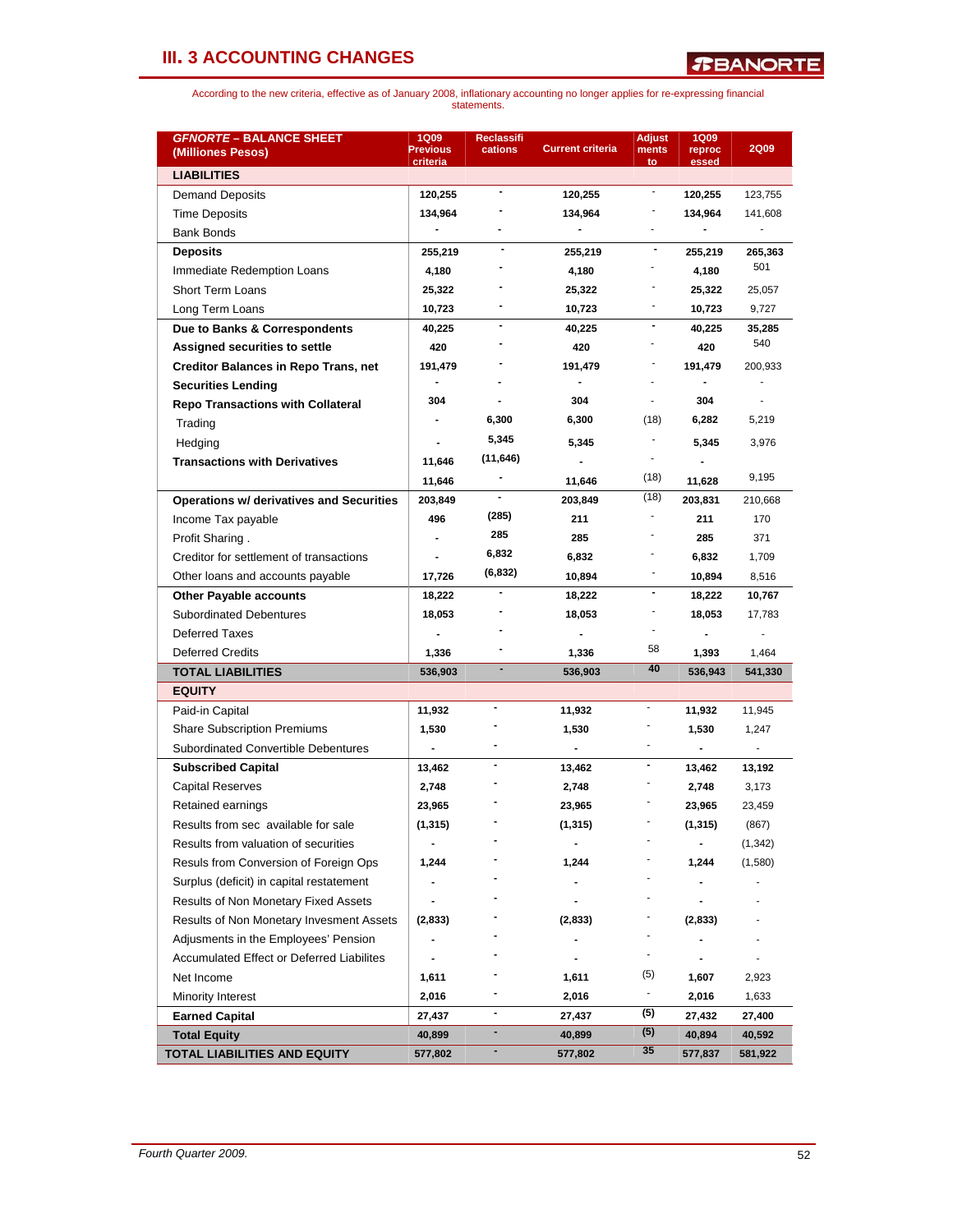According to the new criteria, effective as of January 2008, inflationary accounting no longer applies for re-expressing financial statements.

### • **Special accounting treatment to various support programs implemented in response to the swine flu outbreak.**

As a result of the slowdown in economic activity due to the health measures undertaken by federal and local authorities to contain the swine flu outbreak, the bank took the decision to support the entities and economic sectors affected through the implementation of various support programs to the most vulnerable clients. These programs were implemented in two phases:

- I. Emerging plan to support SME's, which consists of:
	- Deferral of principal for 3 months for companies and businesses affected mainly in Mexico City, the State of Mexico and San Luis Potosí.
	- Deferral of principal for 6 months, including a 3 month interest payment grace period for companies affected in the tourist zones of Riviera Maya, Nayarit, Jalisco y Baja California Sur.

In light of this, the Banking and Securities Commission (CNBV) issued special accounting criteria through the bulletin number 100/014/2009, in which it authorized the defferal of principal and interest according to the Plan; these will not be considered as reestructured loans as established by pharagraph 24 of criteria B-6 "Loan Portfolio" and so they remain as performing loans during the term established by the Plan. Also, these loans are contemplated as performing loans for determination of preventive reserves.

## II. Support for mortgage, car, credit card and consumer loans consist of:

## Mortgage Loans

• Deferral of principal and interest payments for up to 4 months.

Car and Consumer Loans

• Deferral of principal and interest payments for up to 3 months..

Credit Cards

• Deferral of minimum payment for up to 3 months.

In this respect, the communique number 100/021/2009 issued on June 12, 2009 by the Banking and Securities Commission established special accounting criteria applicable as of the date of publication of the communication and for the duration of the support program, for mortgage, car, credit cards, personal and payroll loans granted or with payment sources located in the Riviera Maya, Riviera Nayarita, Mazatlán and los Cabos zones. This special criteria authorizes the insitution to:

a) Consider loans subject to renovations as performing at the moment of renewal, without applying the requisite established in pharagraphs 52 and 53 of criteria B-6 "Loan Portfolio" consisting of the borrower paying total accrued interest on time as per the terms and conditions originally agreed upon and 25% of the original loan amount. This is applicable to loans that were performing until April 15, 2009 in accordance with pharagraph 8 of criteria B-6.

This authorization is not applicable to loans that participate in the Debtor Support Programs for Banks established by the Federal Government and the banking industry.

b) Not consider as reestructured loans those performing credits in which principal and interest deferrals is granted in accordance with pharagraph 24 of criteria B-6 and will continue as perfoming loans during the term that the deferral is granted. As a consequence, these loans are considered as performing for determination of preventive reserves.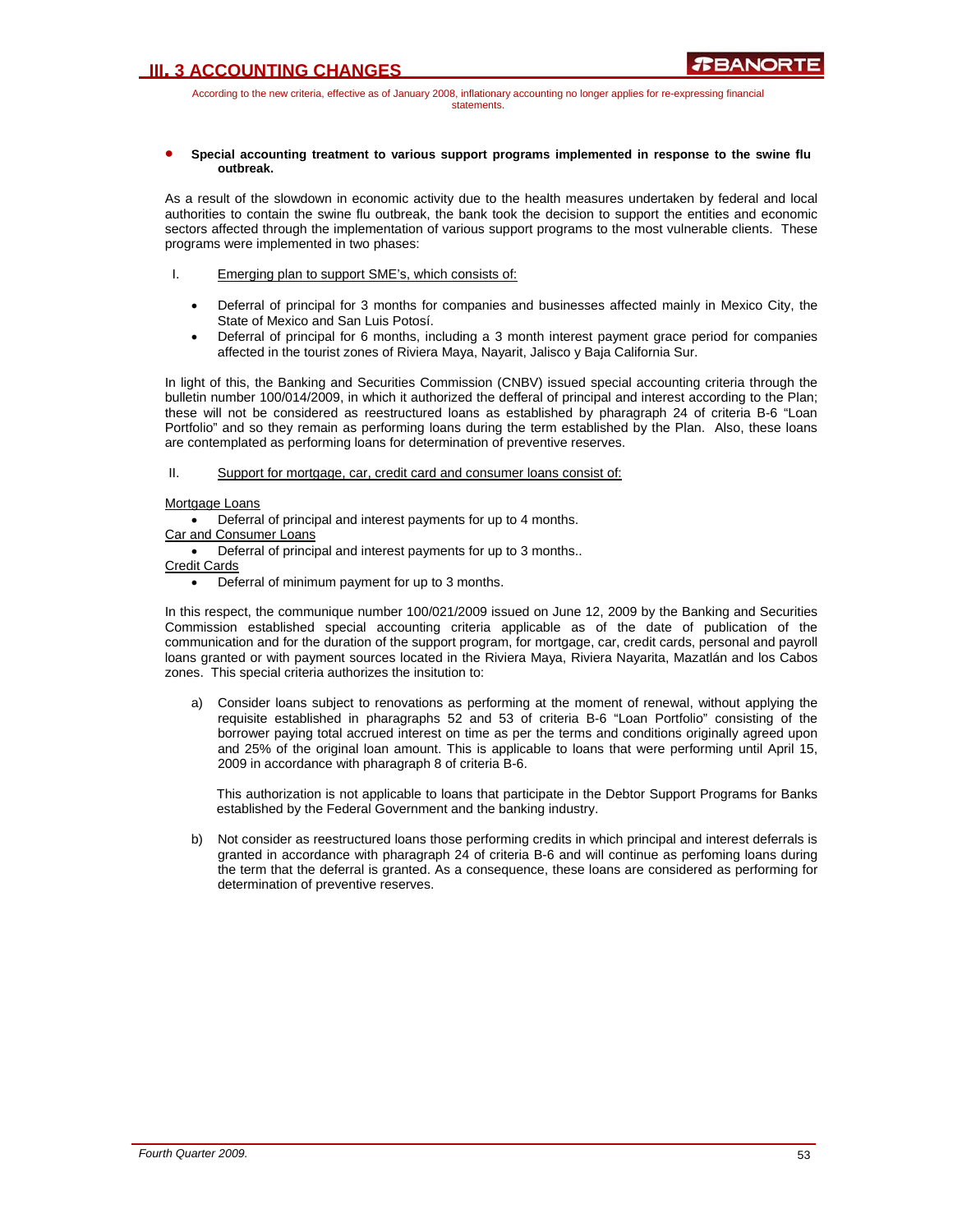**TEANORT** 

According to the new criteria, effective as of January 2008, inflationary accounting no longer applies for re-expressing financial statements.

If these special accounting changes had not been authorized, the balances that the Institution would be presenting in its balance sheet in December 31, 2009, would be:

| <b>PERFORMING LOANS (Pesos)</b>       |                    |
|---------------------------------------|--------------------|
| <b>Commercial Loans</b>               |                    |
| Business or commercial activity       | \$116,588,794,082  |
| <b>Financial Entities</b>             | 7,131,411,221      |
| <b>Government Entities</b>            | 38,992,974,185     |
| <b>Consumer Loans</b>                 | 25,711,466,421     |
| Mortgage Loans                        | 49,880,550,130     |
| TOTAL PERFORMING LOANS                | 238,305,196,039    |
| PAST DUE LOANS                        |                    |
| Commercial loans                      |                    |
| Business or comercial activity        | 3,866,699,799      |
| Consumer Loans                        | 1,942,858,932      |
| Mortgage Loans                        | 1,048,508,902      |
| TOTAL PAST DUE LOANS                  | 6,858,067,633      |
| <b>LOAN PORTFOLIO</b>                 | 245, 163, 263, 672 |
| (Minus) PREVENTIVE LOAN LOSS RESERVES | (7,749,961,712)    |
| LOAN PORTFOLIO, net                   | 237,413,301,960    |
| <b>ACQUIRED COLLECTION RIGHTS</b>     | 2,547,863,626      |
| TOTAL LOAN PORTFOLIO, net             | \$239,961,165,586  |

Also, the net income of this period would be \$5,597,131,169, as a result of booking an additional \$214,775,597 of preventive loan loss reserves and the reduction of \$41,718,091 in interest income due to suspending accumulated interest as a consequence of classifying the loans as past due. These impacts would originate if relief had not been granted to borrowers.

The amount of deferred payments derived from this Plan at the end of December 31, 2009 is as follows:

| (Pesos)        | <b>Deferred Amount</b> |
|----------------|------------------------|
| Consumer Loans | \$18.948               |
|                | \$18.948               |

| The amount of renewed loans according to the plans established is as follows: |                       |
|-------------------------------------------------------------------------------|-----------------------|
| (Pesos)                                                                       | <b>Amount Renewed</b> |
| <b>Commercial Loans</b>                                                       |                       |
| Business or commercial activity                                               | \$703,819,005         |
| <b>Financial Entities</b>                                                     |                       |
| <b>Government Entities</b>                                                    |                       |
| Consumer Loans                                                                | 287,001               |
| Mortgage Loans                                                                |                       |
| <b>TOTAL</b>                                                                  | \$704,106,006         |

• Modification of the consumer portfolio rating methodology for credit card transactions.

On August  $12<sup>th</sup>$ , 2009 the National Banking and Securities Commission (CNBV) issued a resolution that modifies the applicable general regulatory dispositions for credit institutions. This change consists of modifying the applicable rating methodology of revolving consumer portfolios, so that parameters used to estimate loan loss reserves reflect, based on the current environment, the expected 12 month losses for credit cards.

In accordance with the aforementioned change, the Institution opted to recognize on September 2009 an impact charged against results of previous fiscal years corresponding to the initial accumulated financial effect of the first application of these new dispositions in accordance with Section I of the second transitory article .

The accounting recognition of the aforementioned effect was Ps 1,135,732,953 charged to the equity account corresponding to "results of previous fiscal years" against a loan for the same amount to the "estimated loan loss reserves" account of the Balance Sheet. The corresponding deferred taxes were registered through a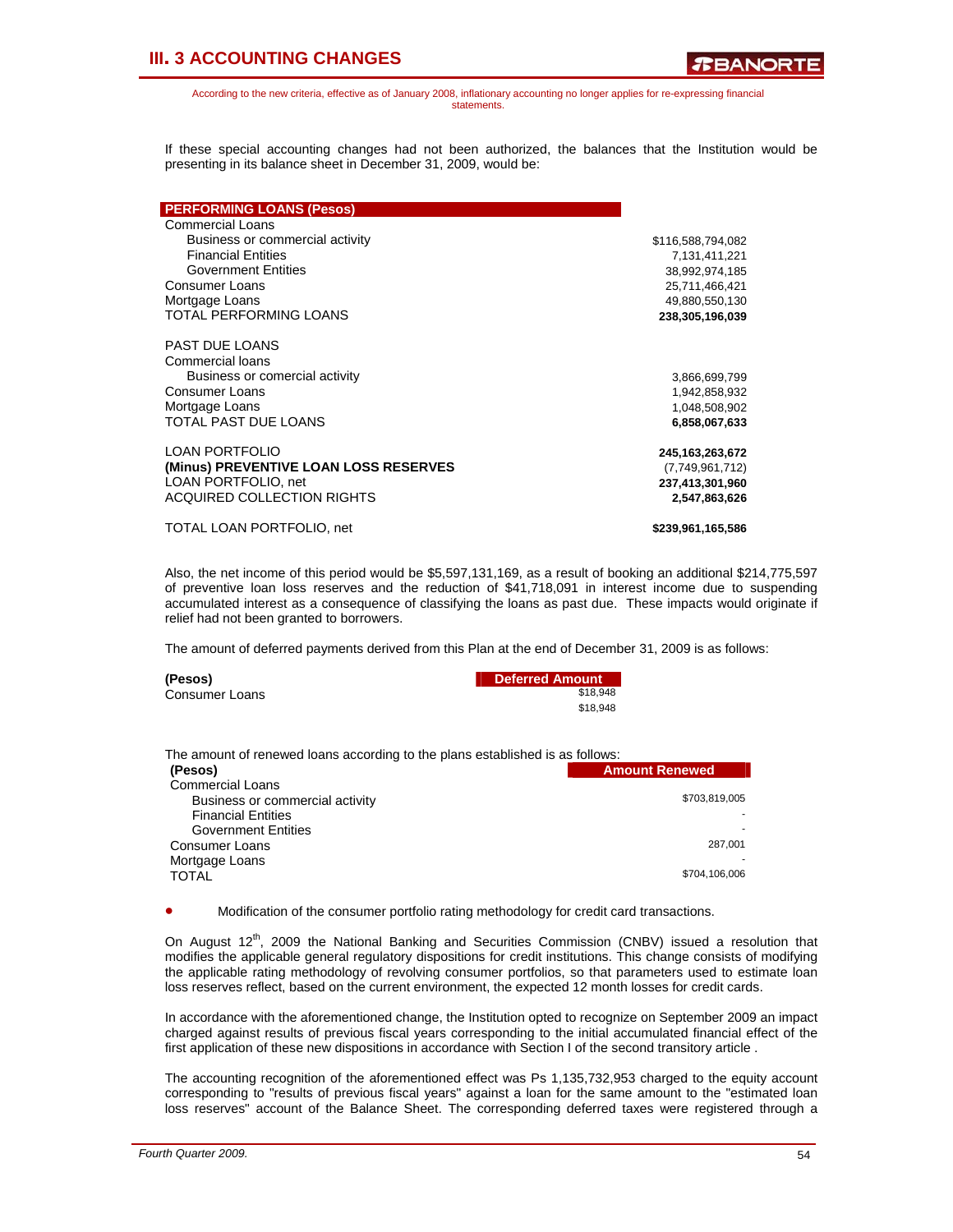According to the new criteria, effective as of January 2008, inflationary accounting no longer applies for re-expressing financial

statements.

charge in the "deferred taxes" account in the Balance Sheet amounting to Ps 431,578,522 against a loan in "results of previous fiscal years " in equity.

Acknowledgement of the effect of the aforementioned and the amounts to be registered and presented in the balance sheet as well as the income statement, are:

| <b>Balance Sheet</b>                          | <b>Original figures</b> | Effect        | <b>Presented figures</b> |
|-----------------------------------------------|-------------------------|---------------|--------------------------|
| (Pesos)                                       |                         |               |                          |
| <b>Loan Portfolio</b>                         | 234,878,476,487         |               | 234,878,476,487          |
| (less) Provisions for loan losses             | 7,358,157,592           |               | 7,358,157,592            |
| Loan Portfolio, net                           | 227,520,318,895         |               | 227,520,318,895          |
| Acquired collection rights                    | 2,547,863,626           |               | 2,547,863,626            |
| <b>Total Loan Portfolio, net</b>              | 230,068,182,521         |               | 230,068,182,521          |
| <b>Deferred Taxes</b>                         | 1,465,777,740           |               | 1,465,777,740            |
| <b>Total Assets</b>                           | \$<br>549,429,501,883   |               | \$<br>549,429,501,883    |
|                                               |                         |               |                          |
| <b>Equity</b>                                 |                         |               |                          |
| Results from previous years                   | 18,338,871,549          | 704,154,431   | 19,043,025,980           |
| <b>Majority Net Results</b>                   | 5,131,612,275           | (704,154,431) | 4,427,457,844            |
| Total Equity                                  | 41,004,772,289          |               | 41,004,772,289           |
| <b>Total Liabilities plus Equity</b>          | \$<br>549.429.501.883   |               | \$<br>549,429,501,883    |
|                                               |                         |               |                          |
| <b>Income Statement</b>                       |                         |               |                          |
|                                               |                         |               |                          |
| <b>Net Interest Income</b>                    | 22,405,907,245          |               | 22,405,907,245           |
| Provisions for loan losses                    | 8,181,077,489           | 1,135,732,953 | 9,316,810,442            |
| Net Interest Income adjusted for credit risks |                         |               |                          |
|                                               | 14,224,829,757          | 1,135,732,953 | 13,089,096,804           |
| Deferred Income Taxes (net)                   | (537,174,871)           | (431,578,522) | (968, 753, 393)          |
| <b>Net Income</b>                             | \$<br>5,131,612,275     | (704,154,431) | \$<br>4,427,457,844      |

Results for asset accounts and items will not be affected by the changes in accounting regulations; however equity and income statements will suffer variations in relation to the figures presented at closing of 2009.

#### • **Changes in accounting rules**

On July 30 2009, the National Banking and Securities Commission (CNBV) issued changes to accounting criteria applicable, among others, to auxiliary credit institutions, financial companies of limited scope and regulated financial companies of multiple scope; also on August 31 2009, it issued changes in accounting criteria applicable to mutual funds. These changes were done to make them consistent with the financial information norms established in Mexico and abroad. They are similar to the changes recently implemented for Credit Institutions and Broker Dealers in 2Q09.

### • **D-8 Bulletin: Stock based compensation**

Banorte grants GFNORTE shares to its executives through different structured payments plans based on those shares. These plans are managed by trusts that Banorte constitutes and gives the necessary resources so that at the beginning of each plan, they can purchase directly in the financial markets the shares needed to fulfill these stock based plans.

The Financial Norm D-8, Stock based Payments, which is effective for fiscal exercises that begin as of January 2009, requires those entities that grant stock based payment plans to recognize an expense for the services received by the executives that are beneficiaries of the plans.

When a subsidiary grants stock plans of its holding Company, the NIF D-8 establishes that the accounting recognition of the expenditure must be made as if the plan was settled in cash at reasonable value, each period that the financial information is presented along with the assumptions known at that date.

On the other hand, the Holding must recognize such expenditure as if the plan was to be settled with shares. Under this scheme, the plan is valued in the beginning at the Holding level and must be later revalued.

In the consolidated financial statements with the Group's subsidiaries, the items recognized in its banking subsidiary derived from the recognition and valuation of the share plans granted have been eliminated through consolidation movements of Ps 103 million. In this sense, an expense incurred by the Financial Group of up to Ps 52 million has been recognized, which results in a net positive effect in the financial statements of the holding Company of Ps 51 million.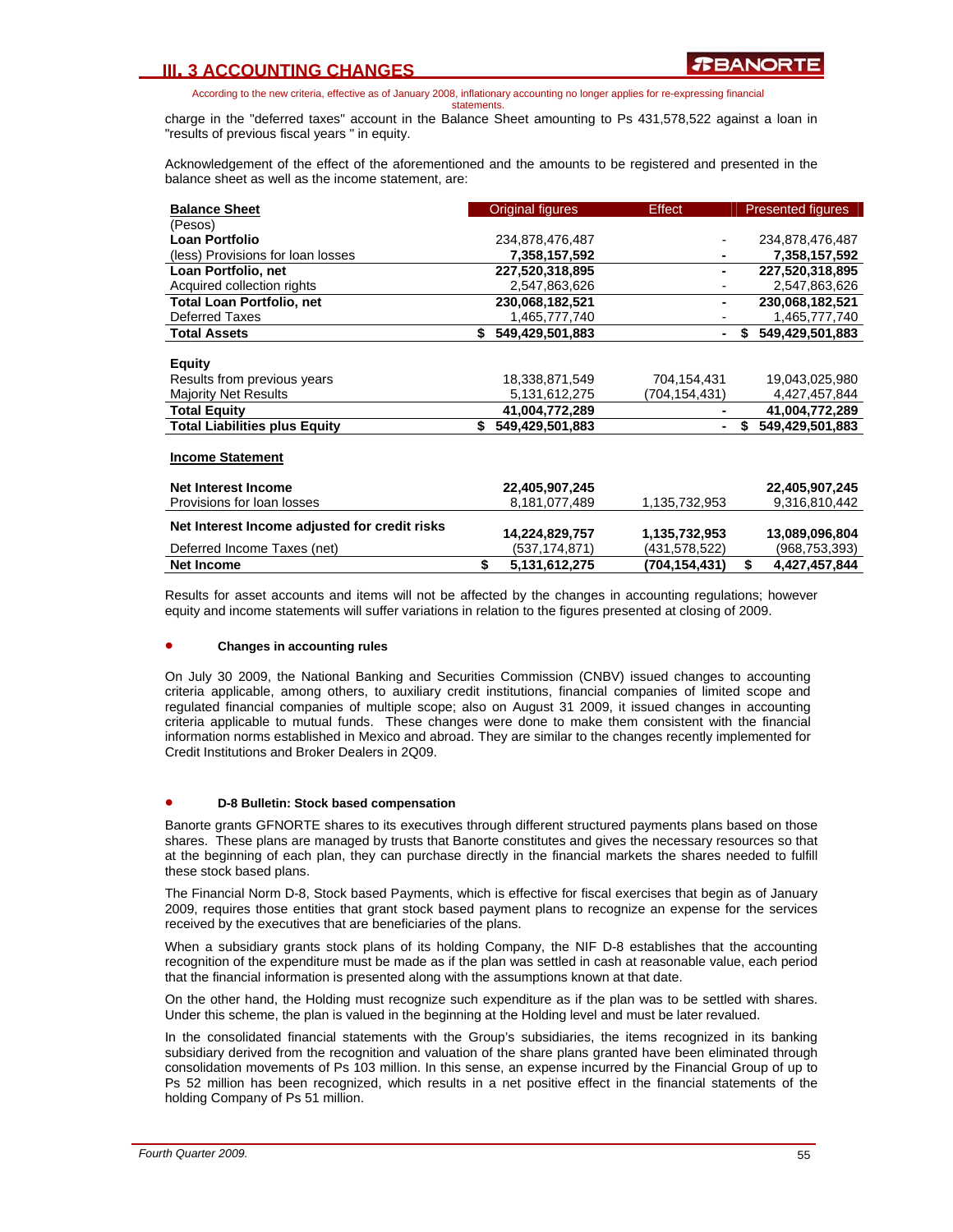## **III. 4 LOAN PORTFOLIO SALES TO SOLIDA**

According to the new criteria, effective as of January 2008, inflationary accounting no longer applies for re-expressing financial statements.

# **LOAN PORTFOLIO SALES TO SOLIDA ADMINISTRADORA DE PORTAFOLIOS**

On February, 2003 Banorte sold Ps \$1.9 billion (Ps \$1.861 billion in Past-due loans & Ps \$64 million in Performing loans) of its own portfolio (including interests) to its subsidiary Sólida Administradora de Portafolios, S.A. de C.V. for Ps \$378 million. The transaction was done based on August 2002 figures, and therefore the final figure that affected the February balance was Ps \$1.856 billion, once the collections made since August 2002 are considered. The past-due portfolio as well as Ps \$1.577 billion in associated loan reserves were cancelled.

As instructed by the CNBV in the document 601-II-323110, we show the integration of the loan portfolio sold in 1Q03 by Banorte to its subsidiary Sólida Administradora de Portafolios, S.A. de C.V. The Purpose of this sale was to concentrate the portfolio in this specialized recovery unit as it had been managing the collections of this loans previously. This was a one time operation.

|                             |        | <b>Local Currency (2)</b> |                          |        | <b>Foreign Currency (USD) (3)</b> |               | <b>Total</b> |        |               |
|-----------------------------|--------|---------------------------|--------------------------|--------|-----------------------------------|---------------|--------------|--------|---------------|
| (Millions of Nominal Pesos) | Aug'02 | Sep'09                    | <b>Dec'09</b>            | Aug'02 | <b>Sep'09</b>                     | <b>Dec'09</b> | Aug'02       | Sep'09 | <b>Dec'09</b> |
| <b>Performing Loans</b>     |        |                           |                          |        |                                   |               |              |        |               |
| Commercial                  | 5      |                           |                          | 5      | ۰                                 | ٠             | 10           |        |               |
| Consumer                    |        | ۰                         | $\overline{\phantom{a}}$ | ۰      | ٠                                 | ٠             | ٠            |        |               |
| Mortgage                    | 54     | 24                        | 27                       | ۰      | ٠                                 | ۰             | 54           | 24     | 27            |
| Total                       | 59     | 24                        | 27                       | 5      | ٠                                 | -             | 64           | 24     | 27            |
| <b>Non Performing Loans</b> |        |                           |                          |        |                                   |               |              |        |               |
| Commercial                  | 405    | 363                       | 361                      | 293    | 113                               | 110           | 698          | 476    | 471           |
| Consumer                    | 81     | 72                        | 72                       | ۰      | ٠                                 | ٠             | 81           | 72     | 72            |
| Mortgage                    | 1.112  | 366                       | 350                      |        | ۰                                 | ۰             | 1,112        | 366    | 350           |
| Total                       | 1,598  | 801                       | 783                      | 293    | 113                               | 110           | 1,891        | 914    | 893           |
| <b>TOTAL LOANS</b>          | 1,657  | 825                       | 810                      | 298    | 113                               | 110           | 1,955        | 938    | 920           |
| Loan Loss Reserves (1)      |        |                           |                          |        |                                   |               |              |        |               |
| Commercial                  | 326    | 350                       | 349                      | 246    | 113                               | 110           | 572          | 463    | 459           |
| Consumer                    | 77     | 72                        | 72                       | ۰      | ٠                                 | ۰             | 77           | 72     | 72            |
| Mortgage                    | 669    | 346                       | 336                      |        | ٠                                 | ٠             | 669          | 346    | 336           |
| Total                       | 1,072  | 768                       | 757                      | 246    | 113                               | 110           | 1,318        | 881    | 867           |

1) Reserve requirements using the same classification method used for the bank.

2) Includes UDIS.<br>3) The dollar portfolio and reserves are re-expressed in pesos.<br>Note 1.- There was a Reserve deficit of Ps 63 mllion as of December 2009.<br>Note 2.- Banorte has a 99.99% stake in Sólida.

In 4Q09 the Loan portfolio showed changes due to: collections for Ps \$6 million, restructures for Ps \$2 million, repossessed assets for Ps \$0.5 millon and Ps \$26 million in charge-offs and discounts. In the Loan loss provisions, there were charge-offs and discounts for Ps \$7 million. There were transfers from performing loans to past due loans for Ps \$1 million and transfers from past due loans to performing loans for Ps \$7 millions.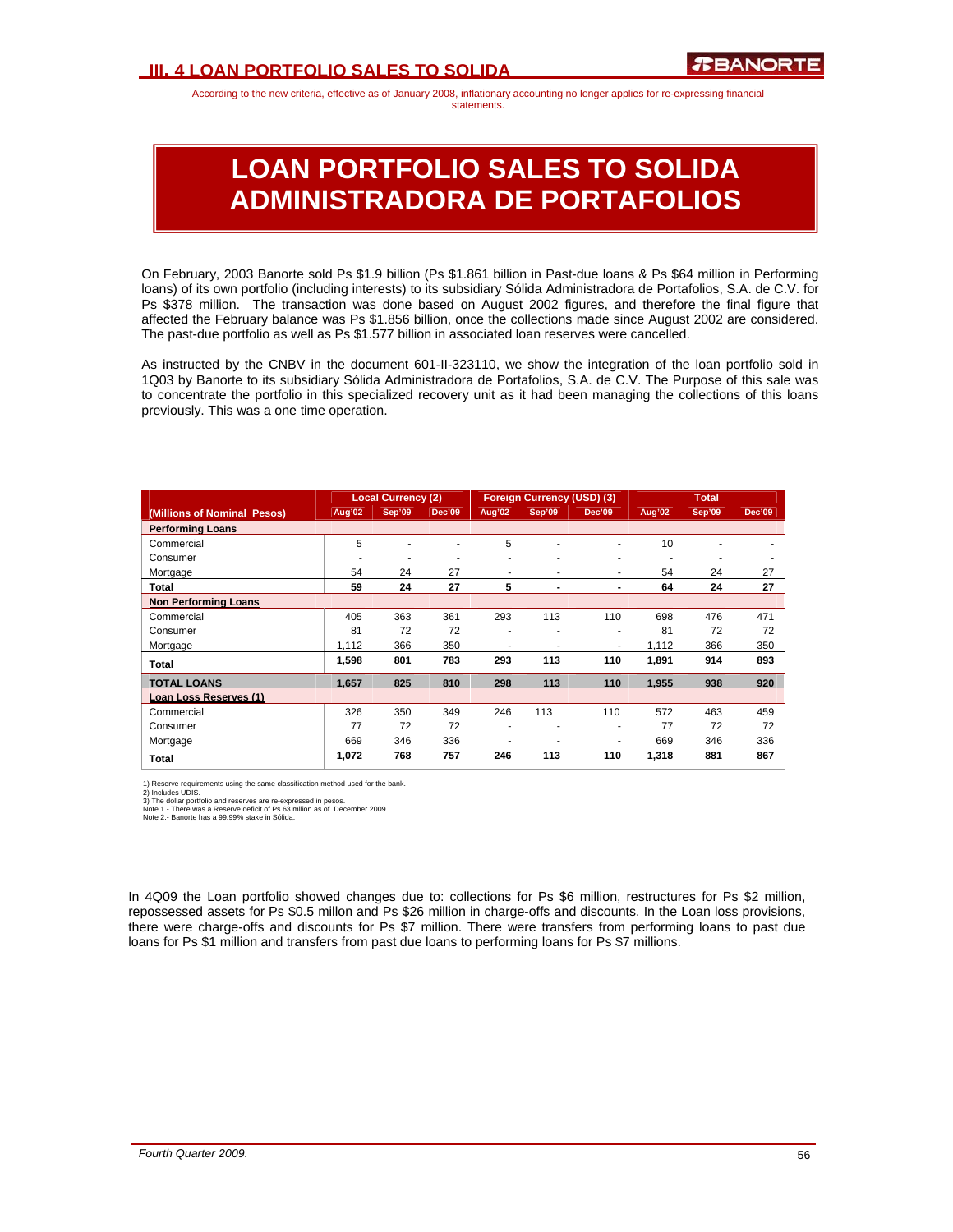# **III. 4 LOAN PORTFOLIO SALES TO SOLIDA**

*R***BANORTE** 

According to the new criteria, effective as of January 2008, inflationary accounting no longer applies for re-expressing financial statements.

As instructed by the CNBV in the document 601-II-323110 for purposes of determining financial indicators and a general disclosure referred to regulations, we show the integration of the Banorte's portfolio including the portfolio which was sold to Sólida Administradora de Portafolios, S.A. de C.V..

|                             | Local Currency (1) |               | Foreign Currency (USD)(2) |               |         | <b>Total</b>  |
|-----------------------------|--------------------|---------------|---------------------------|---------------|---------|---------------|
| (Millions of Nominal Pesos) | Sep'09             | <b>Dec'09</b> | Sep'09                    | <b>Dec'09</b> | Sep'09  | <b>Dec'09</b> |
| <b>Performing Loans</b>     |                    |               |                           |               |         |               |
| Commercial                  | 128,561            | 133,823       | 12,302                    | 11,316        | 140,863 | 145,139       |
| Consumer                    | 25,976             | 25,525        | ÷                         |               | 25,976  | 25,525        |
| Mortgage                    | 46,061             | 47,378        |                           |               | 46,061  | 47,378        |
| Fobaproa / IPAB             | ٠                  |               |                           |               |         |               |
| <b>Performing Loans</b>     | 200,598            | 206,726       | 12,302                    | 11,316        | 212,900 | 218,042       |
|                             |                    |               |                           |               |         |               |
| <b>Non Performing Loans</b> |                    |               |                           |               |         |               |
| Commercial                  | 2,634              | 2,583         | 159                       | 150           | 2,793   | 2,733         |
| Consumer                    | 2,266              | 2,014         |                           | ٠             | 2,266   | 2,014         |
| Mortgage                    | 1,256              | 1,151         | ٠                         | ٠             | 1,256   | 1,151         |
| <b>Non Performing Loans</b> | 6,156              | 5,748         | 159                       | 150           | 6,315   | 5,898         |
|                             |                    |               |                           |               |         |               |
| <b>TOTAL LOANS</b>          | 206,754            | 212,474       | 12,461                    | 11,466        | 219,215 | 223,940       |
|                             |                    |               |                           |               |         |               |
| <b>Loan Loss Reserves</b>   | 7,587              | 7,425         | 259                       | 384           | 7,846   | 7,809         |
| <b>Net Loan Portfolio</b>   | 199,167            | 205,049       | 12,202                    | 11,082        | 211,369 | 216,131       |
| <b>Loan Loss Reserves</b>   |                    |               |                           |               | 124.24% | 132.40%       |
| % Past Due Loans            |                    |               |                           |               | 2.88%   | 2.63%         |

1) Includes UDIS. 2) The dollar portfolio and reserves are re-expressed in pesos.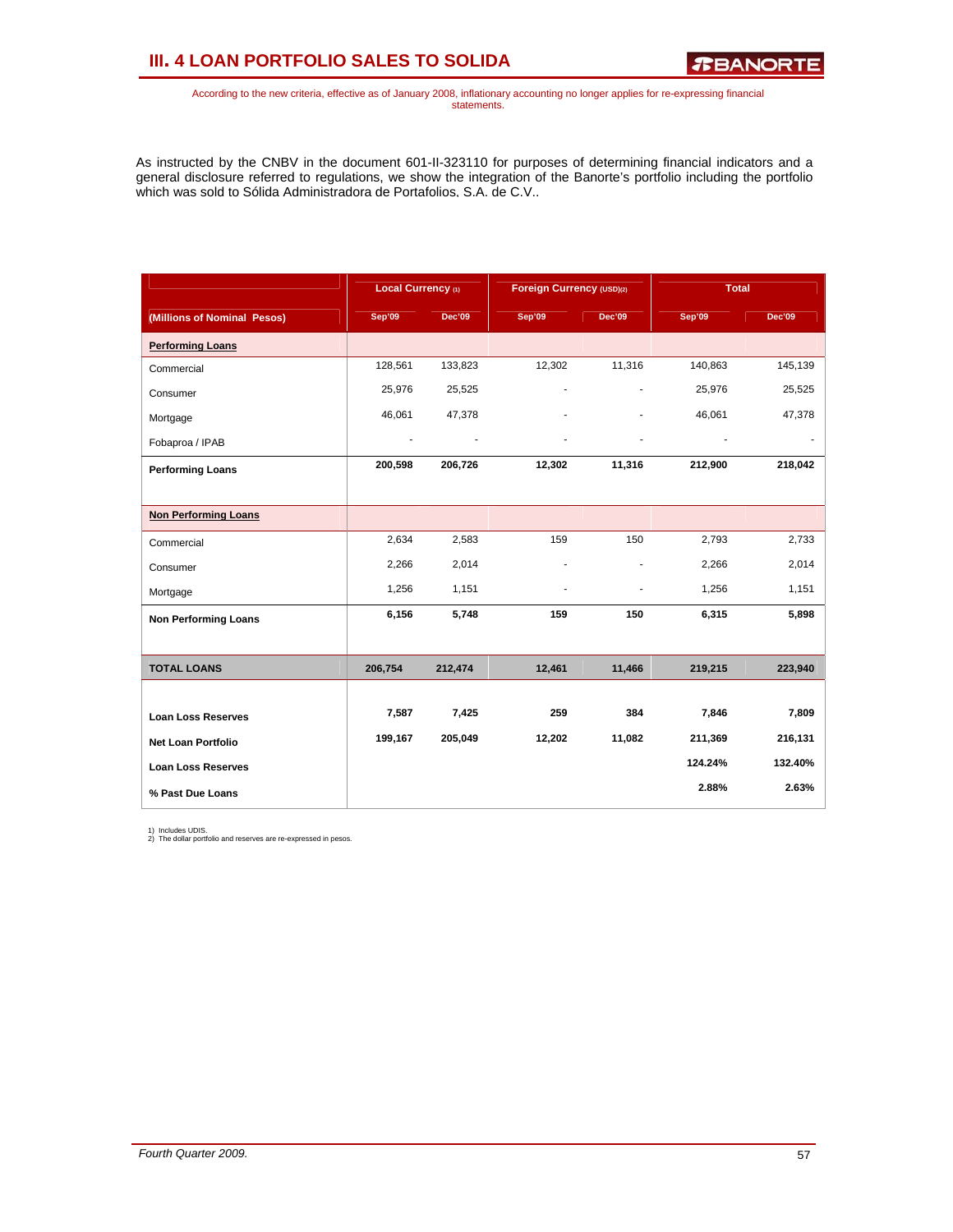According to the new criteria, effective as of January 2008, inflationary accounting no longer applies for re-expressing financial

## statements.

## **NOTES TO FINANCIAL STATEMENTS**

| <b>NEGOTIABLE INSTRUMENTS</b>      | <b>BOOK</b><br><b>VALUE</b> | <b>INTEREST</b> | <b>UNREALIZED</b><br><b>GAIN (LOSS)</b> | <b>MARKET VALUE</b> |
|------------------------------------|-----------------------------|-----------------|-----------------------------------------|---------------------|
| <b>Goverment Securities</b>        | 14,053                      | 31              | (6)                                     | 14,077              |
| <b>Unrestricted</b>                | 109                         |                 | 1                                       | 110                 |
| Cetes                              | 109                         |                 | 1                                       | 110                 |
| <b>Bonds</b>                       |                             |                 |                                         |                     |
| <b>Bondes</b>                      |                             |                 |                                         |                     |
| <b>Bpas</b>                        | $\mathbf{1}$                |                 |                                         | $\mathbf{1}$        |
| <b>Restricted</b>                  | 13,943                      | 31              | (7)                                     | 13,967              |
| Cetes                              | 817                         |                 | $\blacksquare$                          | 817                 |
| <b>Bonds</b>                       | 519                         | 1               |                                         | 520                 |
| <b>Bondes</b>                      | 3,136                       | 2               | (2)                                     | 3,136               |
| <b>Bpas</b>                        | 9,472                       | 28              | (5)                                     | 9,495               |
| <b>Brems</b>                       |                             |                 |                                         |                     |
| <b>UMS</b>                         |                             |                 |                                         |                     |
| <b>Udibonds</b>                    |                             |                 |                                         |                     |
| <b>Stock Certificates</b>          |                             |                 |                                         |                     |
| <b>Banking Securities</b>          | 9,990                       |                 | 4                                       | 9,993               |
| <b>Unrestricted</b>                | 4,936                       |                 | 6                                       | 4,942               |
| <b>Notes</b>                       | 4,936                       |                 | 6                                       | 4,942               |
| Cedes                              |                             |                 |                                         |                     |
| <b>Bonds</b>                       |                             |                 |                                         |                     |
| <b>Stock Certificates</b>          |                             |                 |                                         |                     |
| <b>Other Banking Securities</b>    |                             |                 |                                         |                     |
| <b>Restricted</b>                  | 5,054                       |                 | (2)                                     | 5,051               |
| <b>Notes</b>                       | 5,054                       |                 | (2)                                     | 5,051               |
| Private                            | 259                         | 1               |                                         | 259                 |
| <b>Unrestricted</b>                |                             |                 |                                         |                     |
| <b>Commercial Paper Pesos</b>      |                             |                 |                                         |                     |
| Commercial Paper U.S. Dollars      |                             |                 |                                         |                     |
| <b>PEMEX</b>                       |                             |                 |                                         |                     |
| <b>EUROBONDS</b>                   |                             |                 |                                         |                     |
| <b>Stock Certificates</b>          | 34                          |                 |                                         | 34                  |
| Subordinated paper                 |                             |                 |                                         |                     |
| Other securities                   |                             |                 |                                         |                     |
| Foreign Goverment                  | 65                          |                 |                                         | 65                  |
| <b>Treasury Bonds</b>              |                             |                 |                                         |                     |
| <b>Treasury Bill</b>               |                             |                 |                                         |                     |
| <b>Treasury Notes</b>              | 65                          |                 |                                         | 65                  |
| Other securities                   |                             |                 |                                         |                     |
| Shares listed in the SIC           |                             |                 |                                         |                     |
| Guarantee (collateral) for futures |                             |                 |                                         |                     |
| <b>Mutual Funds</b>                | 65                          |                 |                                         | 64                  |
| <b>Total</b>                       | 24,431                      | 31              | (3)                                     | 24,460              |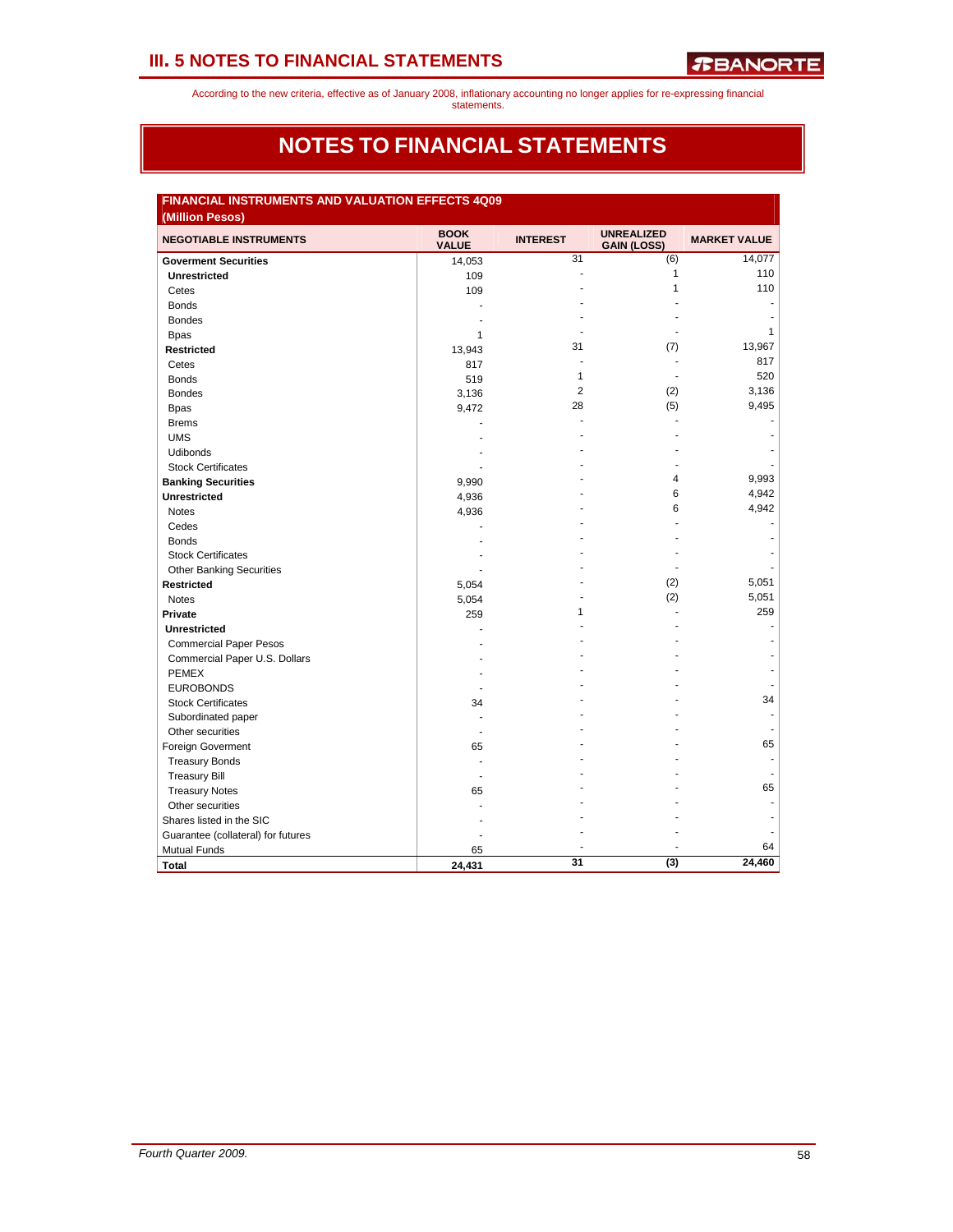|                                    | <b>BOOK</b>  | <b>INTEREST</b> | <b>UNREALIZED</b>  | <b>MARKET VALUE</b> |
|------------------------------------|--------------|-----------------|--------------------|---------------------|
| <b>Securities Held to Maturity</b> | <b>VALUE</b> |                 | <b>GAIN (LOSS)</b> |                     |
| Cetes                              | 722          | 3               |                    | 726                 |
| Affected papers as collateral      | ٠            |                 |                    |                     |
| <b>Fiduciary duties</b>            |              | $\overline{a}$  |                    |                     |
| <b>Goverment Securities</b>        | 139,374      | 643             |                    | 140,016             |
| <b>Restricted</b>                  | 138,987      | 635             |                    | 139,621             |
| Cetes                              |              |                 |                    |                     |
| <b>Bonds</b>                       | 604          | 27              |                    | 631                 |
| <b>Bondes</b>                      | 33,067       | 49              |                    | 33,116              |
| <b>Bpas</b>                        | 103,187      | 502             |                    | 103,689             |
| <b>Brems</b>                       |              | ÷,              |                    |                     |
| <b>UMS</b>                         | 2,125        | 57              |                    | 2,182               |
| Udibonds                           | 3            |                 |                    | 3                   |
| <b>Stock Certificates</b>          | ä,           |                 |                    |                     |
| Unrestricted                       | 387          | 8               |                    | 395                 |
| <b>Bonds</b>                       | ÷.           |                 |                    |                     |
| <b>Bondes</b>                      | 11           |                 |                    | 11                  |
| <b>Bpas</b>                        | 70           |                 |                    | 70                  |
| <b>UMS</b>                         | 280          | 8               |                    | 288                 |
| <b>Stock Certificates</b>          | 26           | $\mathbf{1}$    |                    | 27                  |
| <b>Banking Securities</b>          | 25,911       | 93              |                    | 26,004              |
| Restricted                         | 16,600       | 46              |                    | 16,646              |
| <b>Notes</b>                       |              | ÷               |                    |                     |
| Cedes                              | 9,002        | 21              |                    | 9,023               |
| <b>Bonds</b>                       |              |                 |                    |                     |
| <b>Stock Certificates</b>          | 7,599        | 25              |                    | 7,623               |
| <b>Other Banking Securities</b>    |              | ä,              |                    |                     |
| Unrestricted                       | 9,311        | 47              |                    | 9,358               |
| <b>Bonds</b>                       | 2,550        | $\overline{a}$  |                    | 2,550               |
| <b>Stock Certificates</b>          | 5,607        | 28              |                    | 5,635               |
| <b>Other Banking Securities</b>    | 1,154        | 19              |                    | 1,173               |
| Private                            | 23,406       | 167             |                    | 23,573              |
| <b>Restricted</b>                  | 18,965       | 137             |                    | 19,102              |
| <b>Commercial Paper Pesos</b>      |              | ÷               |                    |                     |
| Commercial Paper U.S. Dollars      |              |                 |                    |                     |
| <b>PEMEX</b>                       | 4,619        | 87              |                    | 4.707               |
| <b>EUROBONDS</b>                   |              |                 |                    |                     |
| <b>Stock Certificates</b>          | 14,345       | 50              |                    | 14,395              |
| <b>Sructured Notes</b>             |              |                 |                    |                     |
| Unrestricted                       | 4,442        | 30              |                    | 4,471               |
| <b>Stock Certificates</b>          | 4,164        | 23              |                    | 4,187               |
| <b>Bonds</b>                       |              |                 |                    |                     |
| <b>PEMEX</b>                       | 278          | $\overline{7}$  |                    | 285                 |
| <b>Sructured Notes</b>             |              |                 |                    |                     |
| <b>Other Unrestricted</b>          |              |                 |                    |                     |
| <b>Other Debt Securities</b>       |              |                 |                    |                     |
| U.S. Government Securities         | 12           |                 |                    | 12                  |
| Subordinated paper                 |              |                 |                    |                     |
| <b>Total</b>                       | 189,425      | 907             | ÷                  | 190,332             |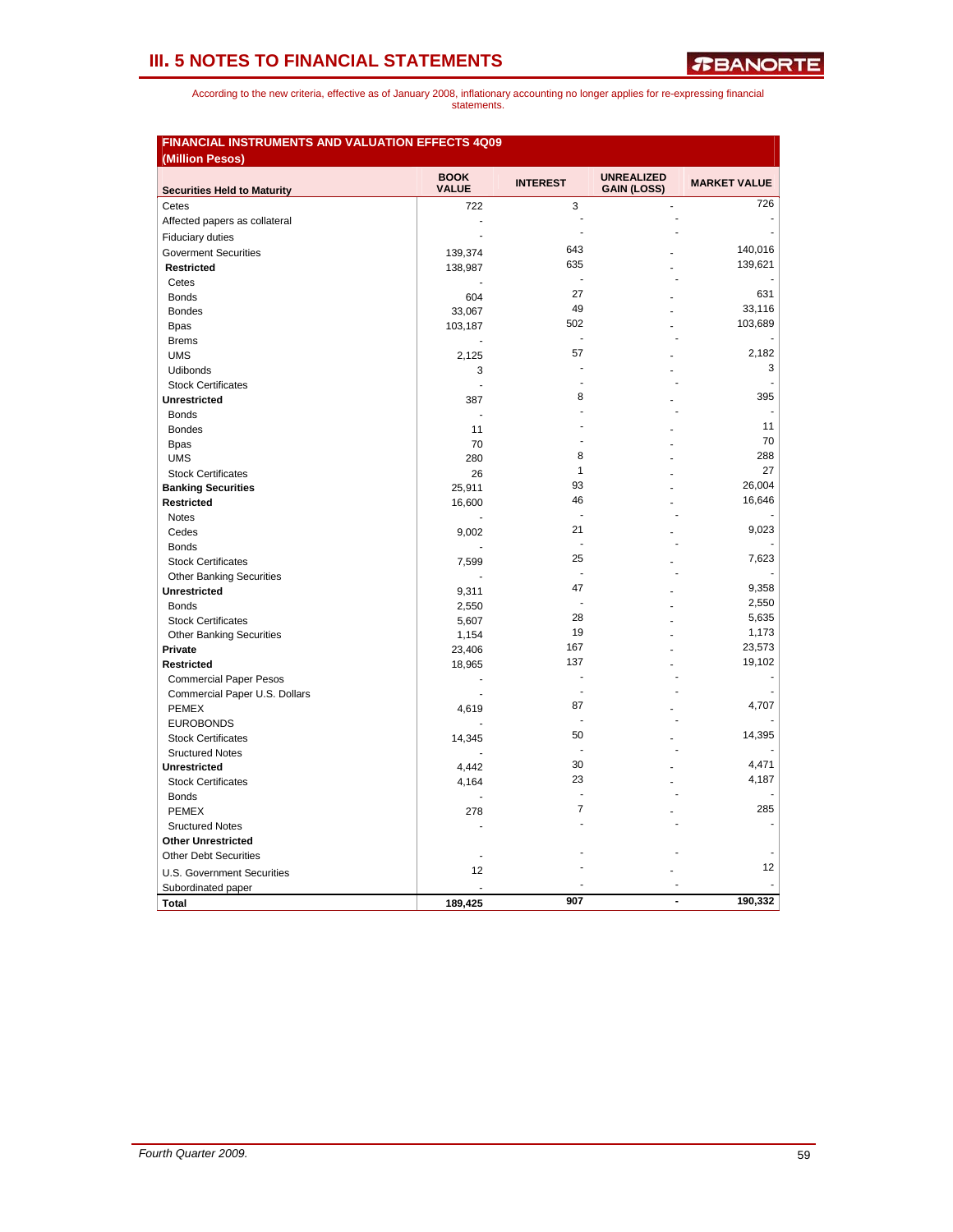According to the new criteria, effective as of January 2008, inflationary accounting no longer applies for re-expressing financial statements.

| <b>SECURITIES HELD FOR SALE 4Q09</b>               |                             |                 |                                         |                     |
|----------------------------------------------------|-----------------------------|-----------------|-----------------------------------------|---------------------|
| (Million Pesos)<br><b>SECURITIES HELD FOR SALE</b> | <b>BOOK</b><br><b>VALUE</b> | <b>INTEREST</b> | <b>UNREALIZED</b><br><b>GAIN (LOSS)</b> | <b>MARKET VALUE</b> |
| <b>Unrestricted</b>                                | 8,957                       | 69              | 187                                     | 9,213               |
| <b>Goverment Securities</b>                        | 6.387                       | 26              | 190                                     | 6,603               |
| Mexican Government Securities (UMS)                | 178                         | 6               | 3                                       | 187                 |
| <b>Treasury Bonds</b>                              |                             |                 |                                         |                     |
| Private company bonds                              |                             |                 |                                         |                     |
| Private company bonds                              |                             |                 | 35                                      | 35                  |
| <b>GFNorte's Stock</b>                             |                             |                 |                                         |                     |
| <b>BMV's Stock</b>                                 | 234                         |                 | (15)                                    | 219                 |
| <b>Bonds</b>                                       | 1,581                       | 23              | 41                                      | 1,644               |
| Eurobonds                                          | 518                         | 13              | (68)                                    | 463                 |
| <b>Bank Paper</b>                                  |                             |                 |                                         |                     |
| Structured notes                                   |                             |                 |                                         |                     |
| <b>PEMEX</b>                                       | 59                          |                 |                                         | 60                  |
| Other                                              |                             |                 |                                         |                     |
| <b>Restricted</b>                                  | 2.388                       | 28              | 72                                      | 2,488               |
| Mexican Government Securities (UMS)                | 162                         | 6               | 5                                       | 173                 |
| <b>Treasury Bonds</b>                              |                             |                 |                                         |                     |
| <b>Bonds</b>                                       | 1,042                       | 11              | 19                                      | 1,073               |
| Eurobonds                                          | 460                         | 4               | 14                                      | 478                 |
| <b>PEMEX</b>                                       | 722                         | 7               | 35                                      | 764                 |
| <b>Total</b>                                       | 11,345                      | 97              | 259                                     | 11,701              |

## **SECURITIES ASSIGNED FOR SETTLEMENT 4Q09**

| (Million Pesos)                           |                             |                 |                                         |                     |
|-------------------------------------------|-----------------------------|-----------------|-----------------------------------------|---------------------|
| <b>SECURITIES ASSIGNED FOR SETTLEMENT</b> | <b>BOOK</b><br><b>VALUE</b> | <b>INTEREST</b> | <b>UNREALIZED</b><br><b>GAIN (LOSS)</b> | <b>MARKET VALUE</b> |
| Government securities                     | 264                         |                 |                                         | 263                 |
| Cetes                                     | (29)                        |                 |                                         | (29)                |
| <b>Bonds</b>                              | 263                         |                 |                                         | 263                 |
| <b>Bondes</b>                             | 30                          |                 |                                         | 30                  |
| <b>Bpas</b>                               |                             |                 |                                         |                     |
| <b>Brems</b>                              |                             |                 |                                         |                     |
| <b>UMS</b>                                |                             |                 |                                         |                     |
| <b>UdiBonds</b>                           |                             |                 |                                         |                     |
| 2U CBIC                                   |                             |                 |                                         |                     |
| <b>Stock Certificates</b>                 |                             |                 |                                         |                     |
| <b>Bank Paper</b>                         |                             |                 |                                         |                     |
| Private                                   |                             |                 |                                         |                     |
| Foreign Goverment                         | (107)                       | (1)             | 4                                       | (104)               |
| <b>Total</b>                              | 157                         | (1)             | $\overline{\mathbf{4}}$                 | 159                 |

## **REPURCHASE AGREEMENT OPERATIONS 4Q09**

| (Million Pesos)             |                                                                |                                             |                                  |                                |                                    |  |  |  |
|-----------------------------|----------------------------------------------------------------|---------------------------------------------|----------------------------------|--------------------------------|------------------------------------|--|--|--|
|                             |                                                                |                                             |                                  |                                | <b>FINANCIAL STATEMENT</b>         |  |  |  |
| <b>SALES</b>                | <b>MARKET VALUE</b>                                            | <b>INDIVIDUAL</b><br><b>COMPENSATION</b>    |                                  |                                |                                    |  |  |  |
|                             | <b>RECEIVABLES ON</b><br><b>REPURCHASE</b><br><b>AGREEMENT</b> | <b>SECURITIES TO</b><br><b>BE DELIVERED</b> | <b>GLOBAL</b><br><b>POSITION</b> | <b>ASSET</b><br><b>BALANCE</b> | <b>LIABILITY</b><br><b>BALANCE</b> |  |  |  |
| <b>Goverment Securities</b> |                                                                | 150.730                                     | (150, 730)                       | ٠                              | 150,730                            |  |  |  |
| <b>Banking Securities</b>   |                                                                | 21,718                                      | (21, 718)                        |                                | 21,718                             |  |  |  |
| <b>Private Securities</b>   | $\overline{\phantom{a}}$                                       | 13,032                                      | (13,032)                         | ۰                              | 13,032                             |  |  |  |
| <b>Total</b>                |                                                                | 185.480                                     | (185, 480)                       |                                | 185,480                            |  |  |  |

|                             |                                                                |                                             |                                  |                                          | <b>FINANCIAL STATEMENT</b>         |
|-----------------------------|----------------------------------------------------------------|---------------------------------------------|----------------------------------|------------------------------------------|------------------------------------|
| <b>PURCHASES</b>            | <b>MARKET VALUE</b>                                            |                                             |                                  | <b>INDIVIDUAL</b><br><b>COMPENSATION</b> |                                    |
|                             | <b>RECEIVABLES ON</b><br><b>REPURCHASE</b><br><b>AGREEMENT</b> | <b>SECURITIES TO</b><br><b>BE DELIVERED</b> | <b>GLOBAL</b><br><b>POSITION</b> | <b>ASSET</b><br><b>BALANCE</b>           | <b>LIABILITY</b><br><b>BALANCE</b> |
| <b>Goverment Securities</b> | 9,318                                                          | 9,316                                       | (2)                              | 4                                        | 2                                  |
| <b>Banking Securities</b>   | 1.785                                                          | 1,785                                       |                                  |                                          |                                    |
| <b>Private Securities</b>   | $\overline{\phantom{a}}$                                       |                                             |                                  |                                          |                                    |
| <b>Total</b>                | 11,102                                                         | 11,101                                      | (2)                              | 4                                        | $\mathfrak{p}$                     |
|                             |                                                                |                                             |                                  | 4                                        | 185,482                            |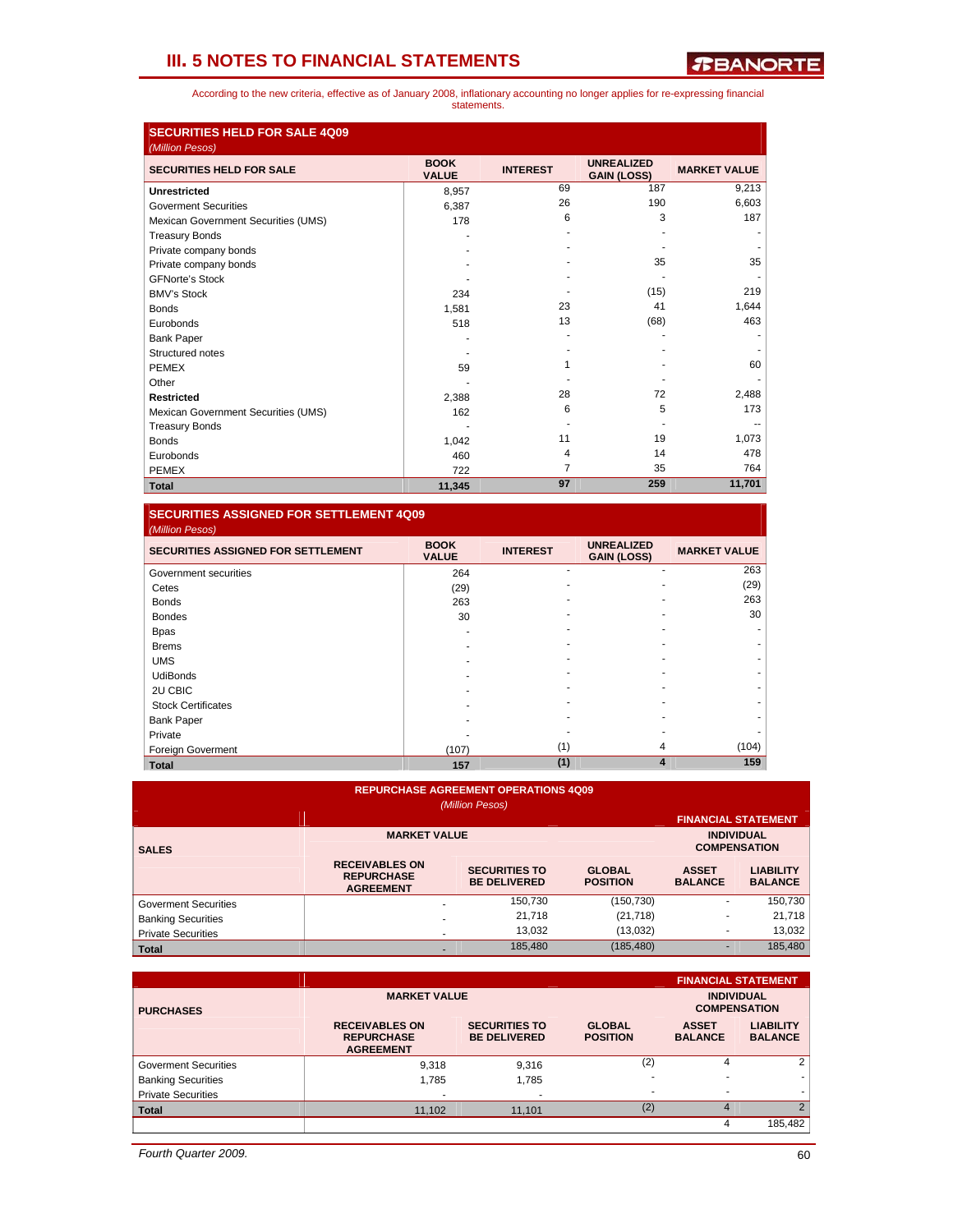|                              | DERIVATIVE FINANCIAL INSTRUMENTS OPERATIONS 4Q09 |                     |                          |                                 |                                   |
|------------------------------|--------------------------------------------------|---------------------|--------------------------|---------------------------------|-----------------------------------|
|                              |                                                  | (Million Pesos)     |                          |                                 |                                   |
| <b>INSTRUMENT</b>            | <b>TO RECEIVE</b>                                | <b>TO DELIVER</b>   | <b>NET</b>               | <b>DEBTOR</b><br><b>BALANCE</b> | <b>CREDITOR</b><br><b>BALANCE</b> |
| <b>FUTURES</b>               |                                                  |                     |                          |                                 |                                   |
| Over Inflation (INPC)        | $\frac{1}{2}$                                    | ä,                  | $\overline{\phantom{a}}$ | ÷.                              | ä,                                |
| <b>FORWARD FX CONTRACTS</b>  | <b>AGREED PRICE</b>                              | <b>MARKET VALUE</b> | <b>VALUATION</b>         |                                 | ä,                                |
| Negotiable                   |                                                  |                     |                          |                                 |                                   |
| Purchases                    | 2,483                                            | (2,615)             | (133)                    |                                 |                                   |
| Sells                        | (2,929)                                          | 3,286               | 358                      |                                 |                                   |
| Total                        | (446)                                            | 671                 | 225                      | 313                             | 88                                |
|                              |                                                  |                     |                          |                                 | 225                               |
| Hedging                      |                                                  |                     |                          |                                 |                                   |
| Purchases                    |                                                  |                     |                          |                                 |                                   |
| Sells                        |                                                  |                     |                          |                                 |                                   |
| Total                        |                                                  |                     |                          |                                 |                                   |
|                              |                                                  |                     |                          |                                 |                                   |
| <b>SWAPS</b>                 | <b>TO RECEIVE</b>                                | <b>TO DELIVER</b>   | <b>NET</b>               |                                 |                                   |
|                              |                                                  |                     |                          |                                 |                                   |
| Negotiable                   |                                                  |                     |                          |                                 |                                   |
| Capital                      | 14,730                                           | (14, 676)           | 55                       |                                 |                                   |
| Interest rate                | 718                                              | (711)               | $\overline{7}$           |                                 |                                   |
| Valuation                    | 53,119                                           | (53, 190)           | (71)                     |                                 |                                   |
| Subtotal                     | 68,567                                           | (68, 576)           | (9)                      | 4,383                           | 4,393                             |
|                              |                                                  |                     |                          |                                 | (9)                               |
| Hedging                      |                                                  |                     |                          |                                 |                                   |
| Capital                      | 13,616                                           | (14, 813)           | (1, 197)                 |                                 |                                   |
| Interest rate                | 188                                              | (390)               | (202)                    |                                 |                                   |
| Valuation                    | 9,523                                            | (11,079)            | (1, 556)                 |                                 |                                   |
| Subtotal                     | 23,327                                           | (26, 282)           | (2,955)                  | 868                             | 3,822                             |
| <b>OPTIONS</b>               |                                                  |                     |                          |                                 | (2,955)                           |
| <b>Negociable-Assets</b>     |                                                  |                     |                          |                                 |                                   |
| Swaptions                    | $\overline{a}$                                   | ä,                  |                          |                                 |                                   |
| Rate Options                 | 93                                               | 33                  | 126                      |                                 |                                   |
| Fx                           | 8                                                | (6)                 | $\overline{\mathbf{c}}$  |                                 |                                   |
| Index Options (ipc)          | ÷,                                               | $\blacksquare$      |                          |                                 |                                   |
| Total                        | 101                                              | 27                  | 128                      | 128                             |                                   |
|                              |                                                  |                     |                          |                                 |                                   |
| <b>Hedging -Assets</b>       |                                                  |                     |                          |                                 |                                   |
| Swaptions                    |                                                  | ÷                   | ÷                        |                                 |                                   |
| Rate Options                 | 199                                              | (11)                | 188                      |                                 |                                   |
| Index Options (ipc)          | $\overline{\phantom{a}}$                         |                     | $\blacksquare$           |                                 |                                   |
| Total                        | 199                                              | (11)                | 188                      | 188                             |                                   |
| Negociable-Liability         |                                                  |                     |                          |                                 |                                   |
| Swaptions                    | (2)                                              |                     | (1)                      |                                 |                                   |
| <b>FX</b>                    | (8)                                              | 6                   | (2)                      |                                 |                                   |
|                              |                                                  | 37                  | (69)                     |                                 |                                   |
| Rate Options                 | (106)                                            | ä,                  | ä,                       |                                 |                                   |
| Index Options (ipc)<br>Total | $\blacksquare$<br>(116)                          | 43                  | (72)                     |                                 | 72                                |
| Debtor Balance               |                                                  |                     |                          | 5,880                           |                                   |
| <b>Creditor Balance</b>      |                                                  |                     |                          |                                 | 8,376                             |
|                              |                                                  |                     |                          |                                 |                                   |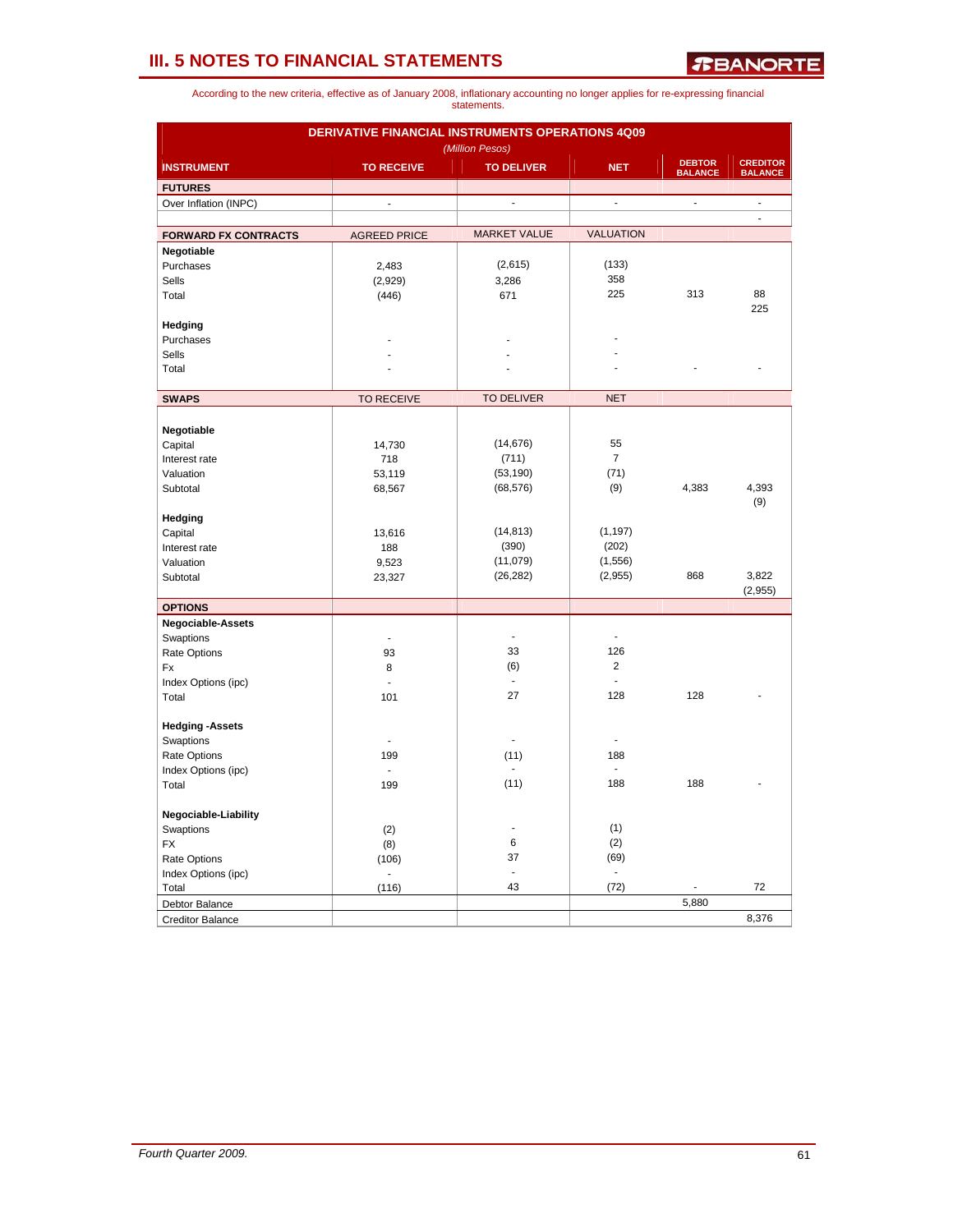*R***BANORTE** 

| According to the new criteria, effective as of January 2008, inflationary accounting no longer applies for re-expressing financial |  |             |  |  |  |
|------------------------------------------------------------------------------------------------------------------------------------|--|-------------|--|--|--|
|                                                                                                                                    |  | statements. |  |  |  |

| NOTIONAL PRINCIPAL AMOUNT IN DERIVATIVE OPERATIONS 4Q09<br>(Mililon Pesos) |                  |                                  |                 |                 |  |  |  |  |
|----------------------------------------------------------------------------|------------------|----------------------------------|-----------------|-----------------|--|--|--|--|
| <b>PRODUCT</b>                                                             | <b>TYPE</b>      | <b>UNDERLYING</b>                | <b>CURRENCY</b> | <b>NOTIONAL</b> |  |  |  |  |
| <b>FX Forwards</b>                                                         | Purchases        | <b>Exchange Rate</b><br>(Dollar) | <b>MXN</b>      | 2,483           |  |  |  |  |
| <b>FX Forwards</b>                                                         | <b>Sales</b>     | Exchange Rate<br>(Dollar)        | <b>MXN</b>      | 2,929           |  |  |  |  |
| <b>FX Options</b>                                                          | Purchases        | <b>Exchange Rate</b><br>(Dollar) | <b>MXN</b>      | 283             |  |  |  |  |
| <b>FX Options</b>                                                          | <b>Sales</b>     | Exchange Rate<br>(Dollar)        | <b>MXN</b>      | 287             |  |  |  |  |
|                                                                            |                  |                                  |                 |                 |  |  |  |  |
| <b>Interest Rate Options</b>                                               | Purchases        | TIIE                             | <b>MXN</b>      | 32,685          |  |  |  |  |
| <b>Interest Rate Options</b>                                               | Sells            | TIIE                             | <b>MXN</b>      | 8,918           |  |  |  |  |
| <b>Interest Rate Options</b>                                               | Swaption         | <b>TIIE</b>                      | <b>MXN</b>      | 250             |  |  |  |  |
|                                                                            |                  |                                  |                 |                 |  |  |  |  |
| <b>Interest Rate Swaps</b>                                                 | USLI/IRS         | <b>LIBOR</b>                     | <b>MXN</b>      | 10,357          |  |  |  |  |
| <b>Interest Rate Swaps</b>                                                 | TIIE/IRS         | TIIE                             | <b>MXN</b>      | 221,172         |  |  |  |  |
|                                                                            |                  |                                  |                 |                 |  |  |  |  |
| <b>FX Swaps</b>                                                            | <b>CS EURMXN</b> | <b>FIX/FIX</b>                   | <b>MXN</b>      | 1,009           |  |  |  |  |
| <b>FX Swaps</b>                                                            | CS USDCETE       | <b>CETE</b>                      | <b>MXN</b>      | 3,462           |  |  |  |  |
| <b>FX Swaps</b>                                                            | <b>CS USDMXN</b> | FIX/FIX                          | <b>MXN</b>      | 23,874          |  |  |  |  |

| $\,$ INVESTMENT IN NON GOVERNMENTAL FINANCIAL INSTRUMENTS THAT RESPRESENT MORE THAN 5 $\%$<br><b>NET CAPITAL 4Q09</b><br>(Million Pesos) |                              |               |               |  |  |  |
|------------------------------------------------------------------------------------------------------------------------------------------|------------------------------|---------------|---------------|--|--|--|
| <b>INDUSTRY</b>                                                                                                                          | <b>INVESTMENT INSTRUMENT</b> | <b>AMOUNT</b> | % NET CAPITAL |  |  |  |
| <b>BANCOMER</b>                                                                                                                          | <b>Banking Bond</b>          | 7.756         | 15.9%         |  |  |  |
| <b>INBURSA</b>                                                                                                                           | Note payable at maturity     | 2.502         | 5.1%          |  |  |  |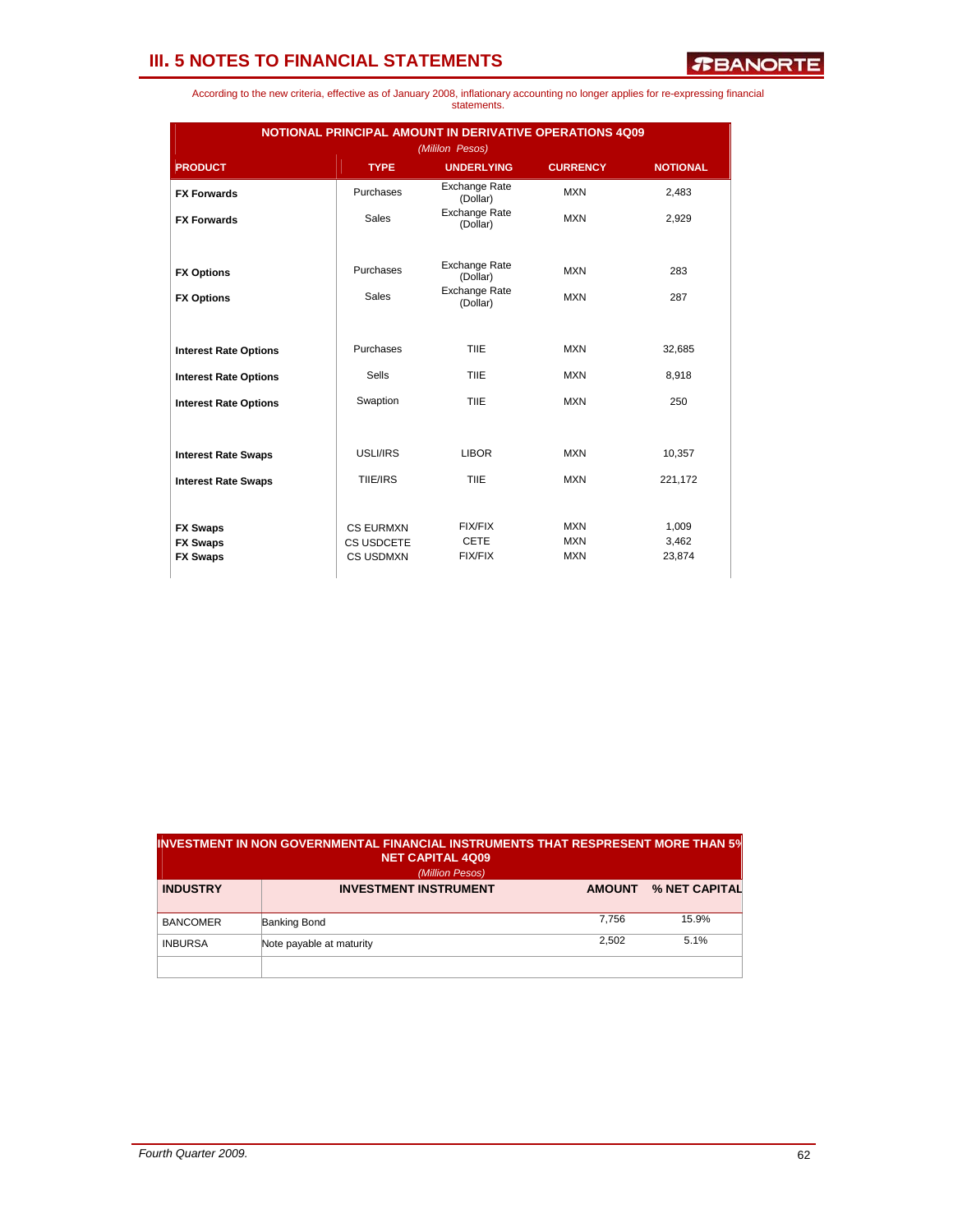

According to the new criteria, effective as of January 2008, inflationary accounting no longer applies for re-expressing financial statements.

|                                 |                       |                          | <b>LOAN PORTFOLIO</b><br>(Million Pesos) |                          |                         |                          |                          |                          |
|---------------------------------|-----------------------|--------------------------|------------------------------------------|--------------------------|-------------------------|--------------------------|--------------------------|--------------------------|
|                                 | <b>Local Currency</b> |                          | <b>UDIS</b>                              |                          | <b>Foreign Currency</b> |                          | <b>Total</b>             |                          |
|                                 | 4Q08                  | 4Q09                     | 4Q08                                     | 4Q09                     | 4Q08                    | 4Q09                     | 4Q08                     | 4Q09                     |
| <b>Performing Loans</b>         |                       |                          |                                          |                          |                         |                          |                          |                          |
| Commercial                      | 96,170                | 93,145                   | 297                                      | 295                      | 30,330                  | 23,797                   | 126,798                  | 117,237                  |
| <b>Financial Intermediaries</b> | 10,530                | 6,854                    |                                          |                          | 330                     | 277                      | 10,860                   | 7,131                    |
| Consumer                        | 29,027                | 25,465                   | 94                                       | 68                       | 249                     | 179                      | 29,369                   | 25,712                   |
| Mortgages                       | 42,878                | 46,598                   | 872                                      | 753                      | 2,532                   | 2,530                    | 46,282                   | 49,881                   |
| <b>Goverment Entities</b>       | 26,650                | 38,779                   |                                          |                          | 339                     | 214                      | 26,989                   | 38,993                   |
| Fobaproa                        | ٠                     | $\overline{\phantom{a}}$ |                                          | ٠                        | ٠                       | $\blacksquare$           | $\overline{\phantom{a}}$ | ٠                        |
| <b>Total</b>                    | 205,255               | 210,840                  | 1,263                                    | 1,117                    | 33,780                  | 26,997                   | 240,298                  | 238,954                  |
| <b>Past Due Loans</b>           |                       |                          |                                          |                          |                         |                          |                          |                          |
| Commercial                      | 1,477                 | 2,318                    | 6                                        | 6                        | 221                     | 838                      | 1.703                    | 3,163                    |
| <b>Financial Intermediaries</b> |                       | ٠                        |                                          | ٠                        | ÷                       | $\overline{\phantom{a}}$ |                          | $\overline{\phantom{a}}$ |
| Consumer                        | 2.498                 | 1,942                    |                                          | $\overline{a}$           | 1                       | $\mathbf{1}$             | 2,499                    | 1,942                    |
| Mortgages                       | 645                   | 772                      | 60                                       | 29                       | 41                      | 248                      | 746                      | 1,049                    |
| <b>Goverment Entities</b>       | ٠                     | $\blacksquare$           | ٠                                        | $\overline{\phantom{a}}$ | ٠                       | $\blacksquare$           | $\overline{\phantom{a}}$ | $\sim$                   |
| <b>Total</b>                    | 4,620                 | 5,032                    | 66                                       | 35                       | 262                     | 1,087                    | 4,948                    | 6,154                    |
| <b>Total Propietary Loans</b>   | 209,875               | 215,872                  | 1,328                                    | 1,152                    | 34,043                  | 28,084                   | 245,246                  | 245,108                  |

| <b>COST OF BALANCES OF FINAPE, FOPIME, MORTGAGE UDIS AND MORTGAGE FOVI</b><br><b>LOAN PORTFOLIOS AS OF 4Q09</b><br>()Million Pesos) |                    |                                            |  |  |  |  |  |
|-------------------------------------------------------------------------------------------------------------------------------------|--------------------|--------------------------------------------|--|--|--|--|--|
|                                                                                                                                     | <b>TOTAL</b>       |                                            |  |  |  |  |  |
|                                                                                                                                     | <b>PERIOD COST</b> | <b>BALANCE OF LOAN</b><br><b>PORTFOLIO</b> |  |  |  |  |  |
| <b>FINAPE</b>                                                                                                                       |                    |                                            |  |  |  |  |  |
| <b>FOPYME</b>                                                                                                                       |                    | ۰                                          |  |  |  |  |  |
| Mortgage UDIS                                                                                                                       | 28.0               | 55.9                                       |  |  |  |  |  |
| Mortgage FOVI                                                                                                                       |                    |                                            |  |  |  |  |  |
|                                                                                                                                     | 28.0               | 55.9                                       |  |  |  |  |  |

Quarter ending balance of Ps 55.9 million pesos in debtors support programs with a cost for the period of Ps 28.0 million.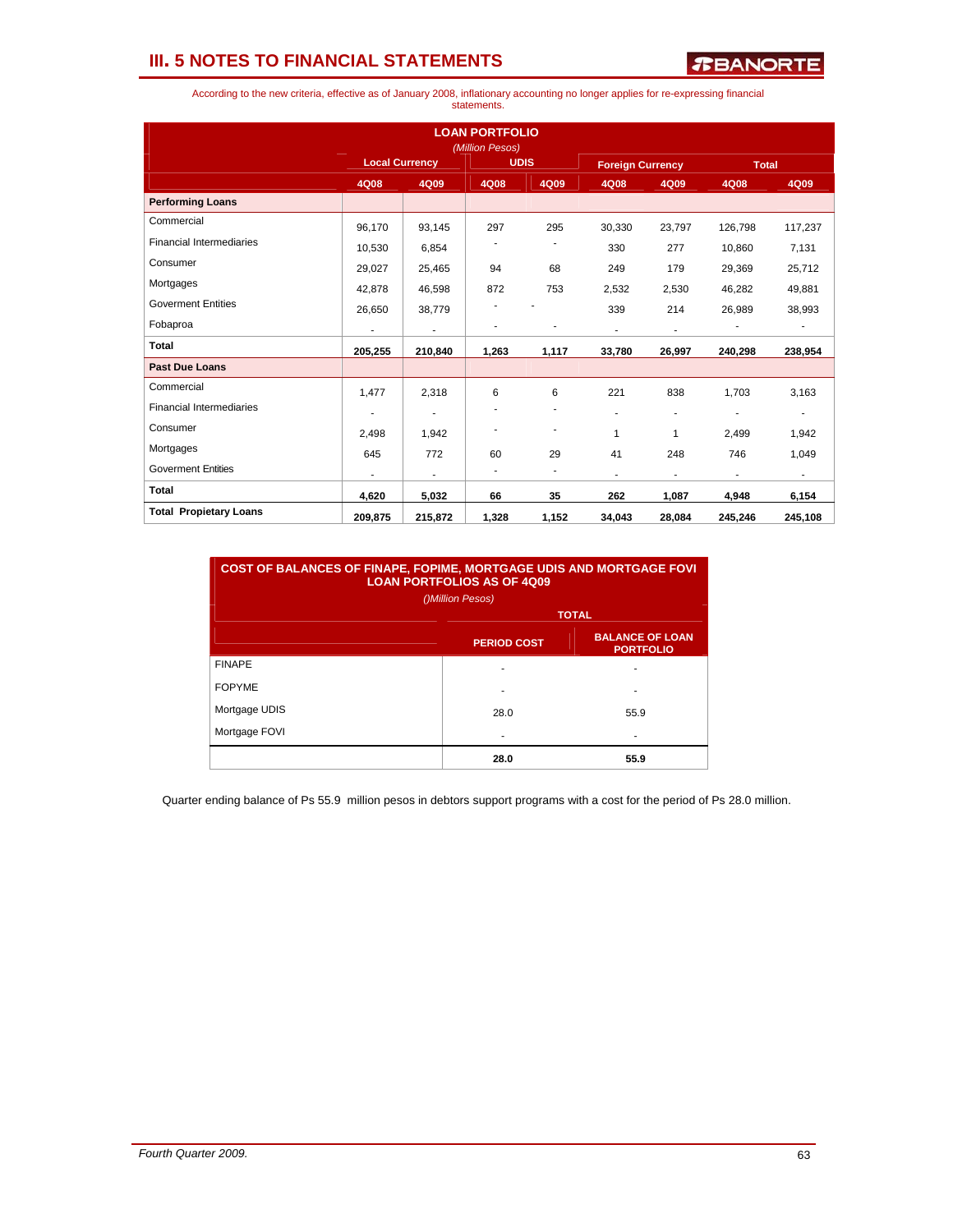According to the new criteria, effective as of January 2008, inflationary accounting no longer applies for re-expressing financial statements.

## • **Distressed Portfolio**

Based on criterion B6 Credit Portfolio of the CNBV, a Distressed Portfolio is defined as those commercial loans that are unlikely to be recovered fully, including both the principal and the interest pursuant to the terms and conditions originally agreed. Such determination is made based on actual information and data and on the loan revision process. Performing loans and past-due loans are susceptible to being identified as Distressed Portfolios. The D and E risk degrees of the commercial loan rating are as follows:

| (Million Pesos)                    | <b>Total</b> |
|------------------------------------|--------------|
| Distressed Portfolio               | 1.218        |
| Total Loans                        | 245.107      |
| Distressed Portfolio / Total Loans | 0.5%         |

| <b>DEFERRED TAXES 4Q09</b><br>(Million Pesos)                                                   |                   |                                 |            |  |  |  |  |  |
|-------------------------------------------------------------------------------------------------|-------------------|---------------------------------|------------|--|--|--|--|--|
| <b>ASSETS</b>                                                                                   | <b>INCOME TAX</b> | <b>PROFIT</b><br><b>SHARING</b> | <b>NET</b> |  |  |  |  |  |
| Tax losses pending amortization                                                                 | $\overline{2}$    |                                 | 2          |  |  |  |  |  |
| Provisions for possible loss in loans                                                           | 110               |                                 | 110        |  |  |  |  |  |
| <b>Earnings per Society</b>                                                                     | 39                |                                 | 39         |  |  |  |  |  |
| Excess of preventive reserves accounts over the fiscal limit                                    | 1.332             | 476                             | 1,808      |  |  |  |  |  |
| Non deductible provisions and cumulative income                                                 | 427               | 135                             | 562        |  |  |  |  |  |
| State Tax on Assets Deferred                                                                    | 2                 |                                 | 2          |  |  |  |  |  |
| Excess of accounting value over fiscal value on Reposessed Assets                               | 350               | 53                              | 403        |  |  |  |  |  |
| Diminishable profit sharing                                                                     | 232               | 78                              | 310        |  |  |  |  |  |
| Past-due loan reserves                                                                          |                   |                                 |            |  |  |  |  |  |
| Anticipated Income and Expenses                                                                 |                   |                                 |            |  |  |  |  |  |
| Installation expenses                                                                           | 11                |                                 | 11         |  |  |  |  |  |
| Effects from valuation of instruments                                                           | 1                 |                                 | 1          |  |  |  |  |  |
| Other                                                                                           | 20                |                                 | 20         |  |  |  |  |  |
| <b>Total Assets</b>                                                                             | 2,526             | 741                             | 3,267      |  |  |  |  |  |
| <b>LIABILITIES</b>                                                                              |                   |                                 |            |  |  |  |  |  |
| Accrued interest and inflationary component of Fixed Assets,<br>Foreclosed, Intangible & Others | (215)             | (54)                            | (269)      |  |  |  |  |  |
| Pension Funds Contribution                                                                      | (420)             | (150)                           | (570)      |  |  |  |  |  |
| Loan Portfolio Acquisitions                                                                     | (655)             | (111)                           | (766)      |  |  |  |  |  |
| Projects to be capitalized                                                                      |                   |                                 |            |  |  |  |  |  |
| Income tax to pay on UDIS Trust funds                                                           | (41)              |                                 | (41)       |  |  |  |  |  |
| Dividends Federal Home Loan Bank                                                                | (2)               |                                 | (2)        |  |  |  |  |  |
| Intangibles' amortizations                                                                      | (30)              |                                 | (30)       |  |  |  |  |  |
| Unrealized loss from Securities held for sale                                                   | (67)              |                                 | (67)       |  |  |  |  |  |
| Effects from valuation of instruments                                                           | (2)               |                                 | (2)        |  |  |  |  |  |
| Effects of other accounts                                                                       | (68)              |                                 | (68)       |  |  |  |  |  |
| Reversal of Sale Costs                                                                          | (4)               |                                 | (4)        |  |  |  |  |  |
| Unrealized gains from investments in Siefore                                                    | (38)              |                                 | (38)       |  |  |  |  |  |
| <b>Total liabilities</b>                                                                        | (1,541)           | (315)                           | (1, 856)   |  |  |  |  |  |
| <b>Assets (Liabilities) Accumulated Net</b>                                                     | 986               | 426                             | 1,411      |  |  |  |  |  |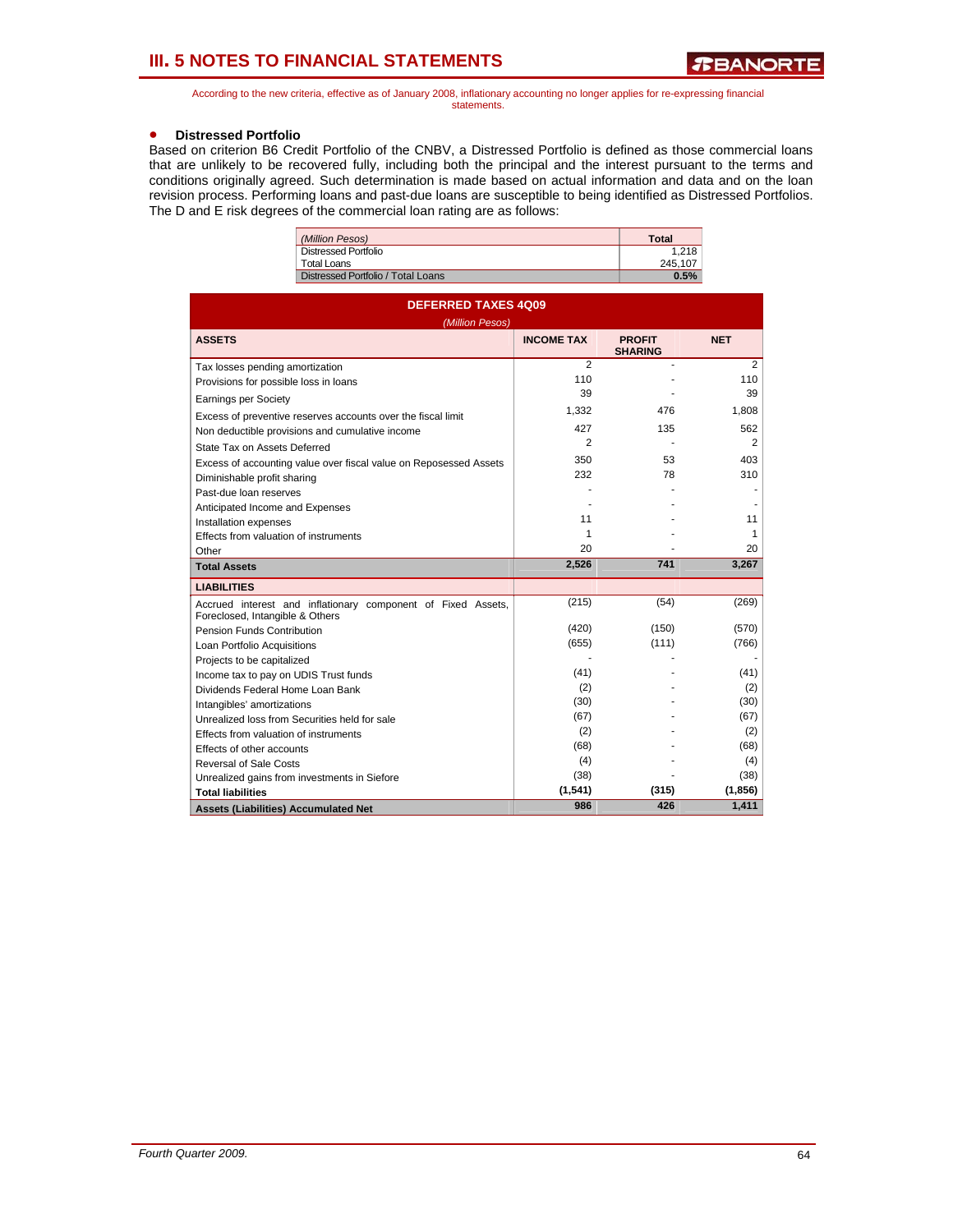

| <b>LONG TERM DEBT AS OF 4009</b><br>(Million Pesos)  |                            |                                |                          |                                                                      |             |                                |                 |                                   |
|------------------------------------------------------|----------------------------|--------------------------------|--------------------------|----------------------------------------------------------------------|-------------|--------------------------------|-----------------|-----------------------------------|
| <b>TYPE OF DEBT</b>                                  | <b>CURR</b><br><b>ENCY</b> | <b>DATE OF</b><br><b>ISSUE</b> | <b>AMOUNT</b><br>(Pesos) | <b>ORIGINAL</b><br><b>AMOUNT</b><br>(Million<br>Ps, Dils or<br>UDIS) | <b>TERM</b> | <b>INTEREST</b><br><b>RATE</b> | <b>MATURITY</b> | <b>INTEREST</b><br><b>PAYMENT</b> |
| CD's-Banorte U01001                                  | <b>UDIS</b>                | Jan 11 '01                     | 393                      | 90                                                                   | 10 years    | 8.13%                          | Dec 30 '10      | $E/182$ days                      |
| Non Convertible Subordinated<br><b>Bonds 2006</b>    | <b>USD</b>                 | Oct 13 '06                     | 5,226                    | 400                                                                  | 10 years    | 6.135%                         | Oct 13 '16      | $E/180$ days                      |
| Non Convertible Subordinated<br><b>Bonds 2006</b>    | <b>USD</b>                 | Oct 13 '06                     | 2,613                    | 200                                                                  | 15 years    | 6.862%                         | Oct 13 '21      | $E/180$ days                      |
| Non Convertible Subordinated<br>Bonds Q Banorte 08   | <b>MXN</b>                 | Mar 11 '08                     | 3,000                    | 3,000                                                                | 10 years    | $T IIE + 0.60\%$               | Feb 27 '18      | $E/28$ days                       |
| Non Convertible Subordinated<br>Bonds Q Banorte 08U  | <b>UDIS</b>                | Mar 11 '08                     | 1,941                    | 447                                                                  | 20 years    | 4.95%                          | Feb 15 '28      | $E/182$ days                      |
| Non Convertible Subordinated<br>Bonds Q Banorte 08-2 | <b>MXN</b>                 | Jun 27 '08                     | 2,750                    | 2,750                                                                | 10 years    | TIIE + 0.77%                   | Jun 15 '18      | $E/28$ days                       |
| Non Convertible Subordinated<br>Bonds Q Banorte 09   | <b>MXN</b>                 | Mar 30 '09                     | 2,200                    | 2,200                                                                | 10 years    | $T IIE + 2.00\%$               | Mar 18 '19      | $E/28$ days                       |

| <b>BANK AND OTHER ENTITIES LOANS' AS OF 4009</b><br>(Million Pesos) |                                 |                                           |                       |                                   |                                   |                       |                |
|---------------------------------------------------------------------|---------------------------------|-------------------------------------------|-----------------------|-----------------------------------|-----------------------------------|-----------------------|----------------|
|                                                                     | <b>LOCAL</b><br><b>CURRENCY</b> | <b>INTER</b><br><b>EST</b><br><b>RATE</b> | <b>TERM</b><br>(DAYS) | <b>FOREIGN</b><br><b>CURRENCY</b> | <b>INTEREST</b><br><b>RATE</b>    | <b>TERM</b><br>(DAYS) | <b>TOTAL</b>   |
| <b>LOANS FROM LOCAL BANKS</b>                                       |                                 |                                           |                       | 2,309                             | 1.5961%                           | 16                    | 2,309          |
| LOANS FROM FOREIGN BANKS GENERATED<br>IN THE COUNTRY                |                                 |                                           |                       | 1.317                             | 1.6022%                           | 528                   | 1,317          |
| LOANS FROM DEVELOPMENT BANKS                                        | 7.786                           | 4.18%                                     | 478                   | 1.912                             | 3.38%                             | 30                    | 9,698          |
| <b>LOANS FROM PUBLIC FUNDS</b><br>CALL MONEY & LOANS FROM BANKS     | 5.588<br>2,945                  | 5.98%<br>4.93%                            | 556<br>9              | 430<br>۰                          | 1.31%<br>$\overline{\phantom{a}}$ | 388                   | 6,018<br>2,945 |
| LOANS FROM FIDUCIARY FUNDS                                          | 450                             | 7.75%                                     | 4,403                 | ٠                                 | $\overline{\phantom{a}}$          | ۰                     | 450            |
| <b>PROVISIONS FOR INTEREST</b>                                      | 57<br>16,826                    | N.A.                                      | N.A.                  | 5,968                             |                                   |                       | 57<br>22,794   |
| <b>Eliminations</b>                                                 | (1,826)                         |                                           |                       | ۰                                 |                                   |                       | (1,826)        |
| Total                                                               | 15,000                          |                                           |                       | 5,968                             |                                   |                       | 20,968         |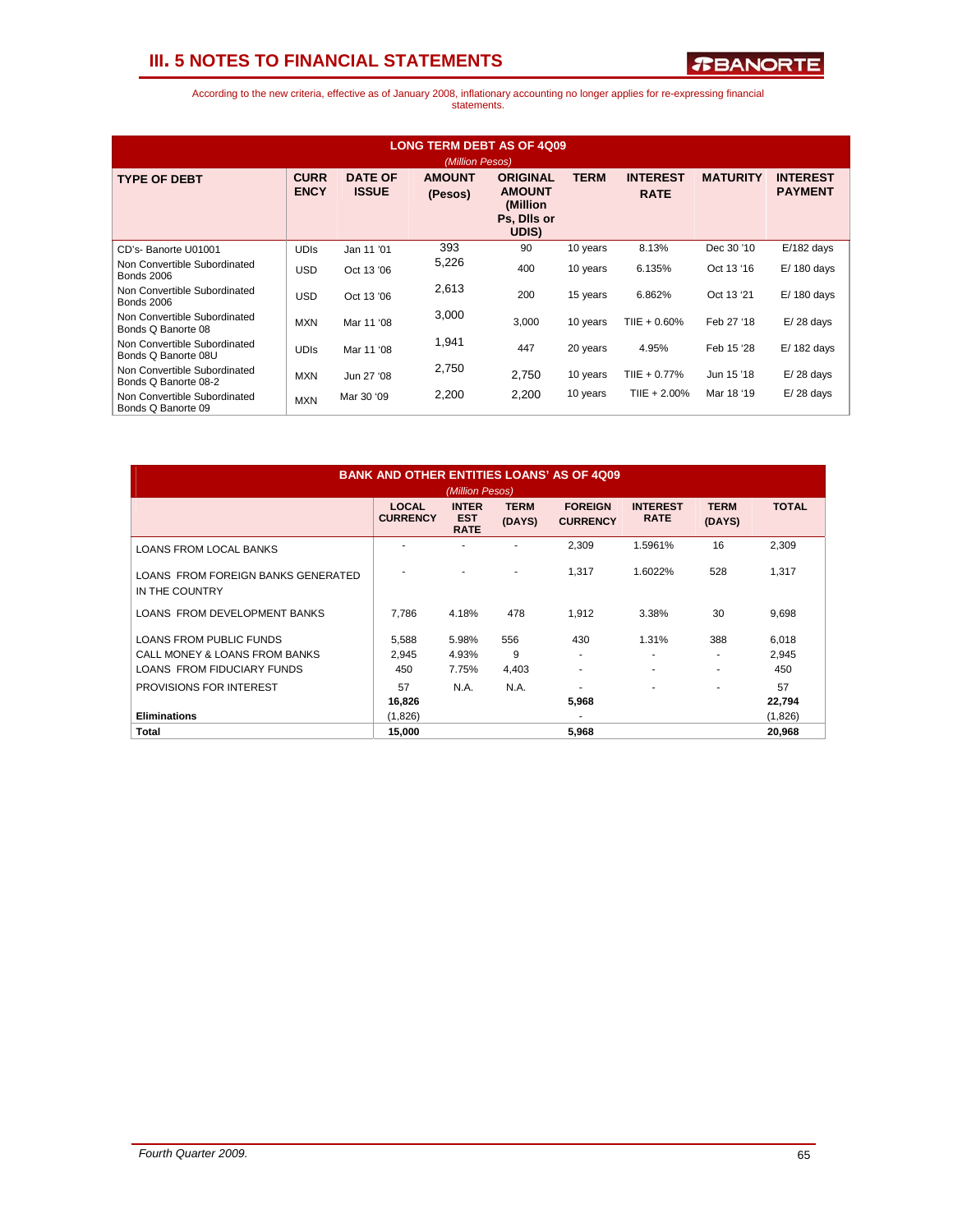| <b>TRADING INCOME 4009</b><br>(Million Pesos)  |       |  |  |  |  |  |
|------------------------------------------------|-------|--|--|--|--|--|
| <b>VALUATION EFFECTS</b>                       |       |  |  |  |  |  |
| Negotiable Instruments                         | (17)  |  |  |  |  |  |
| Securities Held to Maturity                    | (156) |  |  |  |  |  |
| Repurchase Agreements                          |       |  |  |  |  |  |
| Derivative instruments                         | 20    |  |  |  |  |  |
| <b>Futures</b>                                 |       |  |  |  |  |  |
| From repo trasactions                          |       |  |  |  |  |  |
| Range                                          |       |  |  |  |  |  |
| Inflation Adjustment                           |       |  |  |  |  |  |
| Total                                          | (153) |  |  |  |  |  |
| <b>Dividends Received</b>                      |       |  |  |  |  |  |
| RESULTS FORM BUYING AND SELLING                |       |  |  |  |  |  |
| Negotiable Instruments                         | 318   |  |  |  |  |  |
| Securities Held for Sell                       | 23    |  |  |  |  |  |
| <b>Hedging Derivatives</b>                     |       |  |  |  |  |  |
| Securities Held to Maturity                    |       |  |  |  |  |  |
| <b>Derivative Operations</b>                   | 180   |  |  |  |  |  |
| <b>Inflation Adjustment</b>                    |       |  |  |  |  |  |
| <b>Total of Buying and Selling Instruments</b> | 521   |  |  |  |  |  |
| <b>FX Spot</b>                                 | 731   |  |  |  |  |  |
| <b>FX Forwards</b>                             | 154   |  |  |  |  |  |
| <b>FX Futures</b>                              | (1)   |  |  |  |  |  |
| <b>FX Futures TIIE</b>                         |       |  |  |  |  |  |
| FX Hedging                                     |       |  |  |  |  |  |
| Changes in FX Valuation                        | (20)  |  |  |  |  |  |
| Intermediation of metals                       | 4     |  |  |  |  |  |
| Changes in valuation of Metals                 | 8     |  |  |  |  |  |
| <b>Total Foreign Exchange</b>                  | 876   |  |  |  |  |  |
| Inflation Adjustment                           |       |  |  |  |  |  |
| <b>Total of Buying and Selling</b>             | 1,397 |  |  |  |  |  |
| <b>TOTAL TRADING INCOME</b>                    | 1,244 |  |  |  |  |  |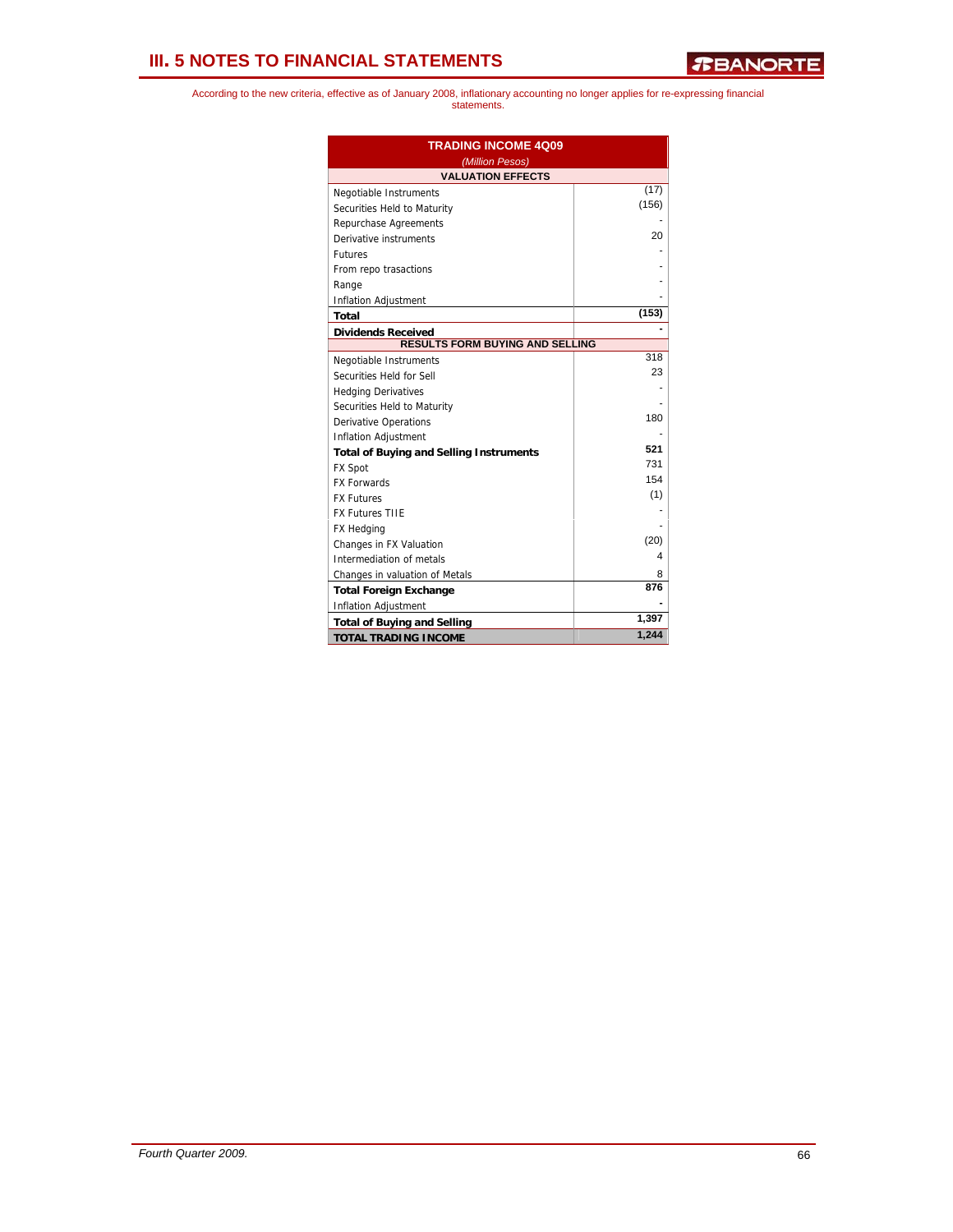According to the new criteria, effective as of January 2008, inflationary accounting no longer applies for re-expressing financial statements.

## • **Risk Management**

## ¾ **Credit Risk**

Credit risk is the risk of clients failing to meet their payments. Therefore, it is essential to correctly manage such a risk in order to maintain a quality loan portfolio.

The objectives of credit risk management at GFNorte are:

- Improve the quality, diversification and composition of the loan portfolio in order to optimize the riskperformance (yield) ratio
- Provide Executive Management with reliable, timely information to assist decision making regarding loans.
- Provide the Business Areas with clear and sufficient tools to support loan placement and follow-up.
- Create economic value for shareholders by efficient loan risk management.
- Comply with the information requirements that the authorities set forth regarding loan risk management.
- Perform risk management in accordance with the best practices, implementing models, methodologies, procedures and systems based on the main advances worldwide.

## ¾ **Individual Credit Risk**

The Bank of the Group separate the loan portfolio into two large groups: consumer loans and company loans. The individual loan risk for consumer loans is identified, measured and controlled by a parametric system (scoring) that includes origination and behavior models for each of the consumer products: mortgage, car, payroll loans and credit cards.

The individual risk for company loans is identified, measures and controlled by the Target Markets, Risk Acceptance Criteria and Banorte's Internal Risk Qualification (CIR).

The Target Markets and Risk Acceptance Criteria are tools that, along with the Internal Risk Qualification, are part of GFNorte's Loan Strategy and give support to loan risk level estimation.

The Target Markets are activities selected by region and economic activity – backed by economic research and loan behavior analysis – where Banorte is interested in placing loans.

The Risk Acceptance Criteria are parameters that describe the risk identified by the industry, which makes it possible to estimate the risk involved for the bank when granting a loan to customer on the bases of their economic activity. The types of risk contemplated in the Risk Acceptance Criteria are financial risk, operation risk, market risk, company life cycle, legal, regulatory, loan experience and management quality.

Early Alerts are a set of criteria based on borrower information and indicators and their conditions that were established as a mechanism for the timely prevention and identification of a probable deterioration in the loan portfolio, thereby enabling the institution to take prompt preventive actions to mitigate the credit risk..

Banorte's CIR aligns with the "general PROVISIONS applicable to the loan qualification method of loan institution" issued by the CNByV on December 2, 2005. Banorte's CIR was certified by the CNBV and by an international external auditor in 2001.

Banorte's CIR is applied to commercial loans equal to or greater than an amount in Mexican pesos equivalent to four million investment units on the qualification date.

### ¾ **Portfolio Credit Risk**

GFNorte has designed a portfolio credit risk method that, besides contemplating the major and latest international practices in identification, measurement, control and follow-up, has been adapted to work within the context of the Mexican Financial System.

This credit risk methodology makes it possible to know the current value of the portfolio loans of GFNorte, that is, *the loan exposure*, allowing surveillance of the risk concentration levels per risk qualification, geographical regions, economic activities, currency and type of product in order to know the portfolio's profile and take action to direct it toward a diversification which will maximize profitability with the lowest risk.

Calculating loan exposure implies generating a cash flow of each one of the loans, of both capital and interest to discount it later. This exposure is sensible to changes in the market, thereby facilitating calculations under different economic scenarios.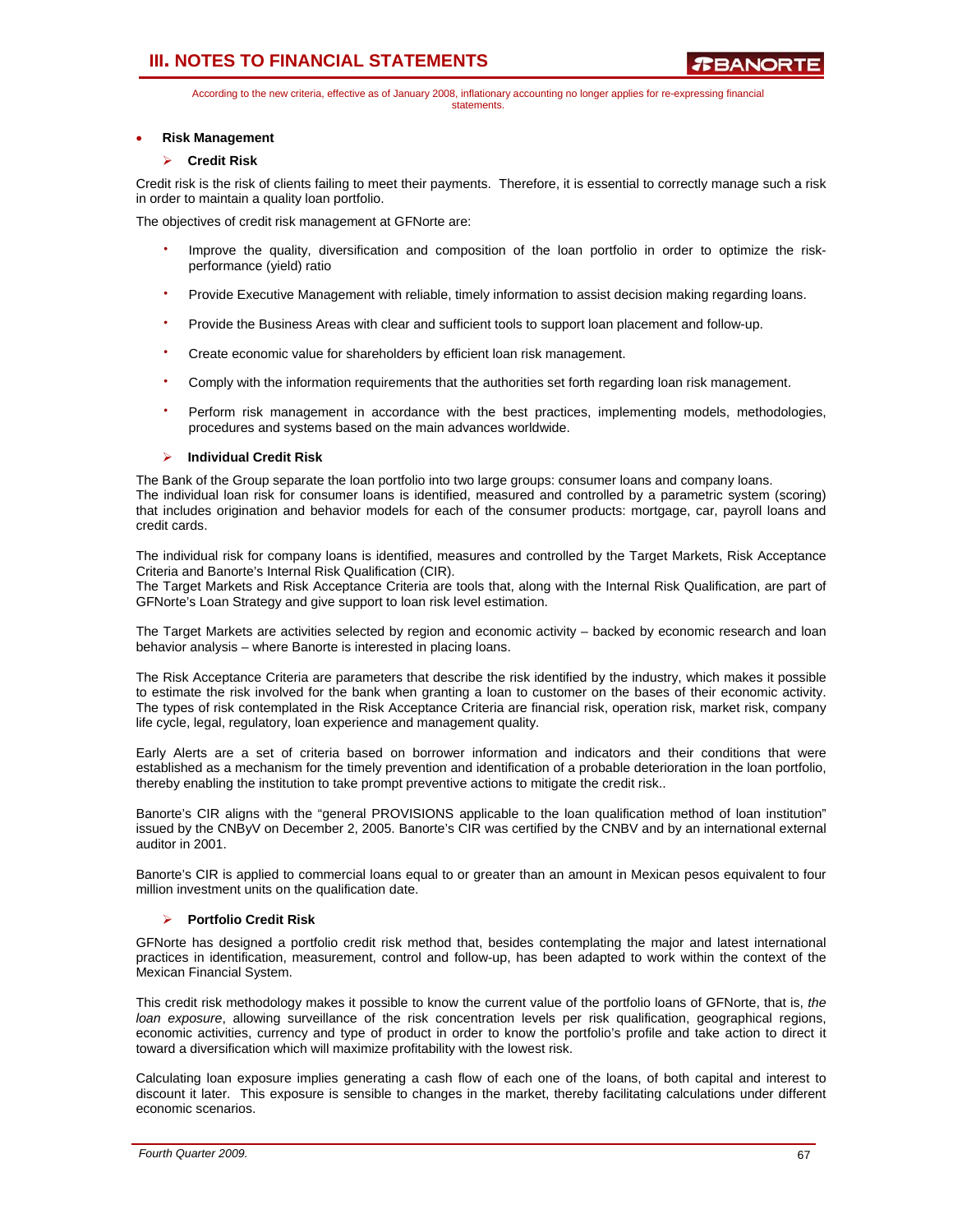According to the new criteria, effective as of January 2008, inflationary accounting no longer applies for re-expressing financial statements.

The method, in addition to contemplating loan exposure, takes into consideration the probability of non-compliance, the recovery level associated to each client and the classification of the debtor based on the Merton model. The *probability of non-compliance* is the probability that the debtor will not meet his/her debt obligation with the bank according to the originally agreed terms and conditions. The probability of non-compliance is based on the transition matrixes that the Banks calculate from the migration of the debtors through different risk qualification levels. The *recovery ratio* is the percentage of total exposure that is estimated to be recovered if the debtor fails to comply.

The *classification of the debtor*, based on the Merton model, associates the debtor's future behavior to loan and market factors on which his "credit health" depends, as determined by statistical techniques.

The results are risk measures such as the expected and unexpected loss at a one-year horizon. The expected loss is the credit portfolio's loss distribution average, which is used to measure the following year's expected loss due to noncompliance or variations in debtors' credit quality. This unexpected loss is an indicator of the loss that could be expected in extreme scenarios and is measured as the difference between the maximum loss given the distribution of losses, at a specific reliability level that in the case of the Banking Sector is 95%, and the expected loss.

The results obtained are used as a tool for better decision-making in granting loans and in the diversification of the portfolio, according to the Banks' global strategy. The individual risk identification tools and the portfolio credit risk methodology are periodically checked and updated to allow the application of new techniques that may support or strengthen them.

By December 31, 2009, the Banco Mercantil del Norte total portfolio was Ps 223,019 million. The expected loss represents 2.4% and the unexpected loss is 3.9% with respect to the total portfolio. The average expected loss is 2.5% during the period between October and December 2009.

The Brokerage House, the credit exposure of investments is Ps 3,936 milion and the expected loss represents 0.0297% of the exposure. The average expected loss is 0.0197% between October and December 2009.

### ¾ **Credit Risks of Financial Instruments**

To identify, measure, supervise and control loan risks of financial instruments there are defined policies for Origination, Analysis, Authorization and Administration.

Origination policies define the types of financial instruments, as well as the method of evaluating the credit risk of the different types of originators / issuers and counterparts. Credit risk is assigned by means of a rating obtained with an internal methodology, through evaluations of external rating agencies or a combination of both. Maximum parameters of operation are also defined depending on the type of originator / issuer or counterpart, rating and type of operation.

Analysis policies include the type of information and the variables considered to analyze operations with financial instruments when they are presented for authorization to the corresponding committee, including information on the originator or counterpart, financial instrument, destination of the operation inside the group and market information.

The Loan Committee authorizes operation lines with financial instruments in accordance with Authorization policies. The request for authorization is submitted to the business sector and other sectors involved in the operation, with all the relevant information for analysis by the Committee who, if considered appropriate, issues its authorization.

Administration policies for transactions with financial instruments consider procedures of Admission, Instrumentation, Compliance with Regulations, Review, Consumption Monitoring, Administration of Lines and Responsibility by the areas and organisms involved in the operation with financial instruments.

Credit risk is measured by the rating associated to the originator, issue or counterparty, which has been assigned a level of risk based on two factors:

1) The probability of non-fulfillment by the originator, issue or counterparty, is expressed as a percentage between 0% and 100% where the higher the rating, the less probability of non-fulfillment and vice versa.

2) The severity of the loss with respect to the total operation in the event of non-fulfillment, is expressed as a percentage between 0% and 100% where the better the guarantees or credit structures, the lower the severity of the loss and vice versa.

At year end, credit risk exposure of Investment Securities for Banco Mercantil del Norte is Ps 213.27 billion, of which 99.4% has a higher or similar rating to A-(mex) on a local level, placing them in investment grade and the 3 main originators other than the Federal Government, State and Financial National Institutions represent 23% of the Basic Capital to September 2009. Additionally, investment exposure with one originator other than the Federal Government represents 5% or more of the Net Capital to September 2009 with a rating higher or equal to AA+(mex) and is comprised of (in billions of pesos and average term considered): 3 month Bancomer stock exchange certificates for Ps 14.001 at 4.8%; 5 month Pemex stock exchange certificates and bonds for Ps 8.445 at 6.2%; 3 month Federal Mortgage deposit certificates for Ps 5.012 at 4.8%; 27 year stock exchange certificates for loans to State and Municipal Governments for Ps 4.321 at 5.3%; 4 month Banobras stock exchange certificates and bonds for Ps 4.043 at 4.8%; and Banco Inbursa promissory notes to 11 days for Ps 3.004 at 4.6%.

The exposure of Derivatives is Ps -2.669 billion, of which 99.9% has a rating higher or equal to A-(mex) on local level, placing them in investment grade and the 3 main counterparts other than then Federal or State Governments and National Financial Institutions represent 5% of the Basic Capital to September 2009.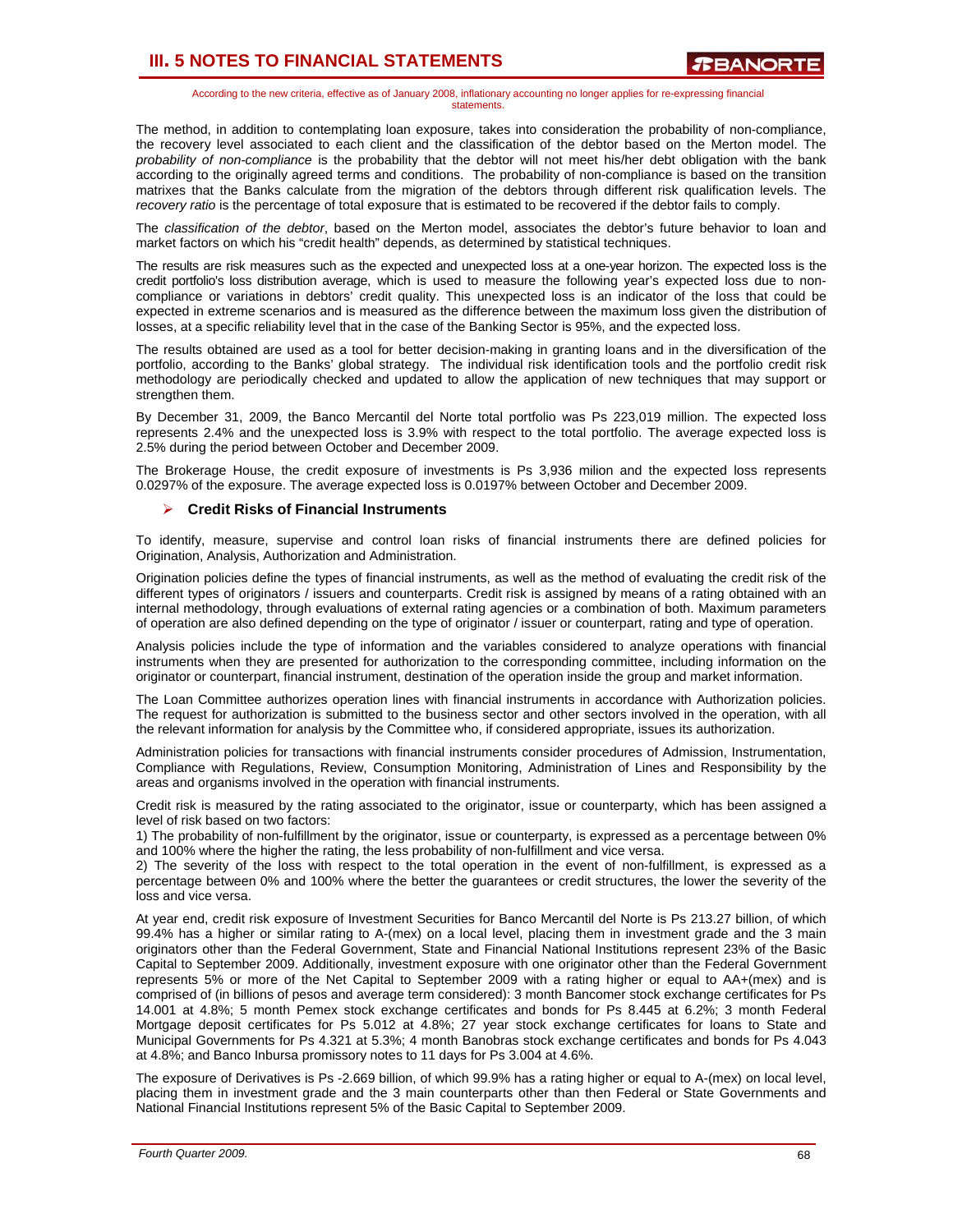According to the new criteria, effective as of January 2008, inflationary accounting no longer applies for re-expressing financial

statements. Credit risk exposure of the Broker-Dealer, for Securities Investments is Ps 3.93 billion, with 100% rated higher or equal to A-(mex) on a local scale, placing them in investment grade, with 100% belonging to the Federal or State Governments or Financial National Institutions. Additionally, the exposure of investments with the same originator other than the Federal Government represents 5% or more of the Equity to September 2009 has a rating higher or equal to AA+(mex) and is a promissory note with Banco Inbursa with an average considered term of 24 days for Ps 2.386 billion at a considered average interest rate of 4.6%. There are no operations with Derivatives.

### ¾ **General rules for risk diversification in asset and liability operations applicable to loan institutions**

On December 2005, the CNBV issued "General Rules Applied to Credit Institutions in relation to Risk Diversification".

These guidelines state that the Banks must carry out an analysis of their borrowers and/or loans to determine the the amount of "Common Risk"; also, the Banks must have the necessary information and documentation to prove that the persono or group of persons represent common risk in accordance with the assumptions established in those rules.

In compliance with the risk diversification rules in asset and liability operations, Banco Mercantil del Norte submits the following information:

| <b>Basic Capital by September 30, 2009</b>                                                                  | 31.844       |
|-------------------------------------------------------------------------------------------------------------|--------------|
| I. Loans whose individual expsoures represent<br>more than 10% of the basic capital:                        |              |
| Credit operations<br>Number of Financings<br>Total amount of financings<br>% vs. basic capital              | 4,532<br>14% |
| <b>Money Market Operations</b><br>Number of Financings<br>Total amount of financings<br>% vs. basic capital | 4.321<br>14% |
| Transactions in overnight<br>Number of Financings<br>Total amount of financings<br>% vs. basic capital      | 5,618<br>18% |

## **II. Maximum amount of financing with the 3 major 15,945**

### **Common Risk debtors and groups**

#### ¾ **Market Risk**

#### ⋅ *Value at Risk*

The exposure to market risk is determined through the calculation of the Value at Risk ("VaR"). The meaning of the VaR under this method is the potential loss which could be generated in the valuation of the portfolios at a given date. This methodology is used both for the calculation of market risk and for the establishment and control of internal limits.

In order to calculate the Value at Risk (VaR), the Institution applies the nonparametric historical simulation method, considering for such purpose a 99% confidence level, using the 500 immediate historical scenarios, multiplying the result by a security factor that fluctuates between 3 and 4 depending on the annual Back Testing results calculated up to the previous quarter, also considering 10 days to break up the risk portfolio in question. These measures make it possible to insure considering unforeseen volatilities in the main risk factors that affect such portfolios.

Such methodology is applied to all financial instrument portfolios within and beyond the balance, including money market and treasury transactions, capital, foreign-exchange and derivatives held for trading and hedging purposes, which are exposed to variations in their value due to changes in the risk factors affecting their market valuation (domestic and foreign interest rates, exchange rates and indexes, among others).

|  | The average VaR for the October – December 2009 quarter for the portfolio is Ps 2,616 million. |  |  |
|--|------------------------------------------------------------------------------------------------|--|--|
|--|------------------------------------------------------------------------------------------------|--|--|

| <b>Million Pesos</b>                        | 4Q08   | 1Q09   | <b>2Q09</b> | 3Q09   | 4Q09   |
|---------------------------------------------|--------|--------|-------------|--------|--------|
| Total Var *                                 | 2.447  | 2.376  | 2.887       | 3.154  | 2.616  |
| Net Capital **                              | 44.149 | 45.113 | 46.933      | 47.972 | 50.831 |
| VaR/Net Capital                             | 5.54%  | 5.27%  | 6.15%       | 6.57%  | 5.15%  |
| Quarter Average of Bank and Brokerage House |        |        |             |        |        |

\* Quarter Average of Bank and Brokerage House \*\* Net capital of the Banking Sector is the arithmetic sum of the net capitals of Bank and Brokerage House.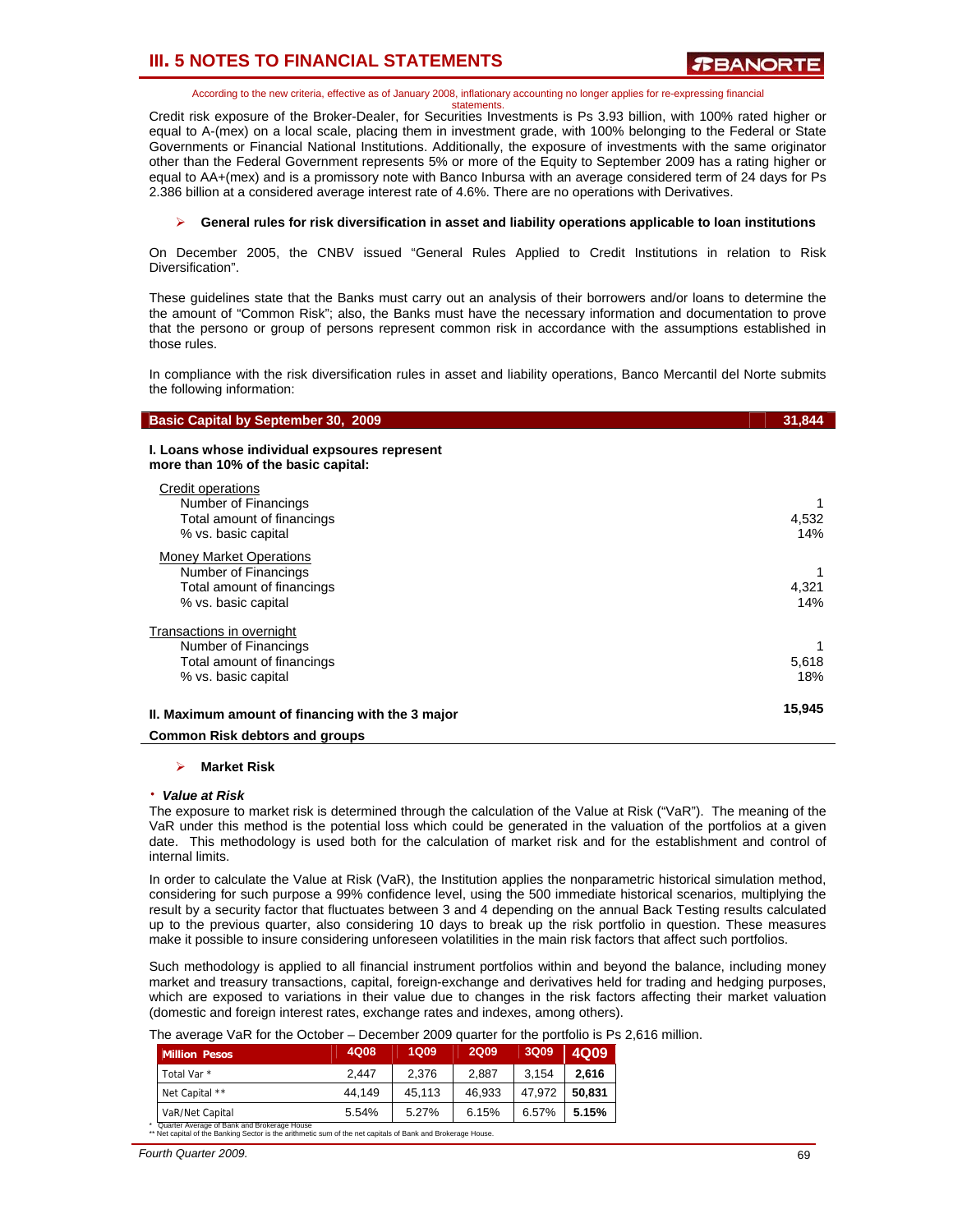According to the new criteria, effective as of January 2008, inflationary accounting no longer applies for re-expressing financial statements.

Moreover, the average Value at Risk per risk factor of the portfolio of instruments described for the Bank and Brokerage House, during the third quarter of 2009 is shown below:

| <b>Risk Factor</b>                    | <b>VaR</b> |
|---------------------------------------|------------|
| Domestic interest rate                | 2,613      |
| Foreign interest rate                 | 648        |
| Exchange rate                         | 122        |
| Capitals                              | 131        |
| Total VaR of Bank and Brokerage House | 2,616      |

The VaR for each of the risk factors shown is determined by simulating 500 historical scenarios of the variables that make up each of such factors, maintaining constant the variables that affect the other risk factors mentioned above. Similarly, the consolidated Value at Risk for the Bank and Brokerage House considers the correlations of all the risk factors that affect portfolio valuation. That is why the arithmetic sum of the Value at Risk per Risk Factor does not match.

### ⋅ *Backtesting Analysis*

In order to validate the daily VaR calculation measurement effectiveness, as a measure of market risk, the Backtesting analysis is updated weekly. This analysis makes it possible to compare the results estimated by VaR with the actual results.

### ⋅ *Sensitivity Analysis and Extreme Conditions Test*

To enrich the analysis and to obtain the desired impact that movements on risk factors may have on positions, sensitivity analizes and tests under extreme conditions are periodically implemented. These analizes prevent the Institution from negative situations that could arise in which extraordinary losses result from the valuation of financial instruments in position.

### ¾ **Liquidity Risk and Balance**

In response to the Banking Sector's need to measure Liquidity Risk and to have consistent follow-up, the Banks us financial ratios, such as the Liquidity Ratios (Liquid Assets / Liquid Liabilities). Liquid Assets include availabilities, securities to negotiate and securities available for sale. Liquid Liabilities include demand deposits, demand interbanking loans and short-term interbanking loans.

For liquidity risk quantification and follow-up, the Banking Sector uses for the dollar portfolios, the criteria that the Bank of Mexico established for developing the Liquidity Coefficient, which makes it possible to evaluate the differentials between asset and liability flows in different periods of time. This promotes a healthier distribution of terms for these assets.

Moreover, to prevent the risk of concentrating terms and re-appreciation date for each of the Banks in the Banking Sector, a Gap Analysis is made to face the resources with sources of funding, detecting any concentration in advance. These analyses are made separately per currency (domestic, foreign, and udis).

The structural risk of the Balance is evaluated using the analysis of balance simulation, among others, which allows the evaluation of future static or dynamic behavior in the Balance Sheet. It analyzes sensitivity to movements in domestic, foreign and real rates obtaining the impact that they have on the Economic Value and on the Net Interest Income. Likewise, tests are conducted under extreme conditions wherein the result of extreme changes is evaluated on rates, funding and exchange rates.

Projections are periodically compared with real data as a measure of evaluation of the effectiveness of the simulation model. These tests make it possible to evaluate the suppositions and methodology used, and if necessary, adjust them.

With the objective of strengthening follow-up of risk, early detection alarms have been determined, which allow the anticipation of problems and if necessary, put contingency plans into action.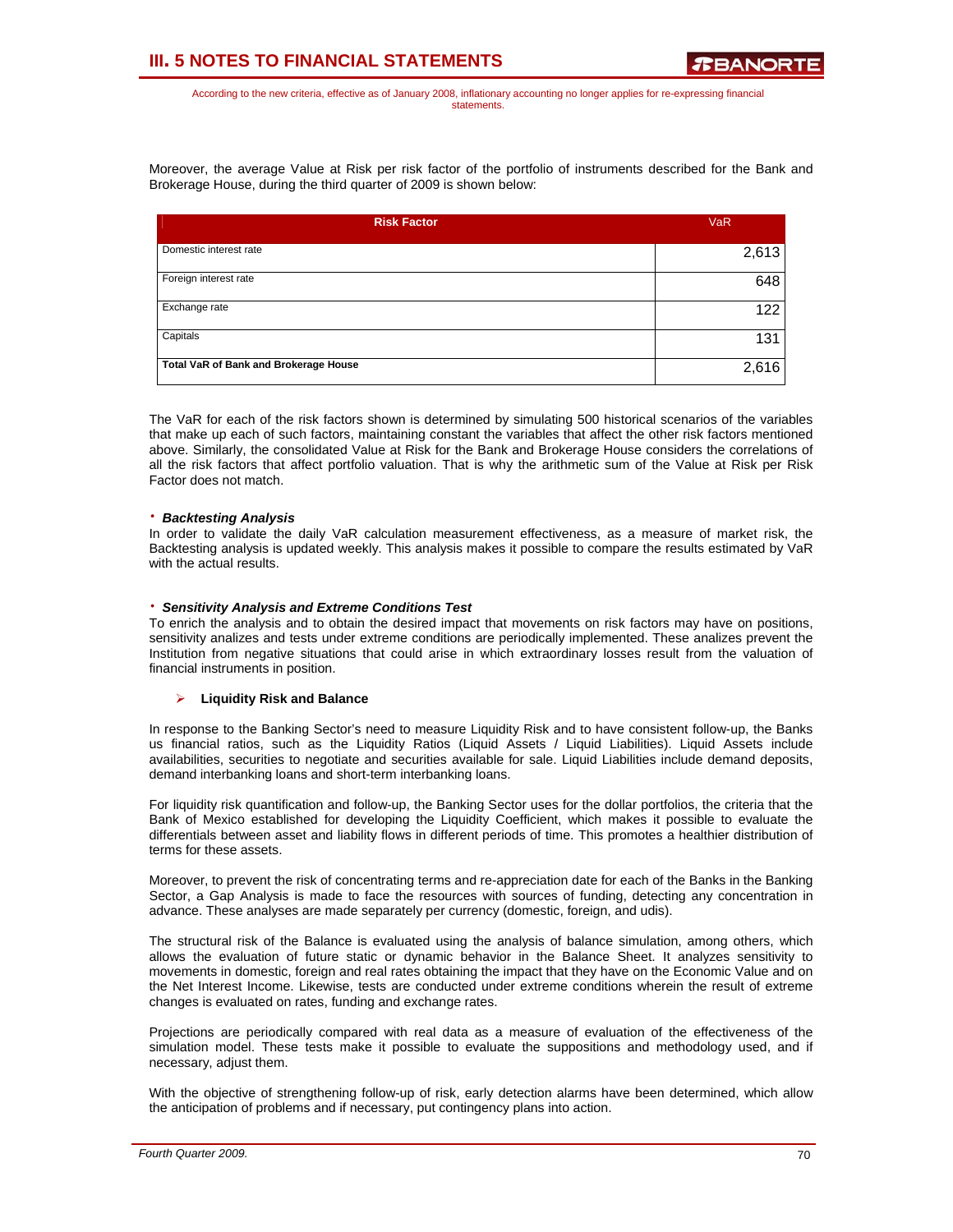According to the new criteria, effective as of January 2008, inflationary accounting no longer applies for re-expressing financial statements.

### ¾ **Operational Risk**

As of January 2003, GFNorte established a formal operational risk department called the "Operational Risk Management Department" (ARO) within the General Directorship of Risk Management.

Our institution defines Operational Risk as the potential loss due to failures or deficiencies in the internal controls, errors in operation processing and storing or in data transmitting, as well as to adverse administrative and judicial rulings, fraud or theft (this definition includes Technological and Legal risk).

The objectives of the Operational Risk Management are: a) To allow and support the organization to reach its institutional objectives through the prevention and management of operational risks; b) To insure that the existing operational risks and the required controls are duly identified, assessed and in line with the risk strategy established by the organization; and c) To insure that the operational risks are duly quantified in order to make the proper capital allocation per operational risk.

### **Pillars of Operational Risk Management**

### **I. Policies, Objectives and Guidelines**

As part of the institutional regulations, there are documented policies, objectives, guidelines, methodologies and responsible areas in Operating Risk management.

The Operating Risk Directorship maintains close communication and coordination with the Regulatory Comptrollership in order to facilitate effective Internal Control in which the proper procedures and controls are established that will mitigate Operating Risk in the processes, and provide follow up through the Internal Audit Department.

The Regulatory Comptrollership, as part of the Internal Control System, carries out the following activities to mitigate risk: a) Internal control validations; b) Institutional regulations management and control; c) Monitoring of operating processes' internal control by means of control indicators reports, that are reported by the process comptrollers in the various areas; d) Money Laundering Prevention process management; e) Control and follow up of the regulatory provisions; f) Analysis and assessment of the operating processes and projects with the participation of the responsible directors of each process in order to insure adequate internal control.

## **II. Quantitative and Qualitative Measuring Tools**

#### Operating Losses Database

To record operating loss events, a system has been developed internally known as the "Operating Loss and Events Capture System" (SCERO). This system enables the central information supplier areas to directly record such events online, which are classified by Type of Event in accordance with the following categories:

| <b>Types of Events</b>                                    | <b>Description</b>                                                                                                                                                                                                                   |
|-----------------------------------------------------------|--------------------------------------------------------------------------------------------------------------------------------------------------------------------------------------------------------------------------------------|
| Internal Fraud                                            | Losses derived from a type of action intended to defraud, unlawfully take goods or sidestep<br>regulations, laws or company policies (excluding diversity/discrimination events) in which at least<br>one company party is involved. |
| <b>External Fraud</b>                                     | Losses derived from a type of action intended to defraud, unlawfully take goods or sidestep the<br>laws, caused by a third party.                                                                                                    |
| Labor Relations and Safety in<br>the Workplace            | Losses caused by acts that are incompatible with the legislation or labor agreements regarding<br>hygiene or safety, the payment of personal damage claims, or cases associated with<br>diversity/discrimination.                    |
| Customers, Products &<br><b>Business Practices</b>        | Losses caused by involuntary noncompliance or negligence of a professional obligation to specific<br>customers (including fiduciary and adjustment requirements), or due to the nature or design of a<br>product.                    |
| Natural Disasters and Other<br>Events                     | Losses caused by damage or harm to material assets as a consequence of natural disasters or<br>other events.                                                                                                                         |
| Incidences in the Business and<br><b>Systems Failures</b> | Losses caused by incidences in the business and systems failures                                                                                                                                                                     |
| Process Execution, Delivery<br>and Management             | Losses caused by errors in operations processing or management, as well as the relations with<br>commercial counterparties and providers.                                                                                            |

This historical Database provides the statistics of the operating events in which the institution has incurred so as to be able to determine their trends, frequencies, impact and distribution. Moreover, the Database will make it possible in the future to have enough information to calculate the capital requirements per Advances Models.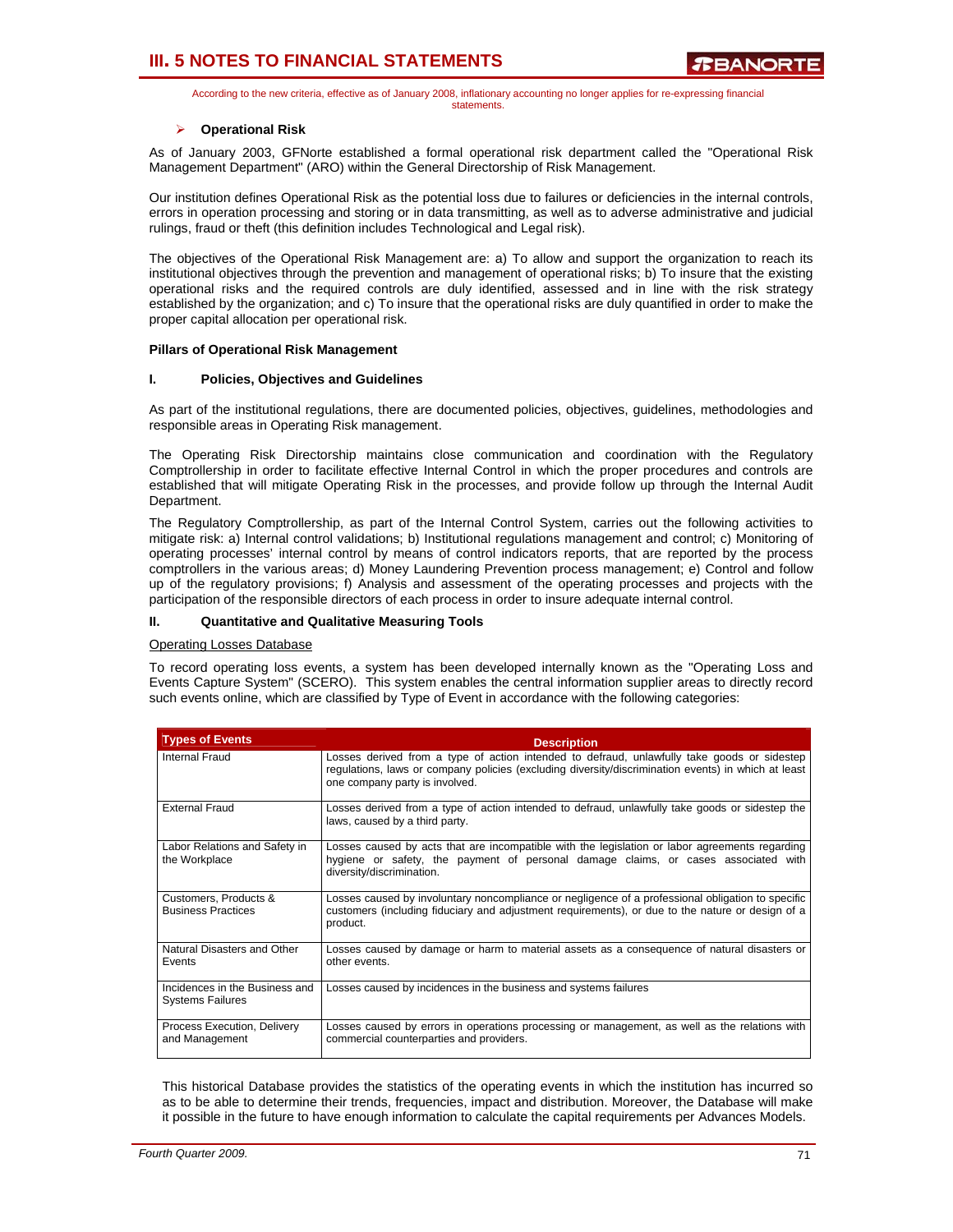According to the new criteria, effective as of January 2008, inflationary accounting no longer applies for re-expressing financial statements.

#### ⋅ *Legal and Fiscal Contingencies Database*

For the recording and follow-up of legal, administrative and tax issues that may arise from adverse unappealable ruling, an internal system called "Legal Risk Issues Monitoring System" (SMARL) was developed. This system enables the central data supplying areas to record such events directly and on-line, which are then classified by company, sector and legal issue, among others.

As part of GFNorte's legal risk management, legal and fiscal contingencies are estimated by the attorneys that process the issues based on an internal methodology. This makes it possible to create the necessary book reserve to face such estimated contingencies.

### ⋅ *Risk Management Model*

GFNorte has defined objectives, which are achieved through different plans, programs and projects. Compliance with such objectives may be adversely affected due to operating risks, for which reason a methodology must be in place to manage them within the organization. Consequently, operating risk management is now an institutional policy defined and supported by senior management.

To perform Operating Risk Management, each of the operating risks involved in the processes must be identified in order to analyze them. In this regard, the risks identified by the Regulatory Comptrollership are recorded in a risk matrix and processed in order to eliminate or mitigate them (seeking to reduce their severity or frequency) by defining tolerance levels, as the case may be. At present, work is being done on developing a new Institution Operating Risk Management Model and the technological tools needed to implement it.

### **III. Required Capital Calculation**

As of November 2007, the Official Gazette of the Federation published the Capitalization Rules for Operation Risk, establishing the use of a Basic Model, which is periodically calculated and reported to the authority.

### **IV. Information and Reporting**

The information generated by the Database and the Management Model is processes periodically to report to the Risk Policies Committee and the Board of Directors regarding the main operating events that were detected, the trends, identified risks (risk matrix) and their mitigating strategies. Reporting is also done on the status of the main Operating Risk mitigation initiatives implemented by the various areas of the organization.

### ¾ **Technology risk**

Technological Risk is defined in our institution as all potential losses from damage, interruption, alteration or failures derived from the use of or dependence on hardware, software, systems, applications, networks and any other information distribution channel in the rendering of banking services to the customers.. This risk forms an inherent part of Operating Risk, which is why its management is handled collectively throughout the entire organization.

To address the Operating Risk associated with information integrity, and "Integrity Committee" has been created. Its objectives are to align security and information control efforts under a prevention focus, to define new strategies, policies, processes or procedures and to provide solutions to information security issues that affect or may affect the Institutional patrimony.

The functions established by the CNBV or Technology Risk Management are performed by the Institution under institution regulatory and Integrity Committee guidelines.

To address the Operating Risk caused by high impact external events, GFNorte has a Business Continuity Plan (BCP) and Disaster Recovery Plan (DRP) based on a same-time data replication system at an alternate computer site. All the above cover the back up and recovery of the Institution's critical applications in the event or any relevant operating contingency.

### ¾ **Legal risk**

Legal Risk is defined as the potential loss from failure to comply with the applicable legal and administrative provisions, the issuance of indisputable unfavorable court rulings and the application of penalties regarding the operations that the institution performs.

The Legal Risk must be measured as an inherent part of Operating Risk in order to understand and estimate its impact. Therefore, those legal issues which result in actual operating losses of the SMARL system are later recorded in the SCERO in accordance with a predetermined classification.

Based on the statistics of the current legal issues and real loss events, the Institution can identify specific legal or operating risks, which are analyzed in order to eliminate or mitigate them in an attempt to reduce or limit their future occurrence or impact.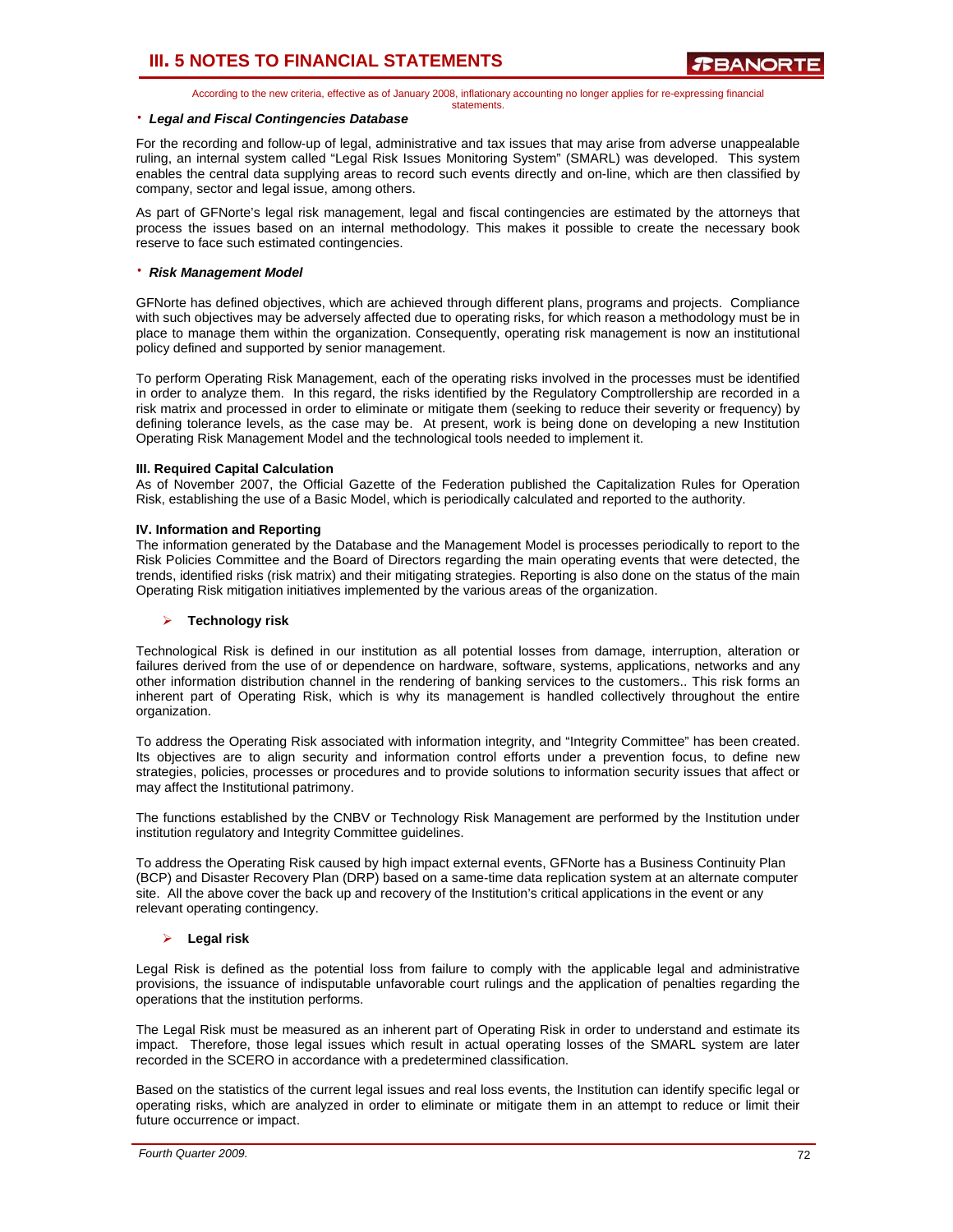# **III. 5 NOTES TO FINANCIAL STATEMENTS**

According to the new criteria, effective as of January 2008, inflationary accounting no longer applies for re-expressing financial statements.

## **Internal Control**

The companies that make up GFNorte has an Internal Control System (SCI) that has been structured according to the guidelines set forth by its Board of Directors and that addresses the requirements indicated by the regulating authorities.

The SCI's mission is to help in the operation of an adequate internal control in the operation and in data generating and recording. It is made up of various elements:

- A. Board of Directors with the support of the Risk Policies Committee and the Audit and Corporate Practices Committee (CAPS).
- B. CEO and the direct reports, such as the Risk Management Unit (UAIR), Legal and Controlling Departments who are responsible for enforcing the proper control and risk levels in the Group's operations.
- C. Internal Audit, External Audit and Commissary (The Commissary applies only to GFNorte subsidiaries) as additional support structures to check how the Internal Control System functions and provide reasonable assurance regarding the reliability of the generated data.
- D. The Executive Group as those mainly responsible for SCI assurance according to the functions and responsibilities assigned to them. In addition to promoting the enforcement of the regulations established for the Institution and the strategies set forth by the CEO GFNorte.
- E. Documents that establish the general control criteria that should be followed in the operation and reporting of transactions; in optimizing human, material and technological resources; in the use, security, timeliness and reliability of the information; and in the due compliance with the external and internal regulations. Code of Conduct that regulates the behavior that each advisor, officer or employee of the Group should assume while performing their activities.
- F. Policy and procedure manuals that regulate documentation, recording and liquidation operations that the Institution carries out and establish the control points that should be observed, assuring the separation of functions, clear assigning of responsibilities, safekeeping of information and prevention of unlawful acts.

In 4Q09, activities related to strengthening control, risk evaluation and administration, establishment and monitoring of controls, and assurance of quality information continued to be developed; highlighting the following:

- A. The Board of Directors ratified its authorization of the basic Internal Control System documents: Code of Conduct, Objectives and Internal Control and the General Policy Limitations for Human Resources and Materials, in accordance with what is stipulated in external regulations.
- B. The various Corporate Governance Committees have had the required financial, economic, accounting and/or legal information for proper decision-making.
- C. The policy and procedure manuals have been updated as per the changes in external regulations, new products, and changes in the Institution's processes or improvements to internal controls. Additionally, there has been continuous follow-up of the improvement actions regarding the observations made by the different members of the SCI.
- D. The Supervisory Authorities' requirements have been addressed and the information required by the external regulations has been submitted.

### • **Treasury Policy**

GFNorte's Banking Sector Treasury is the central unit in charge of balancing its resource needs, monitoring and managing the regulatory levels, eliminating the rate risk of fixed-rate placement operations by using coverage and implementing arbitrage strategies.

The cash currencies and investment in securities are in Mexican pesos and U.S. dollars.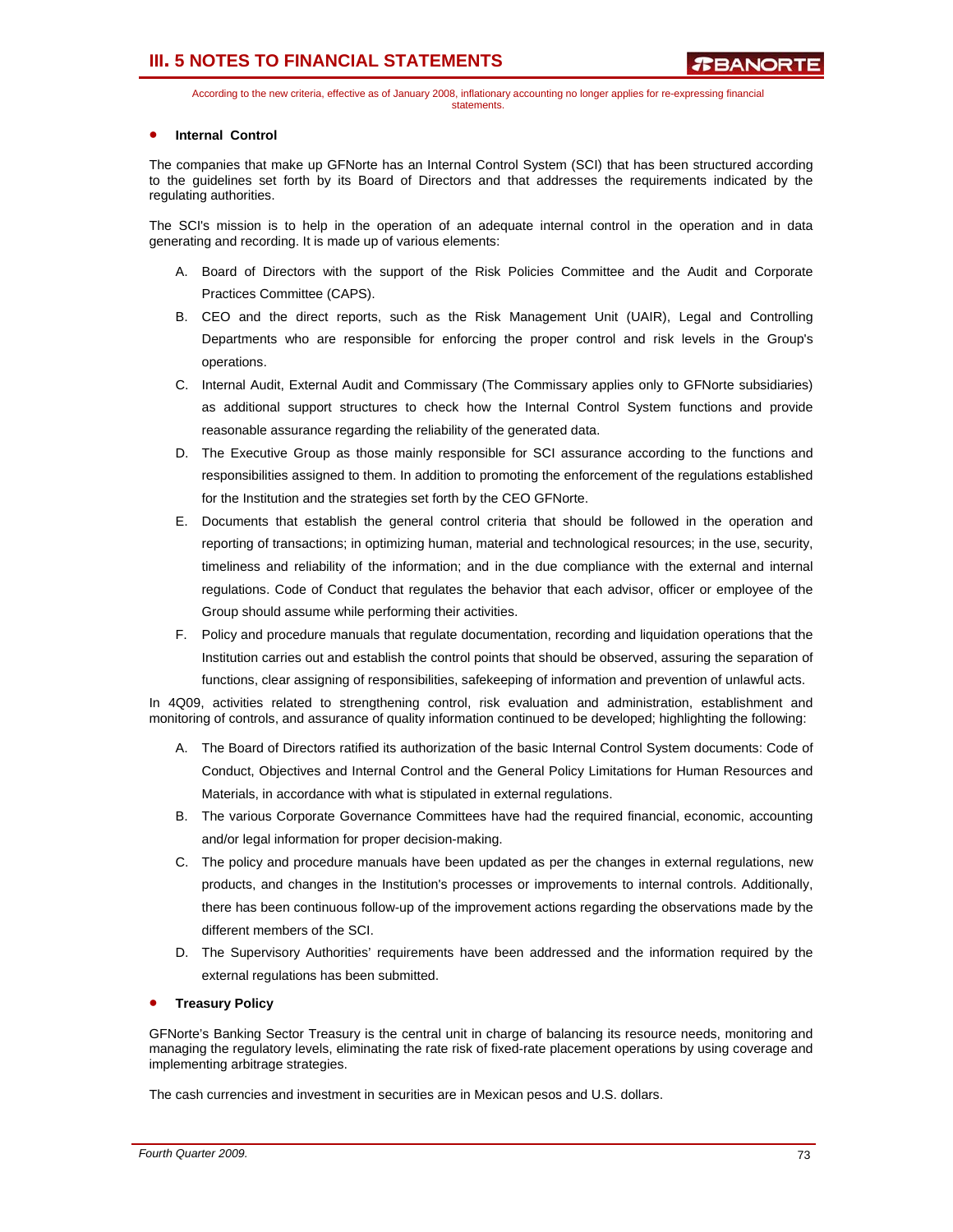# **III. 5 NOTES TO FINANCIAL STATEMENTS**

According to the new criteria, effective as of January 2008, inflationary accounting no longer applies for re-expressing financial statements.

# • **Internal and External Liquidity Sources**

The internal liquidity sources, in local as well as foreign currency, come from the various deposit products that the institution offers its customers, that is checking accounts and term deposits. Another source is the sales of the institution's assets.

External liquidity sources include various mechanisms to access the debt and capital markets. For instance, issuing credit titles, loans from other institution including the Central Bank and international agencies, as well as issuing subordinate debts. This concept also considers the liquidity that the bank obtains by reporting the securities the institution has that are feasible for this type of operation.

Another alternative for getting resources is by issuing capital shares.

#### • **Dividend Policy**

During the April 30, 2003 session, the Board of Directors approved a dividend payment policy in which it will propose to the General Ordinary Stockholders' Meeting a dividend payment consisting of at least 15% of the Partnership's net recurring profit, providing that there is no legal impediment and that market conditions and the Partnership's financial situation allow it.

#### • **Related Parties Loans**

At GFNorte, the amount of the loans performed with related individuals and companies, does not exceed the established limit of 50% of the Tier 1 capital. As of December 31, 2009 and September 30, 2009, the loans granted to related parties totaled Ps \$7,362 million and Ps \$6,940 million, respectively.

#### • **People in Charge**

The undersigned represent under oath that, within the scope of our respective functions, we have drawn up the information relative to Grupo Financiero Banorte contained in this report, which, to the best of our knowledge, reasonably reflects its situation.

Dr. Alejandro Valenzuela del Río Chief Executive Officer of Grupo Financiero Banorte, S. A. B. de C. V.

Ing. Sergio García Robles Gil Chief Financial Officer

C.P. Román Martínez Méndez Managing Director Audit

Lic. Jorge Eduardo Vega Camargo Executive Director Comptrollership

C.P. Nora Elia Cantú Suárez Executive Director Accounting